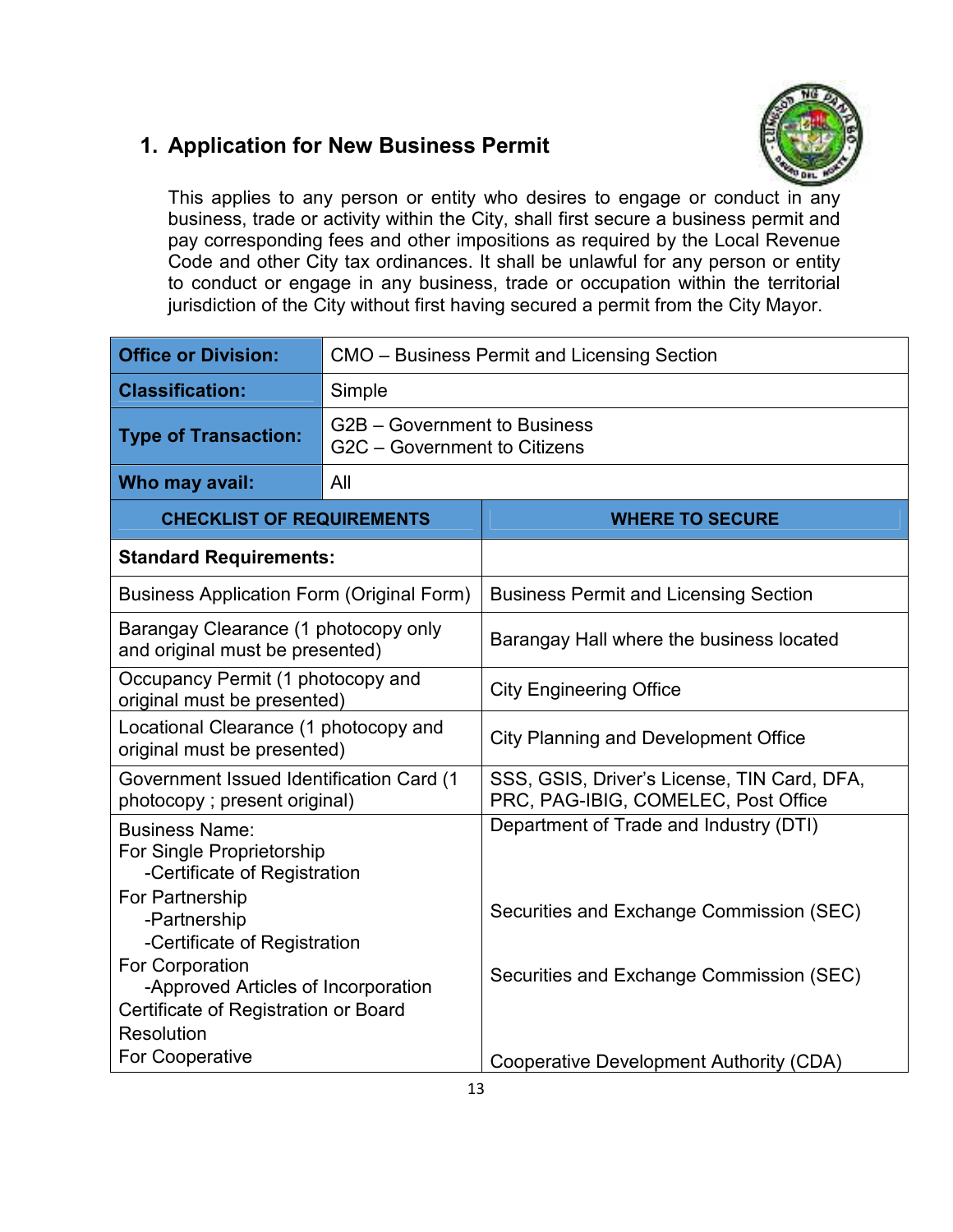

| -Cooperation                                            |                                                      |
|---------------------------------------------------------|------------------------------------------------------|
| -Certificate of Registration or Board                   |                                                      |
| Resolution authorizing the filing of the                |                                                      |
| application                                             |                                                      |
| (1 photocopy and electronic copy must be                |                                                      |
| presented)                                              |                                                      |
| For Property Owner                                      | <b>City Treasurer's Office</b>                       |
| -Real Property Tax Clearance                            |                                                      |
| For No Landholding                                      |                                                      |
| <b>Assessor's Certification</b>                         | <b>City Assessor's Office</b>                        |
| (Original copy)                                         |                                                      |
| Certified List of Employees and                         | <b>Client</b>                                        |
| Capitalization (notarized) (Original copy)              |                                                      |
| <b>Fire Safety Inspection Certificate</b>               | <b>Bureau of Fire Protection</b>                     |
| (Duplicate copy)                                        |                                                      |
| CENRO Certificate (1 photocopy and                      | <b>City Environment and Natural Resources Office</b> |
| original must be presented)                             |                                                      |
| Sanitary Permit (1 photocopy and original               | <b>City Health Office</b>                            |
| must be presented)                                      |                                                      |
| <b>Situational Requirements:</b>                        |                                                      |
| For Lessee:                                             |                                                      |
| -Mayor's Permit of the building owner /                 |                                                      |
| landlord as a Real Estate Lessor (1                     | Client                                               |
| photocopy)                                              |                                                      |
| -Contract of Lease (Original copy)                      |                                                      |
| For business activity that requires                     |                                                      |
| clearance/certificate from National                     | PCA, DENR, ICP, DOLE, BFAD, POEA, CHED,              |
| Agencies: present original copy thirty (30)             | TESDA, DepEd, PNP, DOE, DOH, FDA, and                |
| days after the release of business permit               | other regulatory national agencies                   |
| (1 photocopy)<br>For business located at any government |                                                      |
| facilities:                                             | <b>City Economic Enterprise Management and</b>       |
| -Market Clearance (1 photocopy and                      | Development Office                                   |
| original must be presented)                             |                                                      |
| For business within the private markets,                |                                                      |
| talipapas or other similar buildings and                |                                                      |
| structures:                                             | SangguniangPanlungsod / Business Permit and          |
| -Legislative franchise or Mayor's Business              | <b>Licensing Section</b>                             |
| Permit (1 photocopy and original must be                |                                                      |
| presented)                                              |                                                      |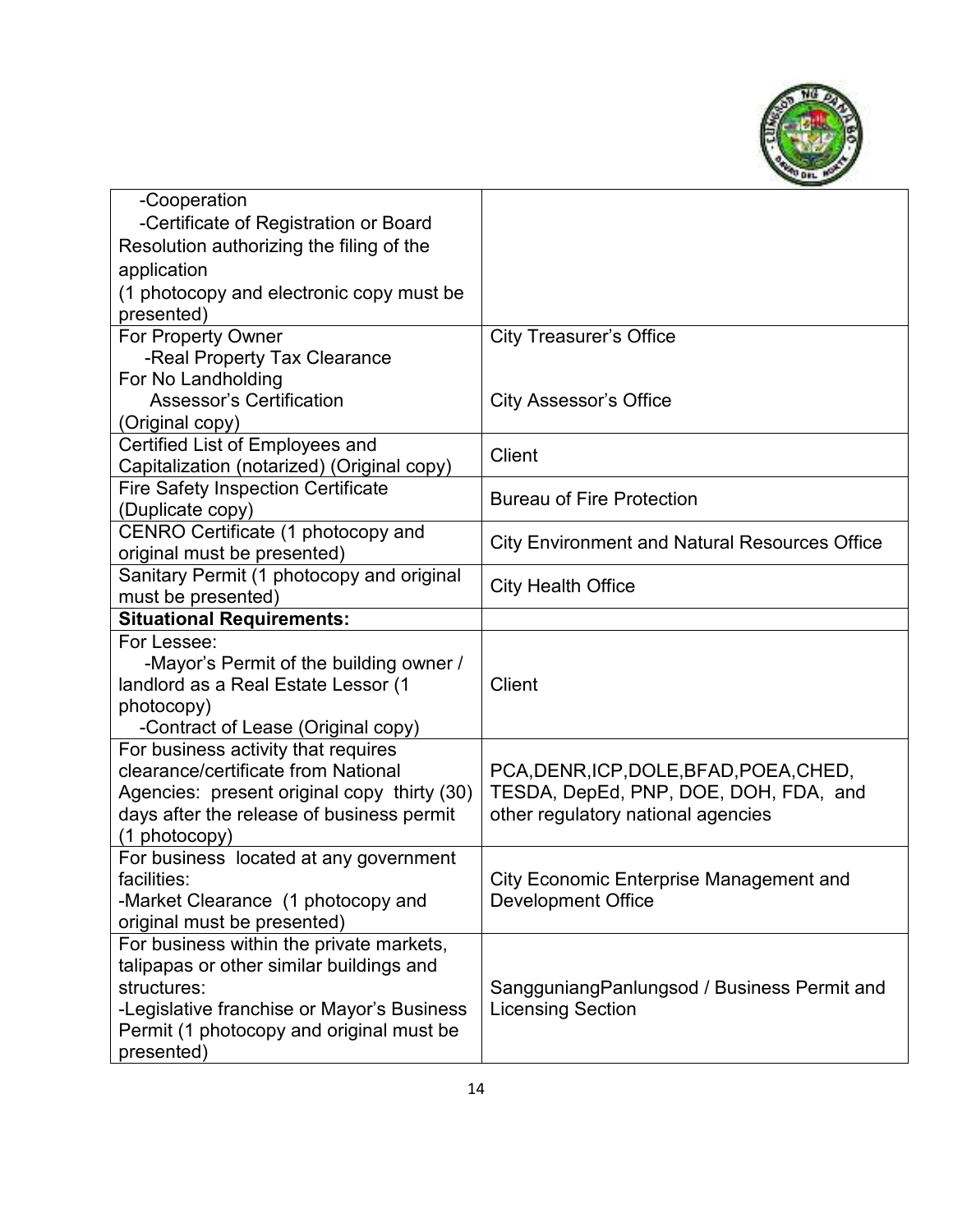

| For representative/s:                                                                                                                                                                                               |                                                                                                                                                                                                                                                                                                              |                                  |                                        |                                                                                                                                  |
|---------------------------------------------------------------------------------------------------------------------------------------------------------------------------------------------------------------------|--------------------------------------------------------------------------------------------------------------------------------------------------------------------------------------------------------------------------------------------------------------------------------------------------------------|----------------------------------|----------------------------------------|----------------------------------------------------------------------------------------------------------------------------------|
| -Single Proprietorship: Special Power of<br>Attorney (SPA) (Original copy)                                                                                                                                          |                                                                                                                                                                                                                                                                                                              |                                  | Citizen or Client being represented    |                                                                                                                                  |
| - Corporation/Cooperatives: Board<br><b>Resolution or Secretary Certificate</b><br>Original copy)                                                                                                                   |                                                                                                                                                                                                                                                                                                              |                                  | Citizen or Client being represented    |                                                                                                                                  |
| - one valid ID of the authorized<br>representative (1 photocopy)                                                                                                                                                    |                                                                                                                                                                                                                                                                                                              |                                  | Barangay ID, DFA, PAG-IBIG, Company ID | SSS, GSIS, Driver's License, PHIC, BIR, PRC,                                                                                     |
| <b>CLIENT STEPS</b>                                                                                                                                                                                                 | <b>AGENCY</b><br><b>ACTIONS</b>                                                                                                                                                                                                                                                                              | <b>FEES TO BE</b><br><b>PAID</b> | <b>PROCESSING</b><br><b>TIME</b>       | <b>PERSON</b><br><b>RESPONSIBLE</b>                                                                                              |
| 1. Submit complete<br>documentary<br>requirements and fill-<br>out application form<br>to the Business<br><b>Permit and Licensing</b><br>Section<br>*Make sure to secure<br>Order of Payment<br>that will be issued | 1. Receive and<br>validate submitted<br>requirements then<br>routes the<br>document/s to<br>other regulatory<br>offices<br><b>Backroom</b><br><b>Activities:</b><br>1.1 Prepare and<br><b>issue</b><br>certification/cleara<br>nces as to the<br>compliance of<br>existing laws,<br>rules and<br>regulations | None                             | 10 minutes<br>1 hour                   | <b>Administrative Aide</b><br>IV (Bookbinder II)<br>CMO-BPLS<br><b>CEO</b><br><b>CENRO</b><br><b>CHO</b><br><b>BFP Personnel</b> |
|                                                                                                                                                                                                                     | 1.2 Encode profile<br>into the BPLS<br>System                                                                                                                                                                                                                                                                |                                  | 15 minutes                             | Licensing Officer II<br>CMO-BPLS                                                                                                 |
|                                                                                                                                                                                                                     | 1.3 Endorse<br>application to the<br><b>City Treasurer's</b><br>Office for<br>assessment.                                                                                                                                                                                                                    |                                  | 10 minutes                             | Administrative Aide I<br><b>CMO-BPLS</b>                                                                                         |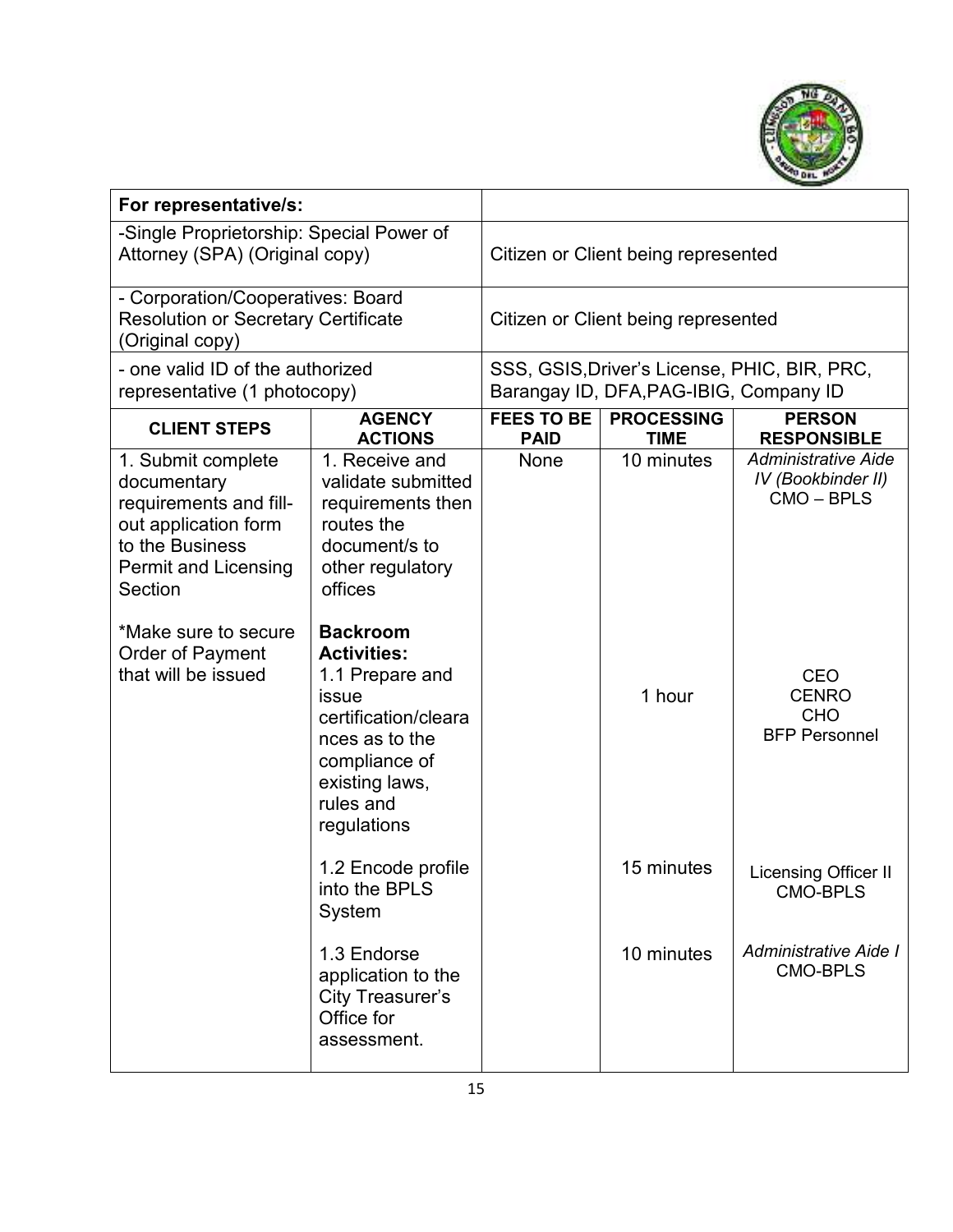

|                                                                                                 | 1.4 The City<br><b>Treasurer's Office</b><br>issue assessment<br>form /order of<br>payment and<br>approves the<br>same.                                   |                                                                      | 1 hour     | <b>Local Revenue</b><br><b>Collection Officer II</b><br><b>CTO</b> |
|-------------------------------------------------------------------------------------------------|-----------------------------------------------------------------------------------------------------------------------------------------------------------|----------------------------------------------------------------------|------------|--------------------------------------------------------------------|
|                                                                                                 | 1.5 Endorse<br>assessment form/<br>order of payment<br>to BPLS                                                                                            |                                                                      | 10 minutes | Administrative Aide I<br><b>CTO</b>                                |
|                                                                                                 | 1.6 Endorse<br>assessment<br>form/order of<br>payment to the<br>client and direct<br>client to pay<br>necessary fees to<br>the City<br>Treasure's Office. |                                                                      | 10 minutes | Administrative Aide I<br><b>CMO-BPLS</b>                           |
| 2. Proceed to the City<br>Treasurer's Office to<br>secure priority                              | 2. Provide priority<br>number from the<br>queuing machine                                                                                                 | Based on<br>the Local<br><b>Tax Code</b><br>depending                | 10 minutes | Administrative Aide I<br><b>CTO</b>                                |
| number at queuing<br>machine and wait for<br>the number to be<br>called to pay<br>assigned fees | 2.1 Accept<br>payment based on<br>the order of<br>payment and<br>issue the official<br>receipt                                                            | on the<br>gross<br>receipts and<br>classificatio<br>n of<br>business | 35 minutes | <b>Revenue Collection</b><br>Clerk III<br><b>CTO</b>               |
| *Make sure to secure<br>official receipt that will<br>be issued upon<br>payment                 | 2.2 Issue official<br>receipt and FSI<br>Certification                                                                                                    | (Article 8,<br>Section 77<br>of the City<br>Ordinance<br>No.04-09,   | 35 minutes | Personnel<br><b>Bureau of Fire</b><br>Protection                   |
| 2.1 Present O.R. with<br>photocopy of<br>documents and<br>secure claim stub at                  | 2.3 Receive and<br>checks the<br>completeness of<br>the document                                                                                          | series of<br>2009<br>"Enacting of<br><b>Revised</b>                  | 10 minutes | Administrative Aide I<br>CMO-BPLS                                  |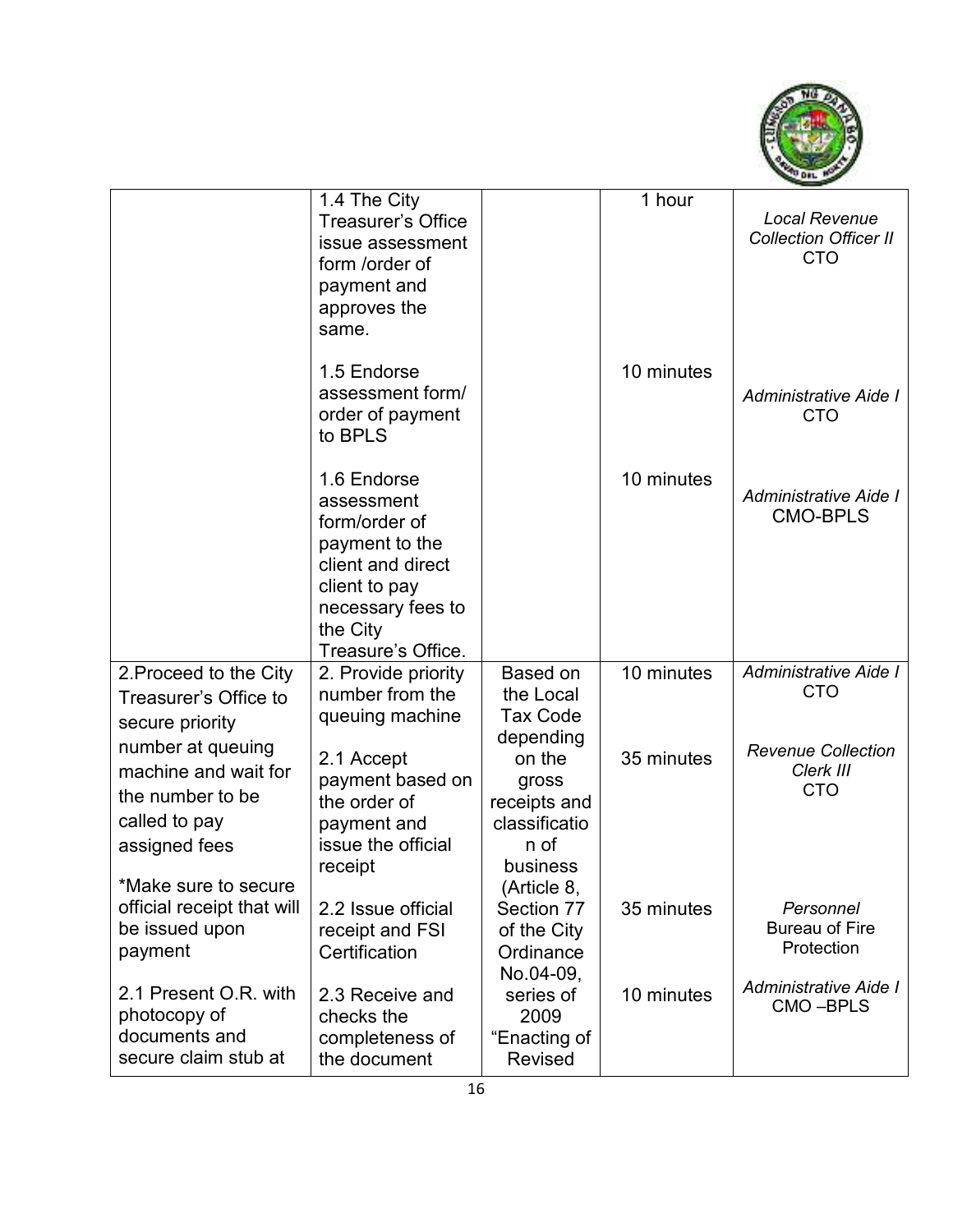

| BPLS window no. 3    | submitted and        | Revenue             |             |                              |
|----------------------|----------------------|---------------------|-------------|------------------------------|
|                      | issue claim stub to  | Code of             |             |                              |
|                      | the applicant        | 2009 of             |             |                              |
|                      |                      | Panabo              |             |                              |
|                      | 2.4 Print business   | City"               | 10 minutes  | <b>Administrative Aide</b>   |
|                      | permit               | (Please refer       |             | VI (Clerk III)               |
|                      |                      | to the Annex        |             | CMO-BPLS                     |
|                      |                      | as per              |             |                              |
|                      | 2.5 Review and       | attached by         | 30 minutes  | <b>Licensing Officer III</b> |
|                      | initially signed the | CTO)                |             | <b>CMO-BPLS</b>              |
|                      | business permit      |                     |             |                              |
|                      |                      |                     |             | Administrative Aide I        |
|                      | 2.6 Endorse the      |                     | 2 hours     | <b>CMO-BPLS</b>              |
|                      |                      |                     |             |                              |
|                      | business permit to   |                     |             |                              |
|                      | the City Mayor's     |                     |             |                              |
|                      | or City              |                     |             |                              |
|                      | Administrator's      |                     |             |                              |
|                      | Office for approval  |                     |             |                              |
| 3. Receive the       | 3. Release           | None                | 10 minutes  | Administrative Aide I        |
| approved new         | approved             |                     |             | CMO-BPLS                     |
| business permit with | business permit      |                     |             |                              |
| business plate and   | and business         |                     |             |                              |
| sign the logbook     | plate                |                     |             |                              |
|                      |                      | <b>Based on the</b> |             |                              |
|                      |                      | <b>Local Tax</b>    |             |                              |
|                      |                      | Code                |             |                              |
|                      |                      | depending           |             |                              |
|                      |                      | on the gross        |             |                              |
|                      |                      | receipts and        |             |                              |
|                      |                      | classification      |             |                              |
|                      |                      | of business         |             |                              |
|                      |                      | (Article 8,         | 7 hours, 15 |                              |
|                      | <b>TOTAL:</b>        | Section 77 of       | minutes     |                              |
|                      |                      | the City            |             |                              |
|                      |                      | <b>Ordinance</b>    |             |                              |
|                      |                      | No.04-09,           |             |                              |
|                      |                      | series of           |             |                              |
|                      |                      | 2009                |             |                              |
|                      |                      | "Enacting of        |             |                              |
|                      |                      | <b>Revised</b>      |             |                              |
|                      |                      | <b>Revenue</b>      |             |                              |
|                      |                      |                     |             |                              |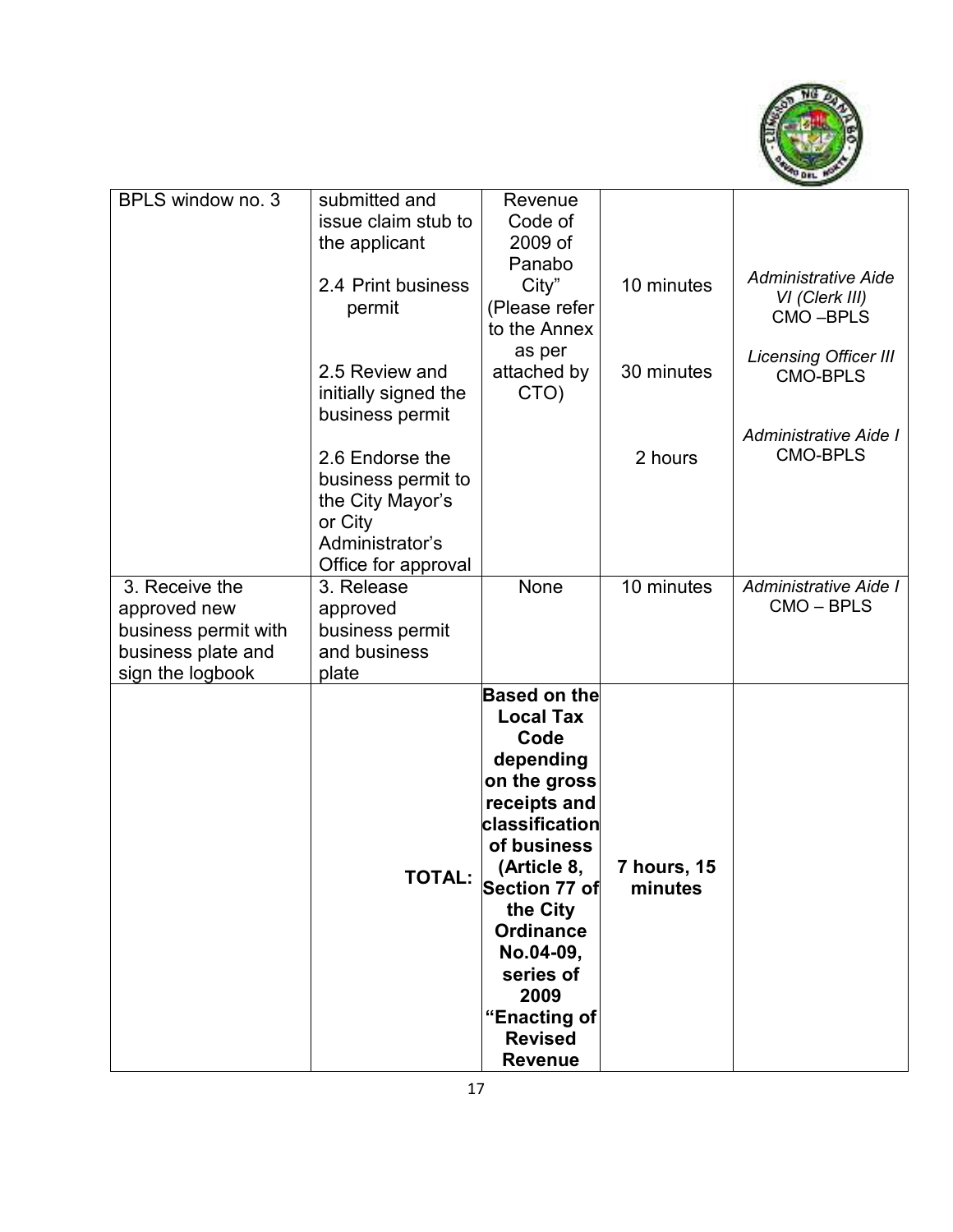

| Code of 2009  |  |
|---------------|--|
| of Panabo     |  |
| City"         |  |
| (Please refer |  |
| to the Annex  |  |
| as per        |  |
| attached by   |  |
| CTO)          |  |
|               |  |

Issuance of New Business Permit qualified for multi-stage processing.

## **2. Renewal of Business Permit**

This applies to existing and operational businesses within the City's jurisdiction, business permit renewal is mandatory yearly for the proper supervision and enforcement of existing laws and ordinances governing the sanitation, security, welfare of the public and health of the employees engaged in the business,t rade or occupation and other ordinances that may be enacted.

| <b>Office or Division:</b>                                                                                      | CMO – Business Permit and Licensing Section                  |                                                  |  |
|-----------------------------------------------------------------------------------------------------------------|--------------------------------------------------------------|--------------------------------------------------|--|
| <b>Classification:</b>                                                                                          | Simple                                                       |                                                  |  |
| <b>Type of Transaction:</b>                                                                                     | G2B – Government to Business<br>G2C - Government to Citizens |                                                  |  |
| Who may avail:                                                                                                  | All                                                          |                                                  |  |
| <b>CHECKLIST OF REQUIREMENTS</b>                                                                                |                                                              | <b>WHERE TO SECURE</b>                           |  |
| <b>Standard Requirements:</b>                                                                                   |                                                              |                                                  |  |
| Barangay Clearance (1 photocopy and<br>original must be presented)                                              |                                                              | Barangay Hall where the business is located      |  |
| Declaration of Gross Sales / Receipts<br>(Original copy)                                                        |                                                              | <b>Client</b>                                    |  |
| Community Tax Certificate (1 photocopy<br>and original must be presented)                                       |                                                              | <b>City Treasurer's Office</b>                   |  |
| Real Property Tax Clearance (for property<br>owner) / Assessor's Certification (no<br>property) (Original copy) |                                                              | City Treasurer's Office / City Assessor's Office |  |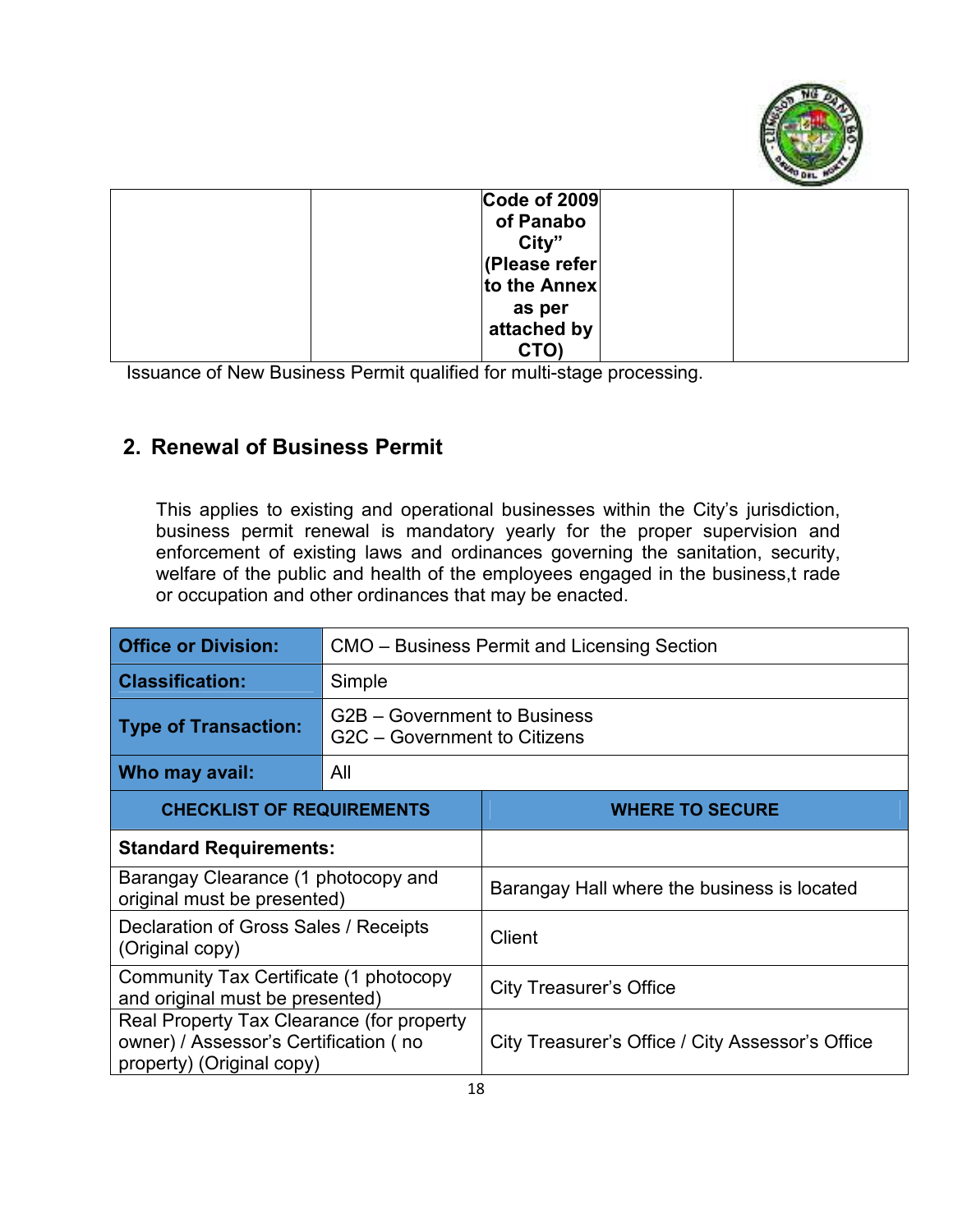

| Certified List of Employees (notarized) -<br>original copy                                                                      |                                                                                 | <b>Client</b>                       |                                                           |                                                |
|---------------------------------------------------------------------------------------------------------------------------------|---------------------------------------------------------------------------------|-------------------------------------|-----------------------------------------------------------|------------------------------------------------|
| <b>Income Tax Return and Financial</b><br>Statements for the preceding year (1<br>photocopy and original must be presented)     |                                                                                 |                                     | <b>Bureau of Internal Revenue</b>                         |                                                |
| <b>Situational Requirements:</b>                                                                                                |                                                                                 |                                     |                                                           |                                                |
| For business located at any government<br>facilities:<br>-Market Clearance (1 photocopy and<br>original copy must be presented) |                                                                                 | Development Office                  | <b>City Economic Enterprise Management and</b>            |                                                |
| For lessee:                                                                                                                     |                                                                                 | <b>Client</b>                       |                                                           |                                                |
| -Mayor's Permit of the                                                                                                          |                                                                                 |                                     |                                                           |                                                |
| buildingowner/landlordd as a Real Estate                                                                                        |                                                                                 |                                     |                                                           |                                                |
| Lessor (1 photocopy)<br>- Contract of Lease (Original copy)                                                                     |                                                                                 |                                     |                                                           |                                                |
| For representative/s:                                                                                                           |                                                                                 |                                     |                                                           |                                                |
| -Single Proprietorship: Special Power of                                                                                        |                                                                                 |                                     |                                                           |                                                |
| Attorney (SPA) (Original copy)                                                                                                  |                                                                                 |                                     | Citizen or Client being represented                       |                                                |
| - Corporation/Cooperatives: Board                                                                                               |                                                                                 |                                     |                                                           |                                                |
| <b>Resolution or Secretary Certificate</b>                                                                                      |                                                                                 | Citizen or Client being represented |                                                           |                                                |
| (Original copy)                                                                                                                 |                                                                                 |                                     |                                                           |                                                |
| - one valid ID of the authorized                                                                                                |                                                                                 |                                     |                                                           | Company ID, SSS, GSIS, Driver's License, PHIC, |
| representative (1 photocopy)                                                                                                    | <b>AGENCY</b>                                                                   | <b>FEES TO BE</b>                   | BIR, PRC, Barangay ID, DFA, PAG-IBIG<br><b>PROCESSING</b> |                                                |
| <b>CLIENT STEPS</b>                                                                                                             | <b>ACTIONS</b>                                                                  | <b>PAID</b>                         | <b>TIME</b>                                               | <b>PERSON</b><br><b>RESPONSIBLE</b>            |
| 1. Submit complete<br>documentary                                                                                               | 1. Receive and<br>validate submitted                                            | <b>None</b>                         | 10 Minutes                                                | <b>Administrative Aide</b>                     |
| requirements to the<br><b>Business Permit and</b><br><b>Licensing Section</b>                                                   | requirements then<br>routes the<br>document/s to<br>other regulatory<br>offices |                                     |                                                           | IV (Bookbinder II)<br>CMO-BPLS                 |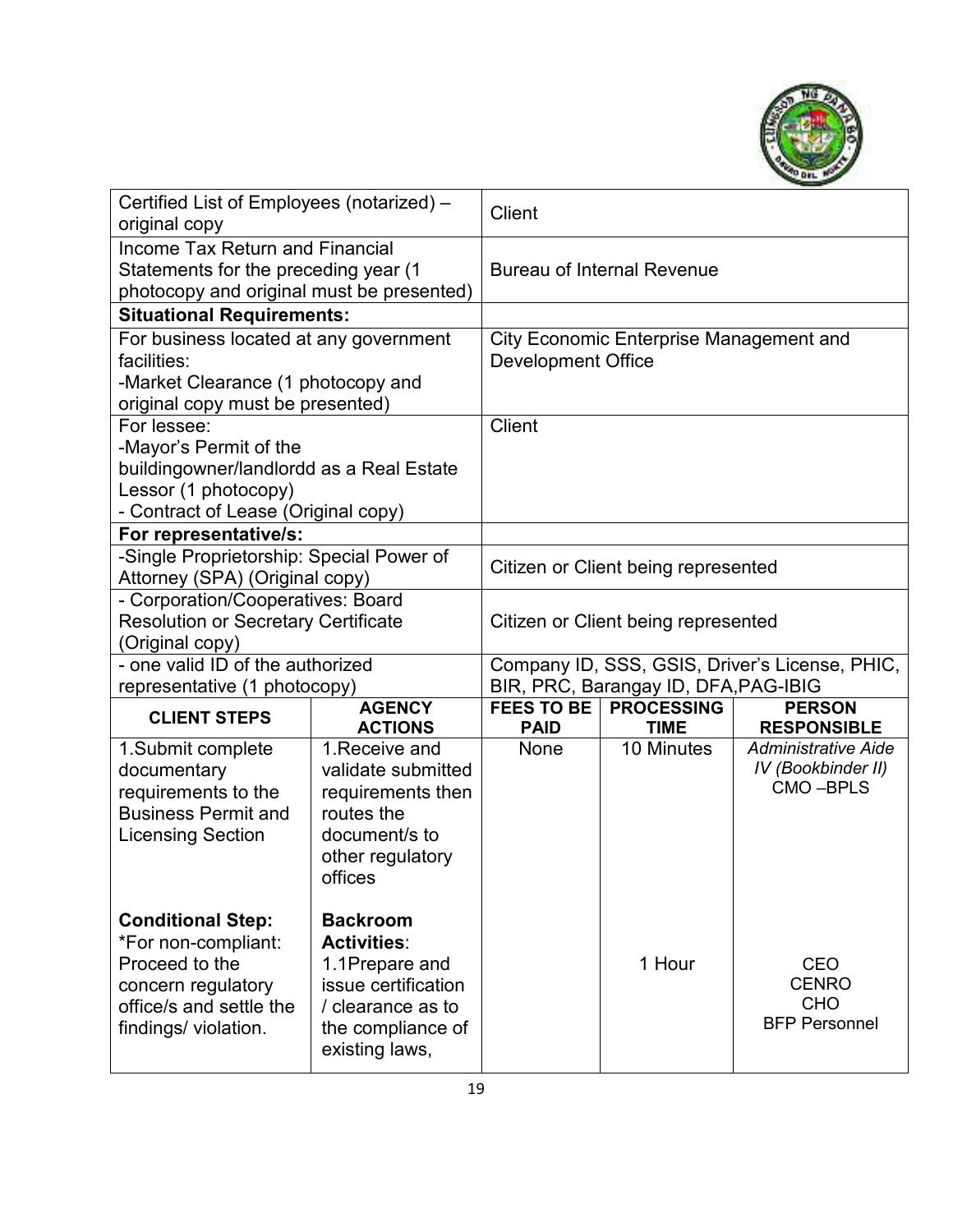

| *Make sure to secure<br>Order of Payment                           | rules and<br>regulations                                                                                                                                     |                                          |            |                                                                    |
|--------------------------------------------------------------------|--------------------------------------------------------------------------------------------------------------------------------------------------------------|------------------------------------------|------------|--------------------------------------------------------------------|
| that will be issued                                                | 1.2 Encode profile<br>into the BPLS<br>System                                                                                                                |                                          | 15 Minutes | <b>Licensing Officer II</b><br>CMO-BPLS                            |
|                                                                    | 1.3 Endorse<br>application to the<br><b>City Treasurer's</b><br>Office for<br>assessment                                                                     |                                          | 10 Minutes | Administrative Aide I<br>CMO - BPLS                                |
|                                                                    | 1.4 The City<br><b>Treasurer's Office</b><br>prepares<br>assessment form<br>/order of payment<br>and approves the<br>same                                    |                                          | 1 Hour     | <b>Local Revenue</b><br><b>Collection Officer II</b><br><b>CTO</b> |
|                                                                    | 1.5 Endorse<br>assessment form/<br>order of payment<br>to BPLS                                                                                               |                                          | 10 Minutes | Administrative Aide I<br><b>CTO</b>                                |
|                                                                    | 1.6 Endorse<br>assessment<br>form/order of<br>payment to the<br>client and direct<br>client to pay<br>necessary fees to<br>the City<br>Treasurer's<br>Office |                                          | 10 Minutes | Administrative Aide I<br><b>CMO-BPLS</b>                           |
| 2. Proceed to the City<br>Treasurer's Office to<br>secure priority | 2. Provide priority<br>number from the<br>queuing machine                                                                                                    | Based on<br>the Local<br><b>Tax Code</b> | 10 Minutes | Administrative Aide I<br><b>CTO</b>                                |
| number at queuing                                                  | 2.1 Accept                                                                                                                                                   | depending<br>on the                      | 35 Minutes | <b>Revenue Collection</b>                                          |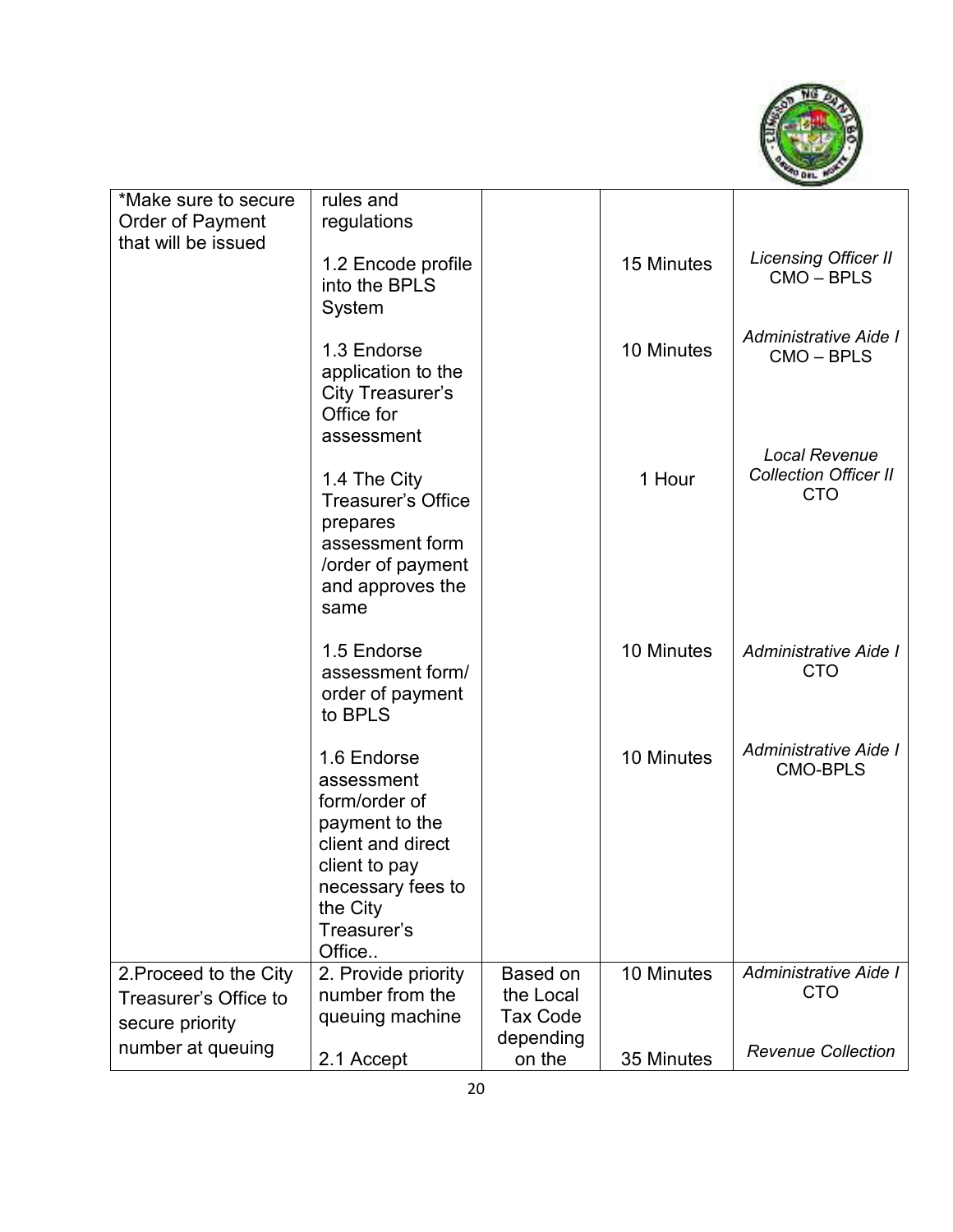

| machine and wait for       | payment based on                     | gross                     |                    | Clerk III                    |
|----------------------------|--------------------------------------|---------------------------|--------------------|------------------------------|
| the number to be           | the order of                         | receipts and              |                    | <b>CTO</b>                   |
| called to pay              | payment and                          | classificatio             |                    |                              |
| assigned fees              | issue the official                   | n of                      |                    |                              |
|                            | receipt                              | business                  |                    |                              |
| *Make sure to secure       |                                      | (Article 8,               |                    |                              |
| official receipt that will | 2.2 Issue official                   | Section 77                | 35 Minutes         | Personnel                    |
| be issued upon             | receipt and FSI                      | of the City               |                    | <b>Bureau of Fire</b>        |
| payment                    | Certification                        | Ordinance                 |                    | Protection                   |
|                            |                                      | No.04-09,                 |                    |                              |
| 2.1 Present O.R. with      | 2.3 Receive and                      | series of                 | 10 Minutes         | Administrative Aide I        |
| photocopy of               | checks the                           | 2009                      |                    | CMO-BPLS                     |
| documents and              | completeness of                      | "Enacting of              |                    |                              |
| secure claim stub at       | the document                         | <b>Revised</b><br>Revenue |                    |                              |
| BPLS window no. 3          | submitted and<br>issue claim stub to | Code of                   |                    |                              |
|                            | the applicant                        | 2009 of                   |                    |                              |
|                            |                                      | Panabo                    |                    |                              |
|                            | 2.5 Print business                   | City"                     | 10 Minutes         |                              |
|                            | permit                               | (Please refer             |                    | <b>Administrative Aide</b>   |
|                            |                                      | to the Annex              |                    | VI (Clerk III)<br>CMO-BPLS   |
|                            |                                      | as per                    |                    |                              |
|                            | 2.5 Review and                       | attached by               | 30 Minutes         | <b>Licensing Officer III</b> |
|                            | initially signed the                 | CTO)                      |                    | <b>CMO-BPLS</b>              |
|                            | business permit                      |                           |                    |                              |
|                            |                                      |                           |                    |                              |
|                            | 2.6 Endorse the                      |                           | 2 Hours            | Administrative Aide I        |
|                            | business permit to                   |                           |                    | <b>CMO-BPLS</b>              |
|                            | the City Mayor's                     |                           |                    |                              |
|                            | or City                              |                           |                    |                              |
|                            | Administrator's                      |                           |                    |                              |
|                            | Office for approval                  |                           |                    |                              |
| 3. Receive the             | 3. Release                           | None                      | 10 Minutes         | Administrative Aide I        |
| approved business          | approved                             |                           |                    | CMO - BPLS                   |
| permit with the sticker    | business permit                      |                           |                    |                              |
| after signing the          | with sticker                         |                           |                    |                              |
| logbook                    |                                      |                           |                    |                              |
|                            |                                      | <b>Based on the</b>       |                    |                              |
|                            | <b>TOTAL:</b>                        | <b>Local Tax</b>          | <b>7 Hours, 15</b> |                              |
|                            |                                      | Code                      | <b>Minutes</b>     |                              |
|                            |                                      | depending                 |                    |                              |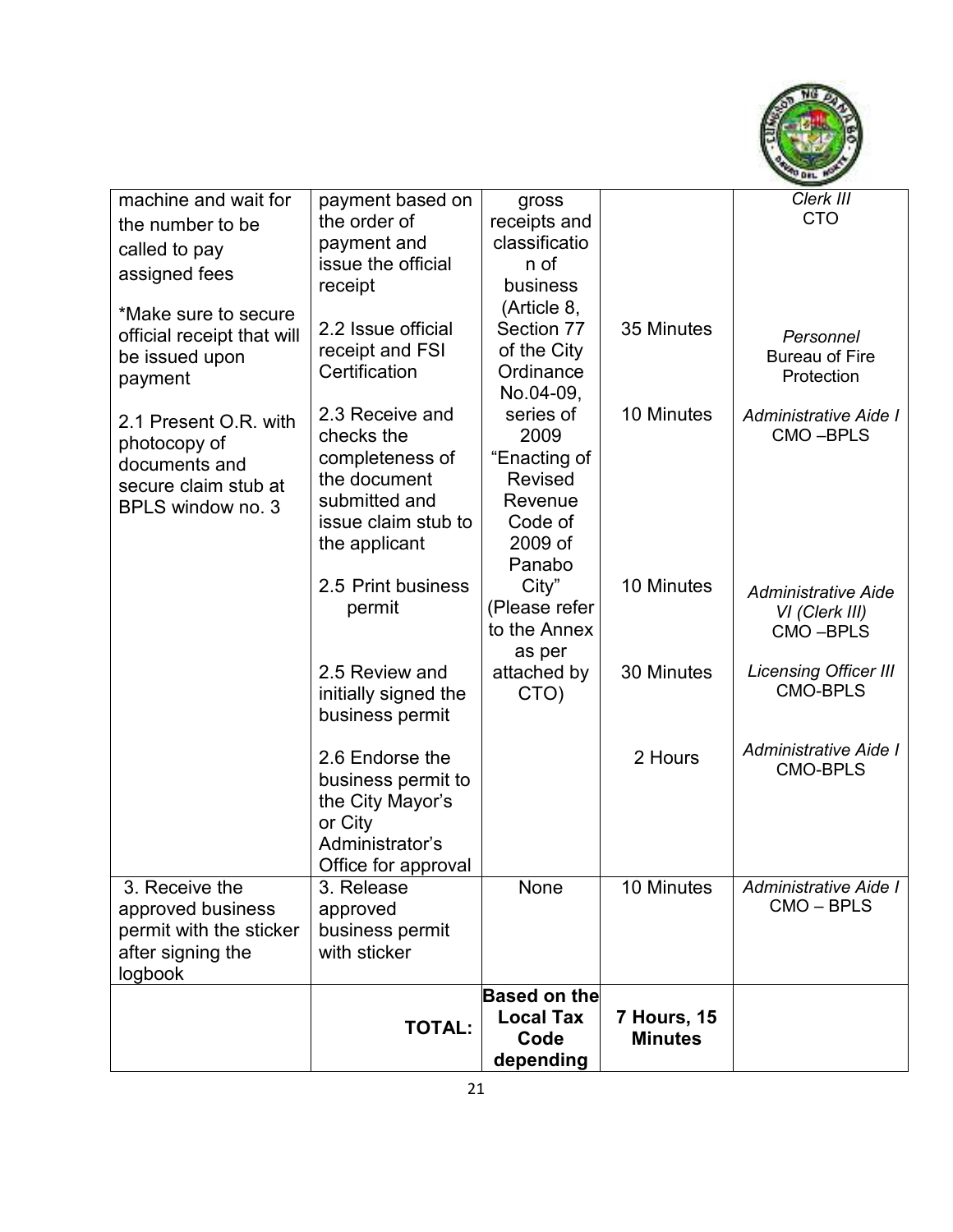

| on the gross          |  |
|-----------------------|--|
| receipts and          |  |
| <b>classification</b> |  |
| of business           |  |
| (Article 8,           |  |
| Section 77 of         |  |
| the City              |  |
| <b>Ordinance</b>      |  |
| No.04-09,             |  |
| series of             |  |
| 2009                  |  |
| "Enacting of          |  |
| <b>Revised</b>        |  |
| <b>Revenue</b>        |  |
| <b>Code of 2009</b>   |  |
| of Panabo             |  |
| City"                 |  |
| (Please refer         |  |
| to the Annex          |  |
| as per                |  |
| attached by           |  |
| CTO)                  |  |
|                       |  |

Renewal of Business Permit qualified for multi-stage processing.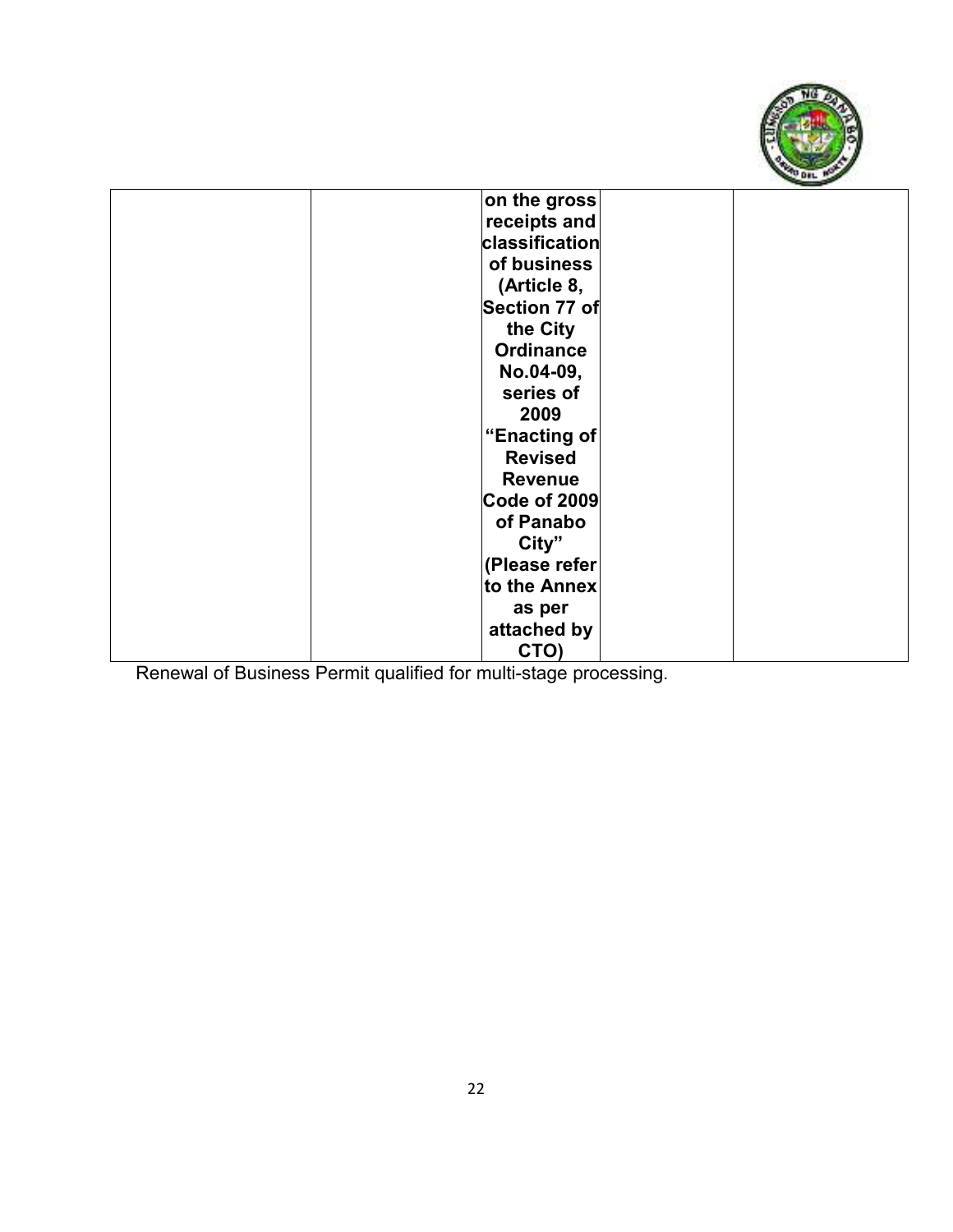### **3. Retirement of Business Permit**



This applies to existing business establishment who wishes to discontinue or terminate his/her business operation/s, the same is subject to the taxes, fees and charges on business. Within the period of thirty (30) days of the retirement of business, the taxpayer or corporation shall surrender to the Business Permit and Licensing Section (BPLS). Any tax due must first be paid before any business or undertaking is finally terminated. Failure on the part of the permittee to retire the business within the period stated above shall be construed that the business is still operational and continues to be liable for all taxes, fees and charges.

| <b>Office or Division:</b>                                                                                                     | CMO – Business Permit and Licensing Section                  |                                              |  |
|--------------------------------------------------------------------------------------------------------------------------------|--------------------------------------------------------------|----------------------------------------------|--|
| <b>Classification:</b>                                                                                                         | Simple                                                       |                                              |  |
| <b>Type of Transaction:</b>                                                                                                    | G2B - Government to Business<br>G2C - Government to Citizens |                                              |  |
| Who may avail:                                                                                                                 | Business owner who wants to retire his/her business          |                                              |  |
| <b>CHECKLIST OF REQUIREMENTS</b>                                                                                               |                                                              | <b>WHERE TO SECURE</b>                       |  |
| <b>Standard Requirements:</b>                                                                                                  |                                                              |                                              |  |
| Application Form (Original Form)                                                                                               |                                                              | <b>Business Permit and Licensing Section</b> |  |
| Affidavit of Retirement of Business Permit<br>(Original Form)                                                                  |                                                              | Client                                       |  |
| <b>Audited Financial Statements for 3</b><br>calendar years for verification of the gross<br>sales or receipts of the business |                                                              | <b>Bureau of Internal Revenue</b>            |  |
| Original Mayor's Permit/License for the<br>current year                                                                        |                                                              | Client                                       |  |
| <b>Business Plate</b>                                                                                                          |                                                              | <b>Client</b>                                |  |
| Barangay Certification stating therein that<br>the said business is no longer operational<br>(Original copy)                   |                                                              | Barangay Hall where business is located      |  |
| <b>Board Resolution/Secretary's Certificate</b><br>(Corporation / Partnership) (Photocopy)                                     |                                                              | <b>Client</b>                                |  |
| Affidavit of Non-operation in case of no<br>sales/operation (Sole Proprietorship)<br>(Original copy)                           |                                                              | Client                                       |  |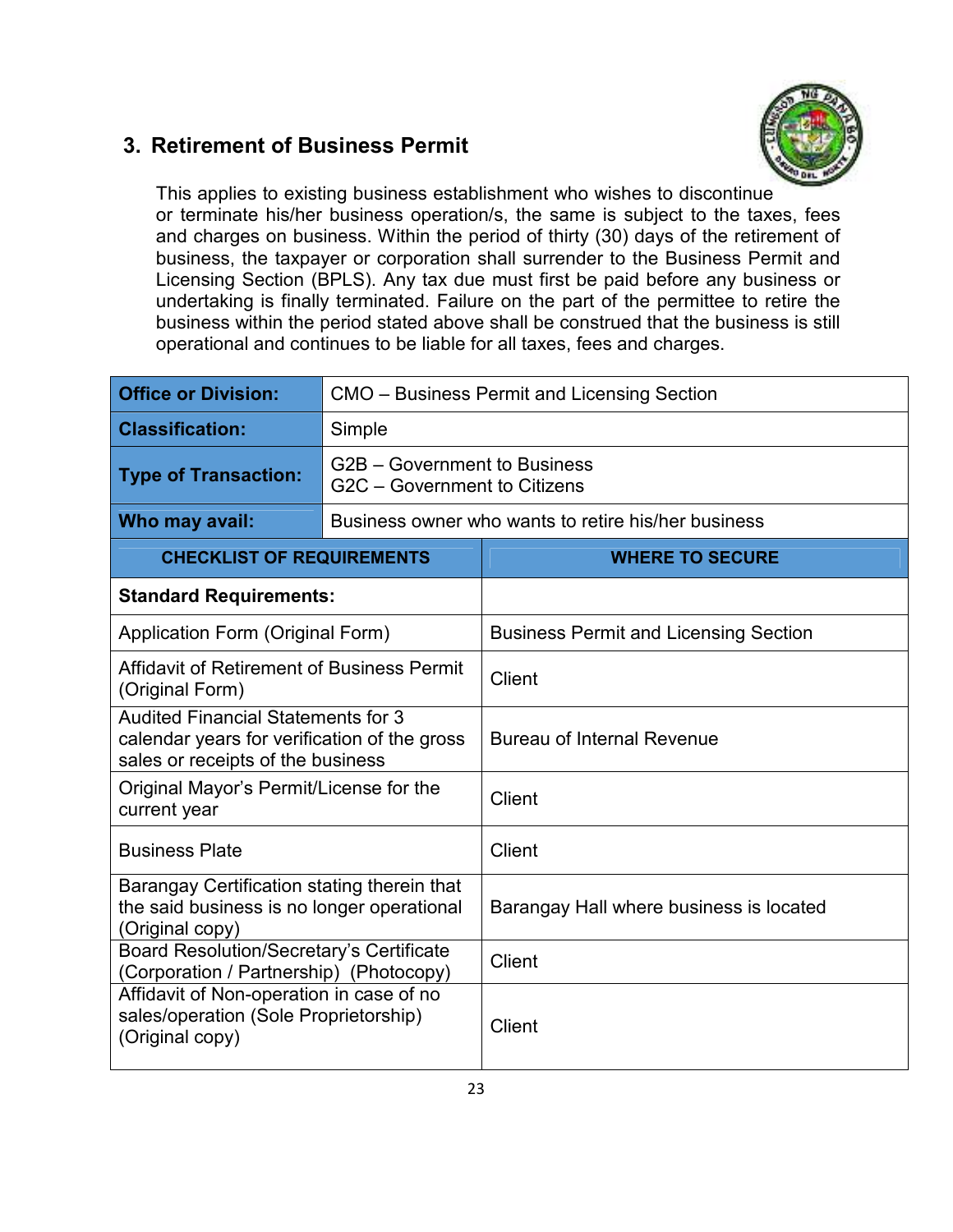

| <b>Situational Requirements:</b>            |                                   |                                                |                                      |                                                |
|---------------------------------------------|-----------------------------------|------------------------------------------------|--------------------------------------|------------------------------------------------|
| For business located at any government      |                                   | <b>City Economic Enterprise Management and</b> |                                      |                                                |
| facilities: Market Clearance (1 photocopy   |                                   | <b>Development Office</b>                      |                                      |                                                |
| and original copy must be presented)        |                                   |                                                |                                      |                                                |
| For representative/s:                       |                                   |                                                |                                      |                                                |
| -Special Power of Attorney (SPA) for        |                                   |                                                |                                      |                                                |
| single proprietor or Board of Resolution or |                                   |                                                | Citizen or Client being represented  |                                                |
| Secretary Certificate for Corporation or    |                                   |                                                |                                      |                                                |
| Cooperatives (Original copy)                |                                   |                                                |                                      |                                                |
| - one valid ID of the authorized            |                                   |                                                |                                      | Company ID, SSS, GSIS, Driver's License, PHIC, |
| representative (1 photocopy)                |                                   |                                                | BIR, PRC, Barangay ID, DFA, PAG-IBIG |                                                |
| <b>CLIENT STEPS</b>                         | <b>AGENCY</b><br><b>ACTIONS</b>   | <b>FEES TO BE</b><br><b>PAID</b>               | <b>PROCESSING</b><br><b>TIME</b>     | <b>PERSON</b><br><b>RESPONSIBLE</b>            |
| 1.Submit complete                           | 1. Receive and                    | None                                           | 10 Minutes                           | Administrative Aide I                          |
| documentary                                 | validate submitted                |                                                |                                      | CMO-BPLS                                       |
| requirements to the                         | requirements                      |                                                |                                      |                                                |
| <b>Business Permit and</b>                  |                                   |                                                |                                      |                                                |
| <b>Licensing Section</b>                    | 1.1 Secure                        |                                                |                                      |                                                |
|                                             | contact number of                 |                                                |                                      |                                                |
| *Make sure to secure                        | the client for                    |                                                |                                      |                                                |
| Order of                                    | notification                      |                                                |                                      |                                                |
| Payment/Assessment                          | purposes                          |                                                |                                      |                                                |
| that will be issued                         |                                   |                                                |                                      |                                                |
|                                             | 1.2 Forward the                   |                                                |                                      |                                                |
| documents to the                            |                                   |                                                |                                      | Licensing Inspector                            |
|                                             | assigned                          |                                                | Inspection Or                        | CMO-BPLS                                       |
|                                             | inspector who will<br>conduct the |                                                | Verification -                       |                                                |
|                                             | inspection and                    |                                                | 2 Days                               | Administrative Aide I                          |
|                                             | verify the actual                 |                                                |                                      | <b>CTO</b>                                     |
|                                             | business status                   |                                                |                                      |                                                |
|                                             |                                   |                                                |                                      |                                                |
|                                             | 1.3 Provide two                   |                                                |                                      |                                                |
|                                             | (2) copies of the                 |                                                |                                      |                                                |
|                                             | inspection report                 |                                                | 10 Minutes                           | Administrative Aide I                          |
|                                             | to the person-in-                 |                                                |                                      | CMO-BPLS                                       |
|                                             | charge                            |                                                |                                      |                                                |
|                                             |                                   |                                                |                                      |                                                |
|                                             | 1.4 Notify the                    |                                                | 10 Minutes                           |                                                |
|                                             | client regarding                  |                                                |                                      |                                                |
|                                             | the status of his                 |                                                |                                      |                                                |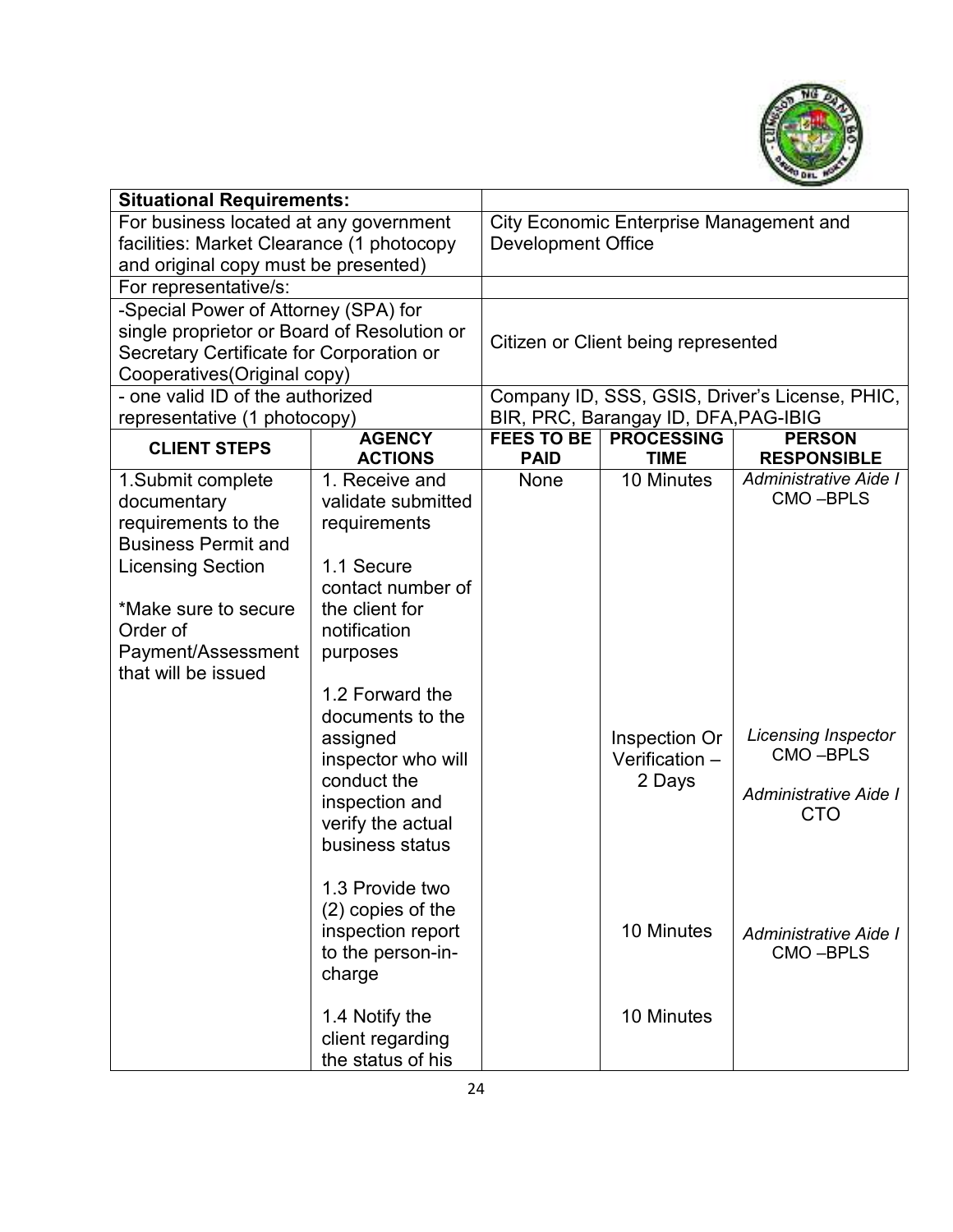

|                                           | application                                                                                                                                         |                               |            |                                        |
|-------------------------------------------|-----------------------------------------------------------------------------------------------------------------------------------------------------|-------------------------------|------------|----------------------------------------|
|                                           | 1.5 Endorse the<br>verified<br>application and<br>direct client to<br>proceed to the<br>City Treasurer's<br>Office for<br>assessment and<br>payment |                               |            |                                        |
| 2. Proceed to the City                    | 2. Provide priority                                                                                                                                 | Based on                      | 10 Minutes | Administrative Aide I<br><b>CTO</b>    |
| Treasurer's Office to                     | number from the<br>queuing machine                                                                                                                  | the Local<br><b>Tax Code</b>  |            |                                        |
| secure priority<br>number at queuing      |                                                                                                                                                     | depending                     |            |                                        |
| machine and wait for                      | 2.1 Accept                                                                                                                                          | on the                        | 35 Minutes | <b>Revenue Collection</b><br>Clerk III |
| the number to be                          | payment based on                                                                                                                                    | gross                         |            | <b>CTO</b>                             |
| called to pay                             | the order of<br>payment and                                                                                                                         | receipts and<br>classificatio |            |                                        |
| assigned fees                             | issue the official                                                                                                                                  | n of                          |            |                                        |
|                                           | receipt                                                                                                                                             | business                      |            |                                        |
| *Make sure to secure                      |                                                                                                                                                     | (Article 8,                   |            |                                        |
| official receipt that will                | 2.2 Issue official                                                                                                                                  | Section 77                    | 35 Minutes | Personnel<br><b>Bureau of Fire</b>     |
| be issued upon<br>payment                 | receipt and FSI<br>Certification                                                                                                                    | of the City<br>Ordinance      |            | Protection                             |
|                                           |                                                                                                                                                     | No.04-09,                     |            |                                        |
| 2.1 Present O.R. with                     | 2.3 Receive and                                                                                                                                     | series of                     | 10 Minutes | Administrative Aide I                  |
| photocopy of                              | checks the                                                                                                                                          | 2009                          |            | CMO-BPLS                               |
| documents and                             | completeness of                                                                                                                                     | "Enacting of                  |            |                                        |
| secure claim stub at<br>BPLS window no. 3 | the document<br>submitted and                                                                                                                       | <b>Revised</b><br>Revenue     |            |                                        |
|                                           | issue claim stub to                                                                                                                                 | Code of                       |            |                                        |
|                                           | the applicant                                                                                                                                       | 2009 of                       |            |                                        |
|                                           |                                                                                                                                                     | Panabo                        |            |                                        |
|                                           | 2.6 Print business                                                                                                                                  | City"                         | 10 Minutes | <b>Administrative Aide</b>             |
|                                           | permit                                                                                                                                              | (Please refer                 |            | VI (Clerk III)<br>CMO-BPLS             |
|                                           |                                                                                                                                                     | to the Annex<br>as per        |            |                                        |
|                                           | 2.5 Review and                                                                                                                                      | attached by                   | 30 Minutes | <b>Licensing Officer III</b>           |
|                                           | initially signed the                                                                                                                                | CTO)                          |            | <b>CMO-BPLS</b>                        |
|                                           | business permit                                                                                                                                     |                               |            |                                        |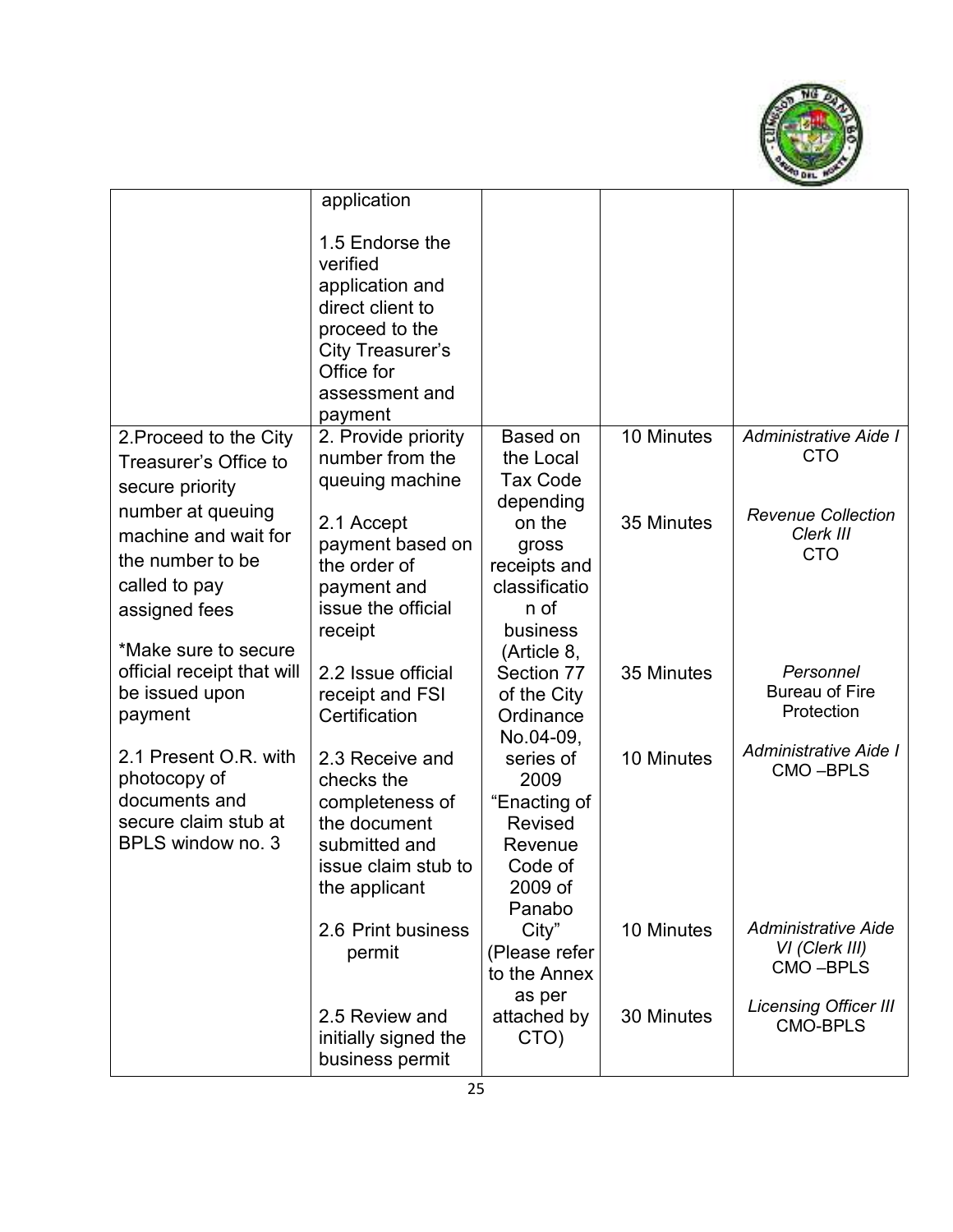

|                                                                                   | 2.6 Endorse the<br>business permit to<br>the City Mayor's<br>or City<br>Administrator's<br>Office for approval |                                                                      | 2 Hours                   | Administrative Aide I<br><b>CMO-BPLS</b> |
|-----------------------------------------------------------------------------------|----------------------------------------------------------------------------------------------------------------|----------------------------------------------------------------------|---------------------------|------------------------------------------|
| 3. Receive the<br>approved action<br>taken / request after<br>signing the logbook | 3. Release<br>approved request                                                                                 | None                                                                 | 10 Minutes                | Administrative Aide I<br>$CMO - BPLS$    |
|                                                                                   | <b>TOTAL:</b>                                                                                                  | <b>PHP 80.00</b><br>with<br>additional<br>penalties if<br>applicable | 2 Days, 5<br><b>Hours</b> |                                          |

| <b>Period</b>                           | <b>Penalty</b> |
|-----------------------------------------|----------------|
|                                         |                |
| 1 month after the 6 months period       | PHP 100.00     |
| 2 months to 3 months                    | PHP 200.00     |
| 4 months to 6 months after the 6 months | PHP 300.00     |
| period                                  |                |
| After 6 months but not exceeding 1 year | PHP 500.00     |
| After 1 year                            | PHP 1,000.00   |

.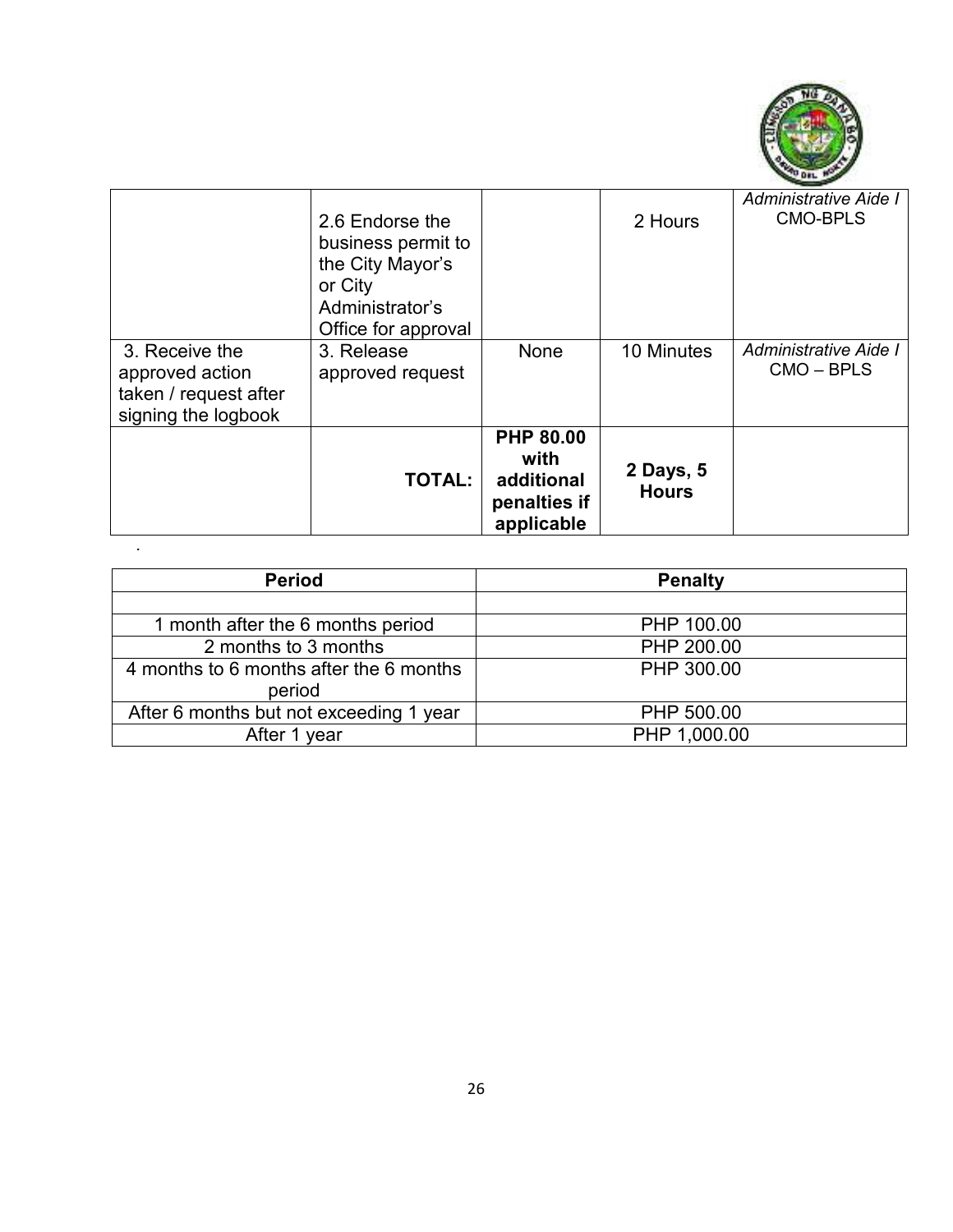

## **4. Transfer of Ownership / Change Location**

This applies to transfer / change in ownership, management and/or name or location of an existing business. Unless stated otherwise, assumption of the business by any new owner or manager or re-registration of the same business under a new name or location will only be considered for record purposes in the course of the renewal of the permit or license to operate the business.

| <b>Office or Division:</b>                                                                  | CMO - Business Permit and Licensing Section                  |                                                                                    |  |
|---------------------------------------------------------------------------------------------|--------------------------------------------------------------|------------------------------------------------------------------------------------|--|
| <b>Classification:</b>                                                                      | Simple                                                       |                                                                                    |  |
| <b>Type of Transaction:</b>                                                                 | G2B – Government to Business<br>G2C - Government to Citizens |                                                                                    |  |
| Who may avail:                                                                              |                                                              | New owner / Existing Business Owner                                                |  |
| <b>CHECKLIST OF REQUIREMENTS</b>                                                            |                                                              | <b>WHERE TO SECURE</b>                                                             |  |
| <b>Standard Requirements:</b>                                                               |                                                              |                                                                                    |  |
| For Change Location : Comply Items 1 -<br>5 only                                            |                                                              |                                                                                    |  |
| <b>Business Application Form (Original Form)</b>                                            |                                                              | <b>Business Permit and Licensing Section</b>                                       |  |
| Barangay Clearance (1 photocopy only<br>and original must be presented)                     |                                                              | Barangay Hall where the business is located or to<br>be transferred                |  |
| Occupancy Permit (1 photocopy and<br>original must be presented)                            |                                                              | <b>City Engineering Office</b>                                                     |  |
| Government Issued Identification Card (1<br>photocopy; present original)                    |                                                              | SSS, GSIS, Driver's License, TIN Card, DFA,<br>PRC, PAG-IBIG, COMELEC, Post Office |  |
| Locational Clearance (1 photocopy and<br>original must be presented)                        |                                                              | <b>City Planning and Development Office</b>                                        |  |
| <b>Board Resolution / Secretary Certificate-</b><br>Corporation/Cooperative (original copy) |                                                              | Client                                                                             |  |
| <b>Business Name Registration:</b>                                                          |                                                              |                                                                                    |  |
| For Single Proprietorship<br>-Certificate of Registration                                   |                                                              | Department of Trade and Industry (DTI)                                             |  |
| For Partnership<br>-Partnership<br>-Certificate of Registration                             |                                                              | Securities and Exchange Commission (SEC                                            |  |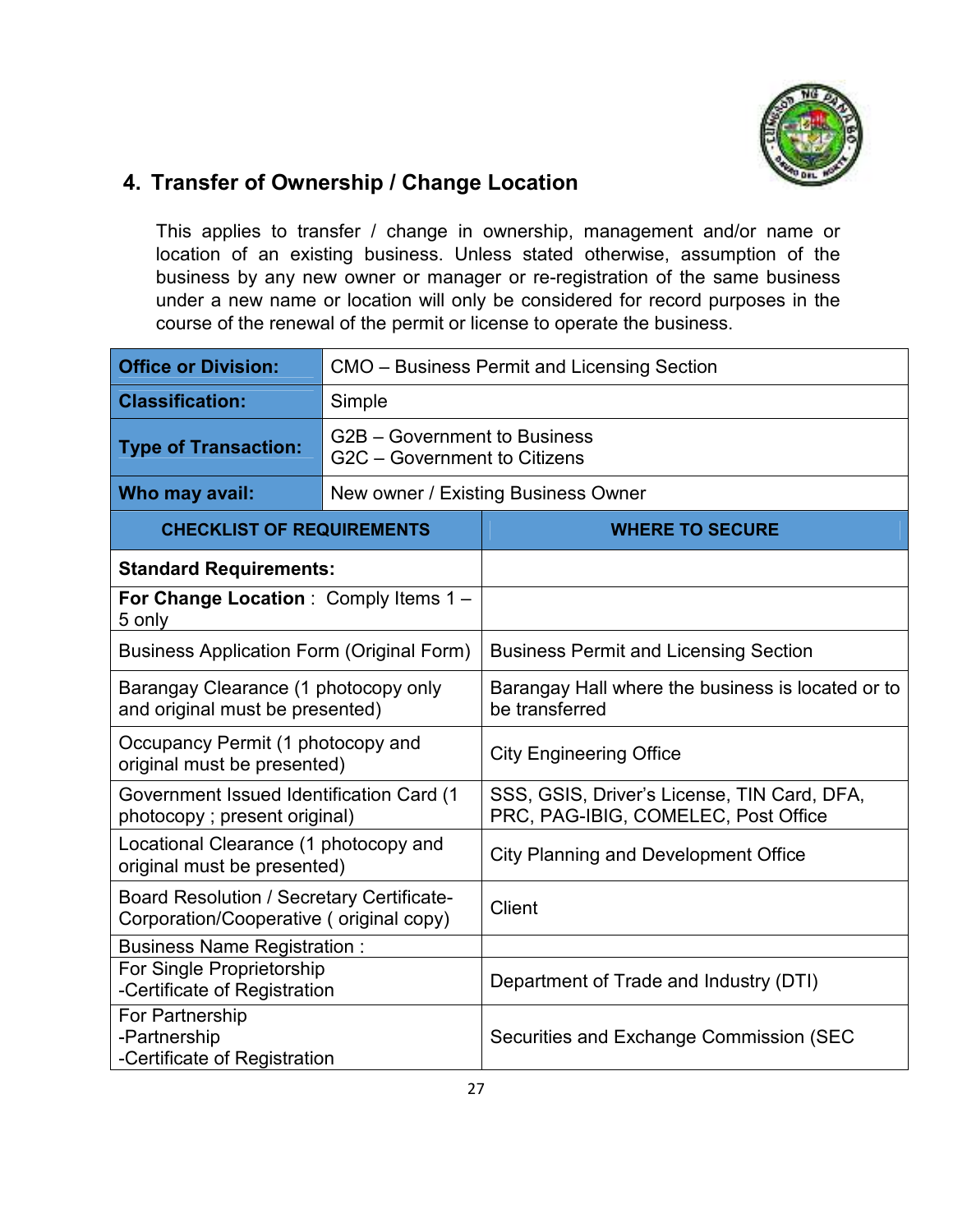

| For Corporation<br>-Approved Articles of Incorporation<br>Certificate of Registration or Board<br>Resolution                               | Securities and Exchange Commission (SEC                              |
|--------------------------------------------------------------------------------------------------------------------------------------------|----------------------------------------------------------------------|
| <b>For Cooperative</b><br>-Cooperation<br>-Certificate of Registration or Board<br>Resolution authorizing the filing of the<br>application | Cooperative Development Authority (CDA)                              |
| For Property Owner<br>-Real Property Tax Clearance                                                                                         | <b>City Treasurer's Office</b>                                       |
| For No Landholding<br><b>Assessor's Certification</b><br>(Original copy)                                                                   | <b>City Assessor's Office</b>                                        |
| Certified List of Employees and<br>Capitalization (notarized) (Original copy)                                                              | <b>Client</b>                                                        |
| <b>Fire Safety Inspection Certificate</b><br>(Duplicate copy)                                                                              | <b>Bureau of Fire Protection</b>                                     |
| CENRO Certificate (1 photocopy and<br>original must be presented)                                                                          | <b>City Environment and Natural Resources Office</b>                 |
| Sanitary Permit (1 photocopy and original<br>must be presented):                                                                           | <b>City Health Office</b>                                            |
| <b>Situational Requirements:</b>                                                                                                           |                                                                      |
| For business located at any government<br>facilities: Market Clearance is required                                                         | City Economic Enterprise Management and<br><b>Development Office</b> |
| For representative:<br>-Special Power of Attorney (SPA) for<br>single proprietor<br>- Board Resolution or Secretary Certificate            | Citizen or Client being represented                                  |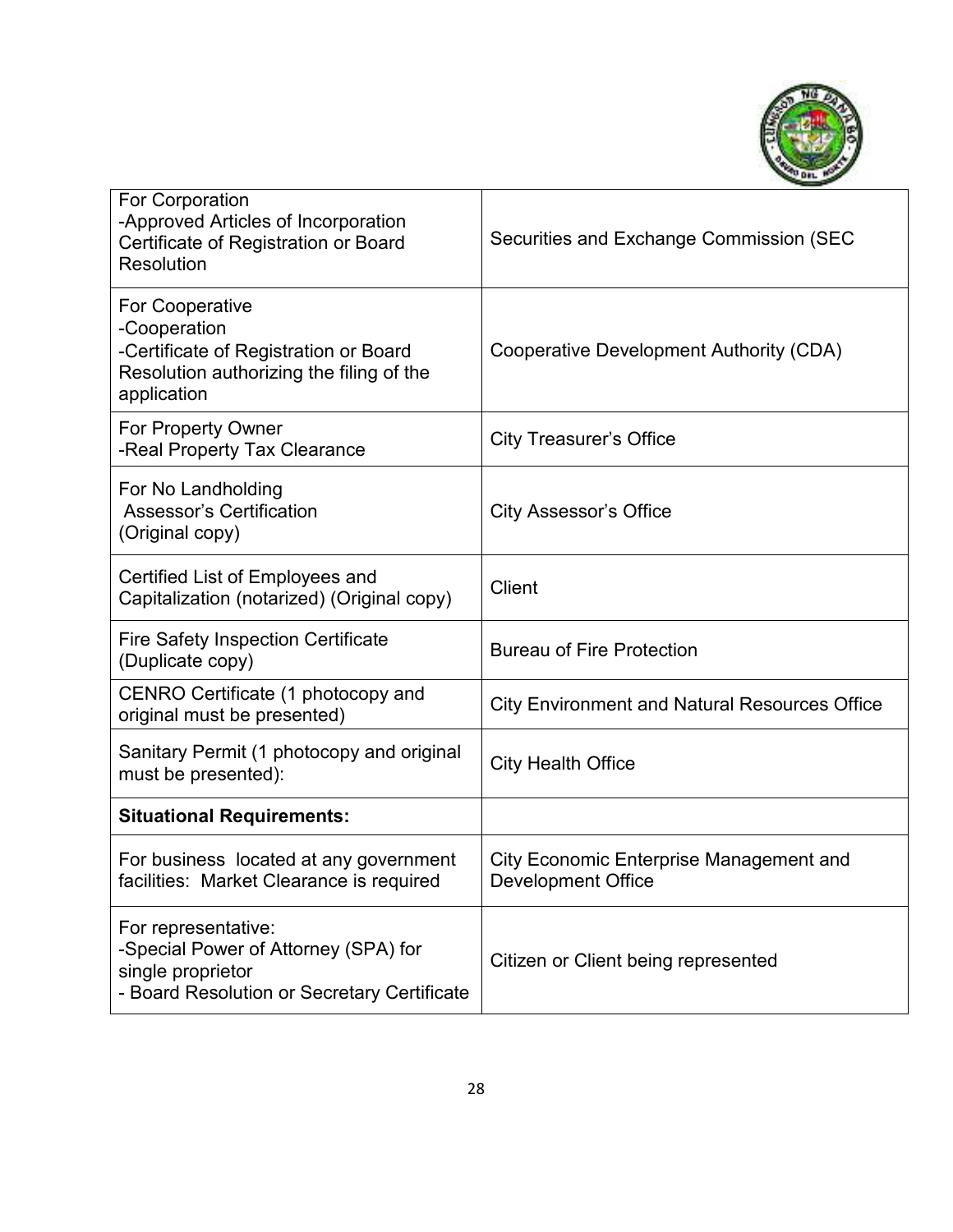

| For Corporation / Cooperatives is required<br>- one valid ID of the authorized<br>representative (1 photocopy)                                                                               |                                                                                                                                                                                     | Company ID, SSS, GSIS, Driver's License, PHIC,<br>BIR, PRC, Barangay ID, DFA, PAG-IBIG |                                  |                                                          |
|----------------------------------------------------------------------------------------------------------------------------------------------------------------------------------------------|-------------------------------------------------------------------------------------------------------------------------------------------------------------------------------------|----------------------------------------------------------------------------------------|----------------------------------|----------------------------------------------------------|
| <b>CLIENT STEPS</b>                                                                                                                                                                          | <b>AGENCY</b><br><b>ACTIONS</b>                                                                                                                                                     | <b>FEES TO BE</b><br><b>PAID</b>                                                       | <b>PROCESSING</b><br><b>TIME</b> | <b>PERSON</b><br><b>RESPONSIBLE</b>                      |
| 1. Submit complete<br>documentary<br>requirements to the<br><b>Business Permit and</b><br><b>Licensing Section</b><br>*Make sure to secure<br><b>Order of Payment</b><br>that will be issued | 1. Receive and<br>validate submitted<br>requirements<br><b>Conditional Steps:</b><br>*For non-<br>compliant as to<br>New Location,<br>advise client to<br>proceed to CEO<br>or CPDO | None                                                                                   | 10 Minutes                       | <b>Administrative Aide</b><br>VI (Clerk III)<br>CMO-BPLS |
|                                                                                                                                                                                              | 1.1 Issue order of<br>payment<br>1.2 Direct client to                                                                                                                               |                                                                                        | 10 Minutes<br>10 Minutes         |                                                          |
|                                                                                                                                                                                              | pay at the City<br><b>Treasurer's Office</b>                                                                                                                                        |                                                                                        |                                  |                                                          |
| 2. Proceed to the City<br>Treasurer's Office to<br>secure priority<br>number at queuing                                                                                                      | 2. Provide priority<br>number from the<br>queuing machine                                                                                                                           | For<br>Transfer of<br>Location:<br>Php180.00                                           | 10 Minutes                       | Administrative Aide I<br><b>CTO</b>                      |
| machine and wait for<br>the number to be<br>called to pay<br>assigned fees                                                                                                                   | 2.1 Accept<br>payment based on<br>the order of<br>payment and<br>issue the official                                                                                                 | *For<br>Transfer of<br>Ownership:                                                      | 35 Minutes                       | <b>Revenue Collection</b><br>Clerk III<br><b>CTO</b>     |
| *Make sure to secure<br>official receipt that will<br>be issued upon<br>payment<br>2.1 Present OR with<br>the verified                                                                       | receipt<br>2.2 Issue official<br>and FSI<br>Certification                                                                                                                           | *Single<br>Proprietorsh<br>ip to Single<br>Proprietorsh<br>ip<br>Php180.00             | 35 Minutes                       | Personnel<br><b>Bureau of Fire</b><br>Protection         |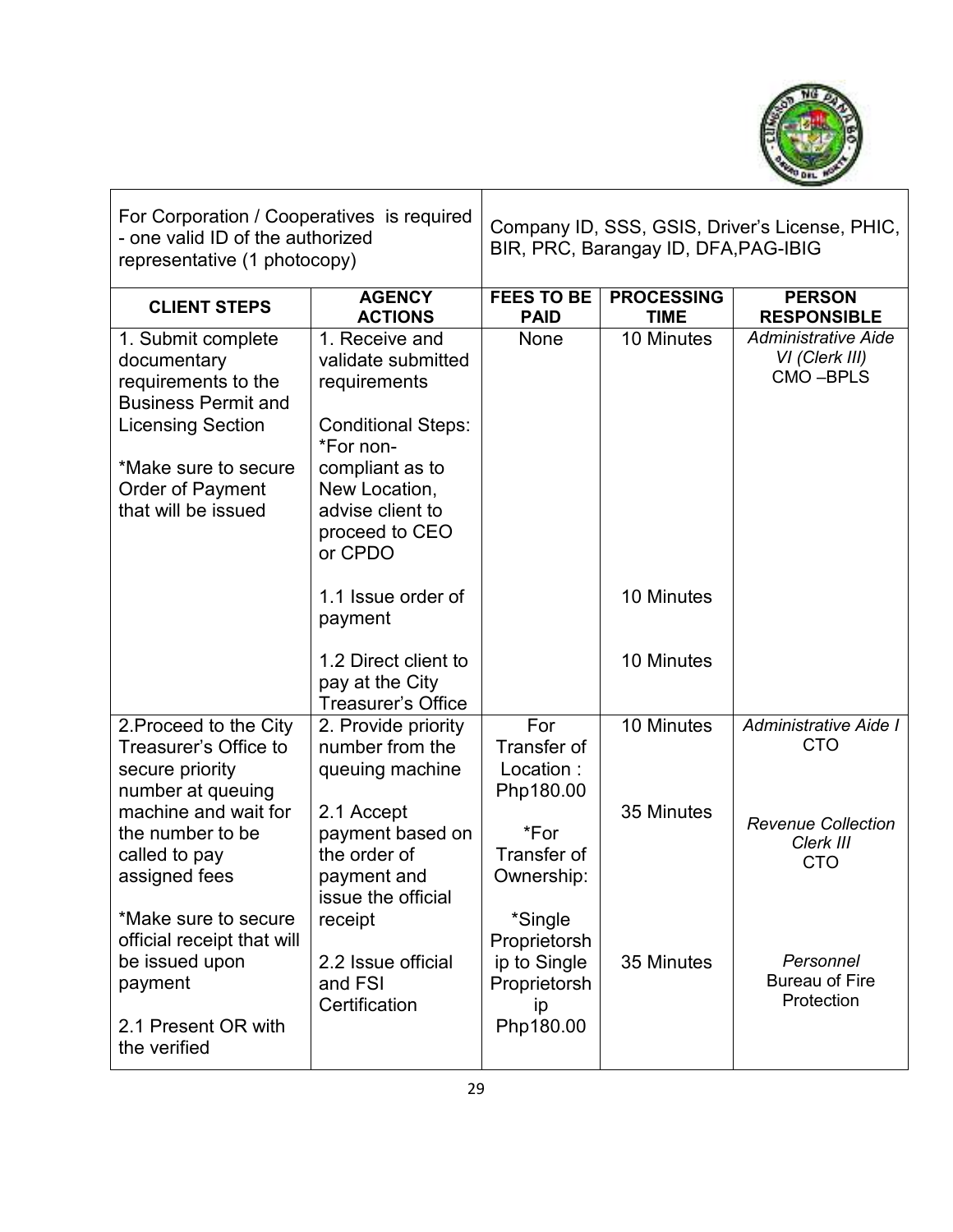

| documents and                            | 2.3 Receive and                | *Single                  | 10 Minutes     | Administrative Aide I             |
|------------------------------------------|--------------------------------|--------------------------|----------------|-----------------------------------|
| secure claim stub at                     | check the                      | Proprietorsh             |                | CMO-BPLS                          |
| <b>BLS window no.3</b>                   | completeness of                | ip to                    |                |                                   |
|                                          | the document<br>submitted and  | Corporation<br>Php360.00 |                |                                   |
|                                          | issue claim stub to            |                          |                |                                   |
|                                          | the applicant                  | *Corporatio              |                | <b>Administrative Aide</b>        |
|                                          | 2.4 Print the                  | n to Single              | 10 Minutes     | VI (Clerk III)                    |
|                                          | request/action                 | Proprietorsh             |                | <b>CMO-BPLS</b>                   |
|                                          | taken re: change               | ip                       |                |                                   |
|                                          | location<br>/ownership         | Php500.00                |                |                                   |
|                                          |                                |                          |                | <b>Licensing Officer III</b>      |
|                                          | 2.5 Review and                 |                          | 30 Minutes     | <b>CMO-BPLS</b>                   |
|                                          | initially signed the           |                          |                |                                   |
|                                          | request/action                 |                          |                |                                   |
|                                          | taken document                 |                          |                |                                   |
|                                          | 2.6 Encode profile             |                          | 15 Minutes     | <b>Administrative Aide</b>        |
|                                          | into the BPLS                  |                          |                | VI (Clerk III)<br>CMO-BPLS        |
|                                          | System                         |                          |                |                                   |
|                                          |                                |                          |                |                                   |
|                                          | 2.7 Endorse the                |                          |                | Administrative Aide I             |
|                                          | request/action                 |                          | 2 Hours        | CMO-BPLS                          |
|                                          | taken re: change<br>location / |                          |                |                                   |
|                                          | ownership to the               |                          |                |                                   |
|                                          | City Mayor's or                |                          |                |                                   |
|                                          | City                           |                          |                |                                   |
|                                          | Administrator's                |                          |                |                                   |
|                                          | Office for approval            |                          |                |                                   |
| 3. Receive the                           | 3. Release                     | None                     | 10 Minutes     | Administrative Aide I<br>CMO-BPLS |
| approved request /<br>action taken after | approved                       |                          |                |                                   |
| signing the logbook                      | business permit<br>and request |                          |                |                                   |
|                                          |                                | For                      |                |                                   |
|                                          |                                | <b>Transfer of</b>       |                |                                   |
|                                          | <b>TOTAL:</b>                  | Location:                | 5 Hours, 5     |                                   |
|                                          |                                | Php180.00                | <b>Minutes</b> |                                   |
|                                          |                                | *For                     |                |                                   |
|                                          |                                |                          |                |                                   |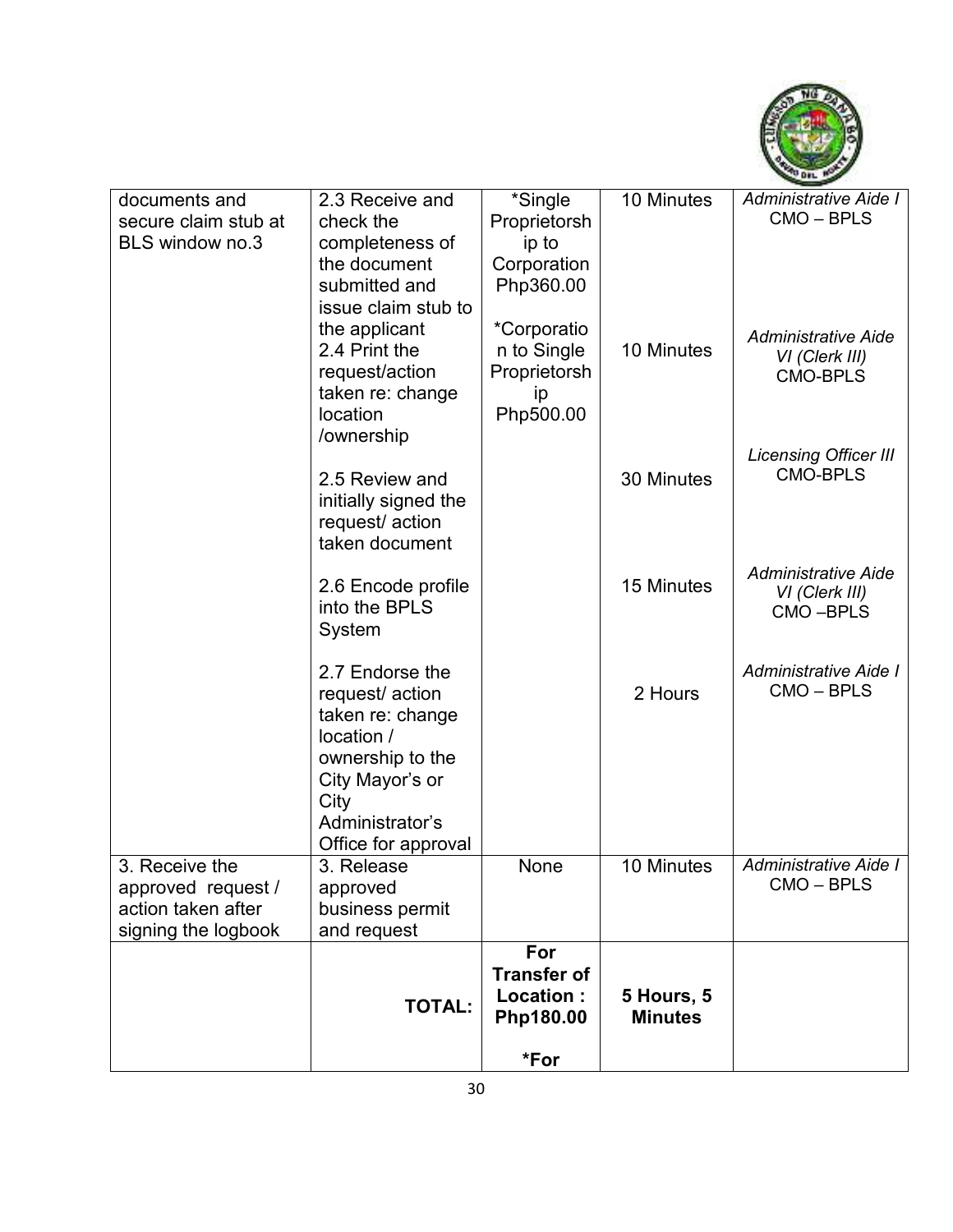

| <b>Transfer of</b> |  |
|--------------------|--|
| Ownership          |  |
|                    |  |
|                    |  |
| *Single            |  |
| <b>Proprietors</b> |  |
| hip to             |  |
| <b>Single</b>      |  |
| <b>Proprietors</b> |  |
| hip                |  |
| Php180.00          |  |
|                    |  |
|                    |  |
| *Single            |  |
| <b>Proprietors</b> |  |
| hip to             |  |
| Corporatio         |  |
| n                  |  |
| Php360.00          |  |
|                    |  |
|                    |  |
| *Corporati         |  |
| on to              |  |
| <b>Single</b>      |  |
| <b>Proprietors</b> |  |
| hip                |  |
| Php500.00          |  |
|                    |  |
|                    |  |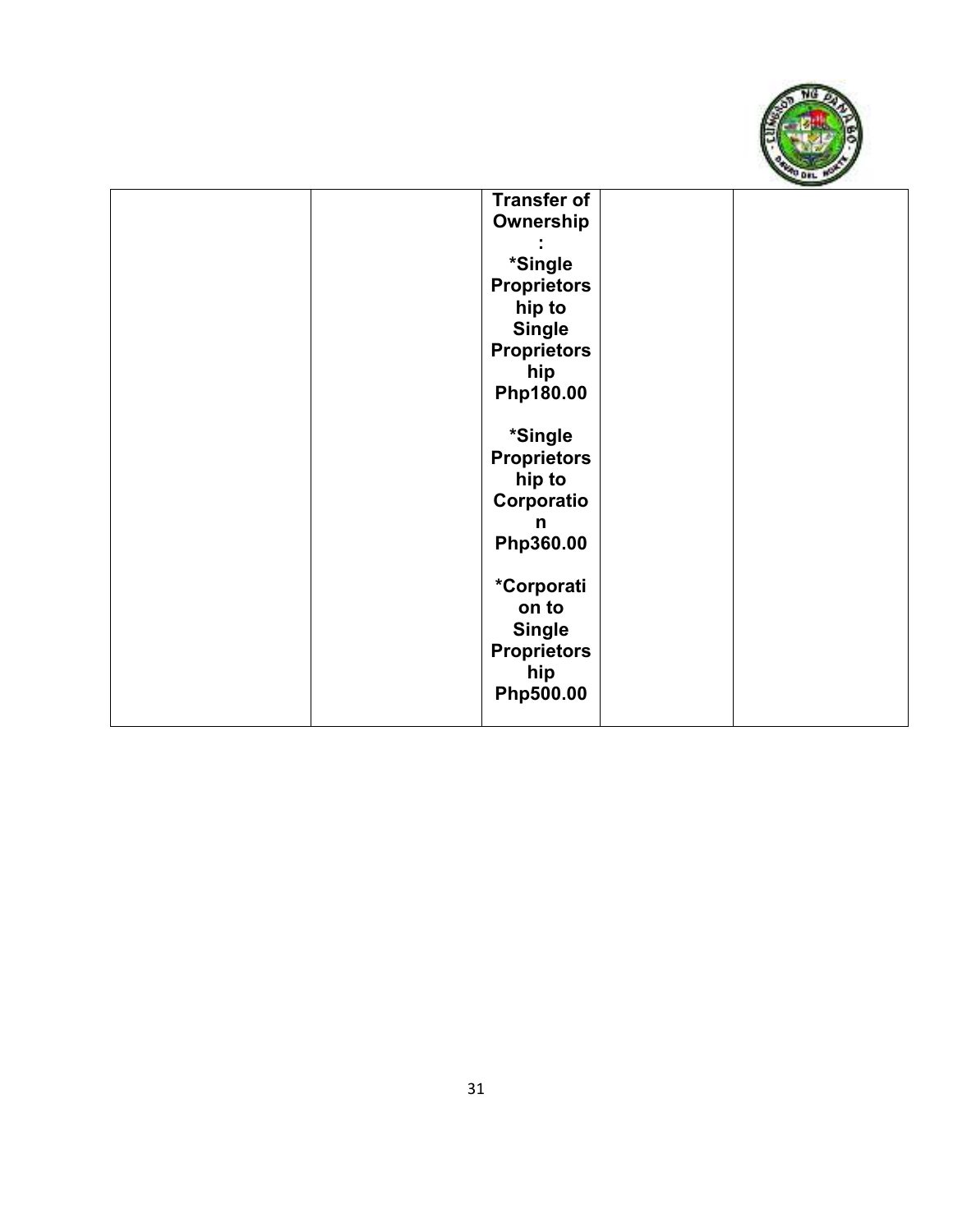## **5. Motorized Tricycle Operators Permit – Franchise (New Application / Grantee)**



This applies to new grantee/applicant of motorized vehicles operators permitfranchise of which the City grants depending on the vacancy/availability of franchise/ slot. Currently, the City has 3,000 active franchise, Business Permit and Licensing Section conducts quarterly inventory of these 3,000 franchise so as to keep track of those who are active, non-operational and delinquent franchise holders.

| <b>Office or Division:</b>                                                                                         | CMO – Business Permit and Licensing Section |                                                                                    |                                              |                                     |  |
|--------------------------------------------------------------------------------------------------------------------|---------------------------------------------|------------------------------------------------------------------------------------|----------------------------------------------|-------------------------------------|--|
| <b>Classification:</b>                                                                                             | Simple                                      |                                                                                    |                                              |                                     |  |
| <b>Type of Transaction:</b>                                                                                        |                                             | G2C - Government to Citizens                                                       |                                              |                                     |  |
| Who may avail:                                                                                                     |                                             | All MTOP- Franchise New Grantee/Applicant                                          |                                              |                                     |  |
| <b>CHECKLIST OF REQUIREMENTS</b>                                                                                   |                                             |                                                                                    | <b>WHERE TO SECURE</b>                       |                                     |  |
| <b>Standard Requirements:</b>                                                                                      |                                             |                                                                                    |                                              |                                     |  |
| Verified Application (Notarized 4 copies)<br>(Original form)                                                       |                                             |                                                                                    | <b>Business Permit and Licensing Section</b> |                                     |  |
| Picture of the unit beside the Owner (front<br>view only)                                                          |                                             | <b>Client</b>                                                                      |                                              |                                     |  |
| Insurance Policy (1 photocopy only and<br>original must be presented)                                              |                                             | <b>Insurance Company</b>                                                           |                                              |                                     |  |
| Certificate of Registration (CR) and Official<br>Receipt (OR) (1 photocopy each and<br>original must be presented) |                                             | <b>Land Transportation Office</b>                                                  |                                              |                                     |  |
| Traffic Clearance (Original clearance)                                                                             |                                             | Philippine National Police (PNP) and Traffic<br>Management Unit (TMU)              |                                              |                                     |  |
| Two (2) Government Issued Identification<br>Cards (1 photocopy)                                                    |                                             | SSS, GSIS, Driver's License, TIN Card, DFA,<br>PRC, PAG-IBIG, COMELEC, Post Office |                                              |                                     |  |
| Residential Sketch (Original copy)                                                                                 |                                             | <b>Client</b>                                                                      |                                              |                                     |  |
| <b>CLIENT STEPS</b>                                                                                                | <b>AGENCY</b><br><b>ACTIONS</b>             | <b>FEES TO BE</b><br><b>PAID</b>                                                   | <b>PROCESSING</b><br><b>TIME</b>             | <b>PERSON</b><br><b>RESPONSIBLE</b> |  |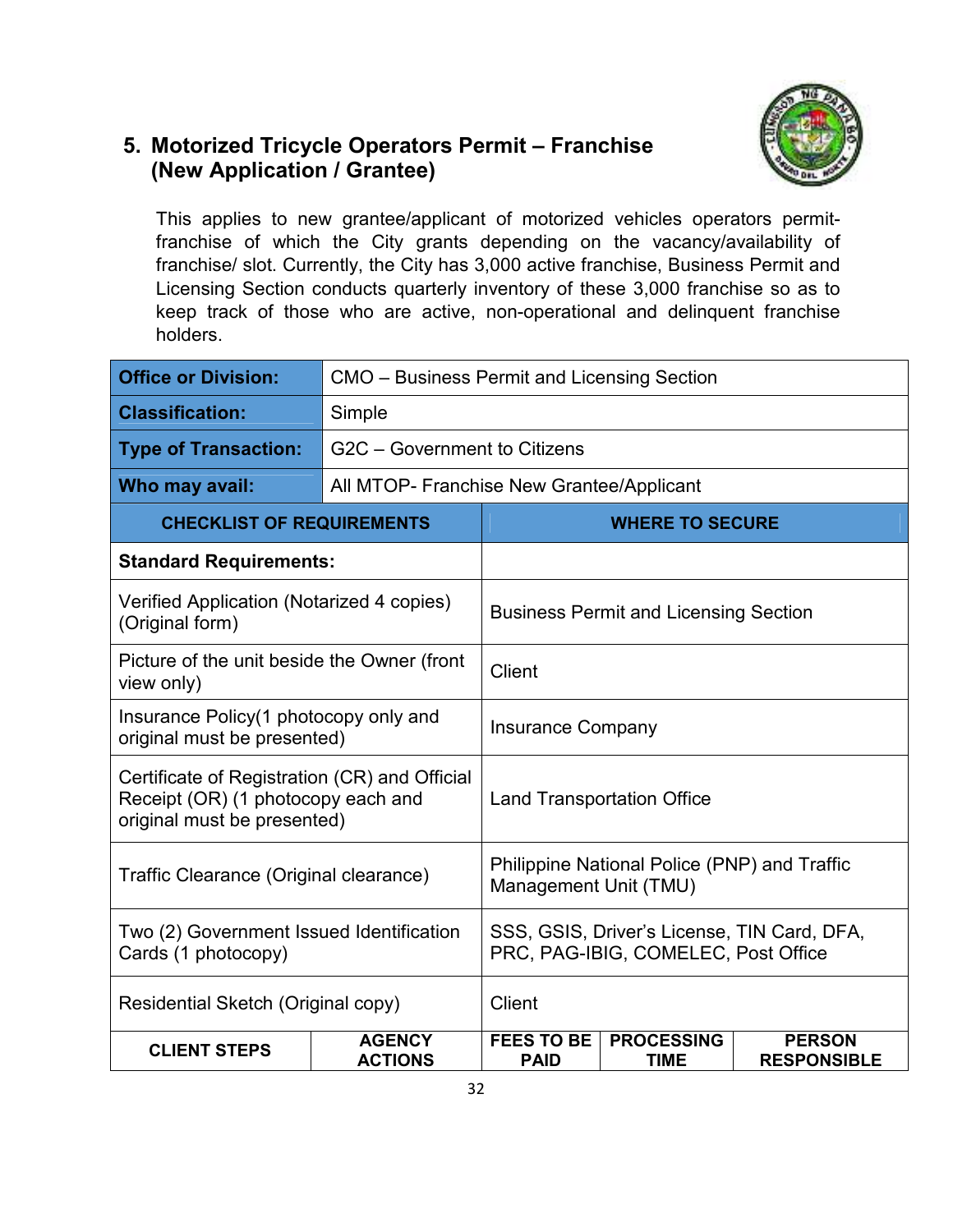

| 1. Fill-out application<br>form and submit<br>complete<br>documentary<br>requirements at<br><b>Business Permit and</b><br><b>Licensing Section</b>    | 1.<br>Receive and<br>validate<br>attached<br>requirements<br>1.1 Issue order of<br>payment                               | None                                                                          | 10 Minutes<br>10 Minutes | Administrative Aide I<br>CMO-BPLS                    |
|-------------------------------------------------------------------------------------------------------------------------------------------------------|--------------------------------------------------------------------------------------------------------------------------|-------------------------------------------------------------------------------|--------------------------|------------------------------------------------------|
| *Make sure to secure<br>Order of Payment<br>that will be issued                                                                                       | 1.2 Return the<br>verified<br>documents and<br>direct client to the<br>City Treasurer's<br>Office for payment            |                                                                               | 10 Minutes               |                                                      |
| 2. Proceed to the<br>City Treasurer's<br>Office to secure<br>priority number at                                                                       | 1. Provide priority<br>number from the<br>queuing machine                                                                | Franchise<br>Fee (every<br>$3$ years) $-$<br>PHP 325.00                       | 10 Minutes               | Administrative Aide I<br><b>CTO</b>                  |
| queuing machine<br>and wait for the<br>number to be<br>called to pay<br>assigned fees<br>*Make sure to secure                                         | 1.2 Accept<br>payment based on<br>the order of<br>payment and<br>issue Official<br>Receipt                               | <b>Filing Fee</b><br>(every 3<br>$years) -$<br>PHP 400.00<br>Mayor's          | 35 Minutes               | <b>Revenue Collection</b><br>Clerk III<br><b>CTO</b> |
| official receipt (OR)<br>that will be issued<br>upon payment<br>Present OR with the<br>verified documents<br>then secure claim<br>stub at BPLS window | 1.3 Receive and<br>check the<br>completeness of<br>the document<br>submitted and<br>issue claim stub to<br>the applicant | <b>Permit Fee</b><br>$-$ PHP<br>100.00<br>Traffic<br>Clearance -<br>PHP 50.00 | 10 Minutes               | Administrative Aide I<br>CMO-BPLS                    |
| no.2                                                                                                                                                  | 1.4 Print the MTO<br>Permit-<br>Franchise                                                                                | Cost of the<br>Sticker $-$<br>PHP 75.00                                       | 10 Minutes               |                                                      |
|                                                                                                                                                       | 1.5 Review and<br>initially signed the<br>MTO permit                                                                     | <b>Service Fee</b><br>$-$ PHP<br>50.00                                        | 30 Minutes               | <b>Licensing Officer III</b><br>CMO-BPLS             |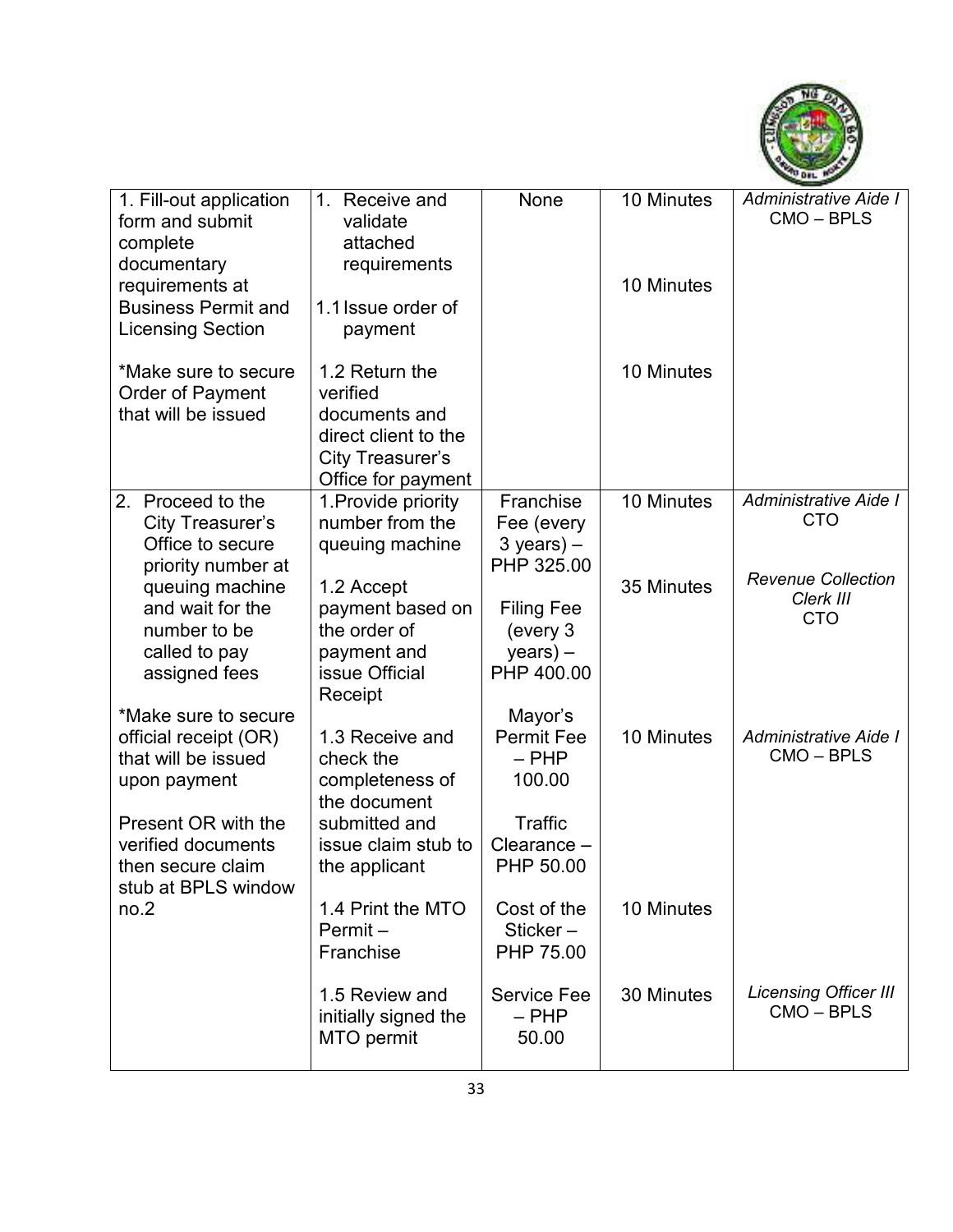

| 3. Receive approved<br>permit and sign in the<br>logbook upon receipt | 1.6 Endorse the<br>MTO Permit to<br>the City Mayor's<br>or City<br>Administrator's<br>Office for approval<br>3. Release<br>approved MTOP -<br>Franchise | None                                                                                                                                                                                                                                                                                                                                  | 2 Hours<br>10 Minutes         | Administrative Aide I<br>CMO-BPLS<br>Administrative Aide I<br><b>CMO - BPLS</b> |
|-----------------------------------------------------------------------|---------------------------------------------------------------------------------------------------------------------------------------------------------|---------------------------------------------------------------------------------------------------------------------------------------------------------------------------------------------------------------------------------------------------------------------------------------------------------------------------------------|-------------------------------|---------------------------------------------------------------------------------|
|                                                                       | <b>TOTAL:</b>                                                                                                                                           | <b>Franchise</b><br>Fee (every<br>$3 years$ ) –<br>PHP 325.00<br><b>Filing Fee</b><br>(every 3<br>years) -<br>PHP 400.00<br>Mayor's<br><b>Permit Fee</b><br>$-$ PHP<br>100.00<br><b>Traffic</b><br><b>Clearance</b><br>$-$ PHP<br>50.00<br><b>Cost of the</b><br>Sticker-<br><b>PHP 75.00</b><br><b>Service</b><br>Fee - PHP<br>50.00 | 4 Hours, 15<br><b>Minutes</b> |                                                                                 |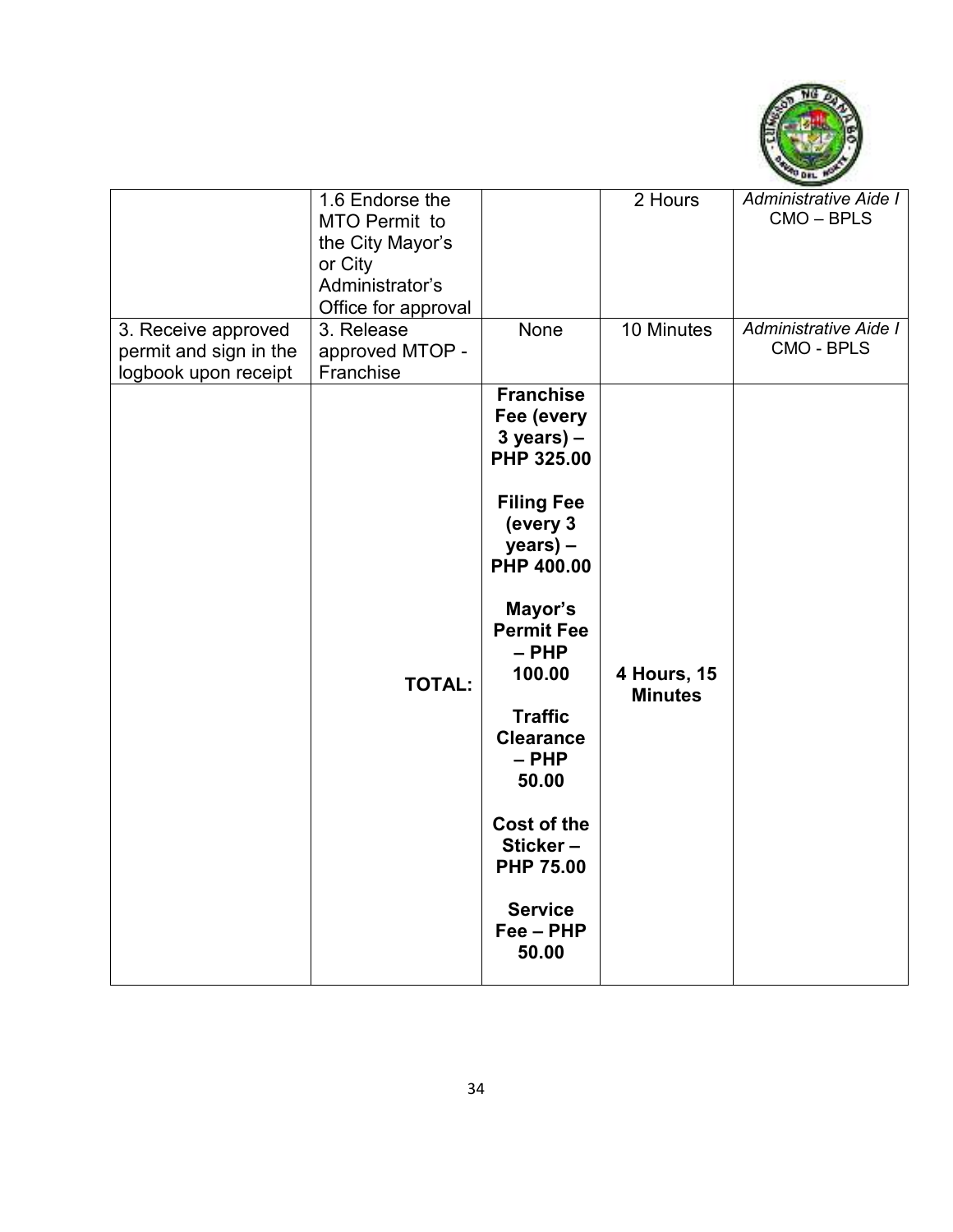# **6. Motorized Tricycle Operators Permit – Franchise (Renewal of Franchise)**

This applies to active MTOP - Franchise holders which is valid for 3 years, subject to renewal. The MTOP-Franchise shall be co-terminus with the MCHs registration with the LTO as indicated in the last digit of its plate number.

| <b>Office or Division:</b>                                                                                                    |                                 | CMO - Business Permit and Licensing Section                                            |                                                                                    |                                     |  |  |
|-------------------------------------------------------------------------------------------------------------------------------|---------------------------------|----------------------------------------------------------------------------------------|------------------------------------------------------------------------------------|-------------------------------------|--|--|
| <b>Classification:</b>                                                                                                        | Simple                          |                                                                                        |                                                                                    |                                     |  |  |
| <b>Type of Transaction:</b>                                                                                                   |                                 | G2C - Government to Citizens                                                           |                                                                                    |                                     |  |  |
| Who may avail:                                                                                                                | All MTOP-Franchise Holders      |                                                                                        |                                                                                    |                                     |  |  |
| <b>CHECKLIST OF REQUIREMENTS</b>                                                                                              |                                 | <b>WHERE TO SECURE</b>                                                                 |                                                                                    |                                     |  |  |
| <b>Standard Requirements:</b>                                                                                                 |                                 |                                                                                        |                                                                                    |                                     |  |  |
| Verified Application (Notarized 4 copies)<br>(Original form)                                                                  |                                 |                                                                                        | <b>Business Permit and Licensing Section</b>                                       |                                     |  |  |
| Approved Insurance Coverage for property<br>damage and physical injuries (1 photocopy<br>only and original must be presented) |                                 | <b>Insurance Company</b>                                                               |                                                                                    |                                     |  |  |
| Certificate of Registration (CR) and Official<br>Receipt (OR) (1 photocopy each and<br>original must be presented)            |                                 | <b>Land Transportation Office</b>                                                      |                                                                                    |                                     |  |  |
| Traffic Clearance (Original copy)                                                                                             |                                 |                                                                                        | Philippine National Police (PNP) and Traffic<br>Management Unit (TMU)              |                                     |  |  |
| Two (2) Government Issued Identification<br>Cards (1 photocopy)                                                               |                                 |                                                                                        | SSS, GSIS, Driver's License, TIN Card, DFA,<br>PRC, PAG-IBIG, COMELEC, Post Office |                                     |  |  |
| <b>Situational Requirements:</b>                                                                                              |                                 |                                                                                        |                                                                                    |                                     |  |  |
| For representative:                                                                                                           |                                 |                                                                                        |                                                                                    |                                     |  |  |
| Special Power of Attorney (SPA) original<br>copy                                                                              |                                 | Citizen or Client being represented                                                    |                                                                                    |                                     |  |  |
| One (1) valid ID of the authorized<br>representative                                                                          |                                 | Company ID, SSS, GSIS, Driver's License, PHIC,<br>BIR, PRC, Barangay ID, DFA, PAG-IBIG |                                                                                    |                                     |  |  |
| <b>CLIENT STEPS</b>                                                                                                           | <b>AGENCY</b><br><b>ACTIONS</b> | <b>FEES TO BE</b><br><b>PAID</b>                                                       | <b>PROCESSING</b><br><b>TIME</b>                                                   | <b>PERSON</b><br><b>RESPONSIBLE</b> |  |  |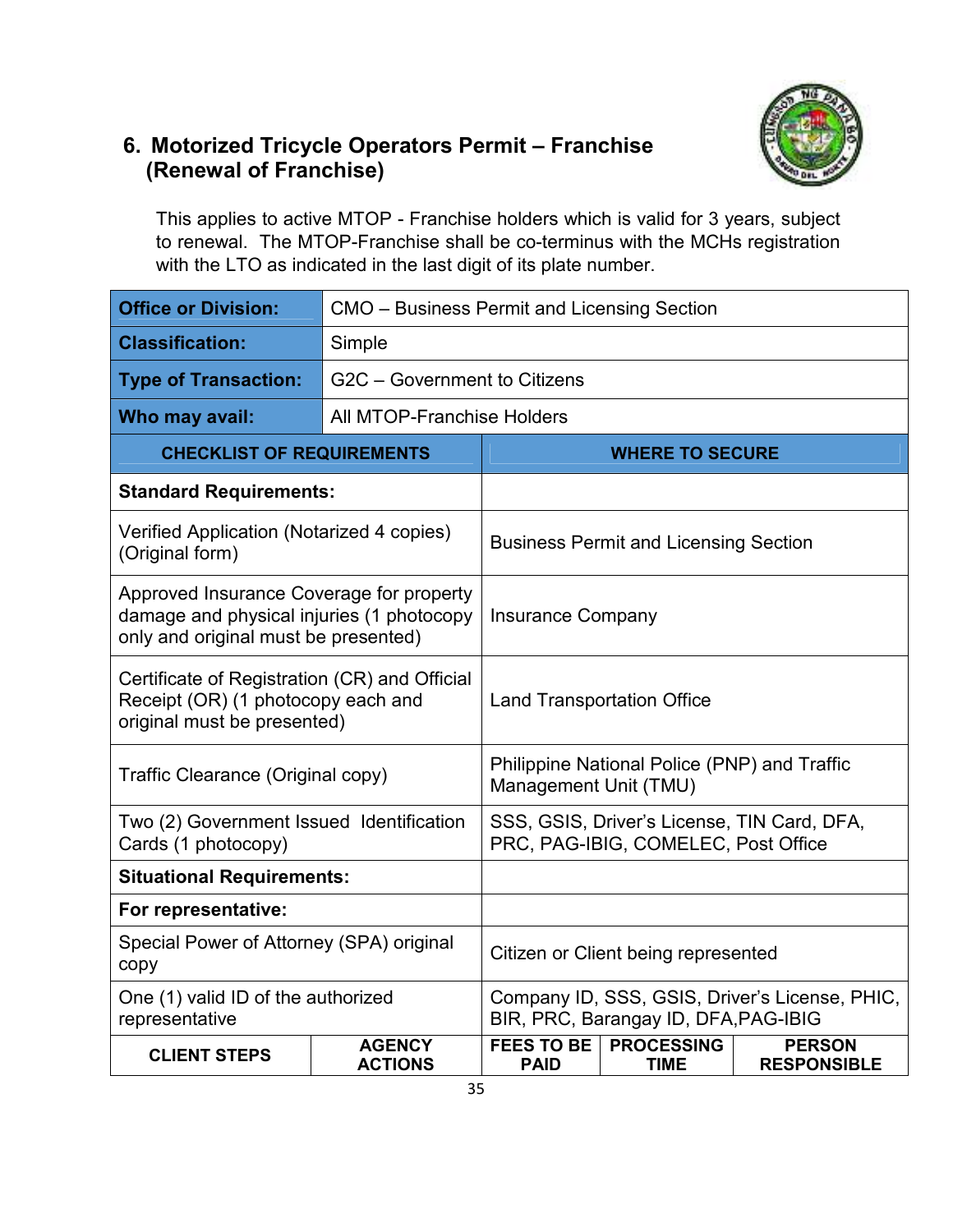

| 1. Fill out application<br>and submit complete<br>documentary<br>requirements at                                                               | 1. Receive and<br>validate attached<br>requirements                                                                      | None                                                                     | 10 Minutes | Administrative Aide I<br><b>CMO-BPLS</b>             |
|------------------------------------------------------------------------------------------------------------------------------------------------|--------------------------------------------------------------------------------------------------------------------------|--------------------------------------------------------------------------|------------|------------------------------------------------------|
| <b>Business Permit and</b><br><b>Licensing Section</b>                                                                                         | 1.1 Issue order of<br>payment                                                                                            |                                                                          | 10 Minutes |                                                      |
| *Make sure to secure<br><b>Order of Payment</b><br>that will be issued                                                                         | 1.2 Endorse<br>verified<br>documents and<br>direct client to the<br>City Treasurer's<br>Office for payment               |                                                                          | 10 Minutes |                                                      |
| 2. Proceed to the City<br>Treasurer's Office to<br>secure priority<br>number at queuing<br>machine and wait for                                | 2. Provide priority<br>number from the<br>queuing machine<br>2.1 Accept                                                  | Franchise<br>Fee (every<br>$3$ years) $-$<br>PHP 325.00                  | 10 Minutes | Administrative Aide I<br><b>CTO</b>                  |
| the number to be<br>called to pay<br>assigned fees<br>*Make sure to secure<br>official receipt (OR)                                            | payment based on<br>the order of<br>payment and<br>issue Official<br>Receipt                                             | <b>Filing Fee</b><br>(every 3<br>$years) -$<br>PHP 400.00<br>*Failure to | 35 Minutes | <b>Revenue Collection</b><br>Clerk III<br><b>CTO</b> |
| that will be issued<br>upon payment<br>2.1 Present OR with<br>the verified<br>documents and<br>secure claim stub at<br><b>BPLS window no.2</b> | 2.2 Receive and<br>check the<br>completeness of<br>the document<br>submitted and<br>issue claim stub to<br>the applicant | renew<br>franchise:<br>Php 300.00<br>(surcharge)                         | 10 Minutes |                                                      |
|                                                                                                                                                | 2.3 Print the MTO<br>$Permit -$<br>Franchise                                                                             |                                                                          | 10 Minutes | Administrative Aide I<br>CMO - BPLS                  |
|                                                                                                                                                | 2.4 Review and<br>initially signed the<br>MTO permit                                                                     |                                                                          | 30 Minutes | <b>Licensing Officer III</b><br>CMO-BPLS             |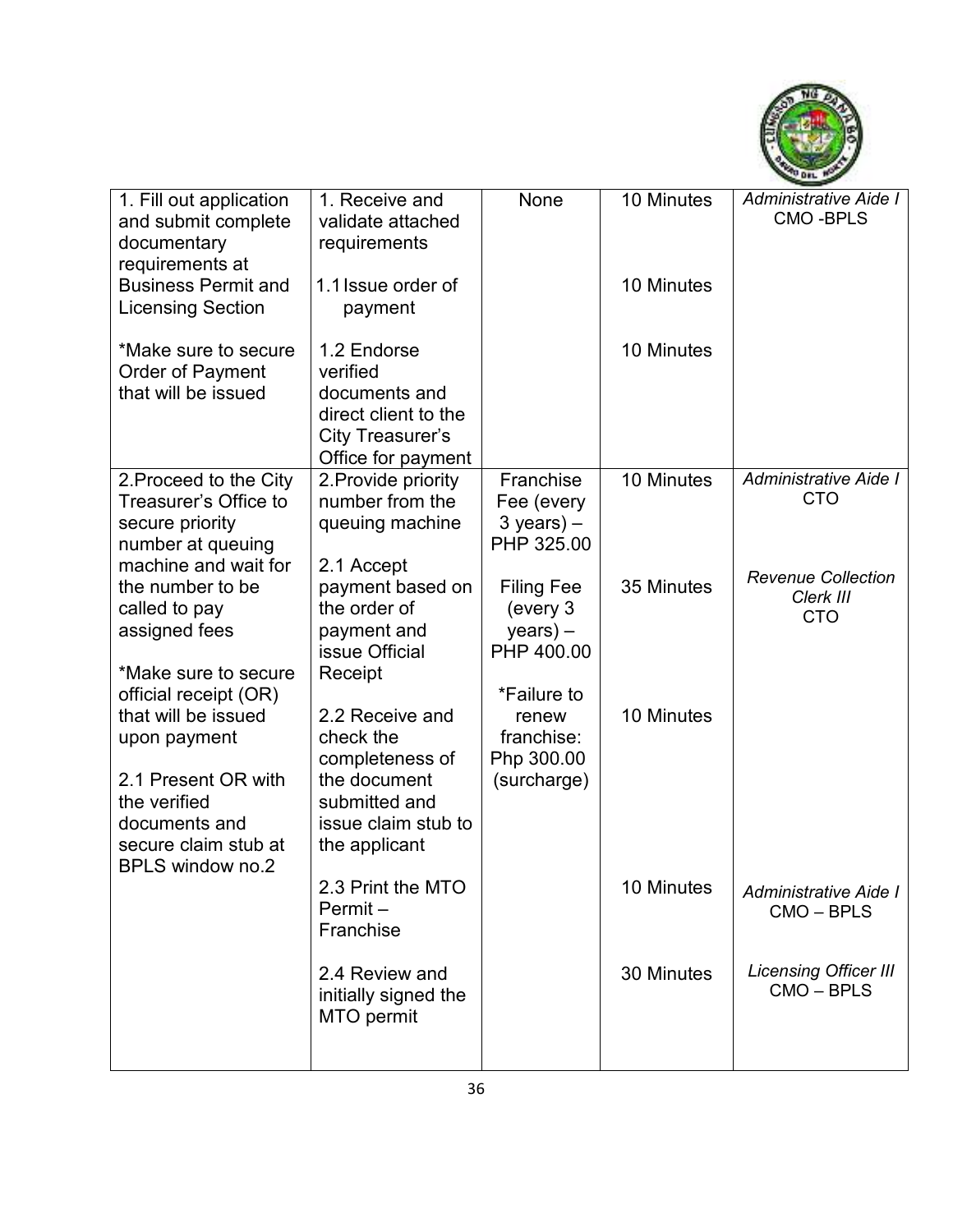

|                                                                              | 2.5 Endorse the<br>MTO permit to the<br>City Mayor's or<br>City<br>Administrator's<br>Office for approval |                                                                                                                                                                                                   | 2 Hours                       | Administrative Aide I<br>$CMO - BPLS$ |
|------------------------------------------------------------------------------|-----------------------------------------------------------------------------------------------------------|---------------------------------------------------------------------------------------------------------------------------------------------------------------------------------------------------|-------------------------------|---------------------------------------|
| 3. Receive the<br>approved permit and<br>sign in the logbook<br>upon receipt | 3. Release<br>approved MTOP-<br>Franchise                                                                 | None                                                                                                                                                                                              | 10 Minutes                    | Administrative Aide I<br>CMO - BPLS   |
|                                                                              | <b>TOTAL:</b>                                                                                             | <b>Franchise</b><br>Fee (every<br>$3$ years) –<br>PHP 325.00<br><b>Filing Fee</b><br>(every 3<br>$year) -$<br><b>PHP 400.00</b><br>*Failure to<br>renew<br>franchise:<br>Php 300.00<br>(surcharge | 4 Hours, 15<br><b>Minutes</b> |                                       |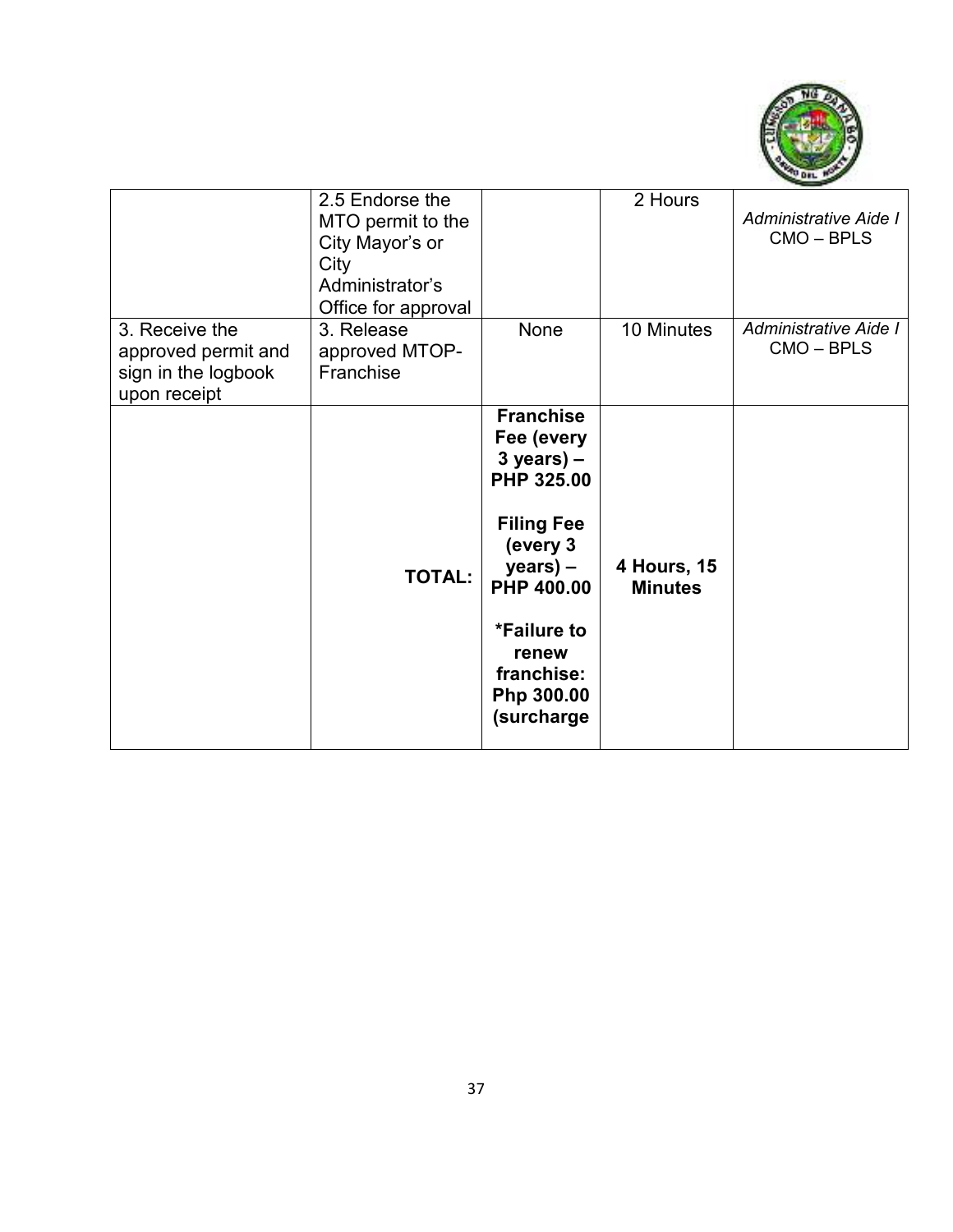

## **7. Motorized Tricycle Operators Permit (Annual Mayor's Permit)**

This applies to all active MTOP-Franchise Holders that operates within the City, the same is registered with the Traffic Division of the PNP Station in the City as well as with the Traffic Management Unit (CMO-POSS-TMU) and the corresponding fee is fully paid.

| <b>Office or Division:</b>                                                                                         |                              | CMO – Business Permit and Licensing Section                                            |  |
|--------------------------------------------------------------------------------------------------------------------|------------------------------|----------------------------------------------------------------------------------------|--|
| <b>Classification:</b>                                                                                             | Simple                       |                                                                                        |  |
| <b>Type of Transaction:</b>                                                                                        | G2C - Government to Citizens |                                                                                        |  |
| Who may avail:                                                                                                     | All MTOP-Franchise Holders   |                                                                                        |  |
| <b>CHECKLIST OF REQUIREMENTS</b>                                                                                   |                              | <b>WHERE TO SECURE</b>                                                                 |  |
| <b>Standard Requirements:</b>                                                                                      |                              |                                                                                        |  |
| Certificate of Registration (CR) and Official<br>Receipt (OR) (1 photocopy each and<br>original must be presented) |                              | <b>Land Transportation Office</b>                                                      |  |
| Traffic Clearance (Original copy)                                                                                  |                              | Philippine National Police (PNP) and Traffic<br>Management Unit (TMU)                  |  |
| Insurance Policy (1 photocopy only)                                                                                |                              | <b>Insurance Company</b>                                                               |  |
| Latest MTOP (1 Photocopy only)                                                                                     |                              | Client                                                                                 |  |
| <b>Situational Requirements:</b>                                                                                   |                              |                                                                                        |  |
| For representative:                                                                                                |                              |                                                                                        |  |
| Special Power of Attorney (SPA) (original<br>copy)                                                                 |                              | Citizen or Client being represented                                                    |  |
| One (1) valid ID of the authorized<br>representative (1 photocopy)                                                 |                              | Company ID, SSS, GSIS, Driver's License, PHIC,<br>BIR, PRC, Barangay ID, DFA, PAG-IBIG |  |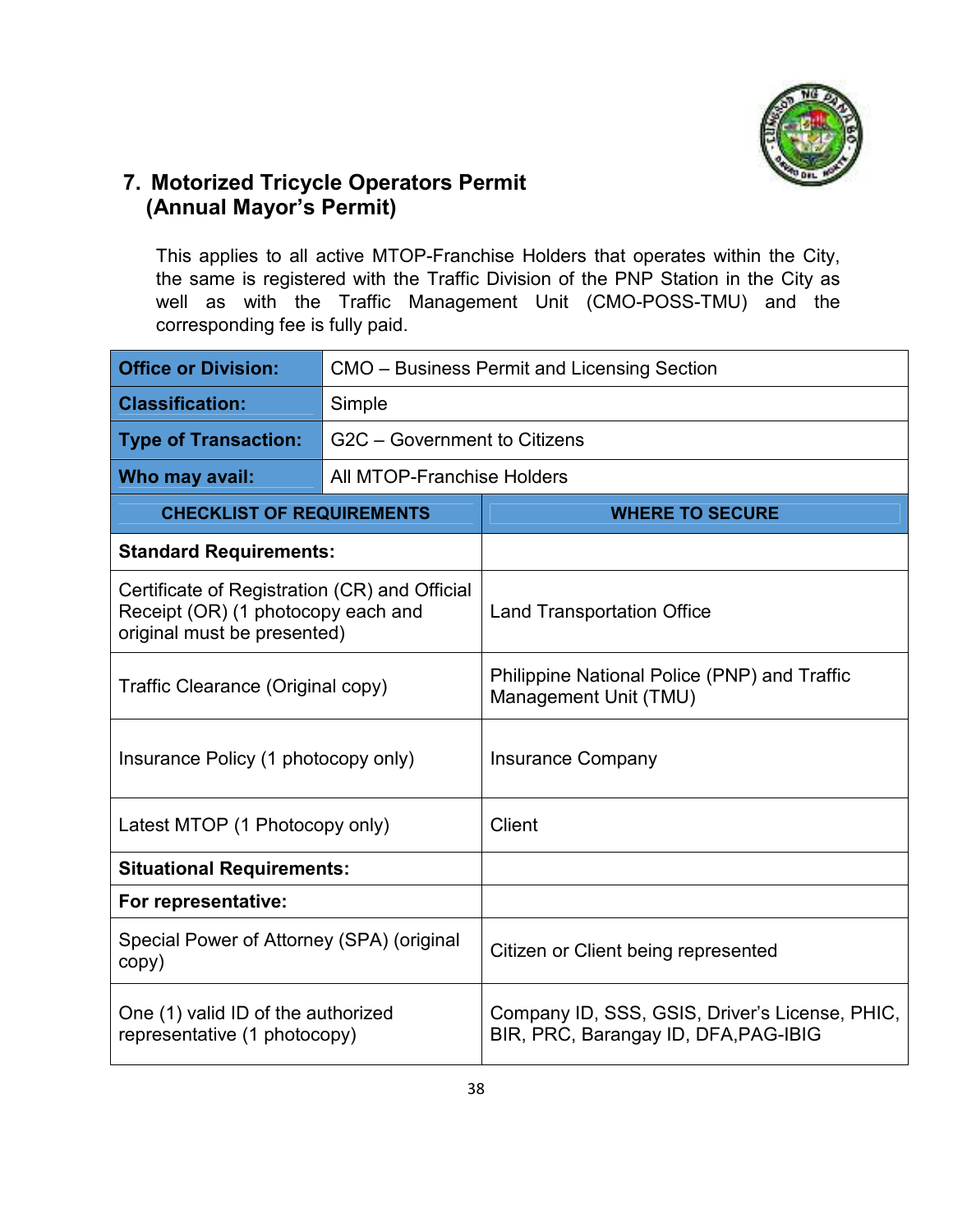

| <b>CLIENT STEPS</b>                             | <b>AGENCY</b>                          | <b>FEES TO BE</b> | <b>PROCESSING</b> | <b>PERSON</b>                |
|-------------------------------------------------|----------------------------------------|-------------------|-------------------|------------------------------|
|                                                 | <b>ACTIONS</b>                         | <b>PAID</b>       | <b>TIME</b>       | <b>RESPONSIBLE</b>           |
| 1. Submit complete                              | 1. Receive and                         | None              | 10 Minutes        | Administrative Aide I        |
| documentary                                     | validate attached                      |                   |                   | CMO-BPLS                     |
| requirements at                                 | requirements                           |                   |                   |                              |
| <b>Business Permit and</b>                      |                                        |                   |                   |                              |
| <b>Licensing Section</b>                        | 1.1 Issue order of                     |                   | 10 Minutes        |                              |
|                                                 | payment                                |                   |                   |                              |
| *Make sure to secure                            |                                        |                   |                   |                              |
| Order of Payment                                | 1.2 Endorse                            |                   | 10 Minutes        |                              |
| that will be issued                             | verified                               |                   |                   |                              |
|                                                 | documents and                          |                   |                   |                              |
|                                                 | direct client to the                   |                   |                   |                              |
|                                                 | City Treasurer's                       |                   |                   |                              |
|                                                 | Office for payment                     |                   | 10 Minutes        | Administrative Aide I        |
| 2. Proceed to the City<br>Treasurer's Office to | 2. Provide priority<br>number from the | Mayor's<br>Annual |                   | <b>CTO</b>                   |
|                                                 |                                        | <b>Permit Fee</b> |                   |                              |
| secure priority<br>number at queuing            | queuing machine                        | $-$ PHP           |                   |                              |
| machine and wait for                            | 2.1 Accept                             | 100.00            |                   |                              |
| the number to be                                | payment based on                       |                   | 35 Minutes        |                              |
| called to pay                                   | the order of                           | Traffic           |                   | <b>Revenue Collection</b>    |
| assigned fees                                   | payment and                            | Clearance -       |                   | Clerk III                    |
|                                                 | issue Official                         | PHP 50.00         |                   | <b>CTO</b>                   |
| *Make sure to secure                            | Receipt                                |                   |                   |                              |
| official receipt (OR)                           |                                        | <b>Sticker</b>    |                   |                              |
| that will be issued                             | 2.2 Receive and                        | Fee-PHP           |                   |                              |
| upon payment                                    | check the                              | 75.00             | 10 Minutes        | Administrative Aide I        |
|                                                 | completeness of                        |                   |                   | CMO-BPLS                     |
| Present OR with the                             | the document                           | Service Fee       |                   |                              |
| verified documents                              | submitted and                          | $-$ PHP           |                   |                              |
| and secure claim stub                           | issue claim stub to                    | 50.00             |                   |                              |
| at BPLS window no.2                             | the applicant                          |                   |                   |                              |
|                                                 |                                        | *Failure to       |                   |                              |
|                                                 | 2.3 Print the                          | renew every       | 10 Minutes        |                              |
|                                                 | MTOP-Mayor's                           | year :            |                   |                              |
|                                                 | Permit                                 | Php 200.00        |                   |                              |
|                                                 |                                        | (surcharge)       |                   |                              |
|                                                 |                                        |                   |                   | <b>Licensing Officer III</b> |
|                                                 | 2.4 Review and                         |                   | 30 Minutes        | CMO-BPLS                     |
|                                                 | initially signed the                   |                   |                   |                              |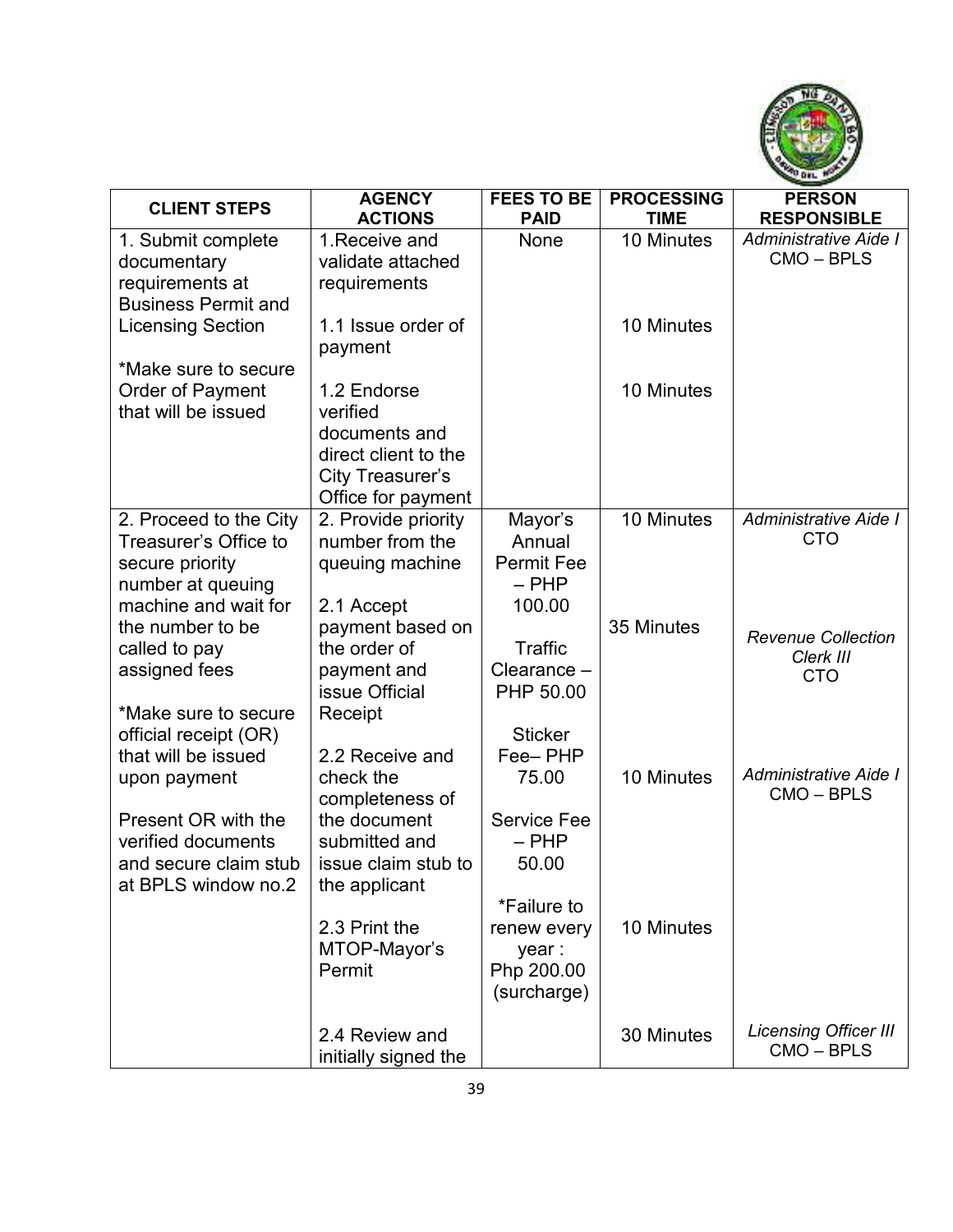

| 3. Received the<br>approved permit and<br>sign in the logbook<br>upon receipt | permit<br>2.5 Endorse the<br>MTOP- mayor's<br>permit to the City<br>Mayor's or City<br>Administrator's<br>Office for approval<br>3. Release<br>approved MTOP-<br>Mayor's Permit | <b>None</b>                                                                                                                                                                                                                                                                    | 2 Hours<br>10 Minutes                | Administrative Aide I<br>CMO-BPLS<br>Administrative Aide I<br>CMO-BPLS |
|-------------------------------------------------------------------------------|---------------------------------------------------------------------------------------------------------------------------------------------------------------------------------|--------------------------------------------------------------------------------------------------------------------------------------------------------------------------------------------------------------------------------------------------------------------------------|--------------------------------------|------------------------------------------------------------------------|
|                                                                               | <b>TOTAL:</b>                                                                                                                                                                   | Mayor's<br><b>Annual</b><br><b>Permit Fee</b><br>$-$ PHP<br>100.00<br><b>Traffic</b><br><b>Clearance</b><br>$-$ PHP<br>50.00<br><b>Sticker</b><br>Fee-PHP<br>75.00<br><b>Service</b><br>$Fee - PHP$<br>50.00<br>*Failure to<br>renew<br>every year<br>Php 200.00<br>(surcharge | <b>4 Hours, 15</b><br><b>Minutes</b> |                                                                        |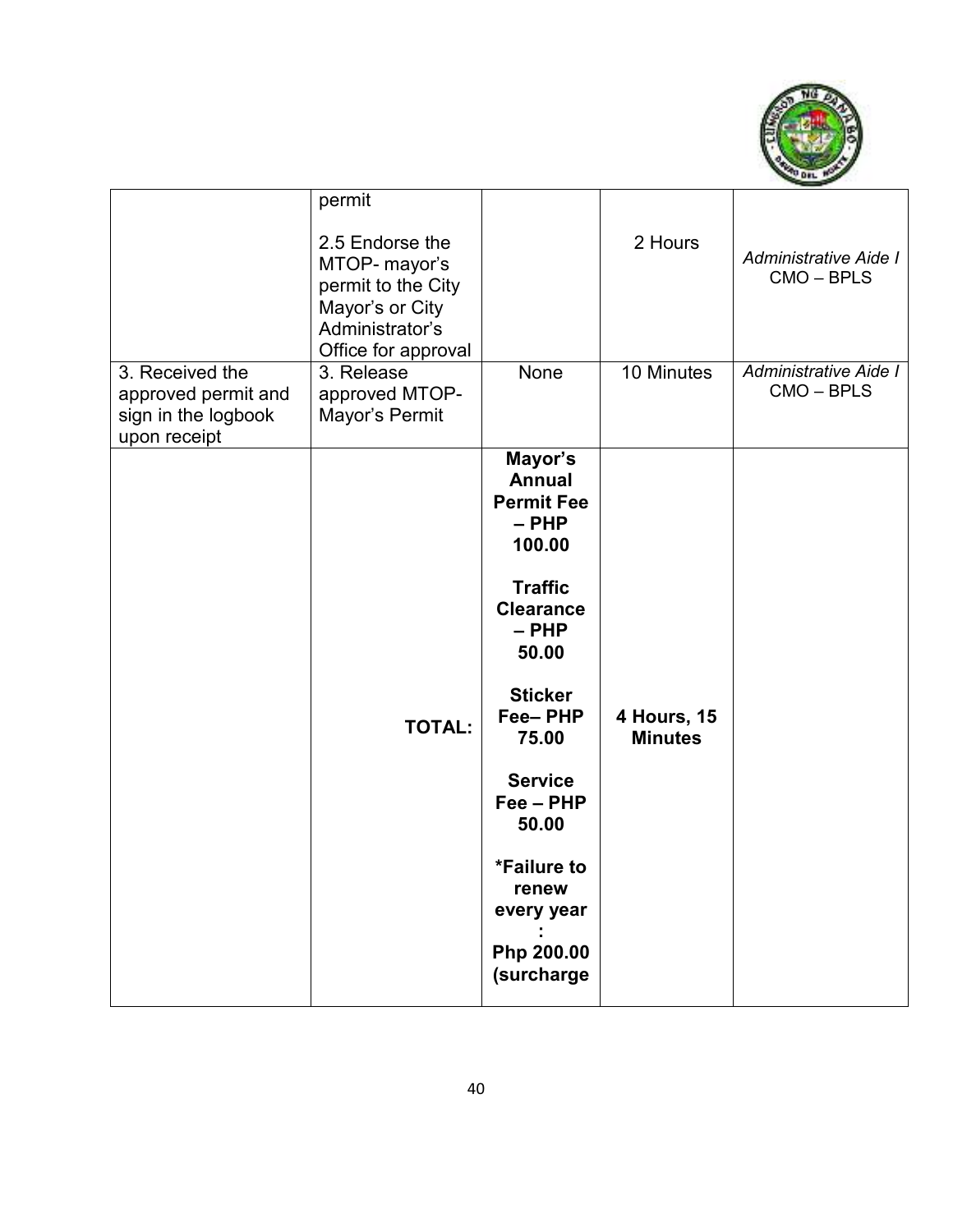## **8. Motorized Tricycle Operators Permit (Dropping of Franchise)**



This applies to active MTOP-Franchise holders who wish to drop/terminate their franchise/operation and submit the same to concern national agency to avoid surcharges and penalties.

| <b>Office or Division:</b>                                                                                        |                              | CMO - Business Permit and Licensing Section                                            |  |  |
|-------------------------------------------------------------------------------------------------------------------|------------------------------|----------------------------------------------------------------------------------------|--|--|
| <b>Classification:</b>                                                                                            | Simple                       |                                                                                        |  |  |
| <b>Type of Transaction:</b>                                                                                       | G2C - Government to Citizens |                                                                                        |  |  |
| Who may avail:                                                                                                    | <b>All MTOP Holders</b>      |                                                                                        |  |  |
| <b>CHECKLIST OF REQUIREMENTS</b>                                                                                  |                              | <b>WHERE TO SECURE</b>                                                                 |  |  |
| <b>Standard Requirements:</b>                                                                                     |                              |                                                                                        |  |  |
| BIR Clearance / Certification for Dropping<br>(Original)                                                          |                              | <b>Bureau of Internal Revenue</b>                                                      |  |  |
| Certificate of Registration (CR) and Official<br>Receipt (OR) (1photocopy each and<br>original must be presented) |                              | <b>Land Transportation Office</b>                                                      |  |  |
| Two (2) Government Issued Identification<br>Cards (1 photocopy)                                                   |                              | SSS, GSIS, Driver's License, TIN Card, DFA,<br>PRC, PAG-IBIG, COMELEC, Post Office     |  |  |
| <b>Situational Requirements:</b>                                                                                  |                              |                                                                                        |  |  |
| For representative:                                                                                               |                              |                                                                                        |  |  |
| Special Power of Attorney (SPA) (original<br>copy)                                                                |                              | Citizen or Client being represented                                                    |  |  |
| One (1) valid ID of the authorized<br>representative (1 photocopy)                                                |                              | Company ID, SSS, GSIS, Driver's License, PHIC,<br>BIR, PRC, Barangay ID, DFA, PAG-IBIG |  |  |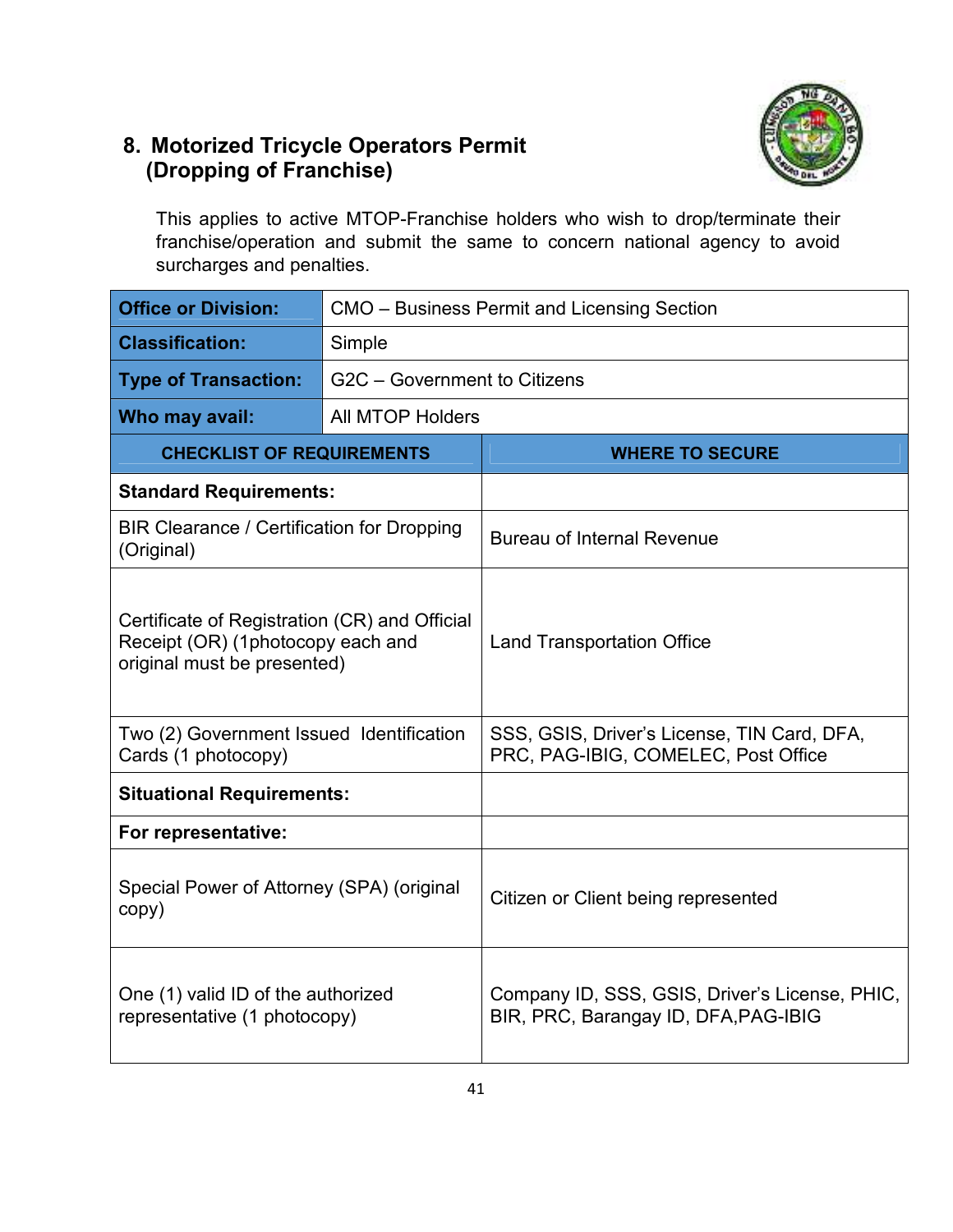

| <b>CLIENT STEPS</b>                                                                                             | <b>AGENCY</b>                                                                                              | <b>FEES TO BE</b>                        | <b>PROCESSING</b> | <b>PERSON</b>                                        |
|-----------------------------------------------------------------------------------------------------------------|------------------------------------------------------------------------------------------------------------|------------------------------------------|-------------------|------------------------------------------------------|
|                                                                                                                 | <b>ACTIONS</b>                                                                                             | <b>PAID</b>                              | <b>TIME</b>       | <b>RESPONSIBLE</b>                                   |
| 1.Submit complete<br>documentary<br>requirements at<br><b>Business Permit and</b>                               | 1. Receive and<br>validate attached<br>requirements                                                        | None                                     | 10 Minutes        | Administrative Aide I<br>CMO-BPLS                    |
| <b>Licensing Section</b><br>*Make sure to secure                                                                | 1.1 Issue order of<br>payment                                                                              |                                          | 10 Minutes        |                                                      |
| <b>Order of Payment</b><br>that will be issued                                                                  | 1.2 Endorse<br>verified<br>documents and<br>direct client to the<br>City Treasurer's<br>Office for payment |                                          | 10 Minutes        |                                                      |
| 2. Proceed to the City<br>Treasurer's Office to<br>secure priority<br>number at queuing<br>machine and wait for | 2. Provide priority<br>number from the<br>queuing machine                                                  | <b>Dropping</b><br>$Fee - PHP$<br>200.00 | 10 Minutes        | Administrative Aide I<br><b>CTO</b>                  |
| the number to be<br>called to pay<br>assigned fees                                                              | 2.1 Accept<br>payment based on<br>the order of<br>payment and<br>issue Official                            |                                          | 35 Minutes        | <b>Revenue Collection</b><br>Clerk III<br><b>CTO</b> |
| *Make sure to secure<br>official receipt (OR)<br>that will be issued<br>upon payment                            | Receipt<br>2.2 Receive and<br>check the<br>completeness of                                                 |                                          | 10 Minutes        | Administrative Aide I<br>CMO-BPLS                    |
| Present OR with the<br>verified documents<br>and secure claim stub<br>at BPLS window no.2                       | the document<br>submitted and<br>issue claim stub to<br>the applicant                                      |                                          |                   |                                                      |
|                                                                                                                 | 2.3 Print the<br>MTOP-Mayor's<br>Permit                                                                    |                                          | 10 Minutes        |                                                      |
|                                                                                                                 | 2.4 Review and<br>initially signed the                                                                     |                                          | 30 Minutes        | <b>Licensing Officer III</b><br>CMO-BPLS             |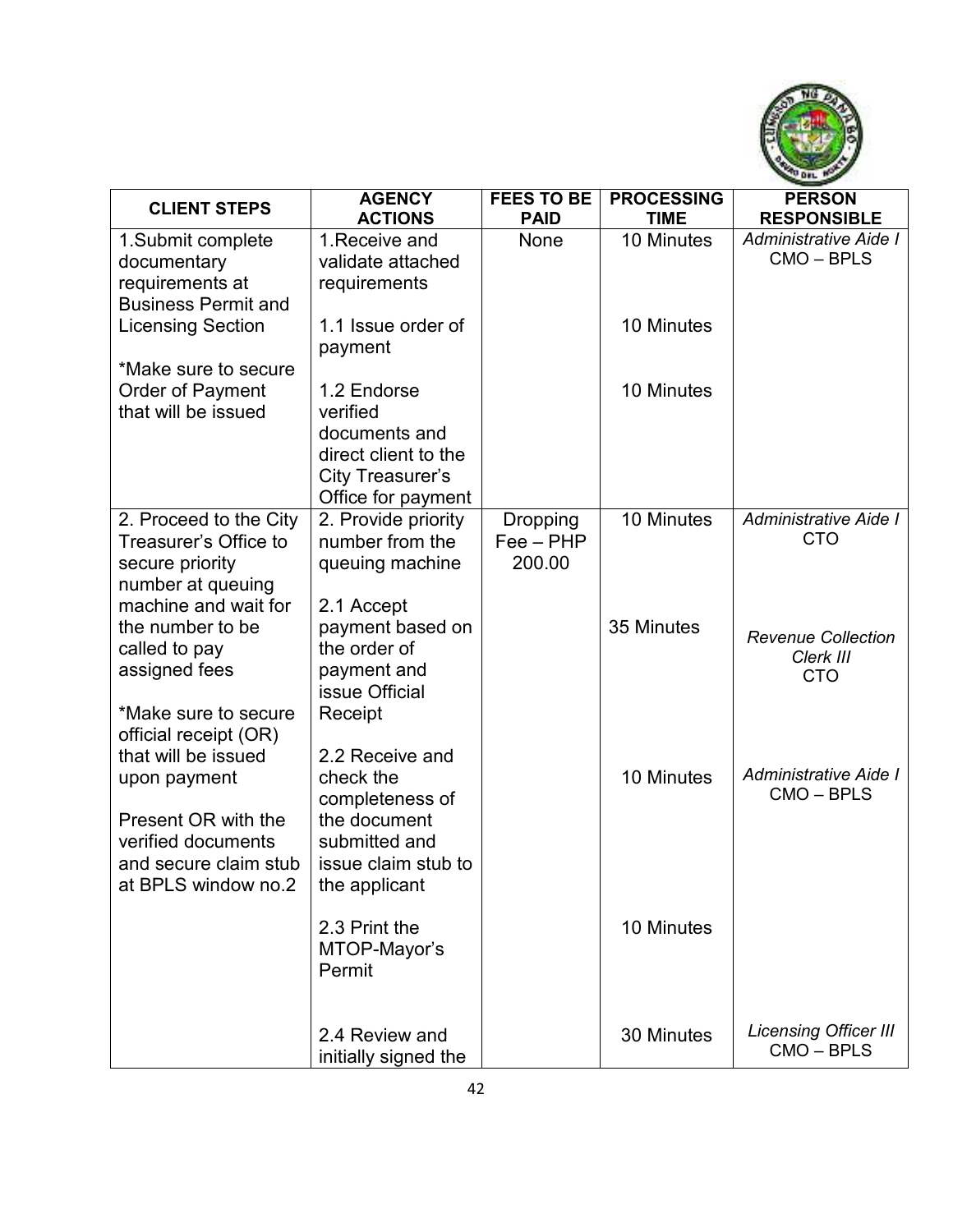

|                                                                               | permit<br>2.5 Endorse the<br>MTOP- mayor's<br>permit to the City<br>Mayor's or City<br>Administrator's<br>Office for approval |                                        | 2 Hours                       | Administrative Aide I<br>$CMO - BPLS$ |
|-------------------------------------------------------------------------------|-------------------------------------------------------------------------------------------------------------------------------|----------------------------------------|-------------------------------|---------------------------------------|
| 3. Received the<br>approved permit and<br>sign in the logbook<br>upon receipt | 3. Release<br>approved<br>document                                                                                            | None                                   | 10 Minutes                    | Administrative Aide I<br>$CMO - BPLS$ |
|                                                                               | <b>TOTAL:</b>                                                                                                                 | <b>Dropping</b><br>Fee - PHP<br>200.00 | 4 Hours, 15<br><b>Minutes</b> |                                       |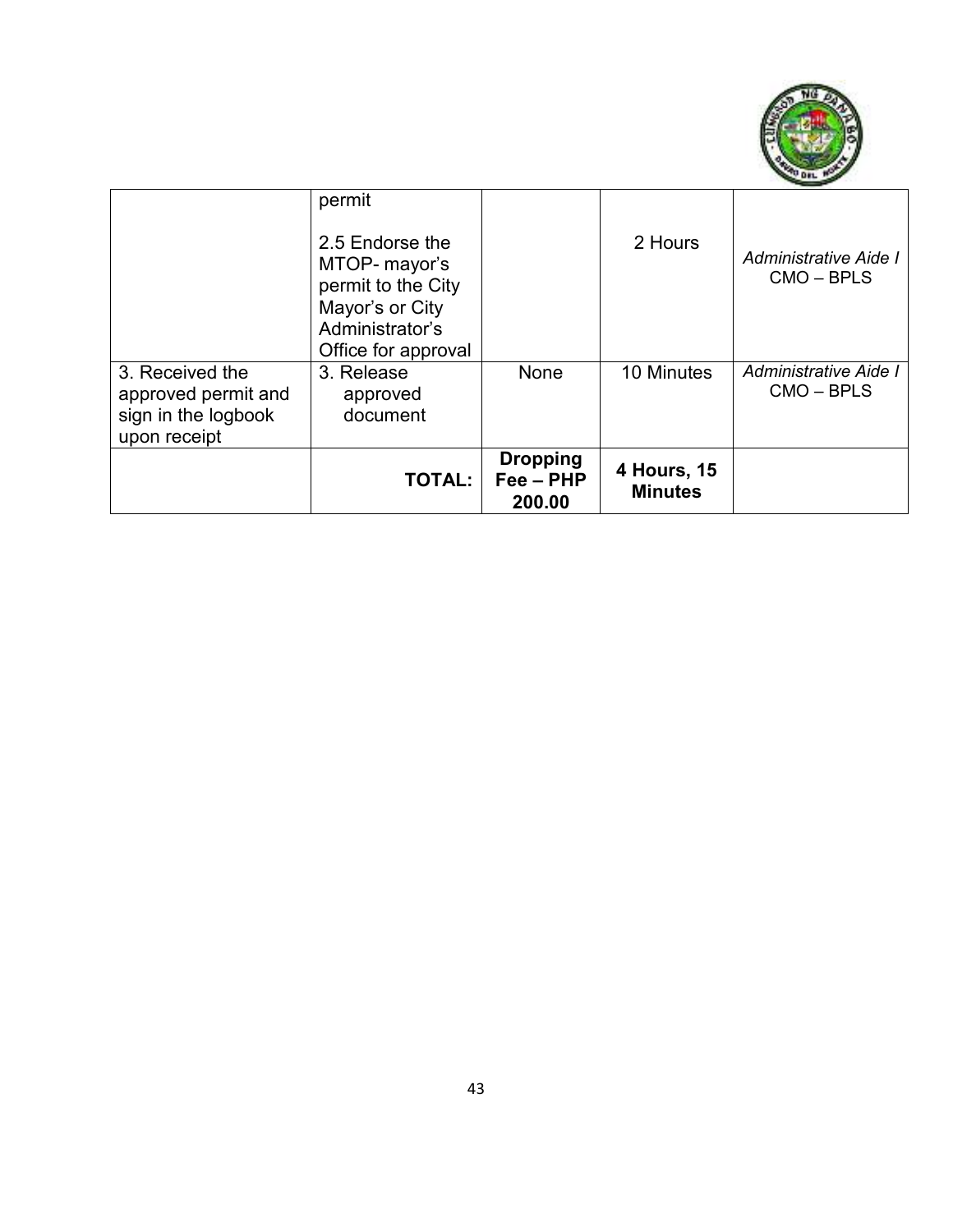## **9. Motorized Tricycle Operators Permit (Substitution of Unit)**



This applies to active holders of MTOP-Franchise who wishes to replace their existing motorcycle unit due to wear and tear reasons. This substitution of unit is subject to existing laws and City Ordinances as well as of the national agencies concerned.

| <b>Office or Division:</b>                                                                                          |                              | CMO – Business Permit and Licensing Section |  |  |  |
|---------------------------------------------------------------------------------------------------------------------|------------------------------|---------------------------------------------|--|--|--|
| <b>Classification:</b>                                                                                              | Simple                       |                                             |  |  |  |
| <b>Type of Transaction:</b>                                                                                         | G2C - Government to Citizens |                                             |  |  |  |
| Who may avail:                                                                                                      | All MTOP-Franchise Holders   |                                             |  |  |  |
| <b>CHECKLIST OF REQUIREMENTS</b>                                                                                    |                              | <b>WHERE TO SECURE</b>                      |  |  |  |
| <b>Standard Requirements:</b>                                                                                       |                              |                                             |  |  |  |
| Certificate of Registration (CR) and Official<br>Receipt (OR) (1 photocopy and original<br>must be presented) - old |                              | <b>Land Transportation Office</b>           |  |  |  |
| Certificate of Registration (CR) and Official<br>Receipt (OR) (1 photocopy and original<br>must be presented)- new  |                              | <b>Land Transportation Office</b>           |  |  |  |
| <b>Situational Requirements:</b>                                                                                    |                              |                                             |  |  |  |
| For representative:                                                                                                 |                              |                                             |  |  |  |
| Special Power of Attorney (SPA) (original<br>copy)                                                                  |                              | Citizen or Client being represented         |  |  |  |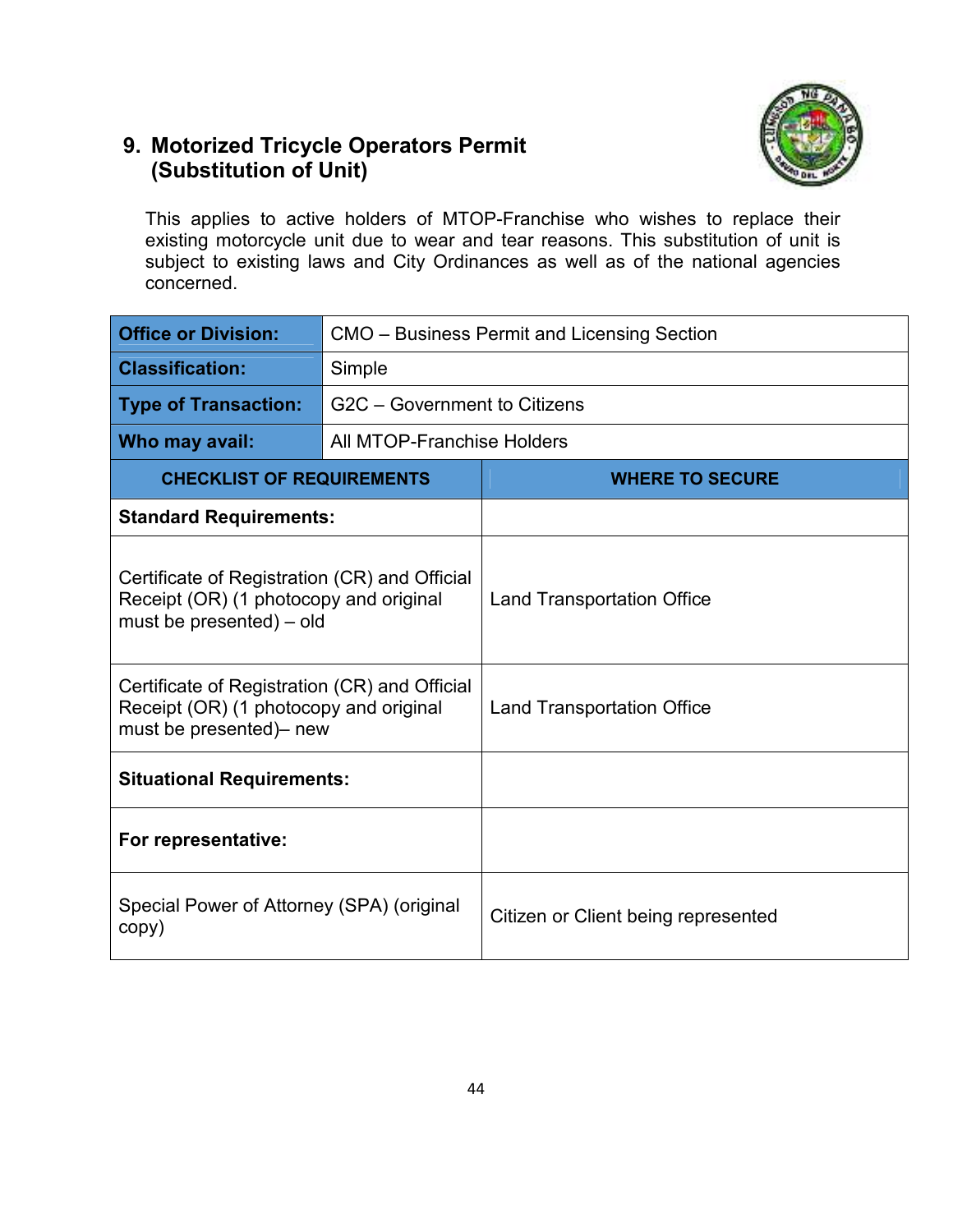

| One (1) valid ID of the authorized<br>representative (1 photocopy)                                                                             |                                                                                                                          | Company ID, SSS, GSIS, Driver's License, PHIC,<br>BIR, PRC, Barangay ID, DFA, PAG-IBIG |                                  |                                                      |
|------------------------------------------------------------------------------------------------------------------------------------------------|--------------------------------------------------------------------------------------------------------------------------|----------------------------------------------------------------------------------------|----------------------------------|------------------------------------------------------|
| <b>CLIENT STEPS</b>                                                                                                                            | <b>AGENCY</b><br><b>ACTIONS</b>                                                                                          | <b>FEES TO BE</b><br><b>PAID</b>                                                       | <b>PROCESSING</b><br><b>TIME</b> | <b>PERSON</b><br><b>RESPONSIBLE</b>                  |
| 1. Submit complete<br>documentary<br>requirements at<br><b>Business Permit and</b>                                                             | 1. Receive and<br>validate attached<br>requirements                                                                      | None                                                                                   | 10 Minutes                       | Administrative Aide I<br>CMO-BPLS                    |
| <b>Licensing Section</b>                                                                                                                       | 1.1 Issue order of<br>payment                                                                                            |                                                                                        | 10 Minutes                       |                                                      |
| *Make sure to secure<br>Order of Payment<br>that will be issued                                                                                | 1.2 Endorse<br>verified<br>documents and<br>direct client to the<br>City Treasurer's<br>Office for payment               |                                                                                        | 10 Minutes                       |                                                      |
| 2. Proceed to the City<br>Treasurer's Office to<br>secure priority<br>number at queuing<br>machine and wait for                                | 2. Provide priority<br>number from the<br>queuing machine<br>2.1 Accept                                                  | Substitution<br>$Fee - PHP$<br>300.00/unit                                             | 10 Minutes                       | Administrative Aide I<br><b>CTO</b>                  |
| the number to be<br>called to pay<br>assigned fees<br>*Make sure to secure<br>official receipt (OR)                                            | payment based on<br>the order of<br>payment and<br>issue Official<br>Receipt                                             |                                                                                        | 35 Minutes                       | <b>Revenue Collection</b><br>Clerk III<br><b>CTO</b> |
| that will be issued<br>upon payment<br>2.1 Present OR with<br>the verified<br>documents and<br>secure claim stub at<br><b>BPLS window no.2</b> | 2.2 Receive and<br>check the<br>completeness of<br>the document<br>submitted and<br>issue claim stub to<br>the applicant |                                                                                        | 10 Minutes                       | Administrative Aide I<br>$CMO - BPLS$                |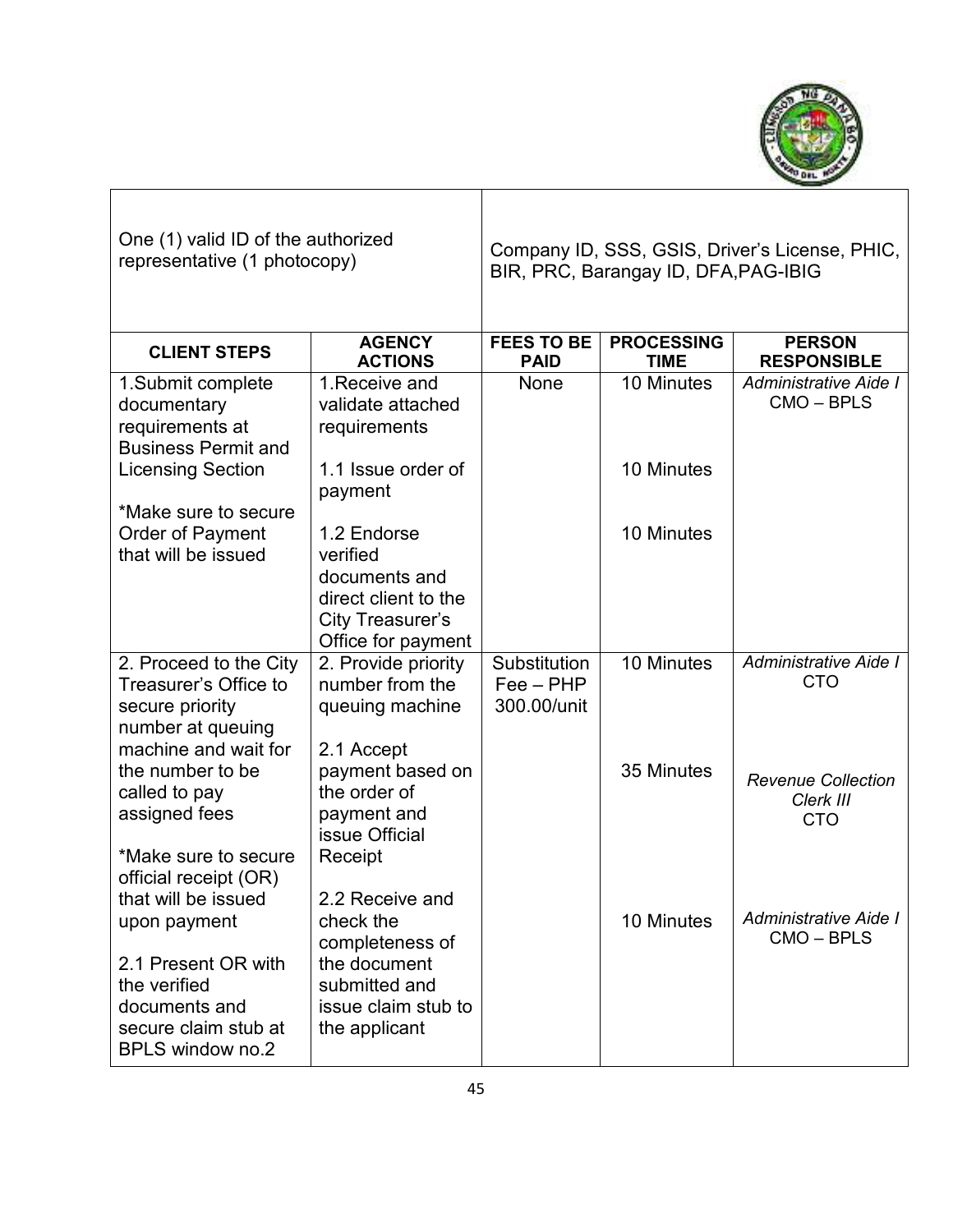

| upon receipt                                                  | <b>TOTAL:</b>                                                                                                       | <b>Substitutio</b><br>$n$ Fee $-$<br><b>PHP</b><br>300.00/unit | 4 Hours, 15<br><b>Minutes</b> |                                          |
|---------------------------------------------------------------|---------------------------------------------------------------------------------------------------------------------|----------------------------------------------------------------|-------------------------------|------------------------------------------|
| 3. Received the<br>approved permit and<br>sign in the logbook | 3. Release<br>approved<br>document                                                                                  | <b>None</b>                                                    | 10 Minutes                    | Administrative Aide I<br>CMO - BPLS      |
|                                                               | 2.5 Endorse the<br>MTOP- mayor's<br>permit to the City<br>Mayor's or City<br>Administrator's<br>Office for approval |                                                                | 2 Hours                       | Administrative Aide I<br>CMO - BPLS      |
|                                                               | 2.4 Review and<br>initially signed the<br>permit                                                                    |                                                                | 30 Minutes                    | <b>Licensing Officer III</b><br>CMO-BPLS |
|                                                               | 2.3 Print the<br>MTOP-Mayor's<br>Permit                                                                             |                                                                | 10 Minutes                    |                                          |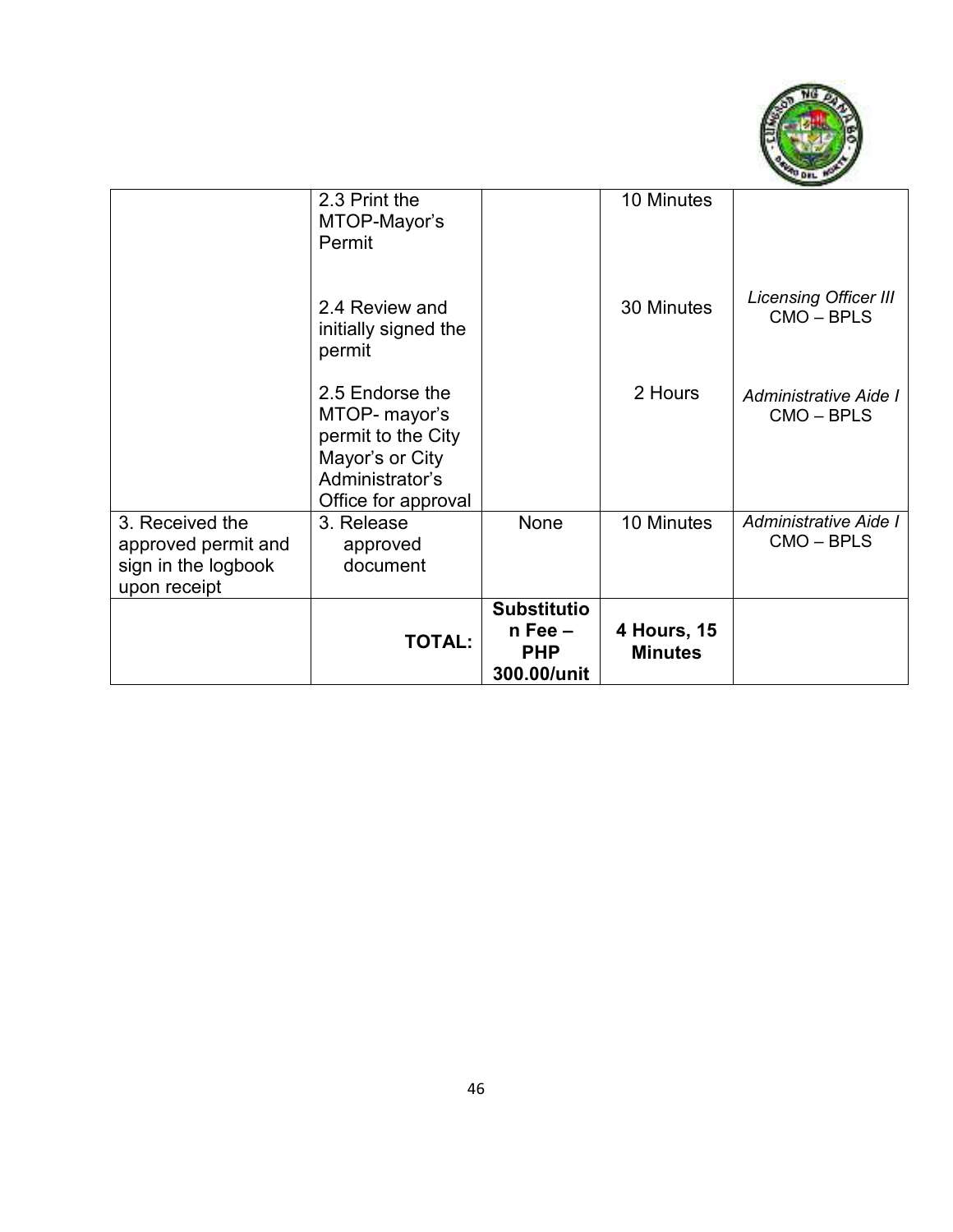

## **10. Motorized Tricycle Operators Permit (Transfer of Ownership)**

This applies to active MTOP-Franchise holders who wishes to transfer the ownership of unit with assumption of franchise of which may be allowed upon payment of transfer of ownership fee/s.

| <b>Office or Division:</b>                                                                                    | CMO – Business Permit and Licensing Section                                 |                                              |                                  |                                     |  |
|---------------------------------------------------------------------------------------------------------------|-----------------------------------------------------------------------------|----------------------------------------------|----------------------------------|-------------------------------------|--|
| <b>Classification:</b>                                                                                        | Simple                                                                      |                                              |                                  |                                     |  |
| <b>Type of Transaction:</b>                                                                                   | G2C - Government to Citizens                                                |                                              |                                  |                                     |  |
| Who may avail:                                                                                                | All MTOP Franchise Holder                                                   |                                              |                                  |                                     |  |
| <b>CHECKLIST OF REQUIREMENTS</b>                                                                              |                                                                             | <b>WHERE TO SECURE</b>                       |                                  |                                     |  |
| <b>Standard Requirements:</b>                                                                                 |                                                                             |                                              |                                  |                                     |  |
| Approved Application for Dropping of<br>franchise by the grantee of MTOP<br>(Original form)                   |                                                                             | <b>Business Permit and Licensing Section</b> |                                  |                                     |  |
| Affidavit of consent executed by the<br>grantee of MTOP for the transfer of<br>ownership (Original copy)      |                                                                             | Client                                       |                                  |                                     |  |
| Deed of Sale (Photocopy and original<br>must be presented)                                                    |                                                                             | Client                                       |                                  |                                     |  |
| <b>CLIENT STEPS</b>                                                                                           | <b>AGENCY</b><br><b>ACTIONS</b>                                             | <b>FEES TO BE</b><br><b>PAID</b>             | <b>PROCESSING</b><br><b>TIME</b> | <b>PERSON</b><br><b>RESPONSIBLE</b> |  |
| 1.Submit complete<br>documentary<br>requirements at<br><b>Business Permit and</b><br><b>Licensing Section</b> | 1. Receive and<br>validate attached<br>requirements<br>1.1 Issue order of   | <b>None</b>                                  | 10 Minutes<br>10 Minutes         | Administrative Aide I<br>CMO-BPLS   |  |
| *Make sure to secure<br><b>Order of Payment</b><br>that will be issued                                        | payment<br>1.2 Endorse<br>verified<br>documents and<br>direct client to the |                                              | 10 Minutes                       |                                     |  |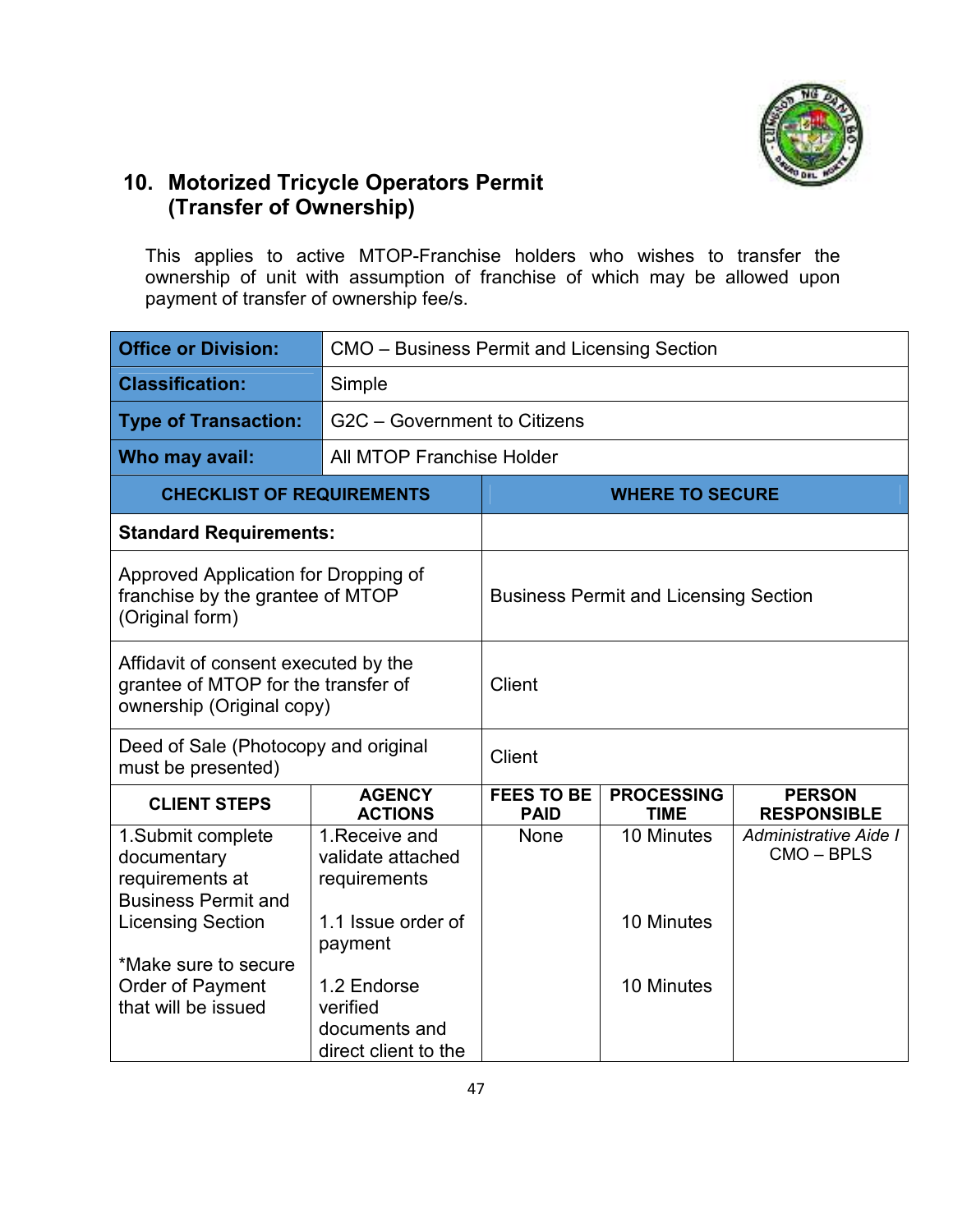

|                                                                                                                                                                                                                                                                                                                                                | <b>TOTAL:</b>                                                                                                                                                                                               | <b>Transfer of</b><br>Ownership<br>$-$ PHP<br>5,000.00/<br>unit | 1 Hours, 25<br><b>Minutes</b> |                                                                                           |
|------------------------------------------------------------------------------------------------------------------------------------------------------------------------------------------------------------------------------------------------------------------------------------------------------------------------------------------------|-------------------------------------------------------------------------------------------------------------------------------------------------------------------------------------------------------------|-----------------------------------------------------------------|-------------------------------|-------------------------------------------------------------------------------------------|
| Treasurer's Office to<br>secure priority<br>number at queuing<br>machine and wait for<br>the number to be<br>called to pay<br>assigned fees<br>*Make sure to secure<br>official receipt (OR)<br>that will be issued<br>upon payment<br>2.1 Present OR with<br>the verified<br>documents and<br>secure claim stub at<br><b>BPLS window no.2</b> | number from the<br>queuing machine<br>2.1 Accept<br>payment based on<br>the order of<br>payment and<br>issue Official<br>Receipt<br>2.2 Record the<br>transaction and<br>release the<br>stamped<br>document | Ownership-<br><b>PHP</b><br>5,000.00/unit                       | 35 Minutes<br>10 Minutes      | <b>Revenue Collection</b><br>Clerk III<br><b>CTO</b><br>Administrative Aide I<br>CMO-BPLS |
| 2. Proceed to the City                                                                                                                                                                                                                                                                                                                         | City Treasurer's<br>Office for payment<br>2. Provide priority                                                                                                                                               | Transfer of                                                     | 10 Minutes                    | Administrative Aide I<br><b>CTO</b>                                                       |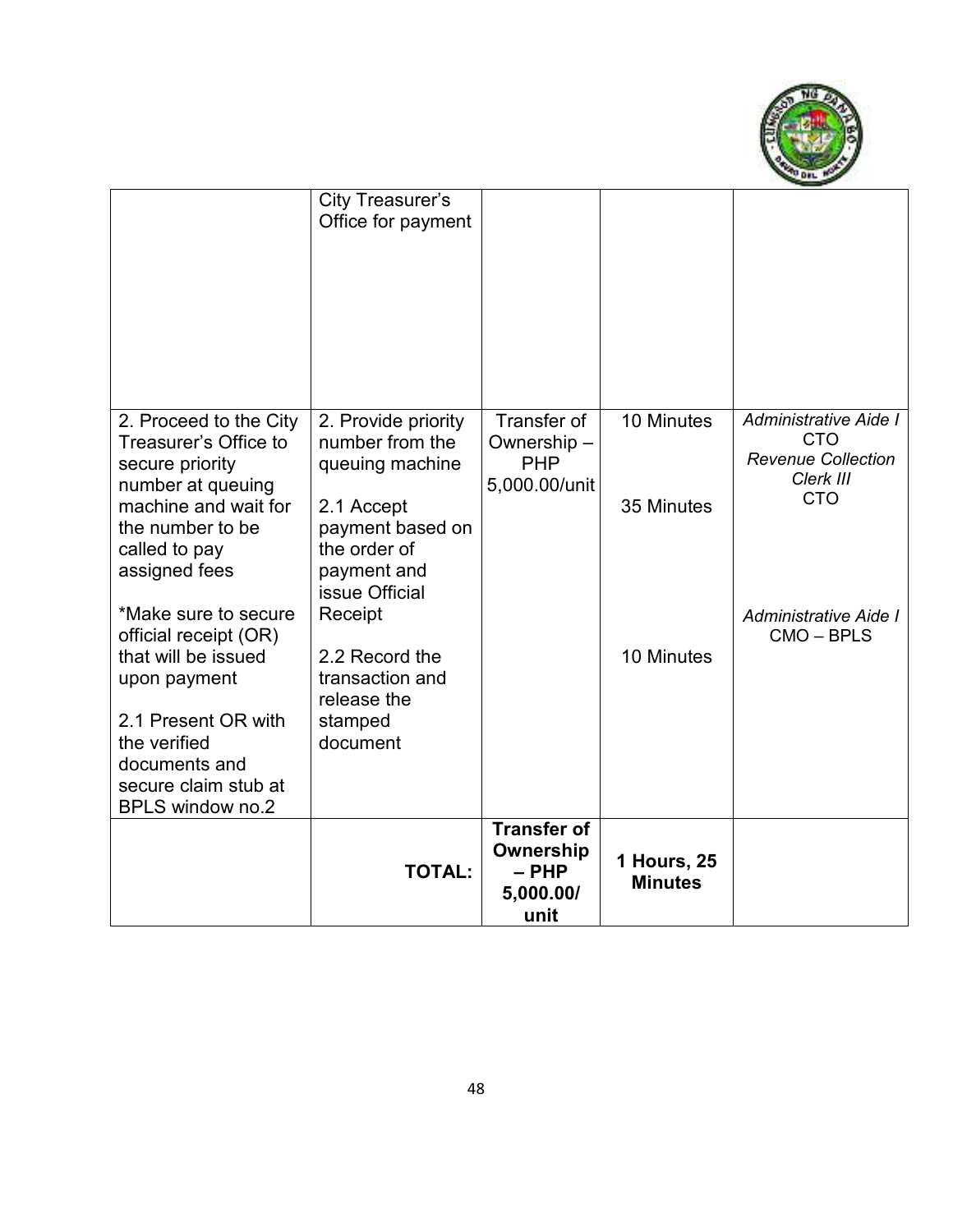

# **11. Motorized Tricycle / Trisikad Driver's Identification Card**

This applies to drivers of motorized tricycle with active MTOP-Franchise and trisikad drivers with renewed TOP for proper identification and record purposes.

| <b>Office or Division:</b>                                                           |                                                                                        | CMO - Business Permit and Licensing Section                           |                                              |                                     |
|--------------------------------------------------------------------------------------|----------------------------------------------------------------------------------------|-----------------------------------------------------------------------|----------------------------------------------|-------------------------------------|
| <b>Classification:</b>                                                               | Simple                                                                                 |                                                                       |                                              |                                     |
| <b>Type of Transaction:</b>                                                          |                                                                                        | G2C - Government to Citizens                                          |                                              |                                     |
| Who may avail:                                                                       | Tricycle and Trisikad Drivers with MTOP/TOP                                            |                                                                       |                                              |                                     |
|                                                                                      | <b>CHECKLIST OF REQUIREMENTS</b>                                                       |                                                                       | <b>WHERE TO SECURE</b>                       |                                     |
| <b>Standard Requirements:</b>                                                        |                                                                                        |                                                                       |                                              |                                     |
| Application Form (Original form)                                                     |                                                                                        |                                                                       | <b>Business Permit and Licensing Section</b> |                                     |
| Professional Driver's License (1 photocopy<br>only)                                  |                                                                                        | Client                                                                |                                              |                                     |
| Residence Certificate (1 photocopy only<br>and original must be presented)           |                                                                                        |                                                                       | Barangay Hall / City Treasurer's Office      |                                     |
| Latest MTOP/TOP (1 photocopy only)                                                   |                                                                                        | <b>Client</b>                                                         |                                              |                                     |
| Traffic Clearance (Original copy)                                                    |                                                                                        | Philippine National Police (PNP) and Traffic<br>Management Unit (TMU) |                                              |                                     |
| 2x2 ID Picture (2 pieces)                                                            |                                                                                        | Client                                                                |                                              |                                     |
| <b>CLIENT STEPS</b>                                                                  | <b>AGENCY</b><br><b>ACTIONS</b>                                                        | <b>FEES TO BE</b><br><b>PAID</b>                                      | <b>PROCESSING</b><br><b>TIME</b>             | <b>PERSON</b><br><b>RESPONSIBLE</b> |
| 1. Fill out application<br>form and submit<br>complete<br>documentary                | 1. Receive and<br>validate attached<br>requirements                                    | None                                                                  | 10 Minutes                                   | Administrative Aide I<br>CMO-BPLS   |
| requirements at<br><b>Business Permit and</b><br><b>Licensing Section</b>            | 1.1 Issue order of<br>payment                                                          |                                                                       | 10 Minutes                                   |                                     |
| *For Trisikad Drivers:<br><b>Professional Driver's</b><br>License is not<br>required | 1.2 Endorse fill<br>out form and<br>verified<br>documents then<br>direct client to the |                                                                       | 10 Minutes                                   |                                     |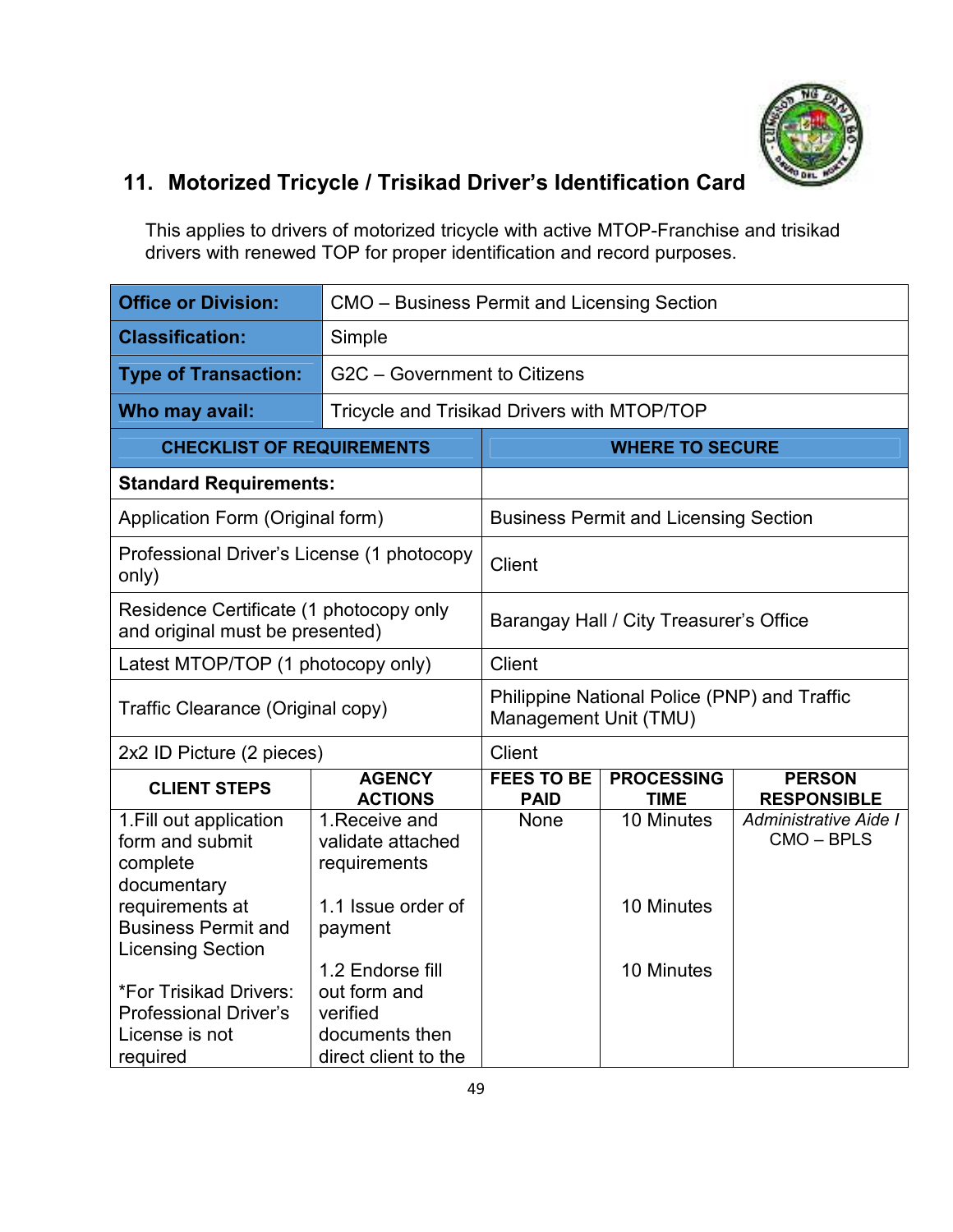

|                                                                                                                             | City Treasurer's<br>Office for payment                                                                                   |                           |            |                                                      |
|-----------------------------------------------------------------------------------------------------------------------------|--------------------------------------------------------------------------------------------------------------------------|---------------------------|------------|------------------------------------------------------|
| *Make sure to secure<br>Order of Payment<br>that will be issued                                                             |                                                                                                                          |                           |            |                                                      |
| 2. Proceed to the City<br>Treasurer's Office to<br>secure priority<br>number at queuing                                     | 1. Provide priority<br>number from the<br>queuing machine                                                                | ID's Fee $-$<br>PHP 75.00 | 10 Minutes | Administrative Aide I<br><b>CTO</b>                  |
| machine and wait for<br>the number to be<br>called to pay<br>assigned fees<br>*Make sure to secure<br>official receipt (OR) | 1.1 Accept<br>payment based on<br>the order of<br>payment and<br>issue Official<br>Receipt                               |                           | 35 Minutes | <b>Revenue Collection</b><br>Clerk III<br><b>CTO</b> |
| that will be issued<br>upon payment<br>2.1 Present OR with<br>the verified<br>documents and<br>secure claim stub at         | 1.2 Receive and<br>check the<br>completeness of<br>the document<br>submitted and<br>issue claim stub to<br>the applicant |                           | 10 Minutes | <b>Administrative Aide I</b><br>CMO-BPLS             |
| <b>BPLS window no.2</b>                                                                                                     | 1.3 Print the<br>driver's<br><b>Identification Card</b>                                                                  |                           | 10 Minutes |                                                      |
|                                                                                                                             | 1.4 Review and<br>initially signed the<br>printed<br>identification card                                                 |                           | 30 Minutes | <b>Licensing Officer III</b><br>CMO-BPLS             |
|                                                                                                                             | 1.5 Endorse the<br>identification card<br>to the City<br>Mayor's or City<br>Administrator's<br>Office for approval       |                           | 2 Hours    | Administrative Aide I<br>CMO-BPLS                    |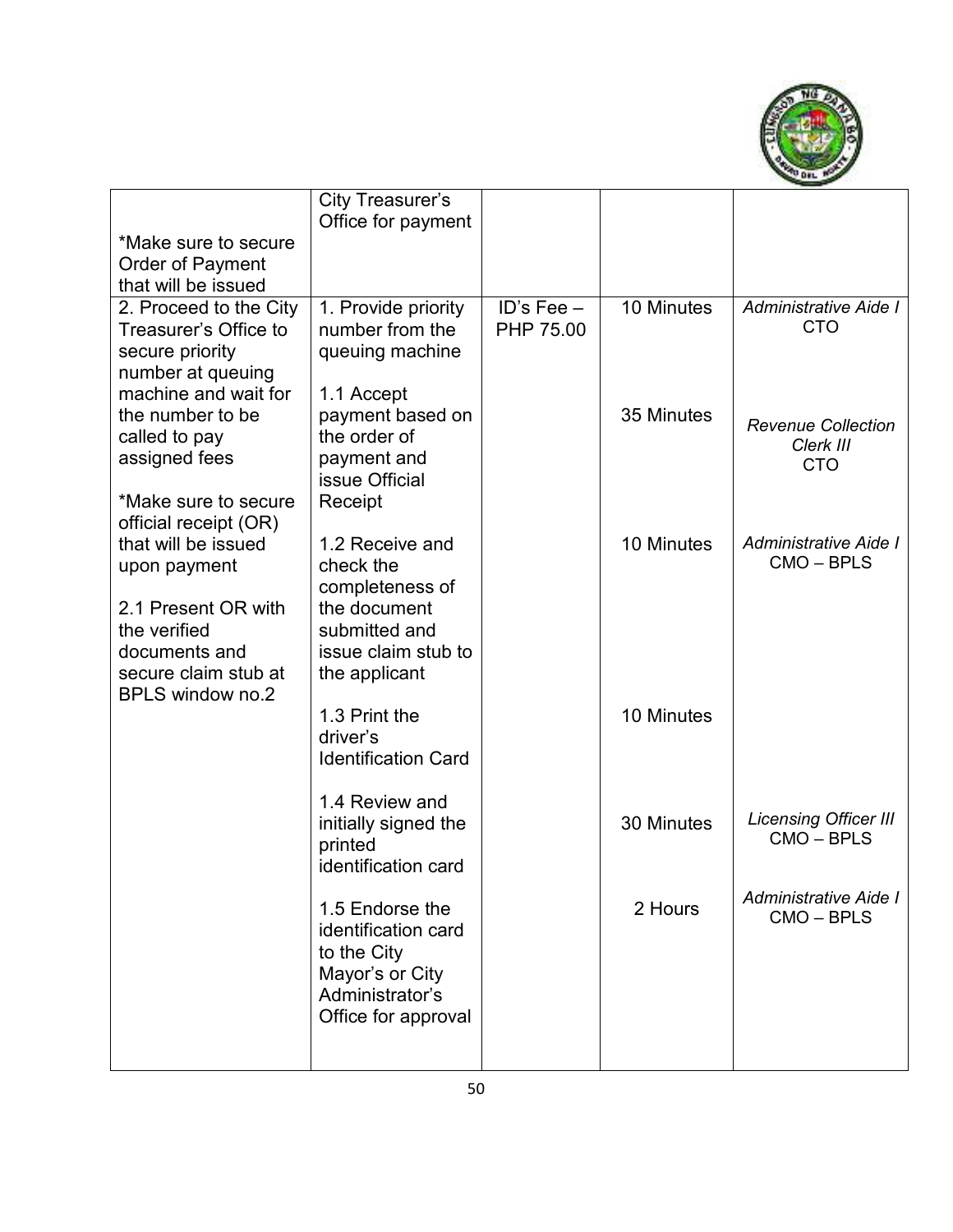

| 3. Receive the<br>approved ID and sign<br>in the logbook upon<br>receipt | 3. Release<br>approved ID | None                             | 10 Minutes                    | Administrative Aide I<br><b>CMO-BPLS</b> |
|--------------------------------------------------------------------------|---------------------------|----------------------------------|-------------------------------|------------------------------------------|
|                                                                          | <b>TOTAL:</b>             | $ID's Fee -$<br><b>PHP 75.00</b> | 4 Hours, 15<br><b>Minutes</b> |                                          |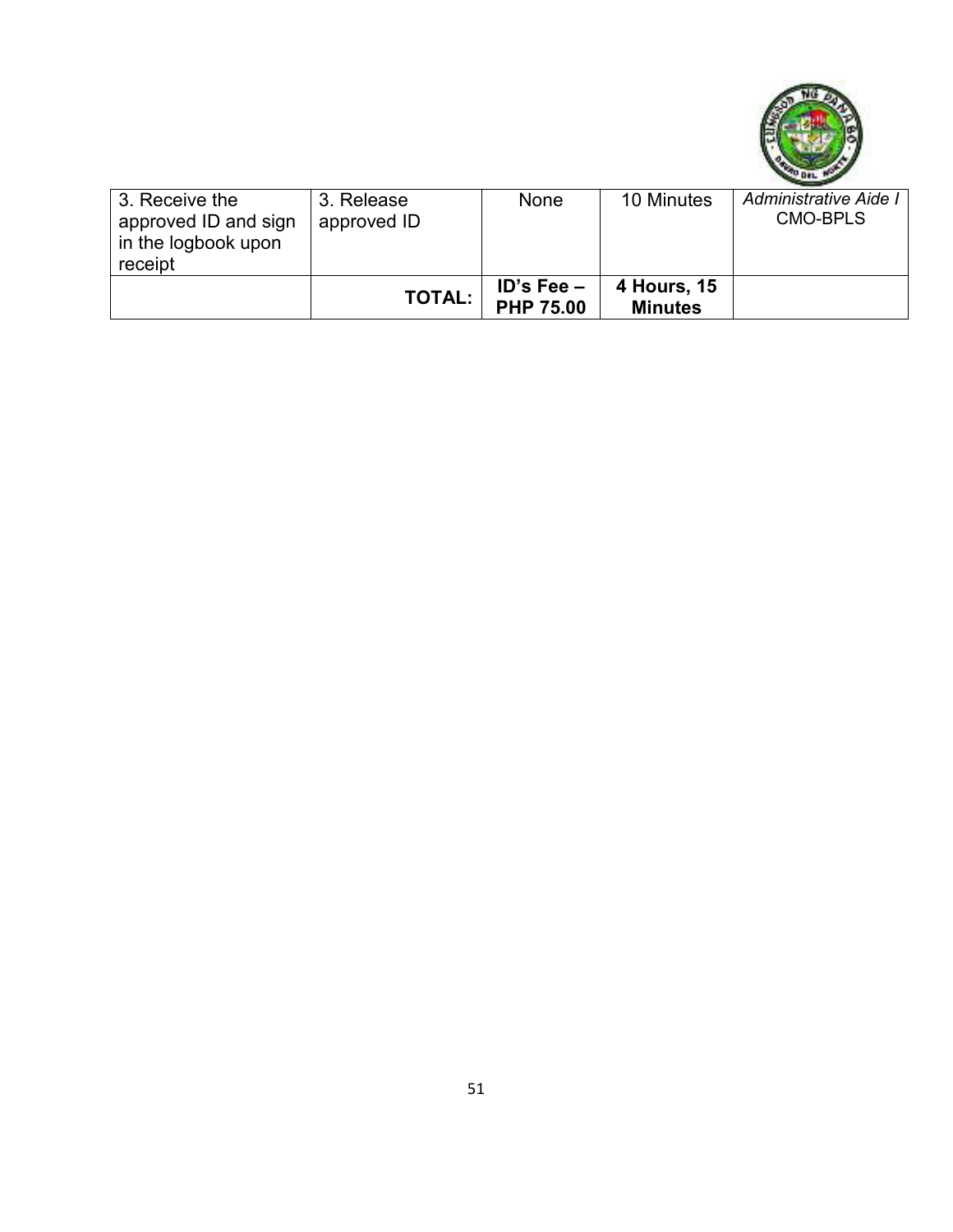#### **12. Trisikad Operators Permit (TOP)**



This applies individuals whose ages are not below 18 years old and who are holders of Certificate of Attendance of Traffic Rules and Regulations conducted by Local Traffic Enforcers of CMO-POSS-TMU, can operate a Trisikad .For bicycle acquired after the first twenty (20) days of January, the permit fee shall be paid without the penalty within the first twenty (20) days of the quarter following the date of purchase. Failure to register within the period specified shall be subject to the penalty.

| <b>Office or Division:</b>                                           | CMO – Business Permit and Licensing Section |                                                                                        |  |
|----------------------------------------------------------------------|---------------------------------------------|----------------------------------------------------------------------------------------|--|
| <b>Classification:</b>                                               | Simple                                      |                                                                                        |  |
| <b>Type of Transaction:</b>                                          | G2C - Government to Citizens                |                                                                                        |  |
| Who may avail:                                                       | All TOP Applicants / Grantees               |                                                                                        |  |
| <b>CHECKLIST OF REQUIREMENTS</b>                                     |                                             | <b>WHERE TO SECURE</b>                                                                 |  |
| <b>Standard Requirements:</b>                                        |                                             |                                                                                        |  |
| Traffic Clearance (Original copy)                                    |                                             | Philippine National Police (PNP) and Traffic<br>Management Unit (TMU)                  |  |
| Insurance Policy (1 photocopy and original<br>must be presented)     |                                             | Insurance company                                                                      |  |
| Residence Certificate (1photocopy and<br>original must be presented) |                                             | Barangay Hall / City Treasurer's Office                                                |  |
| One (1) Valid ID of the operator<br>(1photocopy)                     |                                             | Company ID, SSS, GSIS, Driver's License, PHIC,<br>BIR, PRC, Barangay ID, DFA, PAG-IBIG |  |
| Residential Sketch (Original)                                        |                                             | <b>Client</b>                                                                          |  |
| <b>Situational Requirements:</b>                                     |                                             |                                                                                        |  |
| For representative:                                                  |                                             |                                                                                        |  |
| Special Power of Attorney (SPA) original<br>copy                     |                                             | Citizen or Client being represented                                                    |  |
| One (1) valid ID of the authorized<br>representative                 |                                             | Company ID, SSS, GSIS, Driver's License, PHIC,<br>BIR, PRC, Barangay ID, DFA, PAG-IBIG |  |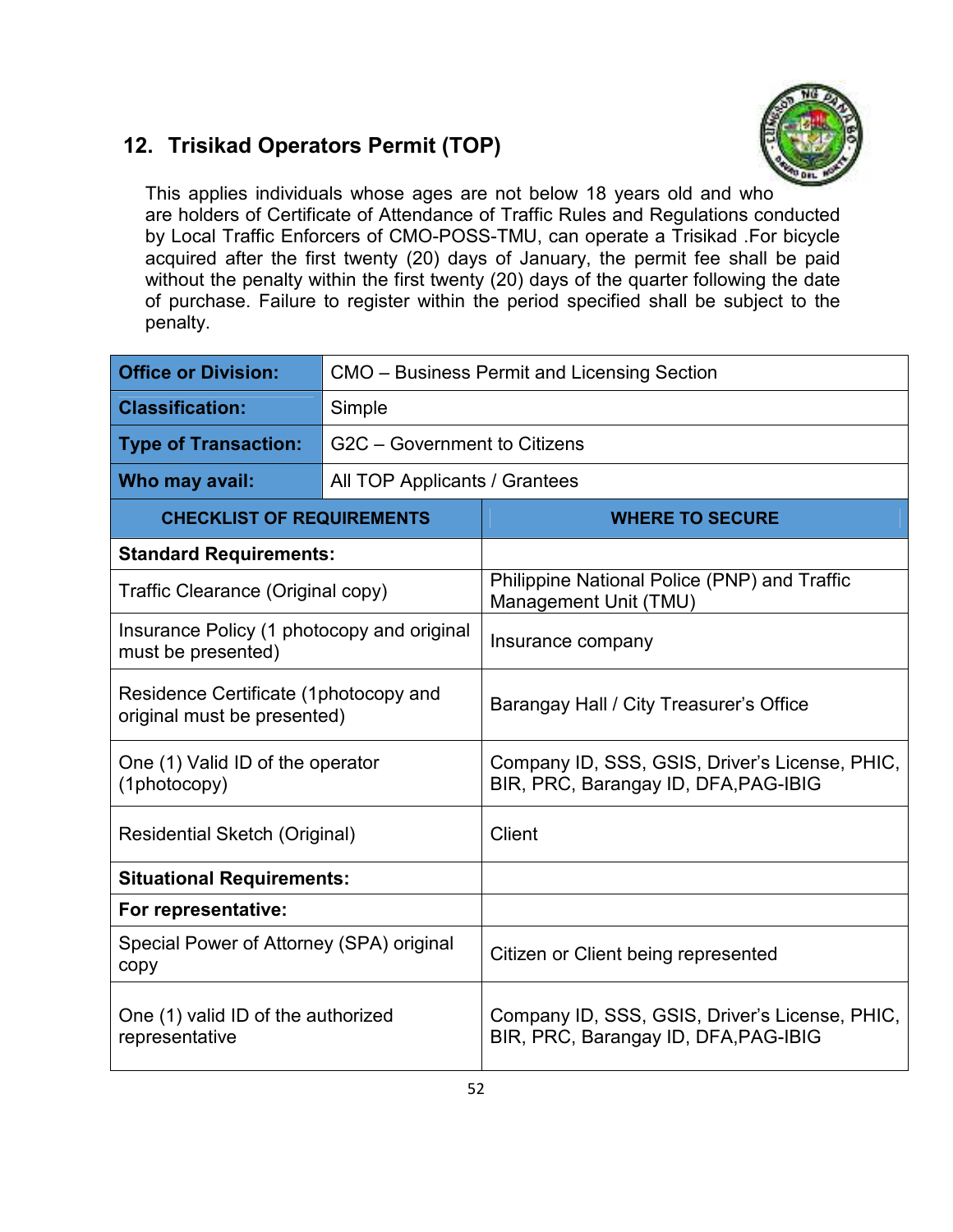

| <b>CLIENT STEPS</b>                                    | <b>AGENCY</b>                         | <b>FEES TO BE</b>            | <b>PROCESSING</b> | <b>PERSON</b>                          |
|--------------------------------------------------------|---------------------------------------|------------------------------|-------------------|----------------------------------------|
|                                                        | <b>ACTIONS</b>                        | <b>PAID</b>                  | <b>TIME</b>       | <b>RESPONSIBLE</b>                     |
| 1. Submit complete<br>documentary                      | 1. Receive and<br>validate attached   | None                         | 10 Minutes        | Administrative Aide I<br>CMO-BPLS      |
| requirements at                                        | requirements                          |                              |                   |                                        |
| <b>Business Permit and</b><br><b>Licensing Section</b> | 1.1 Issue order of                    |                              | 10 Minutes        |                                        |
|                                                        | payment                               |                              |                   |                                        |
|                                                        | 1.2 Endorse<br>verified               |                              | 10 Minutes        |                                        |
|                                                        | documents and<br>direct client to the |                              |                   |                                        |
|                                                        | City Treasurer's                      |                              |                   |                                        |
|                                                        | Office for payment                    |                              |                   |                                        |
| 2. Proceed to the City                                 | 2. Provide priority                   | Mayor's                      | 10 minutes        | Administrative Aide I<br><b>CTO</b>    |
| Treasurer's Office to<br>secure priority               | number from the<br>queuing machine    | <b>Permit Fee</b><br>$-$ PHP |                   |                                        |
| number at queuing                                      |                                       | 200.00                       |                   |                                        |
| machine and wait for                                   | 2.1 Accept                            |                              | 35 minutes        | <b>Revenue Collection</b><br>Clerk III |
| the number to be                                       | payment based on<br>the order of      | Traffic<br>Clearance -       |                   | <b>CTO</b>                             |
| called to pay<br>assigned fees                         | payment and                           | PHP 50.00                    |                   |                                        |
|                                                        | issue Official                        |                              |                   |                                        |
| *Make sure to secure                                   | Receipt                               | Cost of the<br>Plate - PHP   |                   |                                        |
| official receipt (OR)<br>that will be issued           | 2.2 Receive and                       | 75.00                        | 10 minutes        | Administrative Aide I                  |
| upon payment                                           | check the                             |                              |                   | <b>CMO-BPLS</b>                        |
| 2.1 Present OR with                                    | completeness of                       |                              |                   |                                        |
| the verified                                           | the document<br>submitted and         | *Failure to<br>renew every   |                   |                                        |
| documents and                                          | issue claim stub to                   | year :                       |                   |                                        |
| secure claim stub at                                   | the applicant                         | Php 100.00                   |                   |                                        |
| <b>BPLS window no.2</b>                                |                                       | (surcharge)                  |                   |                                        |
|                                                        | 2.3 Print the<br><b>Trisikad</b>      |                              | 10 minutes        |                                        |
|                                                        | Operator's permit                     |                              |                   |                                        |
|                                                        |                                       |                              | 30 minutes        | Licensing Officer III                  |
|                                                        | 2.4 Review and                        |                              |                   | <b>CMO-BPLS</b>                        |
|                                                        | initially signed the                  |                              |                   |                                        |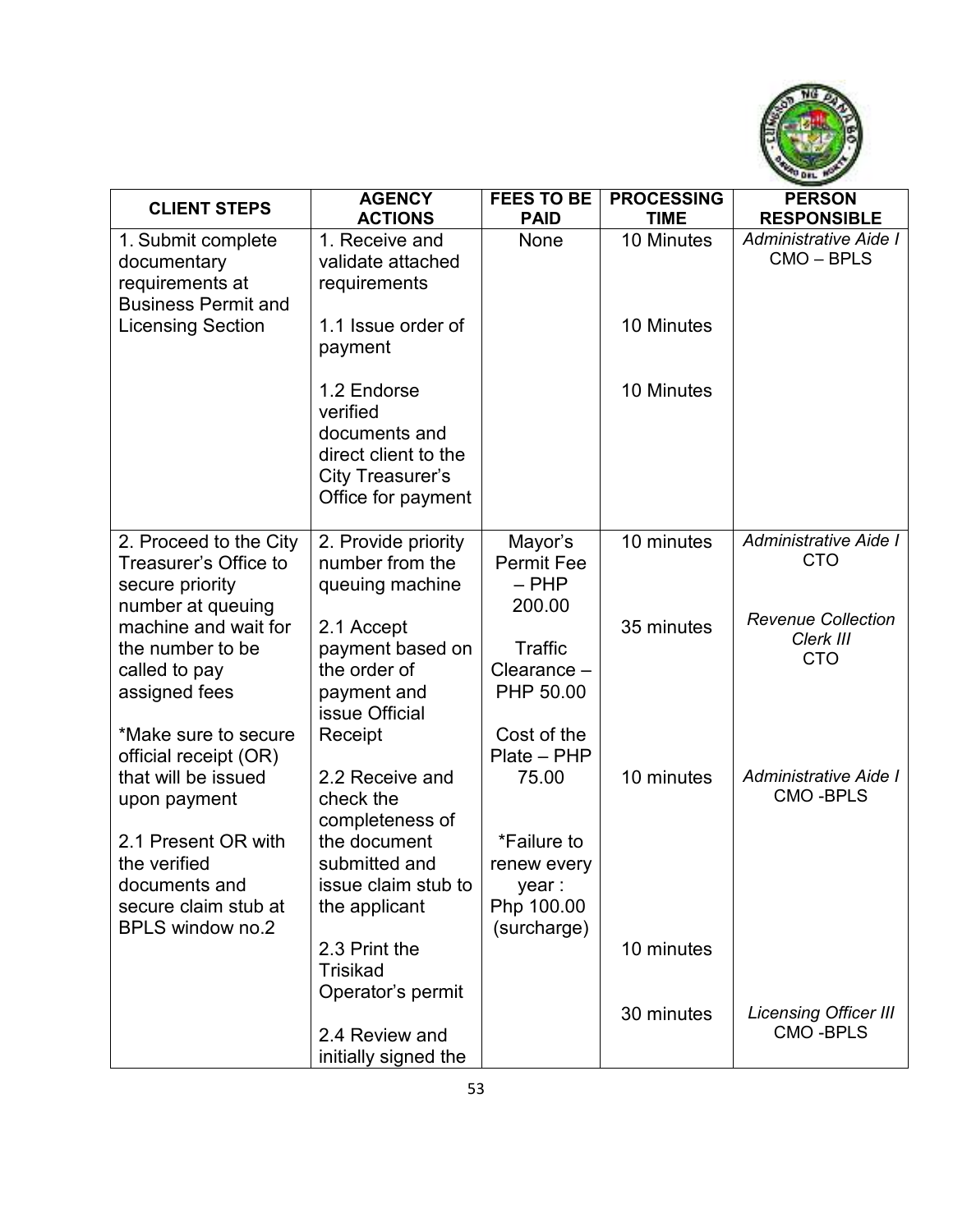

| 3. Receive approved<br>TO permit and sign in<br>the logbook upon<br>receipt | <b>TOP</b><br>2.5 Endorse the<br>TOP to the City<br>Mayor's or City<br>Administrator's<br>Office for approval<br>3. Release<br>approved TOP | None                                                                                                                                                                                                                        | 2 hours<br>10 minutes                | Administrative Aide I<br><b>CMO-BPLS</b><br>Administrative Aide I<br>CMO-BPLS |
|-----------------------------------------------------------------------------|---------------------------------------------------------------------------------------------------------------------------------------------|-----------------------------------------------------------------------------------------------------------------------------------------------------------------------------------------------------------------------------|--------------------------------------|-------------------------------------------------------------------------------|
|                                                                             | <b>TOTAL:</b>                                                                                                                               | Mayor's<br><b>Permit Fee</b><br>- PHP<br>200.00<br><b>Traffic</b><br><b>Clearance</b><br>$-$ PHP<br>50.00<br>Cost of the<br>$Place -$<br><b>PHP 75.00</b><br>*Failure to<br>renew<br>every year<br>Php 100.00<br>(surcharge | <b>4 Hours, 15</b><br><b>Minutes</b> |                                                                               |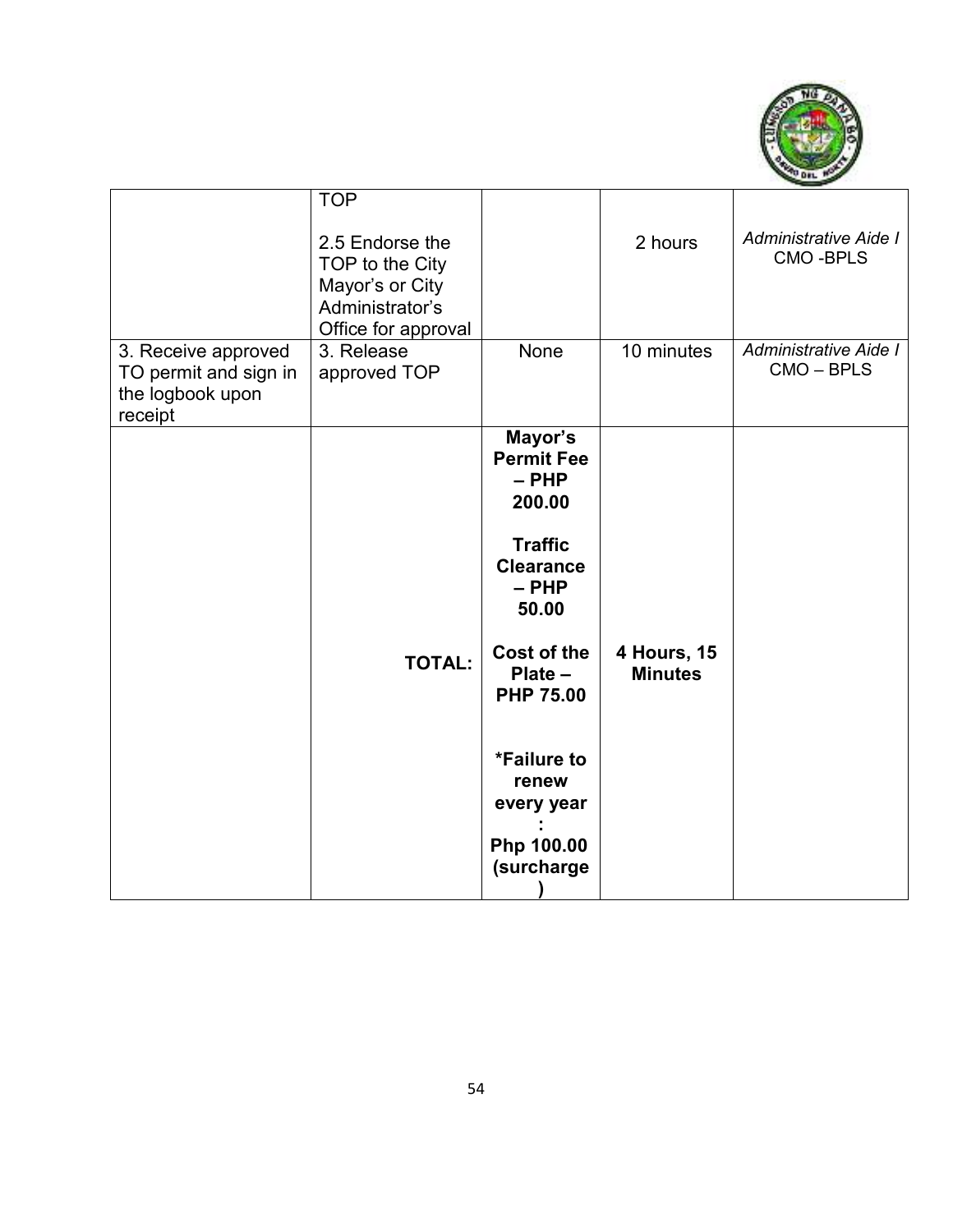#### **13. Occupational Permit**



There shall be collected an annual fee of One Hundred Pesos (P100.00) for the issuance of a Mayor's Permit to every worker or employee, whether working on a temporary, contractual, casual or permanent basis, regardless of his/her position with the exemption of those individuals who are subject to the professional tax imposed under Article F, Chapter III of the The Local Revenue Code of 2009, and the government employees.

| <b>Office or Division:</b>                                                                                     | CMO – Business Permit and Licensing Section                                                                                                              |                                   |                                           |                                     |
|----------------------------------------------------------------------------------------------------------------|----------------------------------------------------------------------------------------------------------------------------------------------------------|-----------------------------------|-------------------------------------------|-------------------------------------|
| <b>Classification:</b>                                                                                         | Simple                                                                                                                                                   |                                   |                                           |                                     |
| <b>Type of Transaction:</b>                                                                                    | G2C - Government to Citizens                                                                                                                             |                                   |                                           |                                     |
| Who may avail:                                                                                                 | <b>Hired Employees</b>                                                                                                                                   |                                   |                                           |                                     |
| <b>CHECKLIST OF REQUIREMENTS</b>                                                                               |                                                                                                                                                          |                                   | <b>WHERE TO SECURE</b>                    |                                     |
| <b>Standard Requirements:</b>                                                                                  |                                                                                                                                                          |                                   |                                           |                                     |
| Barangay Clearance (1 photocopy and<br>original must be presented)                                             |                                                                                                                                                          |                                   | Barangay Hall (residence of the employee) |                                     |
| Residence Certificate (1photocopy and<br>original must be presented)                                           |                                                                                                                                                          |                                   | Barangay Hall / City Treasurer's Office   |                                     |
| Police Clearance (1 photocopy and<br>original must be presented)                                               |                                                                                                                                                          | <b>Philippine National Police</b> |                                           |                                     |
|                                                                                                                |                                                                                                                                                          |                                   |                                           |                                     |
| <b>CLIENT STEPS</b>                                                                                            | <b>AGENCY</b><br><b>ACTIONS</b>                                                                                                                          | <b>FEES TO BE</b><br><b>PAID</b>  | <b>PROCESSING</b><br><b>TIME</b>          | <b>PERSON</b><br><b>RESPONSIBLE</b> |
| 1. Submit complete<br>documentary<br>requirements at<br><b>Business Permit and</b><br><b>Licensing Section</b> | 1. Receive and<br>validate attached<br>requirements<br>1.1 Issue order of<br>payment<br>1.2 Endorse<br>verified<br>documents and<br>direct client to the | None                              | 10 Minutes<br>10 Minutes<br>10 Minutes    | Administrative Aide I<br>CMO-BPLS   |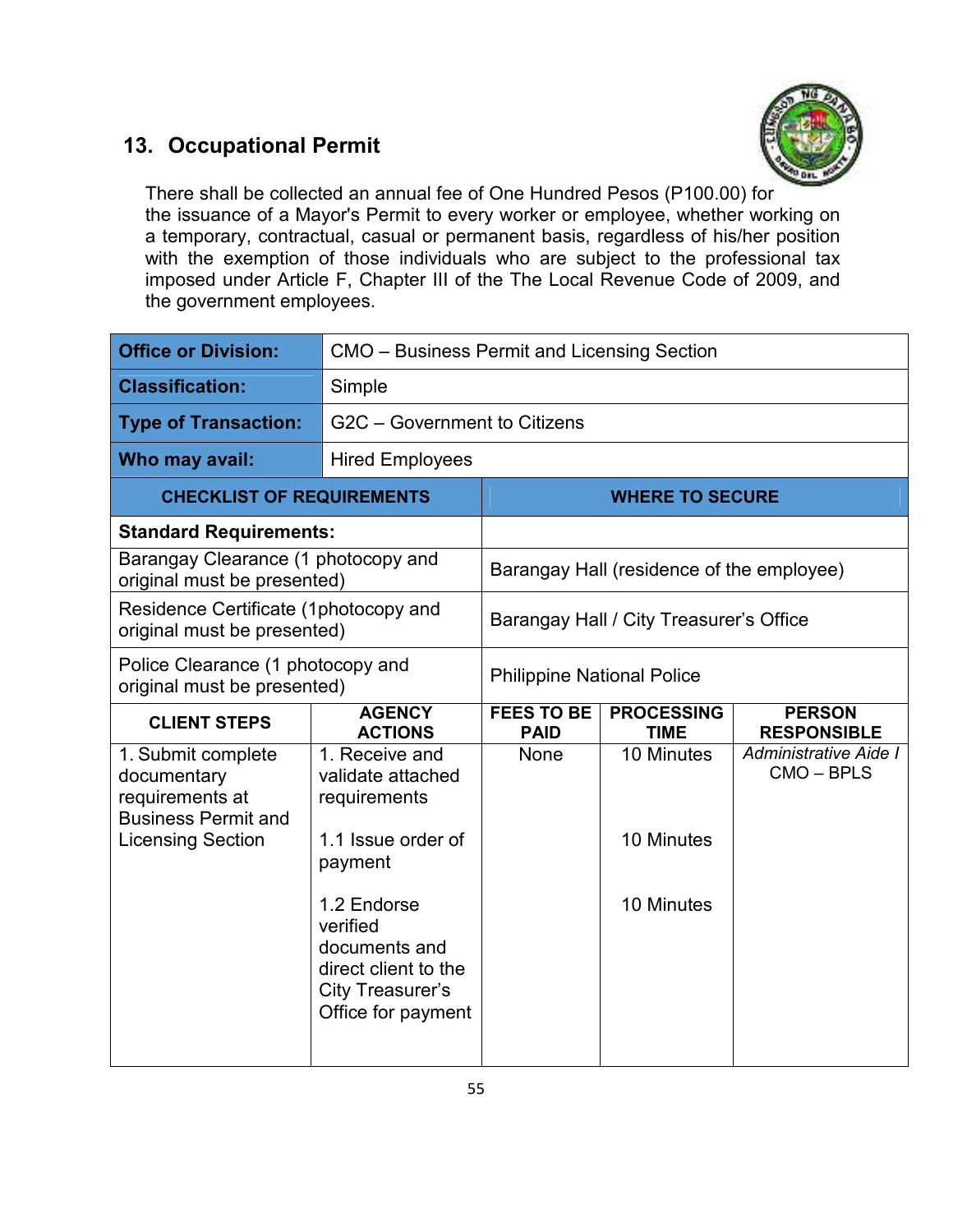

| 2. Proceed to the City | 2. Provide priority | Mayor's          | 10 minutes  | Administrative Aide I          |
|------------------------|---------------------|------------------|-------------|--------------------------------|
| Treasurer's Office to  | number from the     | Occupation       |             | <b>CTO</b>                     |
| secure priority        | queuing machine     | al Permit        |             |                                |
| number at queuing      |                     | $Fee - PHP$      |             |                                |
| machine and wait for   | 2.1 Accept          | 100.00           | 35 minutes  | <b>Revenue Collection</b>      |
| the number to be       | payment based on    |                  |             | Clerk III<br><b>CTO</b>        |
| called to pay          | the order of        |                  |             |                                |
| assigned fees          | payment and         |                  |             |                                |
|                        | issue Official      |                  |             |                                |
| *Make sure to secure   | Receipt             |                  |             |                                |
| official receipt (OR)  |                     |                  |             |                                |
| that will be issued    | 2.2 Issue claim     |                  | 10 minutes  | Administrative Aide I          |
| upon payment           | stub to the         |                  |             | CMO-BPLS                       |
|                        | applicant           |                  |             |                                |
| 2.1 Present OR the     |                     |                  |             |                                |
| photocopy documents    | 2.3 Print           |                  | 2 hours     | <b>Administrative Aide</b>     |
| at BPLS window no. 5   | occupational        |                  |             | IV (Bookbinder II)<br>CMO-BPLS |
|                        | permit and          |                  |             |                                |
|                        | forward the same    |                  |             |                                |
|                        | to the City         |                  |             |                                |
|                        | Mayor's Office for  |                  |             |                                |
|                        | approval            |                  |             |                                |
| 3. Receive the         | 3. Record the O.R   | None             | 10 Minutes  | <b>Clerk</b>                   |
| approved               | and release the     |                  |             | CMO-BPLS                       |
| occupational permit    | approved            |                  |             |                                |
| and sign in the        | occupational        |                  |             |                                |
| logbook upon receipt   | permit              |                  |             |                                |
|                        |                     | Mayor's          |             |                                |
|                        |                     | <b>Occupatio</b> | 3 hours, 35 |                                |
|                        | <b>TOTAL:</b>       | nal Permit       | minutes     |                                |
|                        |                     | $Fee - PHP$      |             |                                |
|                        |                     | 100.00           |             |                                |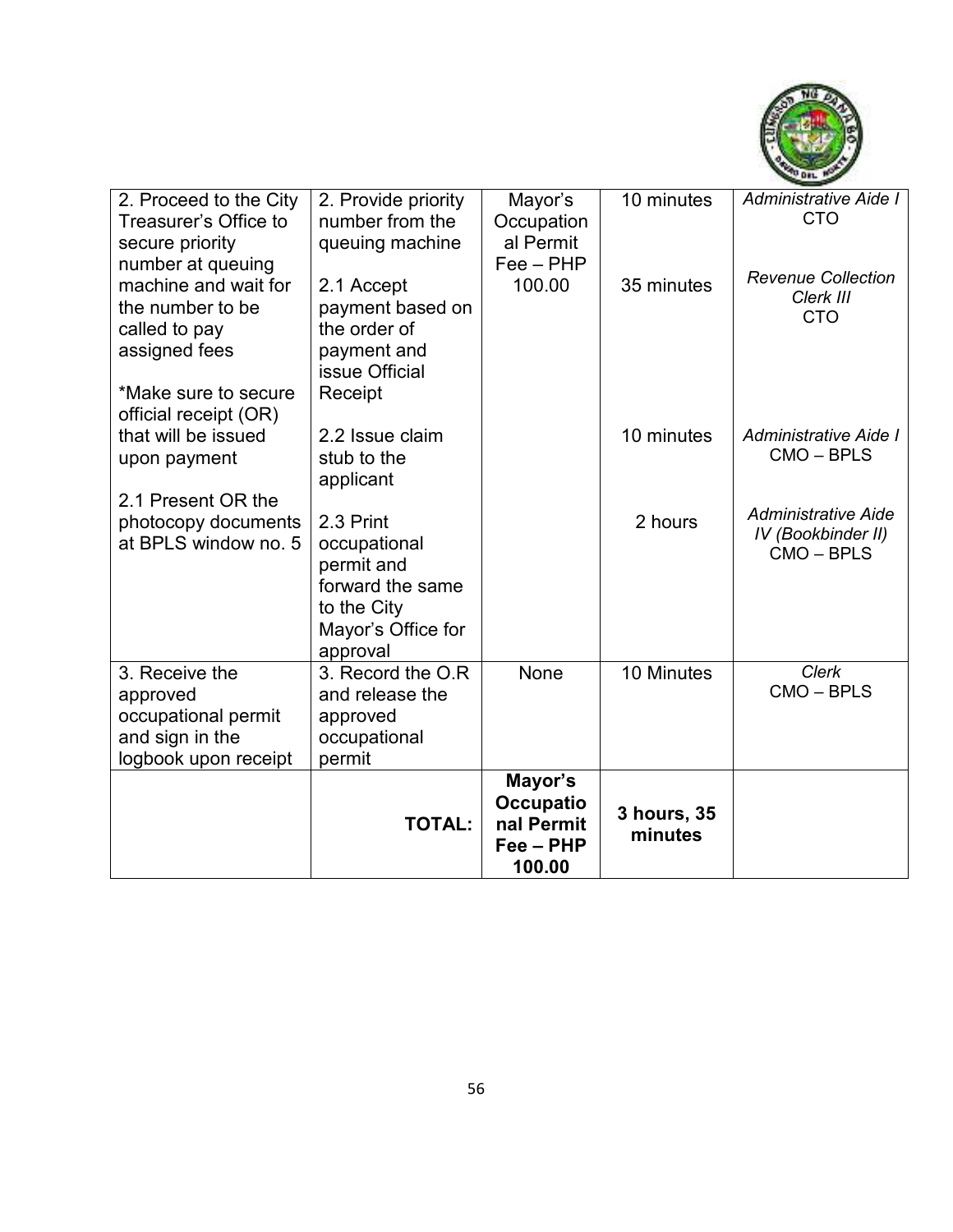#### **14. Mayor's Special Permit**



This applies to any person, whether natural or juridical, desiring to engage in any special activities and/or events on a specified or limited period of time in a particular location within the jurisdiction of the City, shall first submit a written application to the City Mayor for a Special Permit. For that purpose, a written application in a prescribed form shall indicate the name and address of the applicant, the description of the activity, the time and date/s and the particular place or places where the same will be conducted and such other pertinent information and data as may be required.

| <b>Office or Division:</b>                                                                                                                                                                                                                                                      | CMO – Business Permit and Licensing Section |                                                                                               |  |
|---------------------------------------------------------------------------------------------------------------------------------------------------------------------------------------------------------------------------------------------------------------------------------|---------------------------------------------|-----------------------------------------------------------------------------------------------|--|
| <b>Classification:</b>                                                                                                                                                                                                                                                          | Simple                                      |                                                                                               |  |
| <b>Type of Transaction:</b>                                                                                                                                                                                                                                                     | G2C - Government to Citizens                |                                                                                               |  |
| Who may avail:                                                                                                                                                                                                                                                                  | All                                         |                                                                                               |  |
| <b>CHECKLIST OF REQUIREMENTS</b>                                                                                                                                                                                                                                                |                                             | <b>WHERE TO SECURE</b>                                                                        |  |
| <b>Standard Requirements:</b>                                                                                                                                                                                                                                                   |                                             |                                                                                               |  |
| Letter Request (1 original)                                                                                                                                                                                                                                                     |                                             | <b>Client</b>                                                                                 |  |
| Barangay Clearance (1 original)                                                                                                                                                                                                                                                 |                                             | Barangay Hall                                                                                 |  |
| <b>Community Tax Certificate</b><br>(1 photocopy and original must be<br>presented)                                                                                                                                                                                             |                                             | <b>City Treasurer's Office</b>                                                                |  |
| <b>Situational Requirements:</b>                                                                                                                                                                                                                                                |                                             |                                                                                               |  |
| For application related to ambulant and<br>itinerant amusement operators: CENRO<br>Clearance, Sanitary Permit and Electrical<br>Fee (Official Receipt) is required (Original<br>form)                                                                                           |                                             | <b>City Environment and Natural Resource/ City</b><br>Health Office / City Engineering Office |  |
| For application related in conducting<br>group activities: One (1) copy of Mayor's<br>Permit shall be furnished to the Chief of<br>Police of the Philippine National Police of<br>the City who will assign police personnel<br>to the venue to help maintain peace and<br>order |                                             | Philippine National Police / Traffic Management<br>Unit                                       |  |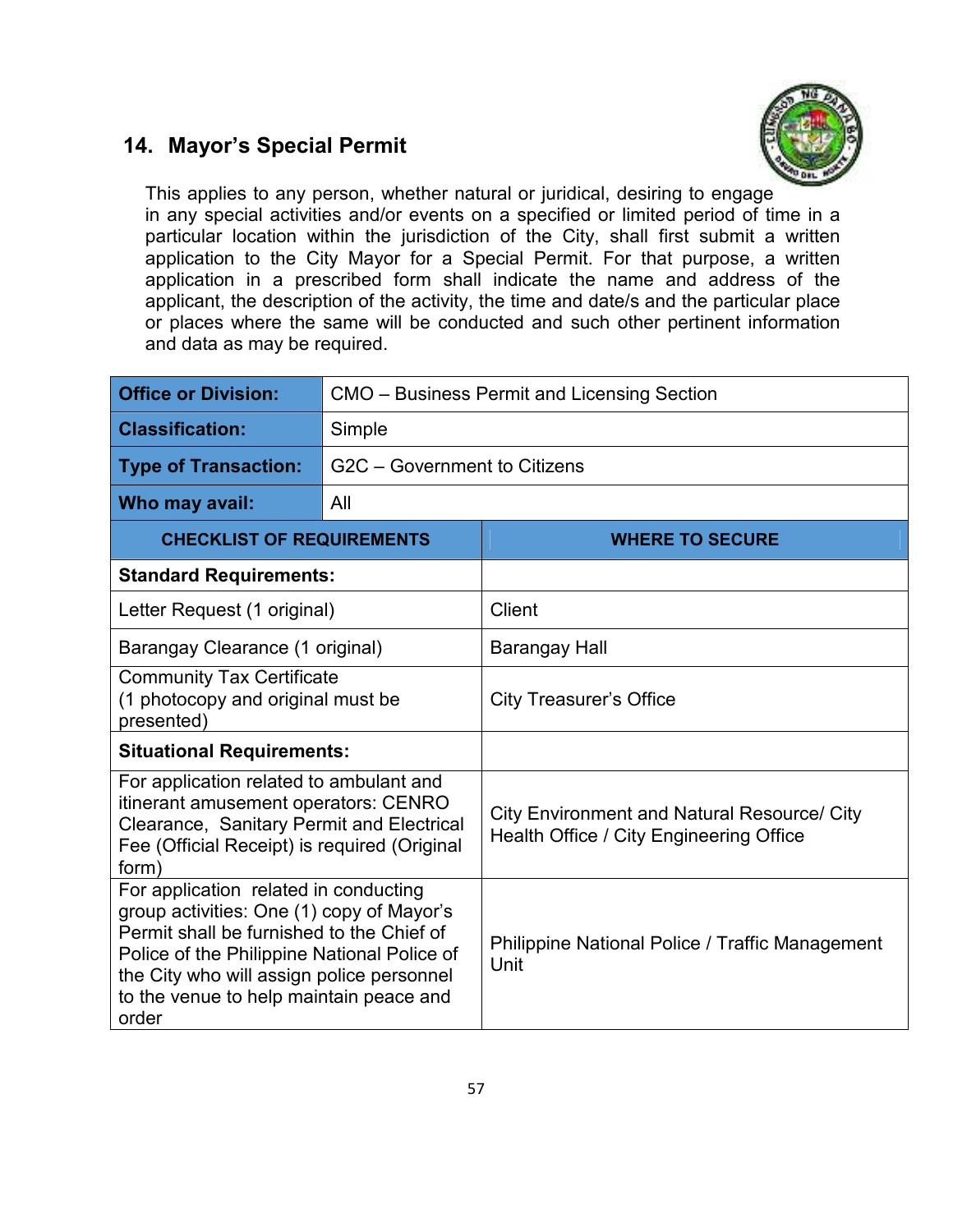

| For operation and establishing a gun<br>club/s: Memorandum of Agreement from<br>Office of the City Mayor must be complied                                                                                                                                    |                                               | Office of the City Mayor         |                                         |                                     |
|--------------------------------------------------------------------------------------------------------------------------------------------------------------------------------------------------------------------------------------------------------------|-----------------------------------------------|----------------------------------|-----------------------------------------|-------------------------------------|
| For lease:<br>Attach Mayor's Permit of the building<br>owner / landlord as a Real Estate Lessor<br>and Contract of Lease between the lessor<br>and the lessee (Original copy)                                                                                |                                               |                                  |                                         |                                     |
| For business located at any government<br>facilities:<br>Market clearance (1 photocopy and<br>original must be presented)                                                                                                                                    |                                               | <b>Development Office</b>        | City Economic Enterprise Management and |                                     |
| For business located at night market:<br>Affidavit of No Stallholdings in any public<br>market in Panabo City must be presented<br>(original copy)                                                                                                           |                                               | <b>Client</b>                    |                                         |                                     |
| For business activity conducted at Panabo<br>Multi-Purpose Tourism, Cultural & Sports<br>Center (PMTCSC) and other government<br>recreational facilities:<br>Official Receipt for the gym rental and<br>electricity fee must be presented (original<br>copy) |                                               | <b>Development Office</b>        | City Economic Enterprise Management and |                                     |
| <b>CLIENT STEPS</b>                                                                                                                                                                                                                                          | <b>AGENCY</b><br><b>ACTIONS</b>               | <b>FEES TO BE</b><br><b>PAID</b> | <b>PROCESSING</b><br><b>TIME</b>        | <b>PERSON</b><br><b>RESPONSIBLE</b> |
| 1. Submit complete<br>documentary<br>requirements at                                                                                                                                                                                                         | 1. Receive, check<br>and validate<br>attached | None                             | 10 Minutes                              | Administrative Aide I<br>CMO-BPLS   |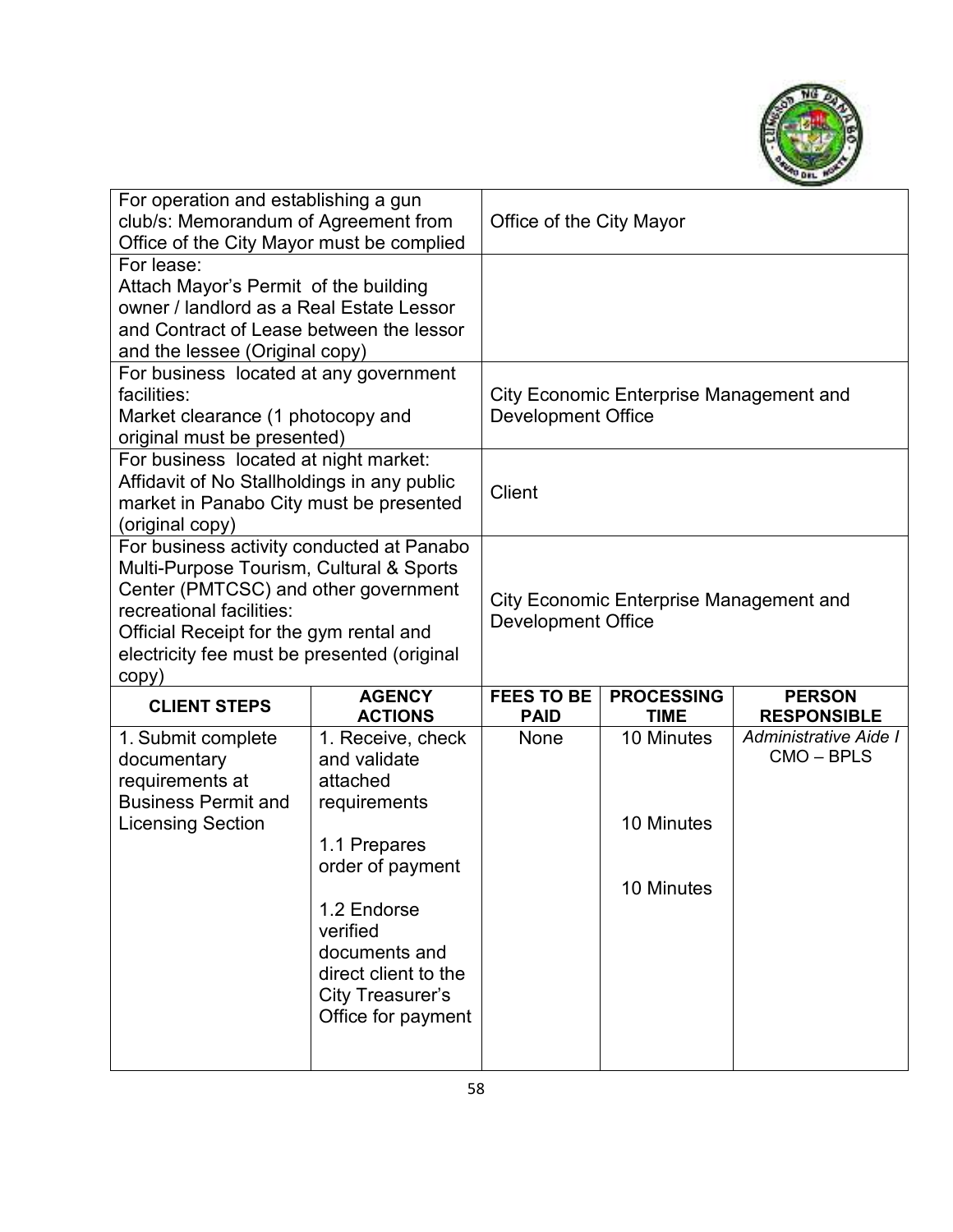

| 2. Proceed to the City<br>Treasurer's Office to | 2. Provide priority<br>number from the | Base on the<br>classificatio | 10 minutes             | Administrative Aide I<br><b>CTO</b> |
|-------------------------------------------------|----------------------------------------|------------------------------|------------------------|-------------------------------------|
| secure priority                                 | queuing machine                        | n of                         |                        |                                     |
| number at queuing<br>machine and wait for       | 2.1 Accept<br>payment based on         | business<br>activity and     | 35 minutes             | <b>Revenue Collection</b>           |
| the number to be                                | the order of                           | event                        |                        | Clerk III<br><b>CTO</b>             |
| called to pay                                   | payment and                            | (Refer to                    |                        |                                     |
| assigned fees                                   | issue Official<br>Receipt              | the table<br>below)          |                        |                                     |
| *Make sure to secure                            |                                        |                              |                        |                                     |
| official receipt (OR)                           | 2.2 Issue claim                        |                              | 10 minutes             | Administrative Aide I<br>CMO-BPLS   |
| that will be issued<br>upon payment             | stub to the<br>applicant               |                              |                        |                                     |
|                                                 |                                        |                              |                        | <b>Administrative Aide</b>          |
| 2.1 Present OR the<br>photocopy documents       | 2.3 Print special<br>permit and        |                              | 2 hours                | IV (Bookbinder II)                  |
| at BPLS window no. 1                            | forward the same                       |                              |                        | CMO-BPLS                            |
|                                                 | to the City<br>Mayor's Office for      |                              |                        |                                     |
|                                                 | approval                               |                              |                        |                                     |
|                                                 |                                        |                              |                        |                                     |
| 3. Claim approved<br>permit and sign in the     | 3. Release<br>approved permit          | None                         | 10 minutes             | Administrative Aide I<br>CMO-BPLS   |
| logbook upon receipt                            |                                        |                              |                        |                                     |
|                                                 |                                        | <b>Base on</b><br>the        |                        |                                     |
|                                                 |                                        | classificati                 |                        |                                     |
|                                                 |                                        | on of<br>business            |                        |                                     |
|                                                 | <b>TOTAL:</b>                          | activity                     | 3 hours, 35<br>minutes |                                     |
|                                                 |                                        | and event                    |                        |                                     |
|                                                 |                                        | (Refer to<br>the table       |                        |                                     |
|                                                 |                                        | below)                       |                        |                                     |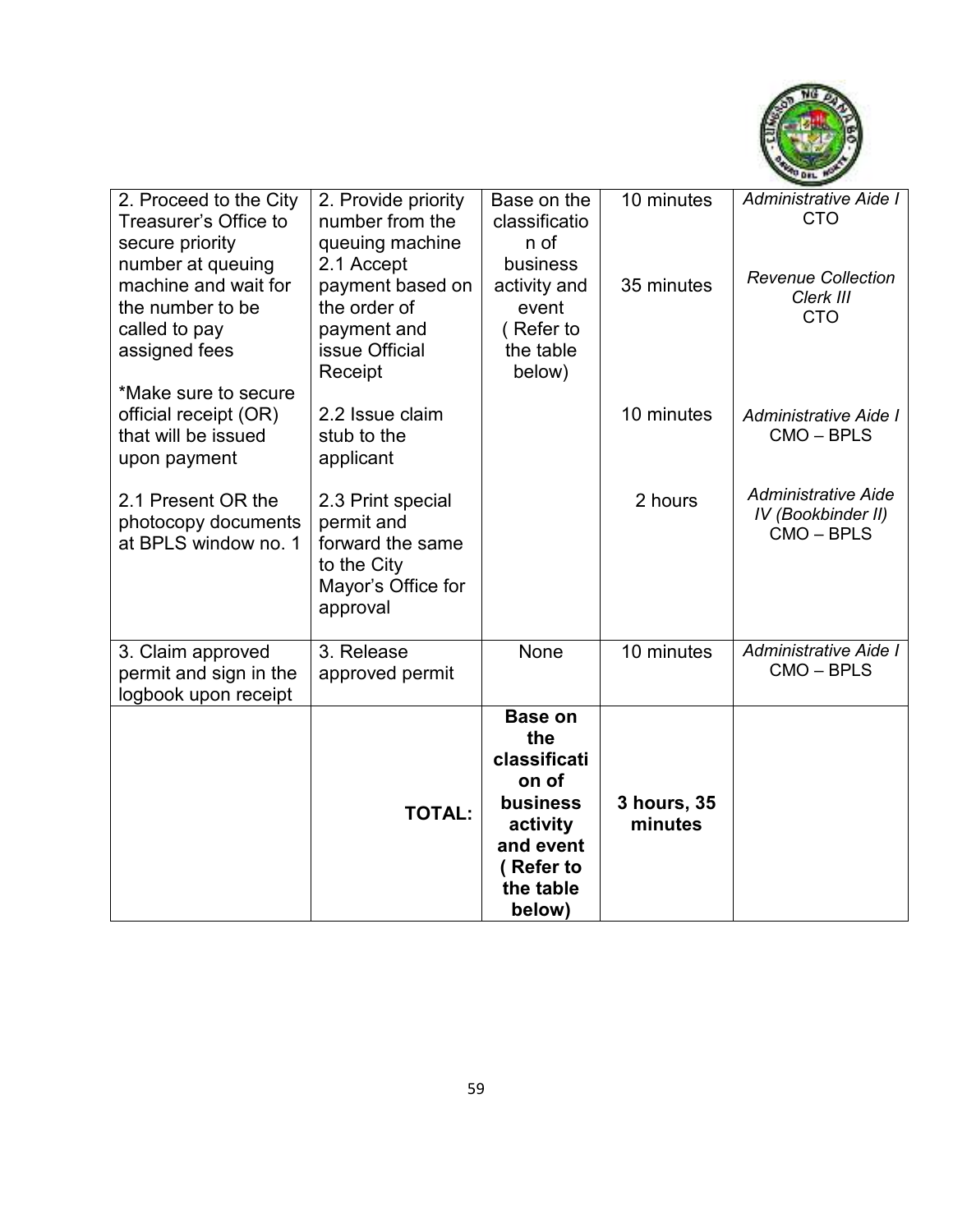

There shall be collected a permit fee on parades and other street activities held in the City:

| Parades/Motorcades    | PHP 200.00 |
|-----------------------|------------|
| Recoreda              | PHP 200.00 |
| <b>Float Parade</b>   | PHP 200.00 |
| <b>Street Dancing</b> | PHP 200.00 |
| Circus Parade         | PHP 300.00 |

There is hereby imposed a special permit fee on ambulant and itinerant amusement operators, during fiestas and fairs at the following rates, subject to the payment of amusement tax,whenever applicable:

| <b>Special Permit</b>                   | Fee                                       |  |
|-----------------------------------------|-------------------------------------------|--|
|                                         |                                           |  |
| Circus, Carnivals, or the like per day  | PHP 100.00/day for the first ten days and |  |
|                                         | PHP 10.00/day thereafter.                 |  |
| Merry-Go-Round, roller coaster, ferries | PHP 50.00/day for the ten days and PHP    |  |
| wheel, swing shooting gallery and other | 10.00/daythereafter per unit of           |  |
| similar contrivances                    | contrivances                              |  |

The following Regulatory Fees shall be collected for each day from any person except those specifically exempted by law which shall conduct any special activity and/or event within the City:

| <b>House to House Sales</b>                 | PHP 200.00/month |
|---------------------------------------------|------------------|
| To participate public bidding in this city  |                  |
| <b>Business located in Panabo</b>           | PHP 300.00/year  |
| Business not located in Panabo<br>$\bullet$ | PHP 400.00/year  |
| Fee to Extract Sand & Gravel                | PHP 500.00/year  |
| <b>Raffle Draws</b>                         |                  |
| • Promotional                               | PHP 200.00/draw  |
| <b>Fund Raising</b><br>$\bullet$            | PHP 150.00/draw  |
| <b>Promotional Sales</b>                    |                  |
| • without selling of products               | PHP 200.00/month |
| with selling of products<br>$\bullet$       | PHP 300.00/month |
| Solicitation                                | PHP 100.00/year  |
| Movie Premiere/Advance Screening/ Film      | PHP 300.00/day   |
| <b>Festival and Others</b>                  |                  |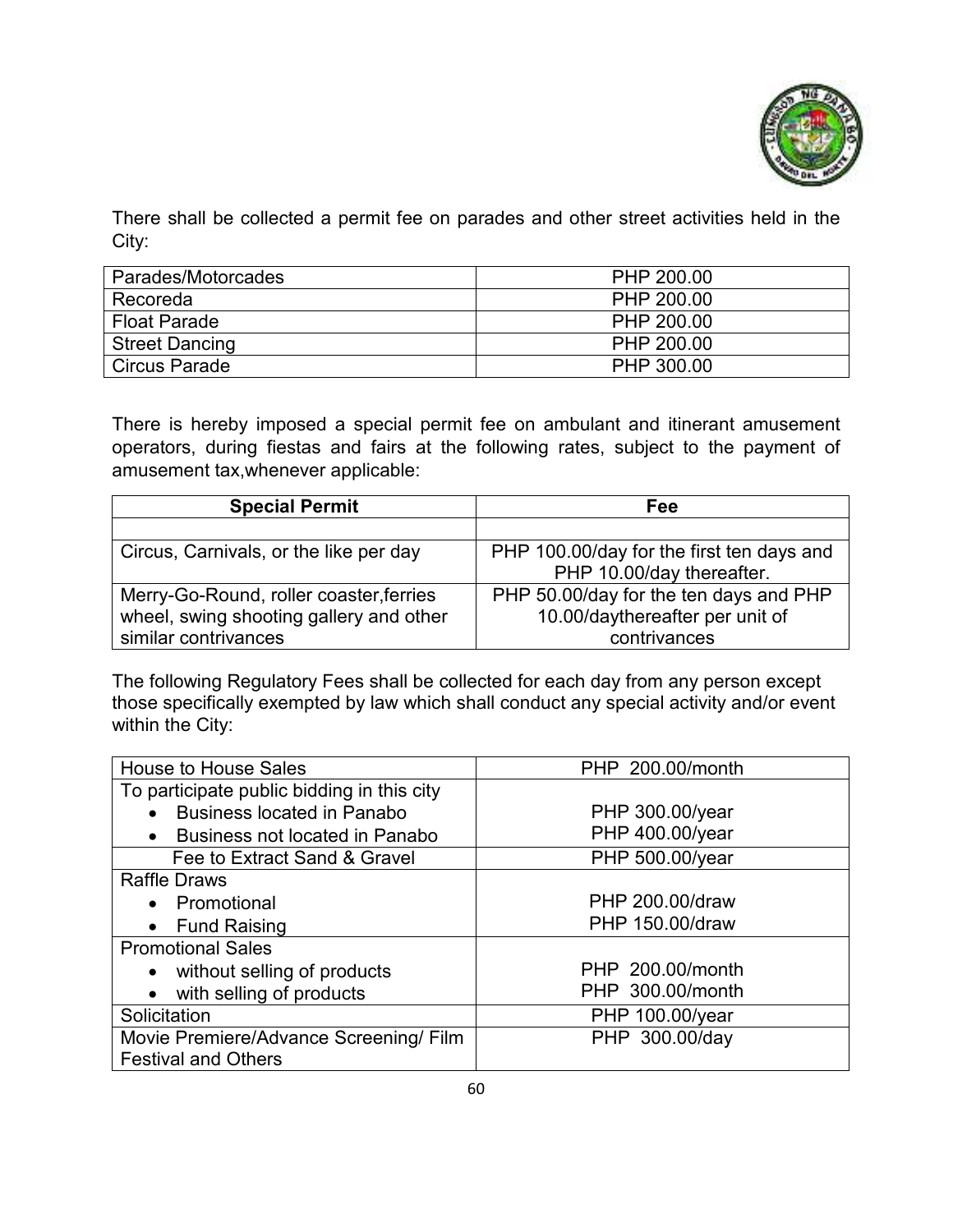

| <b>Fashion Show</b>                             | PHP 300.00/day      |
|-------------------------------------------------|---------------------|
| Painting and Art Exhibitions                    | PHP 300.00/day      |
| Flower Shows, Car Shows and Other               | PHP 200.00/day      |
| similar shows                                   |                     |
| <b>Bingo Social Raffle</b>                      | PHP 200.00/day      |
| Pop/Rock Concerts or Other similar              | PHP 500.00/day      |
| concerts                                        |                     |
| Boxing Tournament and Other similar             | PHP 500.00/day      |
| tournaments                                     |                     |
| <b>Product Sampling/Launching</b>               | PHP 500.00/day      |
| Special Sale (Midnight Madness)                 | PHP 500.00/day      |
| <b>Other Special Activities or Fund Raising</b> | PHP 200.00/activity |
| Activities not mentioned                        |                     |
|                                                 |                     |

The following regulatory fees shall be collected during the duration of every special occasion such as ArawngPanabo, City Fiestas and other celebration or similar occasions, with the following fees:

| <b>Merchandise</b>                       | <b>Permit Fee / Stall</b> |  |  |
|------------------------------------------|---------------------------|--|--|
|                                          |                           |  |  |
| <b>Used Clothing</b>                     | PHP 500.00                |  |  |
| Fruit Shake with refreshment             | PHP 300.00                |  |  |
| Plastic wares/curtains/utensils/ceramics | PHP 500.00                |  |  |
| native products/house wares and the like |                           |  |  |
| Shoes/sandals/slippers/RTW/bags          | PHP 500.00                |  |  |
| novelties & other fashion accessories    |                           |  |  |
| Plants/ornamentals                       | PHP 350.00                |  |  |
| Herbal products                          | PHP 350.00                |  |  |
| VCD / Tapes                              | PHP 350.00                |  |  |
| Motor / Appliances                       | PHP 500.00                |  |  |
| Fast foods (Jollibee/Greenwich)          | PHP 1,500.00              |  |  |
| Appliances, furniture, motorcycle        | PHP 1,500.00              |  |  |
| Any other permit not mentioned above     | PHP 300.00                |  |  |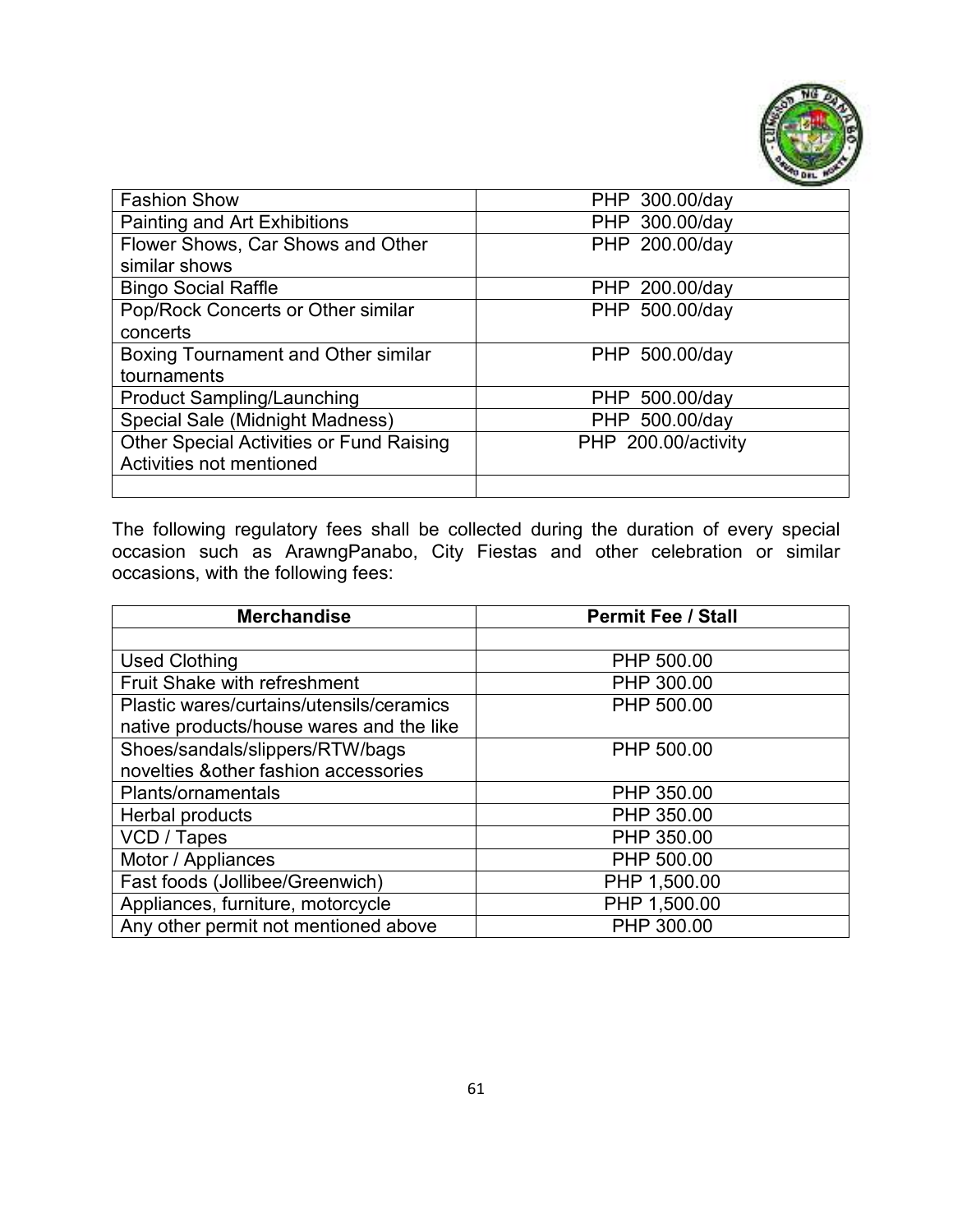

There shall be collected the following ambulant vending fees for the privilege of selling in designated vending areas within the City:

| <b>Merchandise</b>                          | <b>Permit Fee / Stall</b> |  |  |
|---------------------------------------------|---------------------------|--|--|
|                                             |                           |  |  |
| Barbecue (w/ eatery during night time only) | PHP 1,000.00              |  |  |
| Crispy Chicken (Rolling Stand)              | PHP 800.00                |  |  |
| LechonManok (Rolling Stand)                 | PHP 800.00                |  |  |
| Tinap-anan                                  | PHP 500.00                |  |  |
| Kakanin/Siopao/NilagangMais/Balut/Banana    | PHP 300.00                |  |  |
| que etc.                                    |                           |  |  |
| PritoSaging w/ juice                        | PHP 300.00                |  |  |
| <b>Fruits</b>                               | PHP 800.00                |  |  |
| Vegetables                                  | PHP 800.00                |  |  |
| Shoes/Nipper/Umbrella Repair/Services       | PHP 300.00                |  |  |
| <b>Salted Fish</b>                          | PHP 300.00                |  |  |
| <b>Dried Fish</b>                           | PHP 300.00                |  |  |
| <b>Herbal Products</b>                      | PHP 300.00                |  |  |
| Cigarette Stand                             | PHP 200.00                |  |  |
| Cigarette Stand w/ Newspaper, Magazine,     | PHP 300.00                |  |  |
| etc.                                        |                           |  |  |
| Watch repair                                | PHP 200.00                |  |  |
| <b>Cellphone Repair/Services</b>            | PHP 300.00                |  |  |
| Other Ambulant vending activity not         | PHP 300.00                |  |  |
| mentioned                                   |                           |  |  |

There shall be collected the following permit fees for commercial film-making:

| Local Filming         | PHP 3,000.00 |
|-----------------------|--------------|
| International Filming | PHP 5,000.00 |

Fees shall be imposed to any person, group or organization, who will conduct or hold any program or activity, for not more than twenty-four (24) hours, involving group of people, on the following schedule of fees:

| <b>Particulars</b>                               | Fee              |
|--------------------------------------------------|------------------|
|                                                  |                  |
| Assembly/Seminars/Conventions/                   | PHP 200.00/day   |
| Meetings/Crusades                                |                  |
| Rallies/Demonstration                            |                  |
|                                                  |                  |
| <i>i.</i> Political rallies for local candidates | PHP 1,000.00/day |
| ii. Political rallies with national candidates   | PHP 2,000.00/day |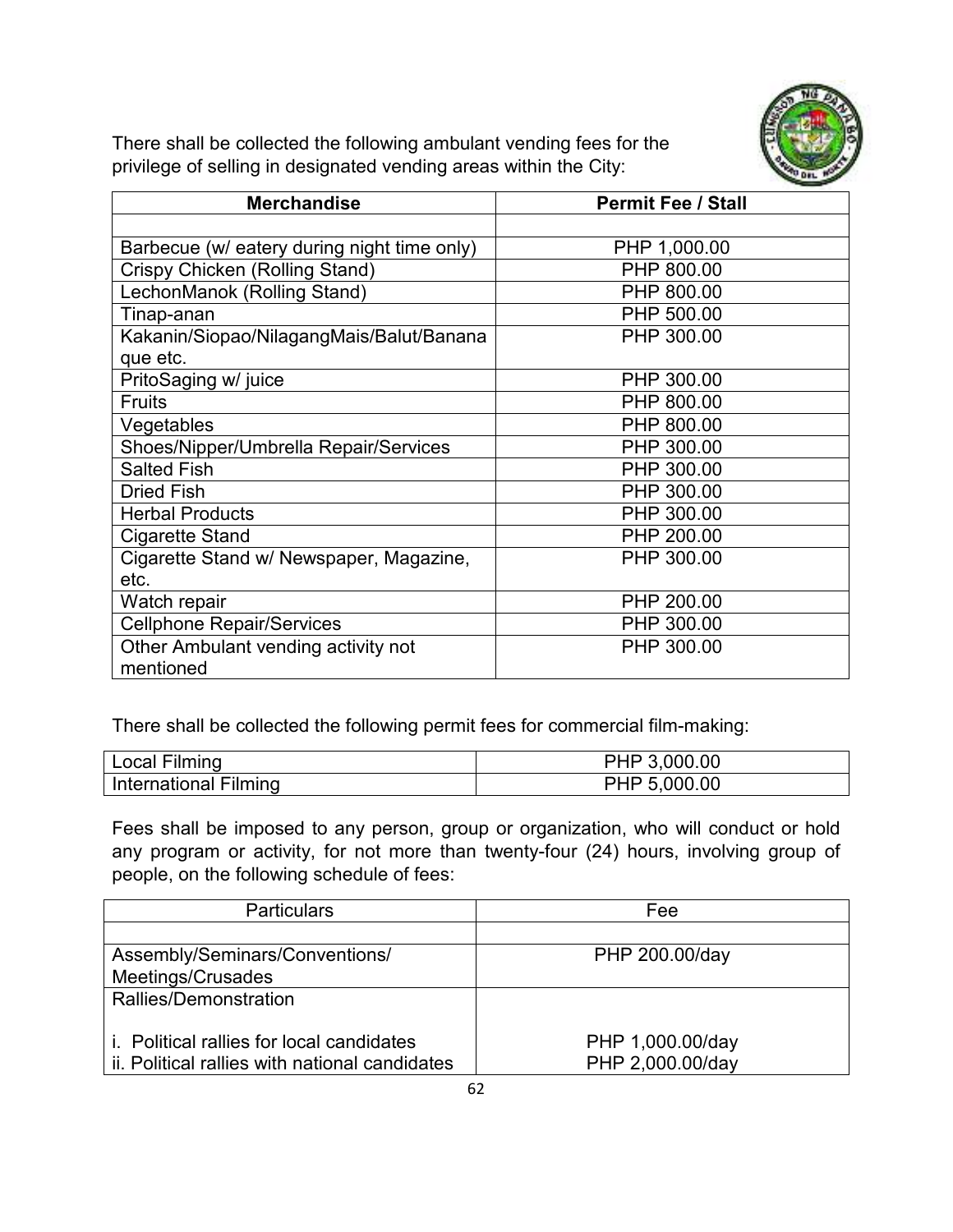

| <b>Athletic Competitions</b>            | PHP 300.00/day   |
|-----------------------------------------|------------------|
| Car/Motorcycle/Bicycle Competition/     | PHP 500.00/day   |
| Show/Races                              |                  |
| <b>Animal Show</b>                      | PHP 200.00/day   |
| Stage Show/Vaudeville/Drama/            | PHP 200.00/day   |
| Coronation/Ball                         |                  |
| <b>Amateur Singing Contests</b>         | PHP 200.00/day   |
| Concerts/Cultural Shows/Fashion and     | PHP 1,000.00/day |
| Accessories Shows/Beauty and Popularity |                  |
| <b>Contests, DISCO/Variety Shows</b>    |                  |

Every person or entity who shall establish, operate and maintain gun clubs within the City shall first secure a permit from the City Mayor through the Business Permit and Licensing Section and pay the corresponding annual fees:

| 1– 5 firing range         | PHP 1,500.00 |
|---------------------------|--------------|
| $ 6 - 10$ firing range    | PHP 3,000.00 |
| more than 10 firing range | PHP 5,000.00 |

The fees and charges of night market

| Area          | 2.50<br>per square meter    |
|---------------|-----------------------------|
| Annual<br>Fee | .00<br>51<br>$\blacksquare$ |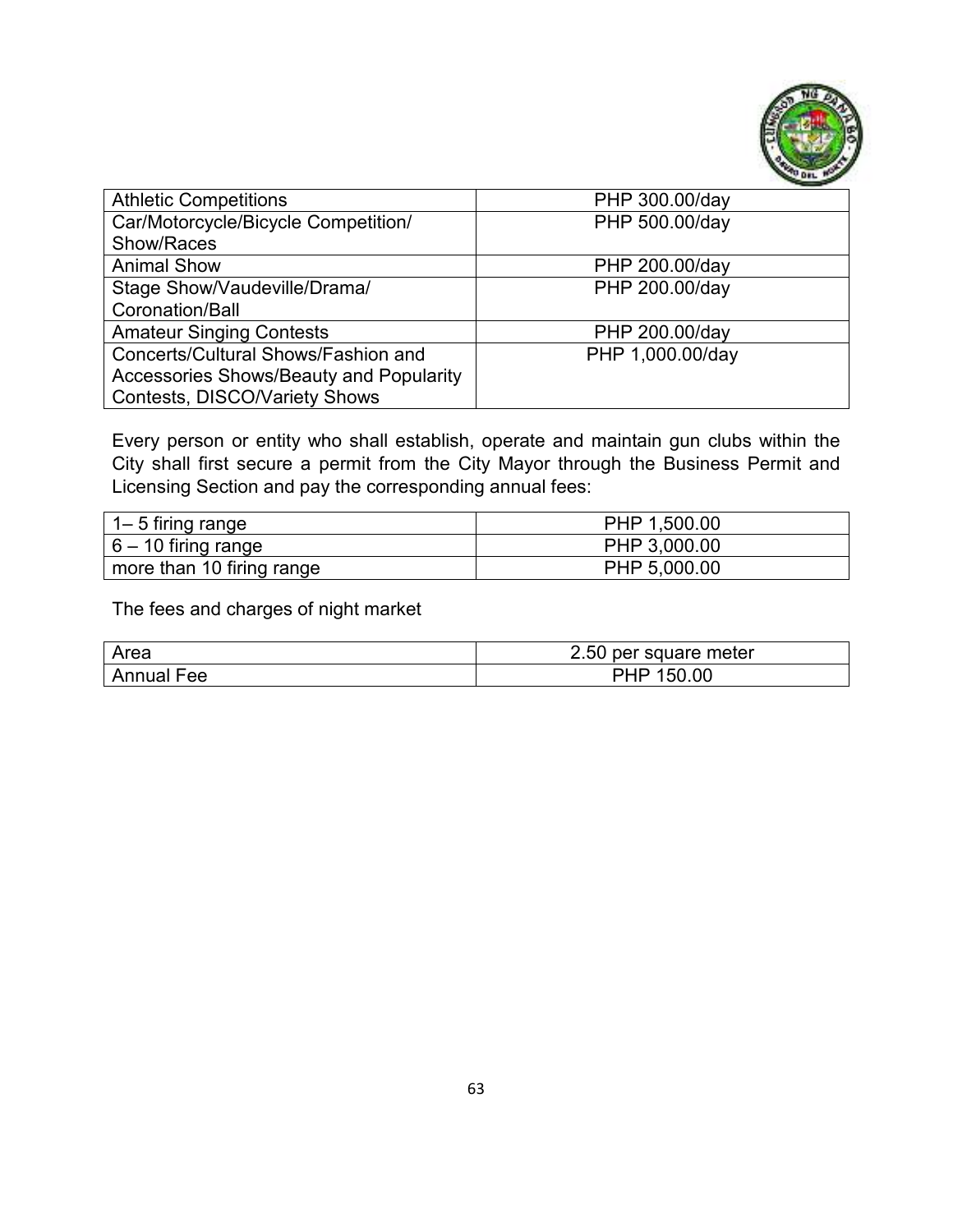

#### **15. Emergency Medical Services**

Emergency Medical Services include the provision of first aid and basic life support to victim/s under serious events or life-threatening conditions that requires immediate intervention such as but not limited to road crash incidents, crime related incidents (i.e. gunshot), day to day emergencies such as trauma, medical cases (cardiac/respiratory arrest) and natural or man-made disasters especially with mass casualty incidents.

| <b>Office or Division:</b>                                                                                                 | City Mayor's Office (CMO) -<br>City Disaster Risk Reduction and Management Office (CDRRMO)                |                                  |                                  |                                         |  |
|----------------------------------------------------------------------------------------------------------------------------|-----------------------------------------------------------------------------------------------------------|----------------------------------|----------------------------------|-----------------------------------------|--|
| <b>Classification:</b>                                                                                                     | <b>Highly Technical</b>                                                                                   |                                  |                                  |                                         |  |
| <b>Type of Transaction:</b>                                                                                                |                                                                                                           | G2C - Government to Citizen      |                                  |                                         |  |
| Who may avail:                                                                                                             | All                                                                                                       |                                  |                                  |                                         |  |
| <b>CHECKLIST OF REQUIREMENTS</b>                                                                                           | <b>WHERE TO SECURE</b>                                                                                    |                                  |                                  |                                         |  |
| None                                                                                                                       |                                                                                                           | None                             |                                  |                                         |  |
| <b>CLIENT STEPS</b>                                                                                                        | <b>AGENCY</b><br><b>ACTIONS</b>                                                                           | <b>FEES TO BE</b><br><b>PAID</b> | <b>PROCESSING</b><br><b>TIME</b> | <b>PERSON</b><br><b>RESPONSIBLE</b>     |  |
| 1.Call CDRRM<br><b>Operations Center</b><br>through hotline<br>number<br>(09302385937) or<br>radio (REACTOR<br>156.350MHz) | 1. Receive the call<br>and log the details<br>of the emergency                                            | <b>None</b>                      | 2 Minutes                        | Officer of the Day<br><b>CDRRMO</b>     |  |
| 2. Wait for<br>dispatch of Patient<br><b>Transport Vehicle</b><br>(PTV)                                                    | 2. Dispatch the<br><b>Patient Transport</b><br>Vehicle (PTV)                                              | None                             | 3 Minutes                        | Officer of the Day<br><b>CDRRMO</b>     |  |
|                                                                                                                            | 2.1 Provide first<br>aid to the victim/s<br>and fill up<br>Individual<br><b>Treatment Record</b><br>(ITR) |                                  | 15 Minutes                       | <b>Responding Unit</b><br><b>CDRRMO</b> |  |
|                                                                                                                            | 2.2 Transport to<br>the<br>nearest<br>healthcare facility,<br>if needed                                   |                                  | 10 Minutes                       | <b>Responding Unit</b><br><b>CDRRMO</b> |  |
|                                                                                                                            | <b>TOTAL:</b>                                                                                             | <b>None</b>                      | 30 minutes                       |                                         |  |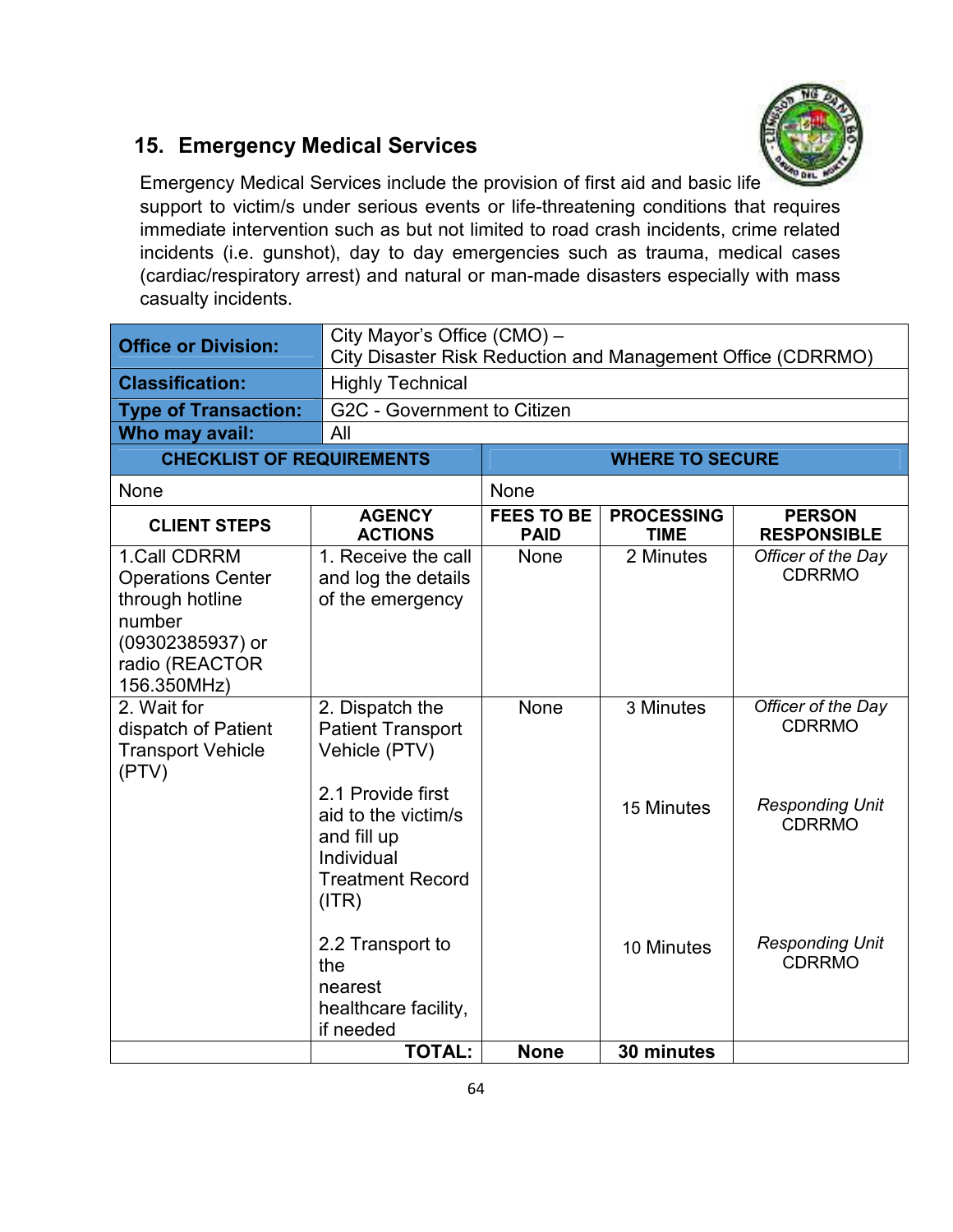

#### **16. Request for Disaster Preparedness Training/Seminar**

.

Disaster Preparedness Training and Seminars include a various techniques and principles in providing first line treatment to sick/injured victims as well as disaster planning and management which can be requested by both public and private sector.

| <b>Office or Division:</b>                                                                                                                       | City Mayor's Office (CMO) -<br>City Disaster Risk Reduction and Management Office (CDRRMO)                                                                    |                                                                             |                                  |                                                            |  |
|--------------------------------------------------------------------------------------------------------------------------------------------------|---------------------------------------------------------------------------------------------------------------------------------------------------------------|-----------------------------------------------------------------------------|----------------------------------|------------------------------------------------------------|--|
| <b>Classification:</b>                                                                                                                           | Simple                                                                                                                                                        |                                                                             |                                  |                                                            |  |
| <b>Type of Transaction:</b>                                                                                                                      |                                                                                                                                                               | <b>G2G-Government to Government</b><br><b>G2B-Government to Business</b>    |                                  |                                                            |  |
| Who may avail:                                                                                                                                   |                                                                                                                                                               | Government agencies, Educational Institutions and<br>Private establishments |                                  |                                                            |  |
| <b>CHECKLIST OF REQUIREMENTS</b>                                                                                                                 |                                                                                                                                                               |                                                                             | <b>WHERE TO SECURE</b>           |                                                            |  |
| <b>Standard Requirements:</b>                                                                                                                    |                                                                                                                                                               |                                                                             |                                  |                                                            |  |
| Formal request letter addressed to the<br><b>CDRRM Officer (2 original copy)</b>                                                                 |                                                                                                                                                               | Requesting client                                                           |                                  |                                                            |  |
| <b>CLIENT STEPS</b>                                                                                                                              | <b>AGENCY</b><br><b>ACTIONS</b>                                                                                                                               | <b>FEES TO BE</b><br><b>PAID</b>                                            | <b>PROCESSING</b><br><b>TIME</b> | <b>PERSON</b><br><b>RESPONSIBLE</b>                        |  |
| 1.Submit a<br>formal request letter<br>stating the training<br>needed, location, and<br>the number of<br>participants                            | 1. Receive the<br>letter and forward<br>it to Admin and<br><b>Training Section</b>                                                                            | None                                                                        | 1 Minute                         | <b>Receiving Clerk</b><br><b>CDRRMO</b>                    |  |
| 2. Receive a<br>confirmation through<br>phone call the<br>schedule of the<br>training and the list of<br>materials / equipment<br>to be prepared | 2. Inform client the<br>confirmed<br>schedule of<br>training through<br>phone call/text<br>and provide a list<br>of materials/<br>equipment to be<br>prepared | <b>None</b>                                                                 | 9 Minutes                        | <b>LDRRMO III</b><br><b>CDRRMO</b>                         |  |
| 3. Participate in<br>the scheduled<br>training/seminar                                                                                           | 3. Conduct the<br>training<br>-First Aid                                                                                                                      | None                                                                        | See training<br>list below       | <b>LDRRMO III</b><br><b>CDRRMO</b><br>and<br>Other Invited |  |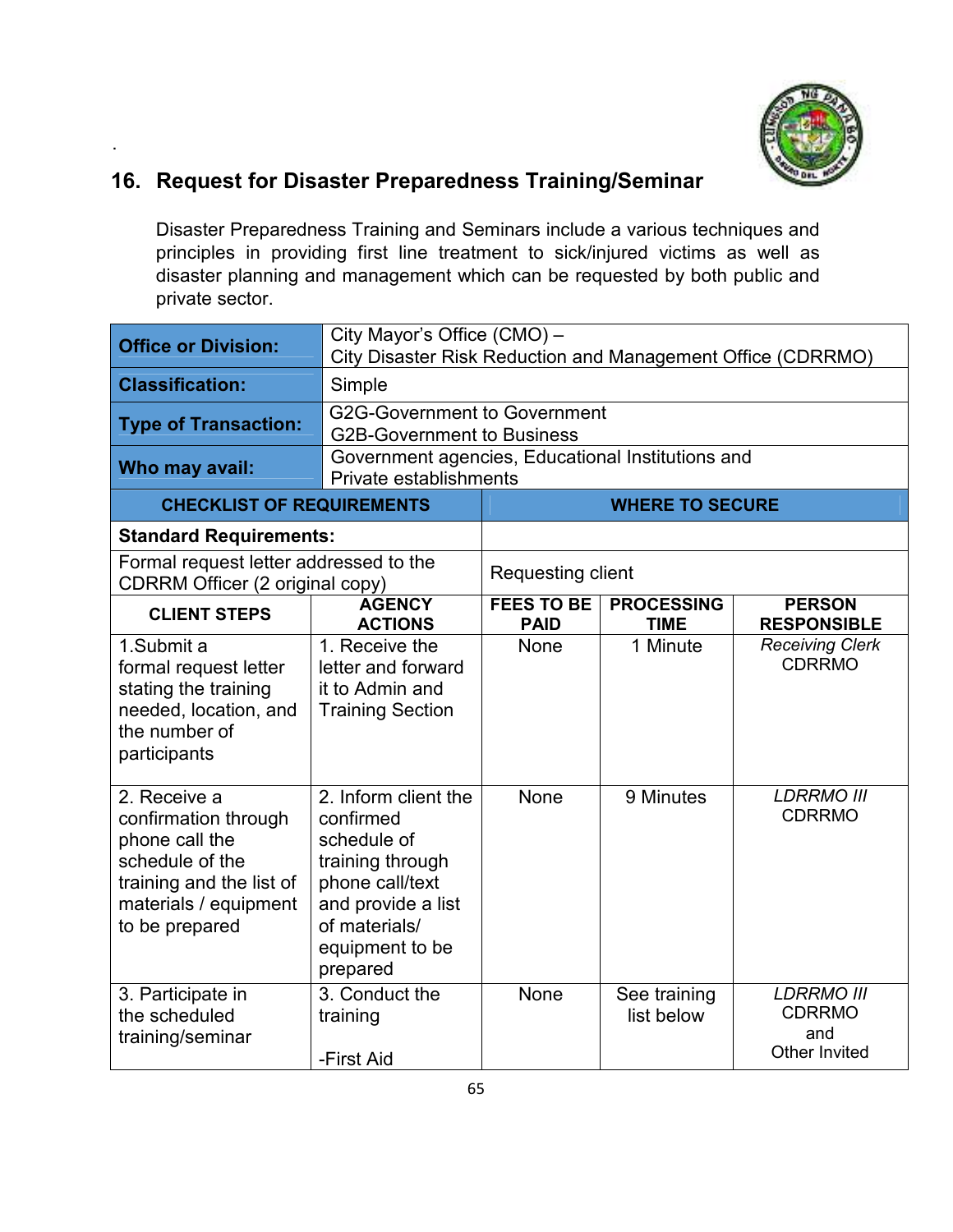

|                        | -Basic Life               |             |                 | instructors       |
|------------------------|---------------------------|-------------|-----------------|-------------------|
|                        | Support<br>-Basic Water   |             |                 |                   |
|                        | Safety                    |             |                 |                   |
|                        | - Basic Rope              |             |                 |                   |
|                        | Rescue                    |             |                 |                   |
|                        | -Disaster Risk            |             |                 |                   |
|                        | <b>Reduction and</b>      |             |                 |                   |
|                        | Management                |             |                 |                   |
|                        | 3.1 Issue                 |             |                 |                   |
|                        | Certificate               |             |                 | <b>LDRRMO III</b> |
|                        |                           |             |                 | <b>CDRRMO</b>     |
| 4. Receive Certificate | 4. Release                |             | 5 Minutes       | <b>LDRRMO III</b> |
| of Completion/         | Certificate of            |             |                 | <b>CDRRMO</b>     |
| Attendance             | Completion/<br>Attendance |             |                 |                   |
|                        |                           |             | 15 Minutes +    |                   |
|                        |                           |             | <b>Selected</b> |                   |
|                        | <b>TOTAL:</b>             | <b>None</b> | <b>Training</b> |                   |
|                        |                           |             | <b>Time</b>     |                   |

| <b>LIST OF TRAINING/SEMINAR</b> | <b>PROCESSING TIME</b> |
|---------------------------------|------------------------|
| 1. First Aid                    | 1 Day                  |
| 2. Basic Life Support           | 2 Days                 |
| 3. Basic Water Safety           | 4 Days                 |
| 4. Basic Rope Rescue Training   | 7 Days                 |
| 5. Disaster Risk Reduction and  | 2 Days                 |
| <b>Management Seminar</b>       |                        |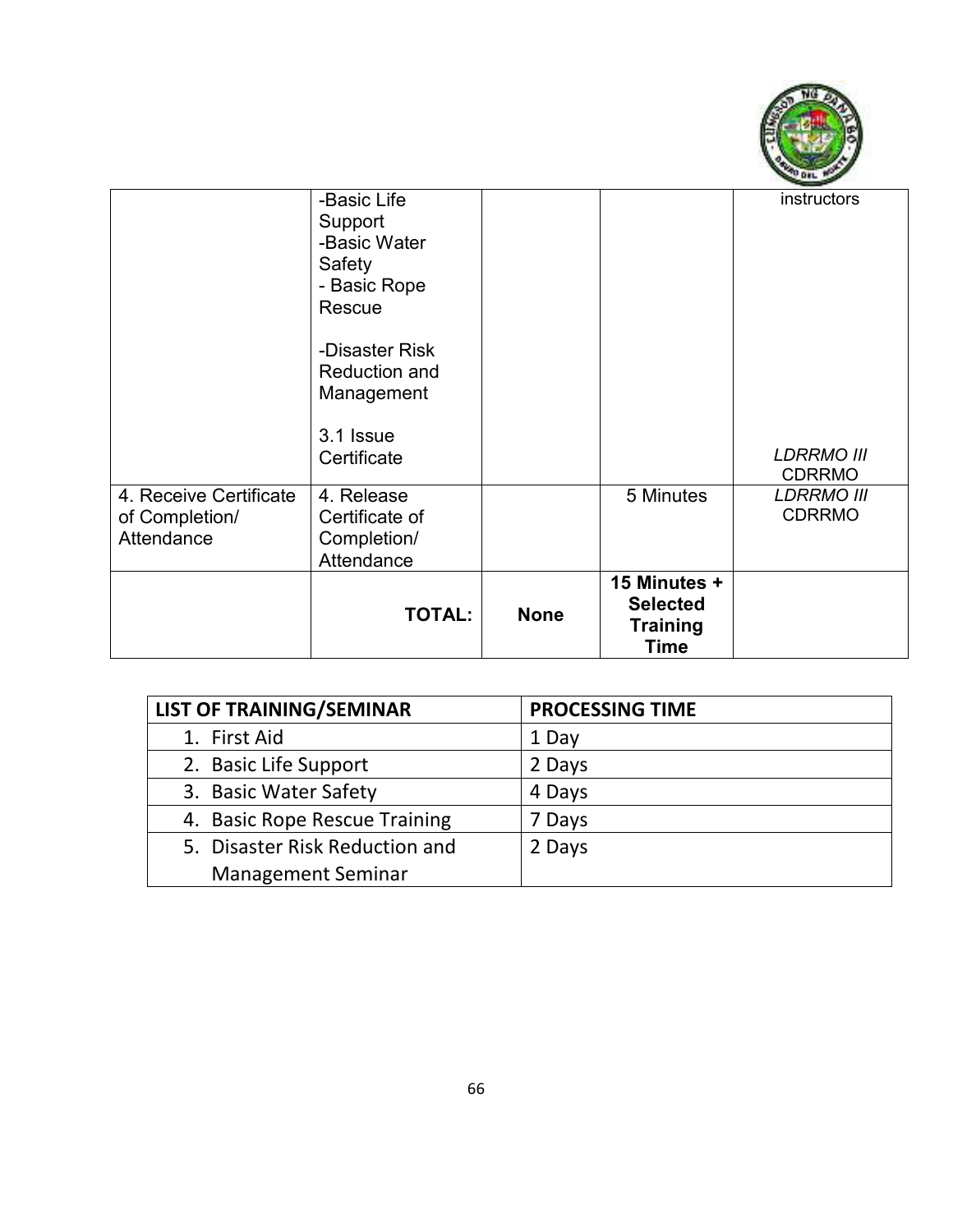

## **17. Issuance of Certificate (Hazard Assessment)**

Hazard Assessment is done to identify the hazard, assess risks and develop plans to respond to potential safety hazards present in the community and/or establishments.

| <b>Office or Division:</b>                                                                                                                                   | City Mayor's Office (CMO) -<br>City Disaster Risk Reduction and Management Office (CDRRMO)                   |                                  |                                  |                                         |
|--------------------------------------------------------------------------------------------------------------------------------------------------------------|--------------------------------------------------------------------------------------------------------------|----------------------------------|----------------------------------|-----------------------------------------|
| <b>Classification:</b>                                                                                                                                       | Complex                                                                                                      |                                  |                                  |                                         |
| <b>Type of Transaction:</b>                                                                                                                                  | <b>G2C-Government to Citizen</b><br><b>G2B-Government to Business</b><br><b>G2G-Government to Government</b> |                                  |                                  |                                         |
| Who may avail:                                                                                                                                               | All                                                                                                          |                                  |                                  |                                         |
| <b>CHECKLIST OF REQUIREMENTS</b>                                                                                                                             |                                                                                                              |                                  | <b>WHERE TO SECURE</b>           |                                         |
| <b>Standard Requirement:</b>                                                                                                                                 |                                                                                                              |                                  |                                  |                                         |
| Formal request letter addressed to the<br><b>CDRRM Officer (2 original)</b>                                                                                  |                                                                                                              | Requesting client                |                                  |                                         |
| <b>CLIENT STEPS</b>                                                                                                                                          | <b>AGENCY</b><br><b>ACTIONS</b>                                                                              | <b>FEES TO BE</b><br><b>PAID</b> | <b>PROCESSING</b><br><b>TIME</b> | <b>PERSON</b><br><b>RESPONSIBLE</b>     |
| 1. Submit a<br>formal request letter<br>indicating the purpose<br>of the certificate and<br>location of the hazard<br>*Wait for the<br>confirmation schedule | 1. Receive the<br>letter and forward<br>to Operations and<br><b>Early Warning</b><br>Unit                    | None                             | 2 Minutes                        | <b>Receiving Clerk</b><br><b>CDRRMO</b> |
| 2. Receive schedule<br>of assessment<br>confirmation through<br>phone call/text                                                                              | 2. Schedule the<br>conduct of<br>assessment and<br>notify client<br>through phone<br>call/text.              | None                             | 10 Minutes                       | <b>LDRRMO I</b><br><b>CDRRMO</b>        |
| 3. Accompany the<br>team who shall<br>conduct the                                                                                                            | 3. Conduct<br>assessment                                                                                     | None                             | 1 Day                            | <b>LDRRMO I</b><br><b>CDRRMO</b>        |
| assessment                                                                                                                                                   | 3.1 Prepare<br>Inspection report                                                                             |                                  | 1 Day                            | <b>Building Inspector</b><br>CEO        |
|                                                                                                                                                              | 3.2 Prepare<br>Hazard                                                                                        |                                  | 1 Day                            | <b>Fire Safety Inspector</b>            |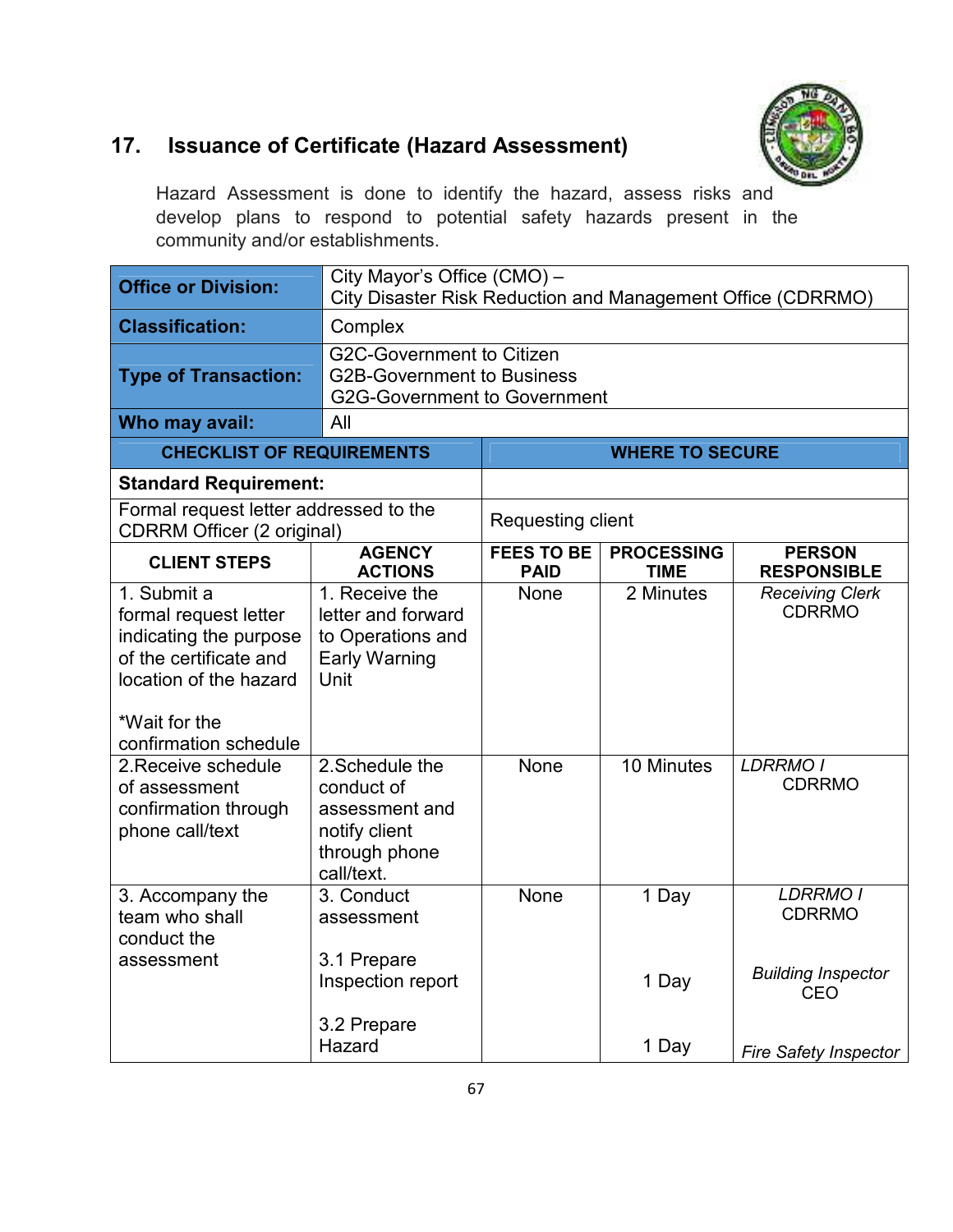

|                                                                                                                    | Assessment<br>Certificate                                      |             |                              | <b>BFP</b>                       |
|--------------------------------------------------------------------------------------------------------------------|----------------------------------------------------------------|-------------|------------------------------|----------------------------------|
|                                                                                                                    | 3.3 Approve the<br>Hazard<br>Assessment<br>Certificate         |             | 3 Minutes                    | <b>LDRRMO I</b><br><b>CDRRMO</b> |
| 4. Return to CDRRM<br>Office to receive the<br><b>Hazard Assessment</b><br>Certificate and fill out<br>the logbook | 4. Release the<br>certificate and<br>advise to sign<br>logbook | None        | 10 Minutes                   | <b>LDRRMO I</b><br><b>CDRRMO</b> |
|                                                                                                                    | <b>TOTAL:</b>                                                  | <b>None</b> | 3 Days, 25<br><b>Minutes</b> |                                  |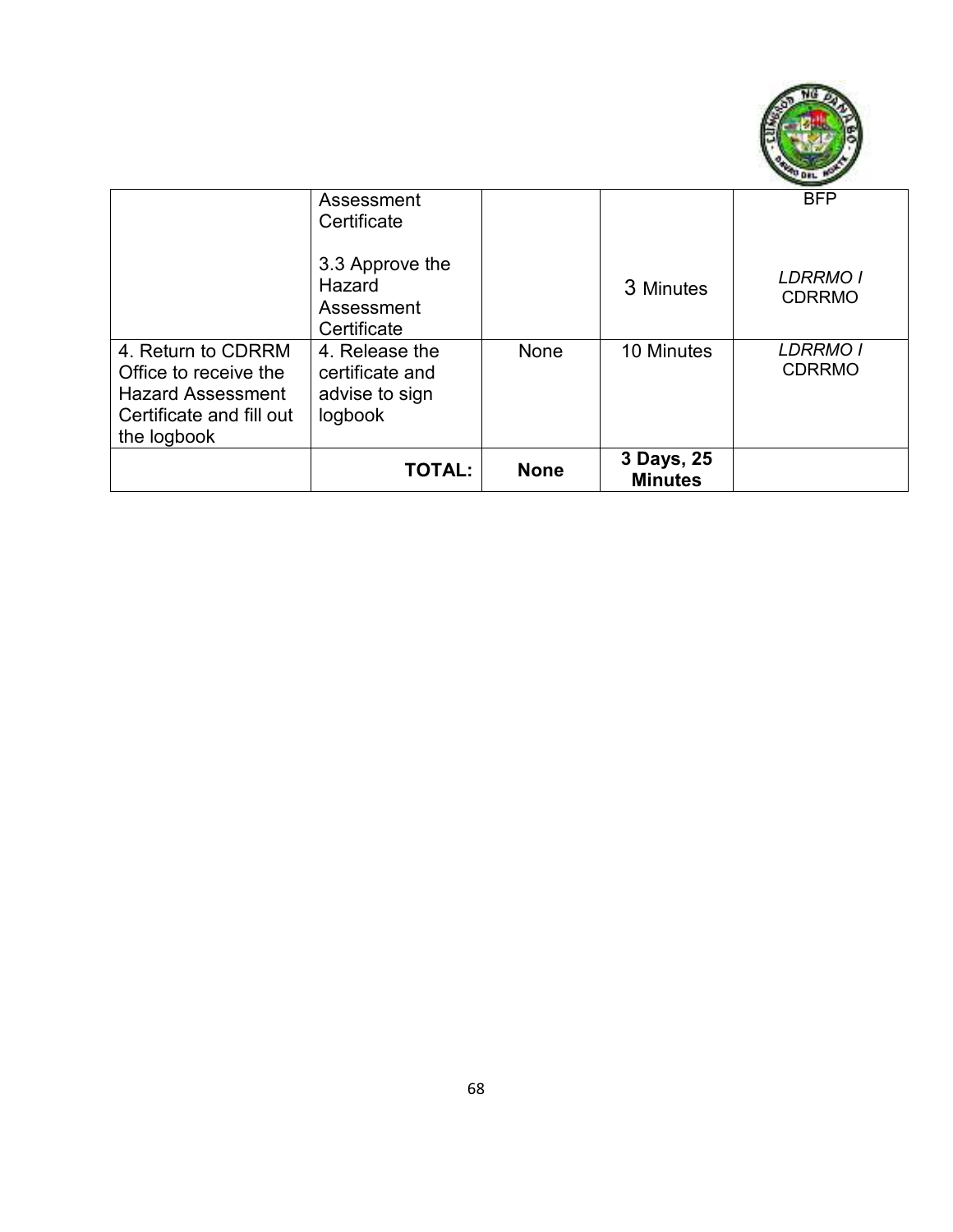

## **18. Issuance of Certificate of Tax Exemptions**

To promote the growth and welfare of registered cooperatives the LGU has strictly adhered the tax exemption from real property taxes pursuant to Republic Act 9520.

| <b>Office or Division:</b>                                                  |                                                                              | City Mayor's Office - Cooperative Development Section |                                                |                                                                                |  |
|-----------------------------------------------------------------------------|------------------------------------------------------------------------------|-------------------------------------------------------|------------------------------------------------|--------------------------------------------------------------------------------|--|
| <b>Classification:</b>                                                      | Complex                                                                      |                                                       |                                                |                                                                                |  |
| <b>Type of Transaction:</b>                                                 | G2C - Government to Citizen                                                  |                                                       |                                                |                                                                                |  |
| Who may avail:                                                              | <b>Registered Cooperatives</b>                                               |                                                       |                                                |                                                                                |  |
| <b>CHECKLIST OF REQUIREMENTS</b>                                            |                                                                              |                                                       | <b>WHERE TO SECURE</b>                         |                                                                                |  |
| <b>Standard Requirements:</b>                                               |                                                                              |                                                       |                                                |                                                                                |  |
| Written application to the City Mayor<br>(1 original)                       |                                                                              | <b>Client</b>                                         |                                                |                                                                                |  |
| Certificate of Registration<br>(1 original, 1 photocopy)                    |                                                                              |                                                       | Cooperative Development Authority (CDA)        |                                                                                |  |
| Certificate of Compliance (1 original)                                      |                                                                              |                                                       | <b>Cooperative Development Authority (CDA)</b> |                                                                                |  |
| Mayor's Permit (1 photocopy)                                                |                                                                              |                                                       | <b>Business Permits and Licensing Section</b>  |                                                                                |  |
| Certified True Copy of Land Title or any<br>proof of ownership (1 original) |                                                                              | <b>Registry of Deeds</b>                              |                                                |                                                                                |  |
| <b>Community Tax Certificate for</b><br>Cooperatives (1 original)           |                                                                              | <b>Barangay Hall</b>                                  |                                                |                                                                                |  |
| <b>Situational Requirement</b>                                              |                                                                              |                                                       |                                                |                                                                                |  |
| Proof of payment rentals for use of                                         |                                                                              |                                                       | <b>City Economic Enterprise Management and</b> |                                                                                |  |
| government facilities (1 original)                                          |                                                                              | Development Office                                    |                                                |                                                                                |  |
| <b>CLIENT STEPS</b>                                                         | <b>AGENCY</b><br><b>ACTIONS</b>                                              | <b>FEES TO BE</b><br><b>PAID</b>                      | <b>PROCESSING</b><br><b>TIME</b>               | <b>PERSON</b><br><b>RESPONSIBLE</b>                                            |  |
| 1. Submit complete                                                          | 1. Receive and                                                               | <b>None</b>                                           | 15 Minutes                                     | <b>Clerk</b>                                                                   |  |
| documentary                                                                 | verify submitted                                                             |                                                       |                                                | CMO - CDS                                                                      |  |
| requirements                                                                | requirements                                                                 |                                                       |                                                |                                                                                |  |
|                                                                             | 1.1 Issue<br>Acknowledgement<br>Receipt of<br>completeness of<br>requirement |                                                       | 15 Minutes                                     | Secretariat<br>Committee On<br>Applicable Local<br>Taxes, Fees, And<br>Charges |  |
|                                                                             | 1.2 Endorse to the<br>Evaluation<br>Committee<br>Chairperson                 |                                                       | 3 Days                                         |                                                                                |  |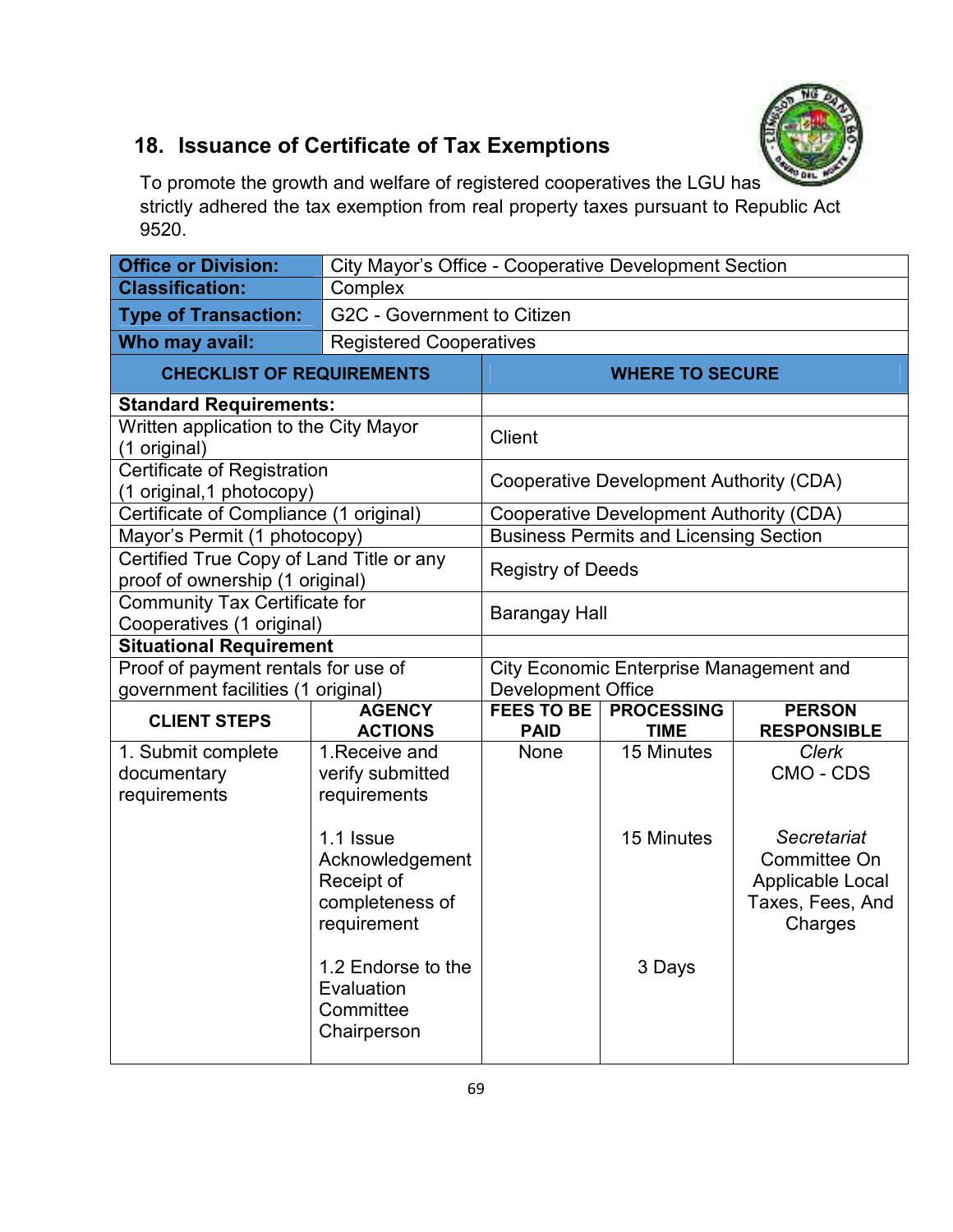

|                                                | *Schedule for<br>evaluation from<br>the endorsement<br>of Secretariat not<br>later than fifteen<br>(15) calendar<br>days                                                                                                           |             |                                  |                                                 |
|------------------------------------------------|------------------------------------------------------------------------------------------------------------------------------------------------------------------------------------------------------------------------------------|-------------|----------------------------------|-------------------------------------------------|
|                                                | 1.3 Conduct of<br>Evaluation                                                                                                                                                                                                       |             | 3 Hours                          | Evaluation<br>Committee<br>Committee On         |
|                                                | 1.4 Prepare of<br>resolution<br>containing the<br>recommendation<br>for Tax Exemption<br>to the City Mayor                                                                                                                         |             | 3 Days                           | Applicable Local<br>Taxes, Fees, And<br>Charges |
|                                                | 1.5 Sign and<br>approve resolution                                                                                                                                                                                                 |             | 10 Minutes                       |                                                 |
|                                                | <b>Conditional</b><br>Steps:<br>1.6 In case of<br>disapproval the<br>Committee shall<br>issue a resolution<br>containing the<br>grounds for<br>disapproval<br>furnished to the<br>applicant within 3<br>days from the<br>issuance. |             | 15 Minutes                       |                                                 |
| 2. Received<br>Certificate of Tax<br>Exemption | Release approved<br><b>Tax Exemption</b>                                                                                                                                                                                           |             | 5 Minutes                        | <b>Clerk</b><br>CMO - CDS                       |
|                                                | <b>TOTAL:</b>                                                                                                                                                                                                                      | <b>None</b> | <b>5 Days, 4</b><br><b>Hours</b> |                                                 |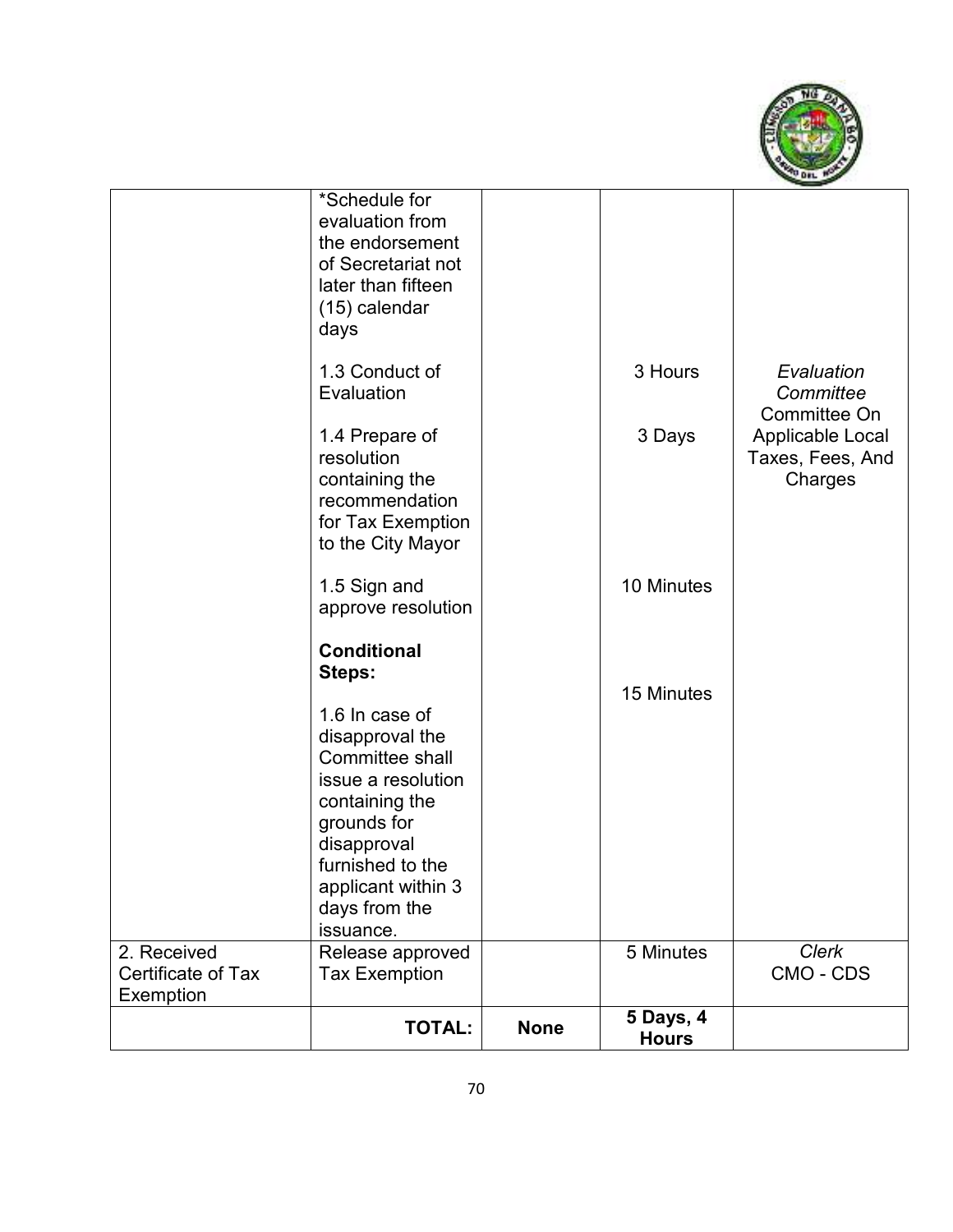#### **19. Issuance of Certificate of Legitimate/Bonafide Beneficiary**

The document is requested as a pre-requisite document required by utility companies for installation of Electricity and Water, and for any other legal purposes. Issuance of Certificate as found compliant with the Administrative Order No.23 City Government of Panabo, Revenue Code of 2009 (Section 2, Republic Act 7160).

| <b>Office or Division:</b>                                              |                                                                                   | City Mayor's Office - City Housing Section                                                                         |                                  |                                                    |  |
|-------------------------------------------------------------------------|-----------------------------------------------------------------------------------|--------------------------------------------------------------------------------------------------------------------|----------------------------------|----------------------------------------------------|--|
| <b>Classification:</b>                                                  | Simple                                                                            |                                                                                                                    |                                  |                                                    |  |
| <b>Type of Transaction:</b>                                             |                                                                                   | G2C - Government to Client                                                                                         |                                  |                                                    |  |
| Who may avail:                                                          |                                                                                   | Beneficiaries of existing Housing Program and;<br>Identified qualified Beneficiaries Of Socialized Housing Program |                                  |                                                    |  |
| <b>CHECKLIST OF REQUIREMENTS</b>                                        |                                                                                   |                                                                                                                    | <b>WHERE TO SECURE</b>           |                                                    |  |
| None                                                                    |                                                                                   | None                                                                                                               |                                  |                                                    |  |
| <b>CLIENT STEPS</b>                                                     | <b>AGENCY</b><br><b>ACTIONS</b>                                                   | <b>FEES TO BE</b><br><b>PAID</b>                                                                                   | <b>PROCESSING</b><br><b>TIME</b> | <b>PERSON</b><br><b>RESPONSIBLE</b>                |  |
| 1. Fill out the registry<br>Logbook at the<br><b>Receiving Desk</b>     | 1. Receive and<br>verify information<br>of the requestor                          | <b>None</b>                                                                                                        | 5 minutes                        | <b>Clerk</b><br><b>CMO-City Housing</b><br>Section |  |
| *Wait for the name to<br>be called                                      | 1.1 Verify Aging of<br>Accounts<br>/Electronic<br><b>Records</b>                  |                                                                                                                    | 5 minutes                        | <b>Clerk</b><br><b>CMO-City Housing</b><br>Section |  |
|                                                                         | 1.2 Prepare<br>Certificate of<br>Legitimate/<br><b>Bonifide</b><br>Beneficiary    |                                                                                                                    | 5 minutes                        | Clerk<br><b>CMO-City Housing</b><br>Section        |  |
|                                                                         | 1.3 Review and<br>Approve the<br>certificate                                      |                                                                                                                    | 10 minutes                       | OIC Head<br><b>CMO-City Housing</b><br>Section     |  |
| 2. Receive the<br>Certificate of<br>Legitimate/ Bonifide<br>Beneficiary | 2. Release the<br>Certificate of<br>Legitimate/<br><b>Bonifide</b><br>Beneficiary | None                                                                                                               | 5 minutes                        | <b>Clerk</b><br><b>CMO-City Housing</b><br>Section |  |
|                                                                         | <b>TOTAL:</b>                                                                     | <b>None</b>                                                                                                        | <b>30 Minutes</b>                |                                                    |  |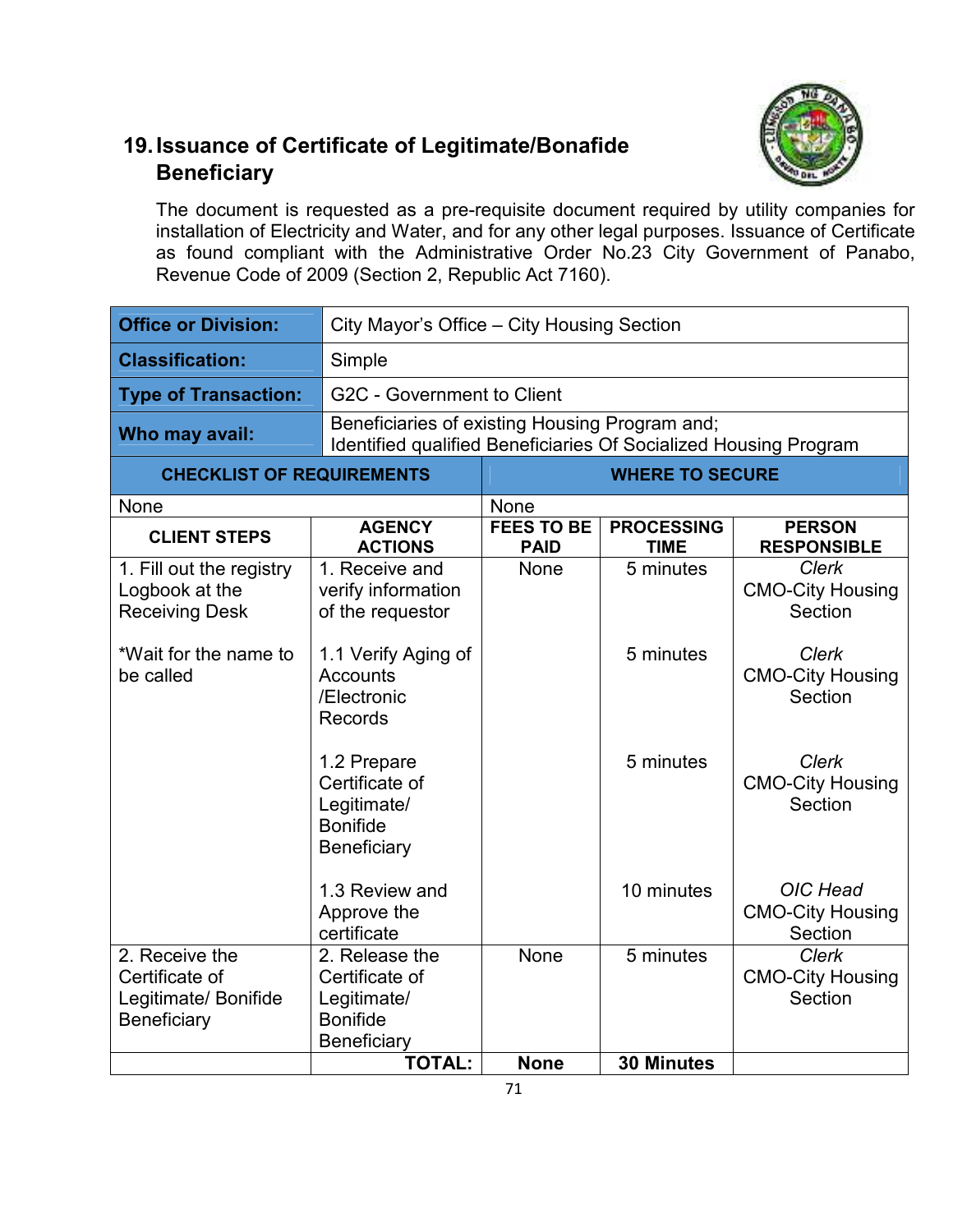

## **20. Issuance of Billing Statement for Socialized Housing Projects**

The document is requested as a pre-requisite document required by City Treasurer's Office. Issuance of Service Records as found compliant with the Administrative Order No.23 City Government of Panabo, Revenue Code of 2009 (Section 2, Republic Act 7160).

| <b>Office or Division:</b>                                                                                                                                                            |                                                                                                                                                                                                                              | City Mayor's Office – City Housing Section                                                                   |                                  |                                                                                                          |  |
|---------------------------------------------------------------------------------------------------------------------------------------------------------------------------------------|------------------------------------------------------------------------------------------------------------------------------------------------------------------------------------------------------------------------------|--------------------------------------------------------------------------------------------------------------|----------------------------------|----------------------------------------------------------------------------------------------------------|--|
| <b>Classification:</b>                                                                                                                                                                | Simple                                                                                                                                                                                                                       |                                                                                                              |                                  |                                                                                                          |  |
| <b>Type of Transaction:</b>                                                                                                                                                           |                                                                                                                                                                                                                              | G2C - Government to Client                                                                                   |                                  |                                                                                                          |  |
| Who may avail:                                                                                                                                                                        | Beneficiaries of existing Housing Program                                                                                                                                                                                    |                                                                                                              |                                  |                                                                                                          |  |
| <b>CHECKLIST OF REQUIREMENTS</b>                                                                                                                                                      |                                                                                                                                                                                                                              |                                                                                                              | <b>WHERE TO SECURE</b>           |                                                                                                          |  |
| <b>Standard Requirements:</b>                                                                                                                                                         |                                                                                                                                                                                                                              |                                                                                                              |                                  |                                                                                                          |  |
| Billing Notice Form (1 original)                                                                                                                                                      |                                                                                                                                                                                                                              |                                                                                                              | <b>CMO-City Housing Section</b>  |                                                                                                          |  |
| <b>CLIENT STEPS</b>                                                                                                                                                                   | <b>AGENCY</b><br><b>ACTIONS</b>                                                                                                                                                                                              | <b>FEES TO BE</b><br><b>PAID</b>                                                                             | <b>PROCESSING</b><br><b>TIME</b> | <b>PERSON</b><br><b>RESPONSIBLE</b>                                                                      |  |
| 1. Fill out and submit<br>the Billing Notice<br>Form at Receiving<br><b>Desk</b><br>*Wait for name to be<br>called<br>*Make sure to secure<br>Order of Payment<br>that will be issued | 1. Receive and<br>verifies<br>information of the<br>requestor<br>1.1 Check / Verify<br><b>Aging of Accounts</b><br>/Electronic<br>Records and<br>issue the Order of<br>Payment if all<br>required<br>documents were<br>given | None<br>Payment<br>will be<br>based on<br>Generated<br>Aging of<br>Accounts/<br>Electronic<br><b>Records</b> | 5 Minutes<br>3 Minutes           | <b>Clerk</b><br><b>CMO-City Housing</b><br>Section<br><b>Clerk</b><br><b>CMO-City Housing</b><br>Section |  |
|                                                                                                                                                                                       | 1.2 Review and<br>approve the<br>certificate<br>1.3 Direct client to<br>the City<br><b>Treasurer's Office</b><br>for payment                                                                                                 |                                                                                                              | 8 Minutes<br>2 Minutes           | <b>Clerk</b><br><b>CMO-City Housing</b><br>Section                                                       |  |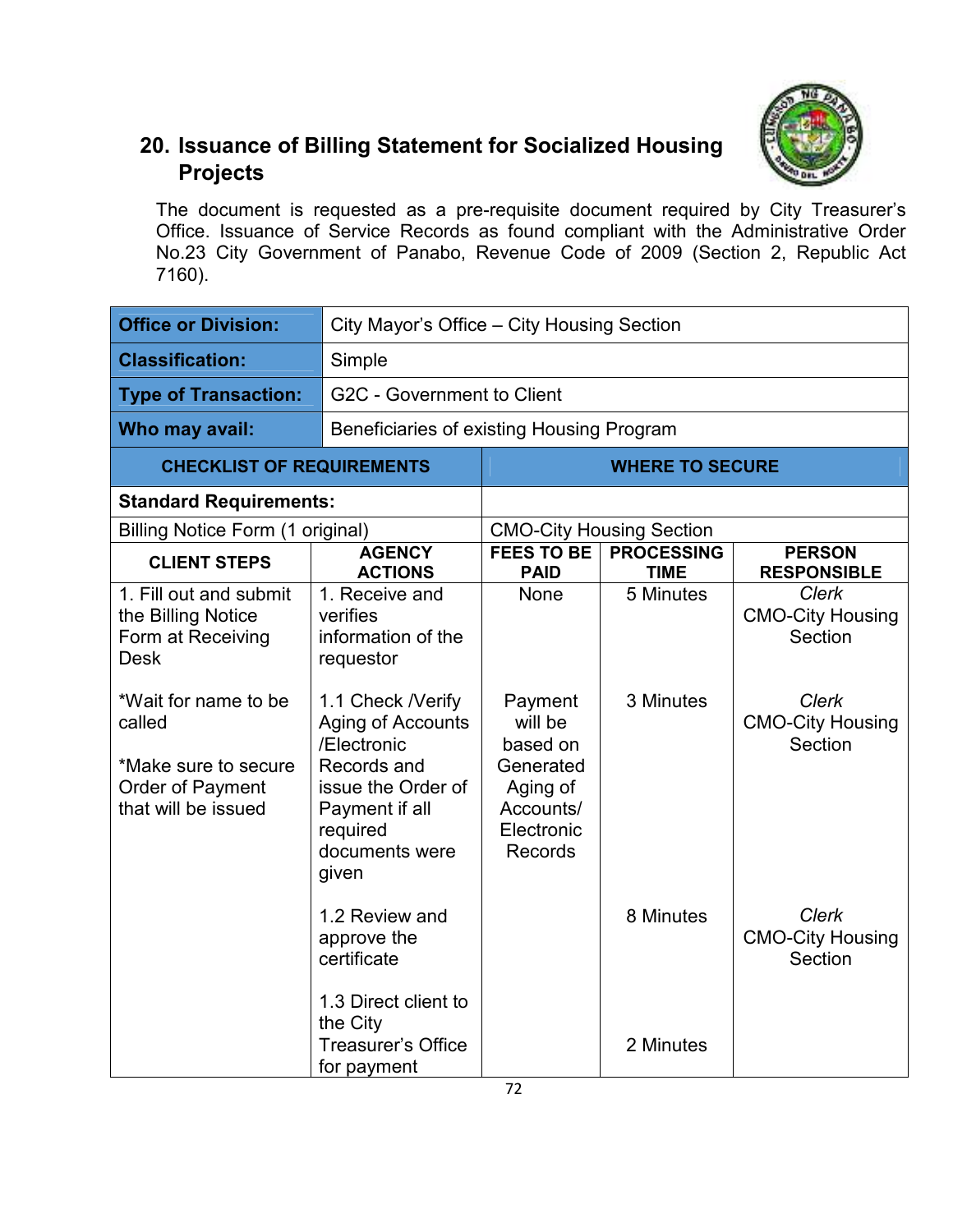

|                                                                                                                                  | <b>TOTAL:</b>                                                                | <b>Payment will</b><br>be based on<br><b>Generated</b><br>Aging of<br><b>Accounts</b> | 1 Hour, 15<br><b>Minutes</b> |                                                      |
|----------------------------------------------------------------------------------------------------------------------------------|------------------------------------------------------------------------------|---------------------------------------------------------------------------------------|------------------------------|------------------------------------------------------|
| 3. Return to City<br><b>Housing Section and</b><br>present Official<br>Receipt                                                   | 3. Record Official<br>Receipt from<br>client                                 | None                                                                                  | 2 Minutes                    | <b>Clerk</b><br><b>CMO-City Housing</b><br>Section   |
| *Make sure to secure<br><b>Official Receipt that</b><br>will be issued upon<br>payment                                           | 2.2 Issue the<br><b>Official Receipt</b>                                     |                                                                                       |                              |                                                      |
| Window 1,2,3, secure<br>priority number at<br>queuing machine and<br>wait for the number to<br>be called to pay<br>assigned fees | queuing machine<br>2.1 Accept<br>payment based on<br>the Order of<br>payment |                                                                                       |                              | Revenue<br><b>Collection Clerk III</b><br><b>CTO</b> |
| 2. Go to the City<br>Treasurer's Office –                                                                                        | 2. Provide priority<br>number from the                                       | None                                                                                  | 1 Hour                       | <b>Clerk</b><br><b>CTO</b>                           |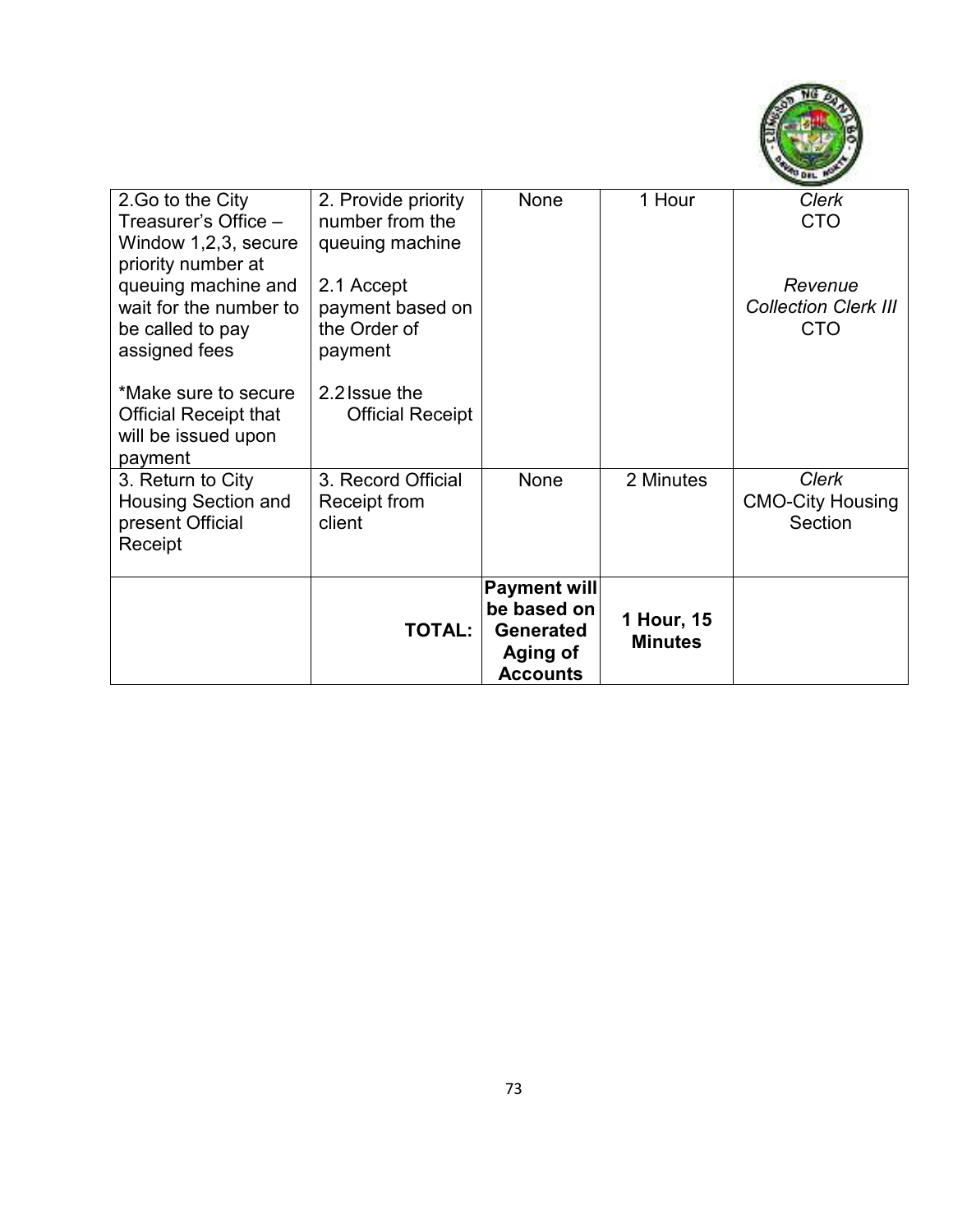#### **21. Issuance of Traffic Clearance**



Issuance of Traffic Clearance is hereby given to the client from this office in compliance with roadworthiness requirements of the motorized tricycle for hire as well as the triad for hire serving the city with the provisions of the city ordinance No.04-09 Article 34 Section 211 for the Motorized Temporary Operator Permit and for the Trisikad Operator Permit Article 32 Section 201.

| <b>Office or Division:</b>                                                                                   | City Mayor's Office - Traffic Management Unit |                                                                                                                      |  |  |  |
|--------------------------------------------------------------------------------------------------------------|-----------------------------------------------|----------------------------------------------------------------------------------------------------------------------|--|--|--|
| <b>Classification:</b>                                                                                       | Complex                                       |                                                                                                                      |  |  |  |
| <b>Type of Transaction:</b>                                                                                  | G2C - Government to Citizen                   |                                                                                                                      |  |  |  |
| Who may avail:                                                                                               |                                               | Motorized Temporary Operators (MTOP) Operators and<br>Drivers; Trisikad Operators Permit (TOP) Operators and Drivers |  |  |  |
| <b>CHECKLIST OF REQUIREMENTS</b>                                                                             |                                               | <b>WHERE TO SECURE</b>                                                                                               |  |  |  |
| <b>Standard Requirements:</b>                                                                                |                                               |                                                                                                                      |  |  |  |
| For MTOP Holder / Driver                                                                                     |                                               |                                                                                                                      |  |  |  |
| Approved / valid MTOP(1 original)                                                                            |                                               | <b>Business Permit Licensing Section</b>                                                                             |  |  |  |
| Government Issued Identification Card of<br>Operator (1 photocopy)                                           |                                               | SSS, GSIS, Driver's License, TIN Card, DFA,<br>PRC, PAG-IBIG, COMELEC, Post Office                                   |  |  |  |
| <b>Motorized Tricycle for Hired Current</b><br>Official Receipt/Certificate of Registration<br>(1 photocopy) |                                               | <b>Client</b>                                                                                                        |  |  |  |
| <b>Current Professional Driver's License</b><br>(1 photocopy)                                                |                                               | Client                                                                                                               |  |  |  |
| Driver's ID (1 photocopy)                                                                                    |                                               | <b>Client</b>                                                                                                        |  |  |  |
| Tricycle/Vehicle/Unit (1 unit)                                                                               |                                               | <b>Client</b>                                                                                                        |  |  |  |
| For TOP Holder / Driver                                                                                      |                                               |                                                                                                                      |  |  |  |
| Approved / valid TOP (1 original)                                                                            |                                               | <b>Business Permit Licensing Section</b>                                                                             |  |  |  |
| Government Issued Identification Card of<br>Operator (1 photocopy)                                           |                                               | SSS, GSIS, Driver's License, TIN Card, DFA,<br>PRC, PAG-IBIG, COMELEC, Post Office                                   |  |  |  |
| $2 \times 2$ photo ID (1 piece)                                                                              |                                               | <b>Client</b>                                                                                                        |  |  |  |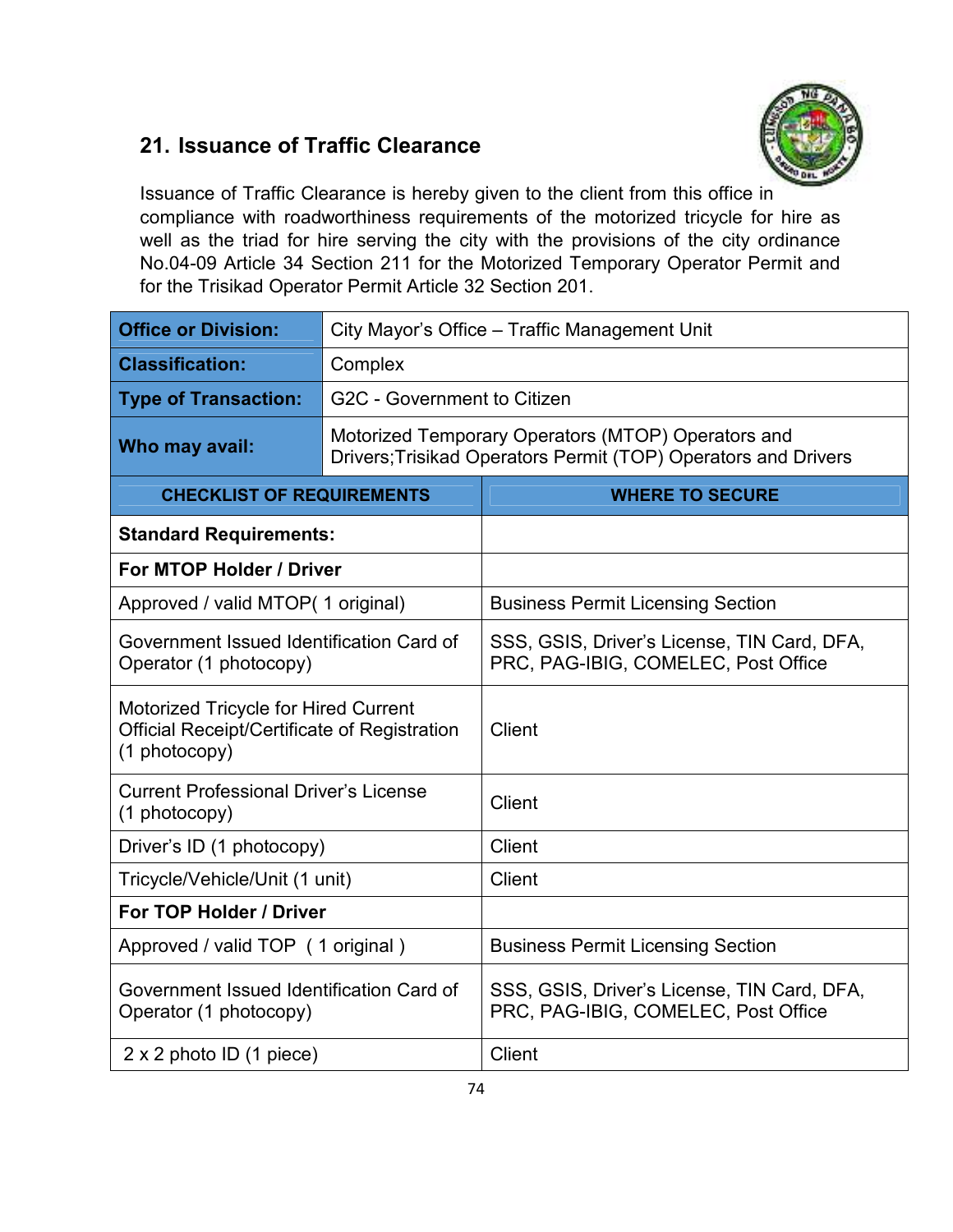

| Mayor's Permit (1 original, 1 photocopy)                 |                                                                                                                                        | <b>Business Permit Licensing Section</b> |                                  |                                                                                                |
|----------------------------------------------------------|----------------------------------------------------------------------------------------------------------------------------------------|------------------------------------------|----------------------------------|------------------------------------------------------------------------------------------------|
| <b>CLIENT STEPS</b>                                      | <b>AGENCY</b><br><b>ACTIONS</b>                                                                                                        | <b>FEES TO BE</b><br><b>PAID</b>         | <b>PROCESSING</b><br><b>TIME</b> | <b>PERSON</b><br><b>RESPONSIBLE</b>                                                            |
| 1. Submit the<br>complete<br>documentary<br>requirements | 1. Receive and<br>verify the<br>documentary<br>requirements                                                                            | None                                     | 10 Minutes                       | <b>Clerk</b><br>CMO - Traffic<br><b>Managemnt Unit</b>                                         |
|                                                          | 1.1 Assess the<br>unit as to its<br>compliance to the<br>standards of<br><b>Motorized Tricycle</b><br>for Hire and road<br>worthiness. |                                          | 5 Minutes                        | <b>Motorized Vehicle</b><br><b>Inspector Officer</b><br>CMO - Traffic<br><b>Managemnt Unit</b> |
| 2. Present unit for<br>inspection                        | 2. Prepare Traffic<br>Clearance                                                                                                        | None                                     | 5 Minutes                        | <b>Motorized Vehicle.</b><br><b>Inspector Officer</b><br>CMO - Traffic                         |
|                                                          | 2.1 Approve the<br><b>Traffic Clearance</b>                                                                                            |                                          | 5 Minutes                        | <b>Management Unit</b>                                                                         |
| 3. Receive the vehicle<br>and certificate                | 3. Release the<br>vehicle and<br>Certificate                                                                                           | None                                     | 5 Minutes                        | <b>Clerk</b><br><b>CMO - Traffic</b><br><b>Management Unit</b>                                 |
|                                                          | <b>TOTAL:</b>                                                                                                                          | <b>None</b>                              | <b>30 Minutes</b>                |                                                                                                |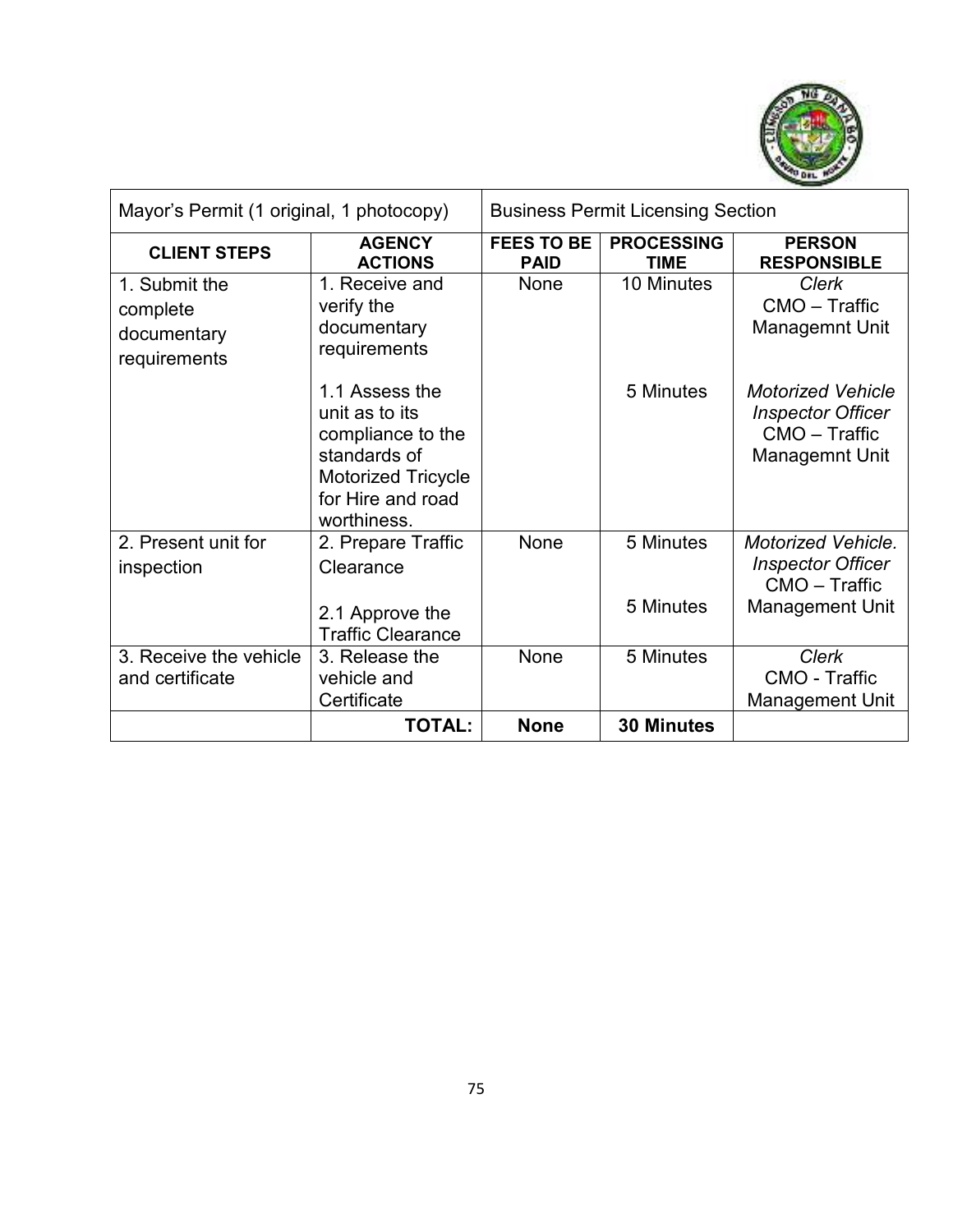#### **22. Releasing of Impounded Vehicle**



The process of releasing of the impounded vehicle upon apprehension that the operator and driver committed running traffic violation and he/she must secure certain documents/requirements with the provisions of the city ordinance No. 31-17 also known as the Revised Traffic Code of Panabo City.

| <b>Office or Division:</b>                                                                                   | City Mayor's Office - Traffic Management Unit                                                 |                                                                                                             |                         |                                               |  |
|--------------------------------------------------------------------------------------------------------------|-----------------------------------------------------------------------------------------------|-------------------------------------------------------------------------------------------------------------|-------------------------|-----------------------------------------------|--|
| <b>Classification:</b>                                                                                       | Simple                                                                                        |                                                                                                             |                         |                                               |  |
| <b>Type of Transaction:</b>                                                                                  | G2C - Government to Citizen<br>G2B - Government to Business<br>G2G - Government to Government |                                                                                                             |                         |                                               |  |
| Who may avail:                                                                                               | Colorum: 4-Wheeled Vehicle, Tricycle, Single Motorcycle, Trisikad<br>Owners/Proprietors.      |                                                                                                             |                         |                                               |  |
| <b>CHECKLIST OF REQUIREMENTS</b>                                                                             |                                                                                               |                                                                                                             | <b>WHERE TO SECURE</b>  |                                               |  |
| <b>Standard Requirements:</b>                                                                                |                                                                                               |                                                                                                             |                         |                                               |  |
| $(1$ photocopy)                                                                                              | Citation ticket / Impounding Receipt                                                          |                                                                                                             |                         | City Mayor's Office - Traffic Management Unit |  |
| Driver's License Official Receipt/Payment<br>and Undertaking (1 photocopy)                                   |                                                                                               | <b>Client</b>                                                                                               |                         |                                               |  |
| Official Receipt/Certificate of Registration<br>or any proof of ownership of Impounded<br>unit (1 photocopy) |                                                                                               | <b>Client</b>                                                                                               |                         |                                               |  |
| <b>Situational Requirements:</b>                                                                             |                                                                                               |                                                                                                             |                         |                                               |  |
| For Single Motorcycle:<br>Helmet (1 piece)                                                                   |                                                                                               | <b>Client</b>                                                                                               |                         |                                               |  |
| <b>For Trisikad Drivers:</b><br>Mayor's Permit (1 original)                                                  |                                                                                               | <b>Client</b>                                                                                               |                         |                                               |  |
| <b>CLIENT STEPS</b>                                                                                          | <b>AGENCY</b><br><b>ACTIONS</b>                                                               | <b>FEES TO BE</b><br><b>PROCESSING</b><br><b>PERSON</b><br><b>PAID</b><br><b>TIME</b><br><b>RESPONSIBLE</b> |                         |                                               |  |
| 1. Submit the                                                                                                | 1. Receive and                                                                                | None                                                                                                        | 10 Minutes              | <b>Clerk</b>                                  |  |
| complete                                                                                                     | verify the                                                                                    |                                                                                                             |                         | CMO-TMU                                       |  |
| documentary                                                                                                  | requirements                                                                                  | Schedule of                                                                                                 |                         |                                               |  |
| requirements                                                                                                 |                                                                                               | the seminar<br>will be every                                                                                |                         |                                               |  |
|                                                                                                              |                                                                                               |                                                                                                             | Tuesday and<br>Thursday |                                               |  |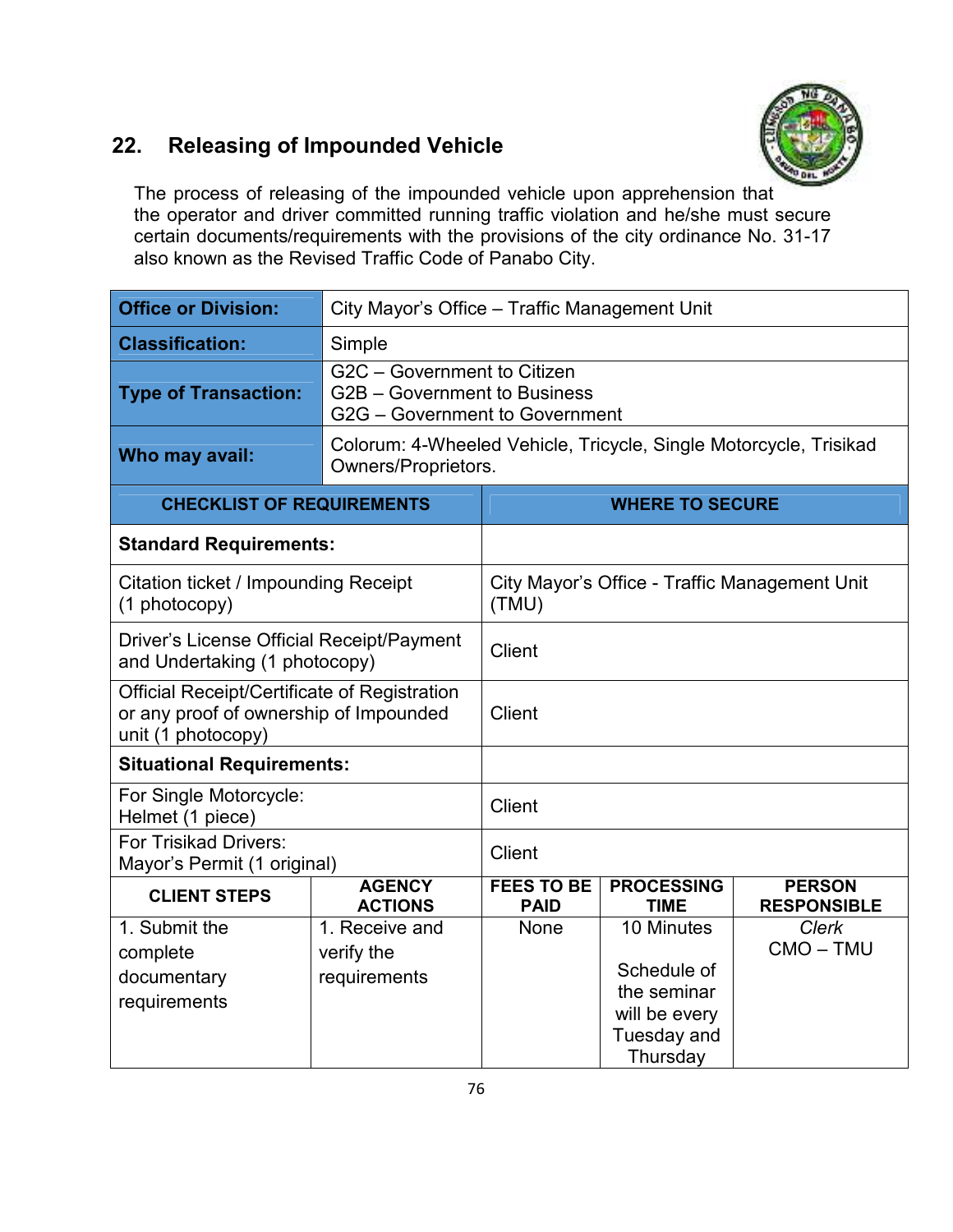

| 2. Attend scheduled<br>seminar<br>2.1 Fill out the<br><b>Attendance Sheet</b><br>and wait for the name | 2. Conduct<br>seminar/lecture<br>about the City<br><b>Traffic Code</b><br>2.1 Sign in client | None        | 1 Hour<br>5 Minutes          | Administrative<br>Aide VI(Clerk)<br>CMO-TMU<br><b>Motorized Vehicle</b><br><b>Inspector Officer</b> |
|--------------------------------------------------------------------------------------------------------|----------------------------------------------------------------------------------------------|-------------|------------------------------|-----------------------------------------------------------------------------------------------------|
| to be called                                                                                           | the Attendance<br><b>Sheet</b>                                                               |             |                              | CMO-TMU                                                                                             |
| 3. Receive the<br>impounded unit and<br>sign the logbook                                               | 3. Release the<br>impounded<br>vehicle and advise<br>the client to sign<br>the logbook       | None        | 5 Minutes                    | <b>Clerk</b><br><b>CMO-Traffic</b><br><b>Management Unit</b>                                        |
|                                                                                                        | <b>TOTAL:</b>                                                                                | <b>None</b> | 1 Hour, 20<br><b>Minutes</b> |                                                                                                     |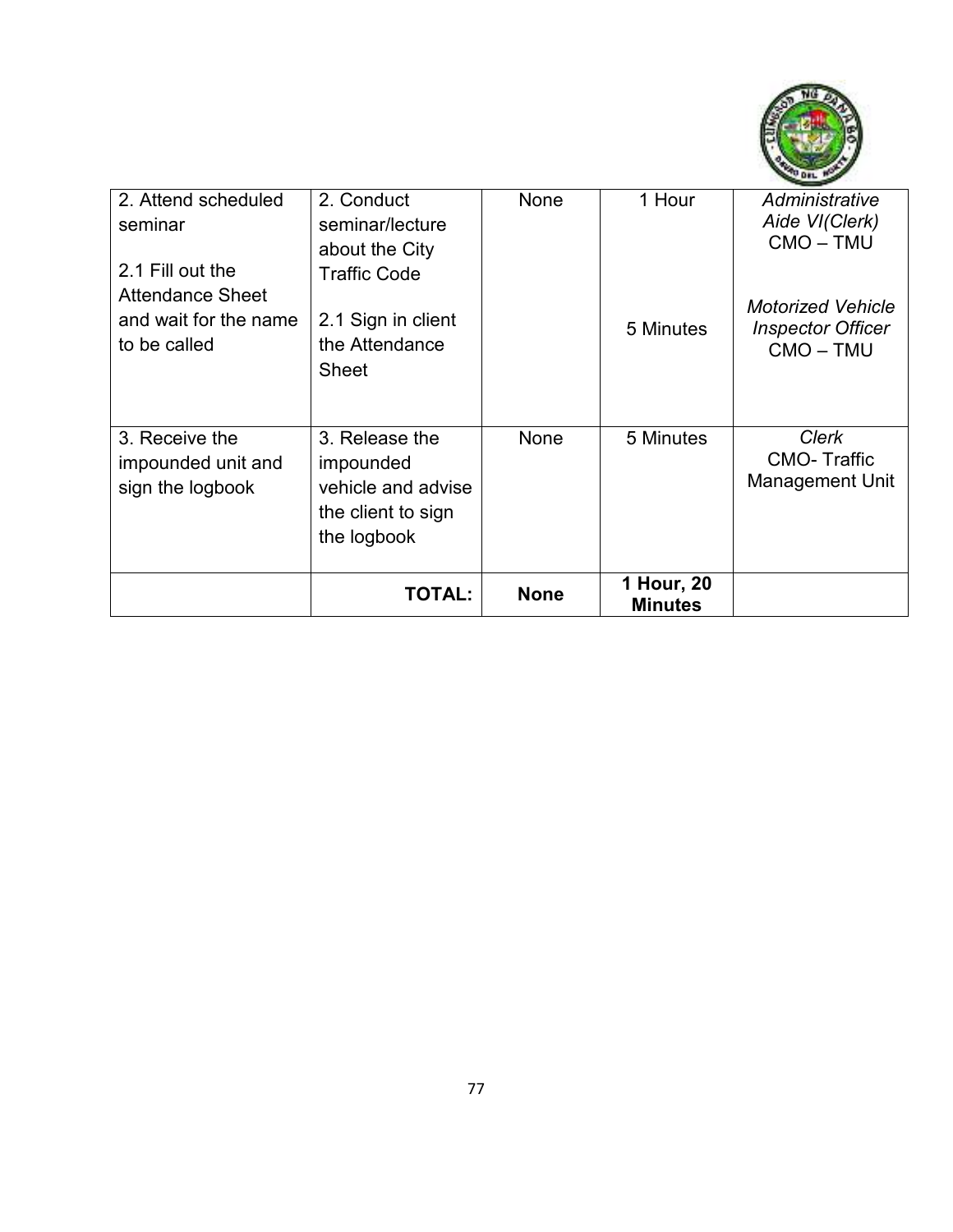

#### **23. Pet Registration and Rabies Vaccination of Dogs and Cats**

Rabies vaccination of dogs and cats is the inoculation of animal rabies vaccine starting at the age of 3 months old and up and should be done yearly therafter to prevent Rabies virus infection. Pet registration is a pre-requisite for vaccination and should be renewed annually for purpose of keeping accurate records of immunized dogs and cats in the City as required under Republic Act 9482 also known as the Anti-Rabies Act of 2007.

| <b>Office or Division:</b>                                             | City Mayor's Office - City Veterinary Section                                |                                             |                                  |                                                          |
|------------------------------------------------------------------------|------------------------------------------------------------------------------|---------------------------------------------|----------------------------------|----------------------------------------------------------|
| <b>Classification:</b>                                                 | <b>Highly Technical</b>                                                      |                                             |                                  |                                                          |
| <b>Type of Transaction:</b>                                            | G2C - Government to Citizen                                                  |                                             |                                  |                                                          |
| Who may avail:                                                         | All pet owners in Panabo City                                                |                                             |                                  |                                                          |
| <b>CHECKLIST OF REQUIREMENTS</b>                                       |                                                                              | <b>WHERE TO SECURE</b>                      |                                  |                                                          |
| <b>Standard Requirement:</b>                                           |                                                                              |                                             |                                  |                                                          |
| Pet health card (1 original)                                           |                                                                              |                                             |                                  | <b>City Veterinary Section/Private Veterinary Clinic</b> |
| <b>CLIENT STEPS</b>                                                    | <b>AGENCY</b><br><b>ACTIONS</b>                                              | <b>FEES TO BE</b><br><b>PAID</b>            | <b>PROCESSING</b><br><b>TIME</b> | <b>PERSON</b><br><b>RESPONSIBLE</b>                      |
| 1. Present the animal<br>and pet health card                           | 1. Conduct an<br>assessment of the<br>animal                                 | <b>None</b>                                 | 3 minutes                        | Veterinarian III<br><b>CMO-Vet Section</b>               |
|                                                                        | 1.1 Enroll the<br>animal in the dog<br>registry                              |                                             | 5 minutes                        | <b>Clerk</b><br><b>CMO-Vet Section</b>                   |
|                                                                        | 1.2 Issue order of<br>payment                                                |                                             | 2 minutes                        | <b>Clerk</b><br><b>CMO-Vet Section</b>                   |
|                                                                        | 1.3 Direct client to<br>the City<br><b>Treasurer's Office</b><br>for payment |                                             | 3 minutes                        | Clerk<br><b>CMO-Vet Section</b>                          |
| 2. Pay the<br>corresponding<br>amount of fee<br>indicated in the order | 2. Provide priority<br>number from the<br>queuing machine                    | Dog/Cat<br>Registration<br>Fee-<br>PhP50.00 | 2 hour                           | <b>Clerk</b><br><b>CTO</b><br><b>Revenue Collection</b>  |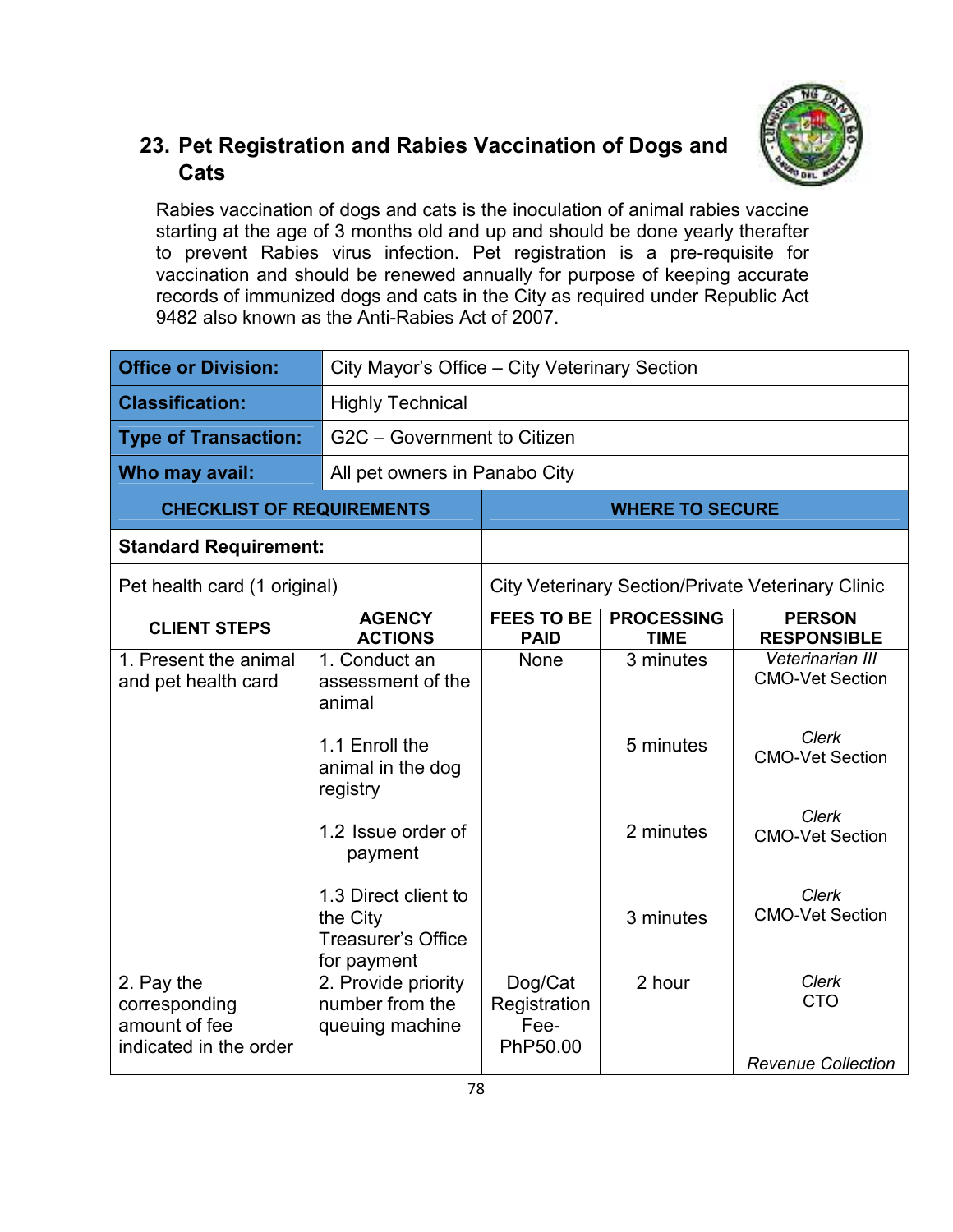

| of payment                                                                              | 2.1 Accept<br>payment based on<br>the Order of<br>Payment           |                                                           |                        | Clerk III<br><b>CTO</b>                    |
|-----------------------------------------------------------------------------------------|---------------------------------------------------------------------|-----------------------------------------------------------|------------------------|--------------------------------------------|
|                                                                                         | 2.2 Issue the<br><b>Official Receipt</b>                            |                                                           |                        |                                            |
| 3. Return to the<br><b>CMO- City Vet and</b><br>present the Official<br>Receipt for the | 3. Receive, verify<br>and record the<br>official receipt            | None                                                      | 2 minutes              | <b>Clerk</b><br><b>CMO-Vet Section</b>     |
| administration of<br>Rabies vaccine                                                     | 3.1 Administer the<br>Rabies vaccine                                |                                                           | 5 minutes              | Veterinarian III<br><b>CMO-Vet Section</b> |
|                                                                                         | 3.2 Sign the Pet<br><b>Health Card</b>                              |                                                           | 2 minutes              | Veterinarian III<br><b>CMO-Vet Section</b> |
| 4. Receive the<br>registration card/pet<br>health card                                  | 4. Release the<br>registration<br>card/validated pet<br>health card | None                                                      | 3 minutes              | <b>Clerk</b><br><b>CMO- Vet Section</b>    |
|                                                                                         | <b>TOTAL:</b>                                                       | Dog/Cat<br><b>Registration</b><br>Fee-<br><b>PhP50.00</b> | 2 hours, 25<br>minutes |                                            |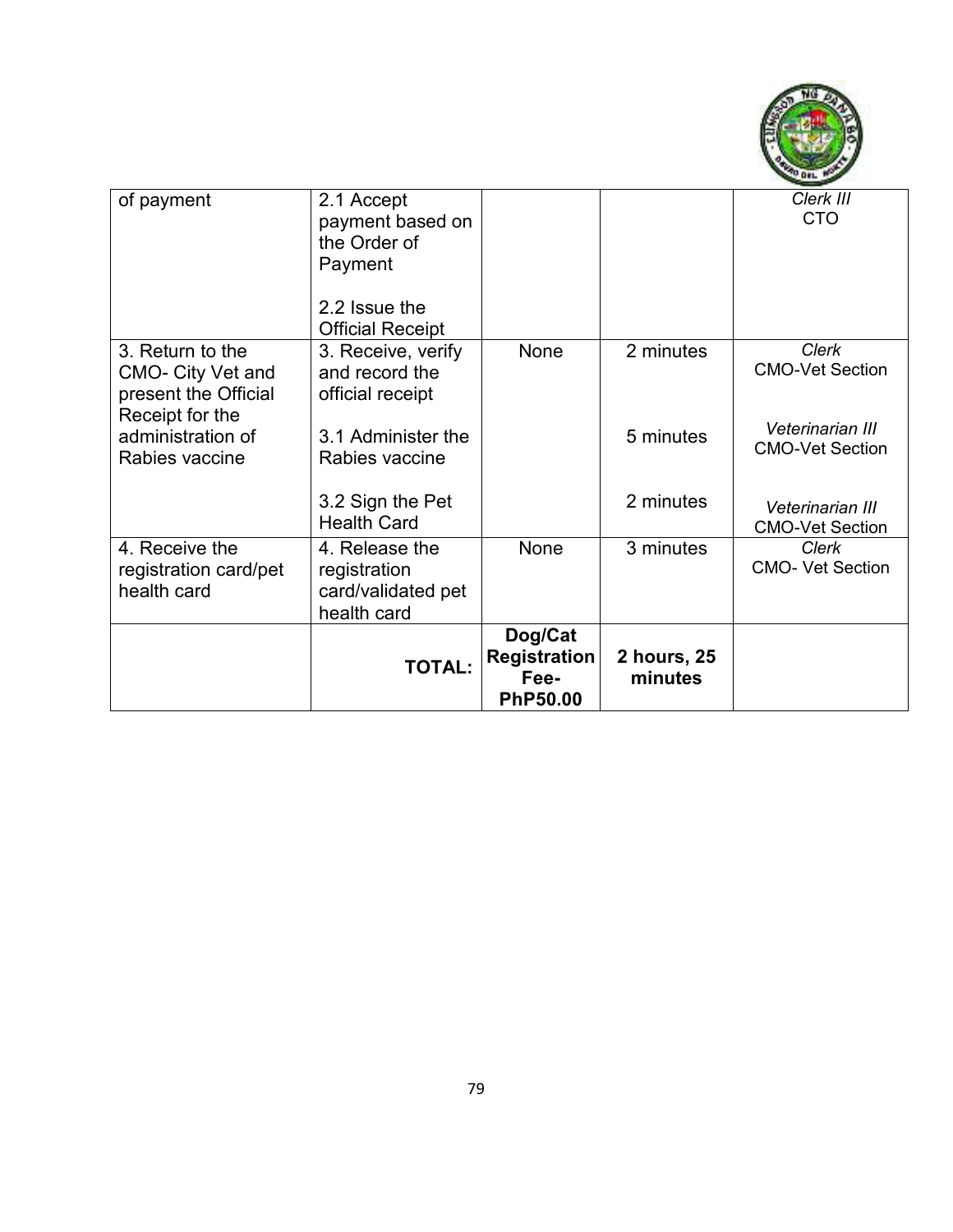

#### **24. Dog Impounding Services**

Dog impounding is the seizing or capturing of unwanted stray dogs that pose a potential threat to public health and safety. This is strictly enforced as part of the stray dog management provided under RA 9482 (Anti-Rabies Act of 2007) and City Ordinance No. 34-03.

| <b>Office or Division:</b>                                                    | City Mayor's Office - City Veterinary Section                                                  |                           |                                                                                                                                                                      |                                                                       |
|-------------------------------------------------------------------------------|------------------------------------------------------------------------------------------------|---------------------------|----------------------------------------------------------------------------------------------------------------------------------------------------------------------|-----------------------------------------------------------------------|
| <b>Classification:</b>                                                        | <b>Highly Technical</b>                                                                        |                           |                                                                                                                                                                      |                                                                       |
| <b>Type of Transaction:</b>                                                   | G2G- Government to Government<br>G2C- Government to Citizen                                    |                           |                                                                                                                                                                      |                                                                       |
| Who may avail:                                                                | All                                                                                            |                           |                                                                                                                                                                      |                                                                       |
| <b>CHECKLIST OF REQUIREMENTS</b>                                              |                                                                                                | <b>WHERE TO SECURE</b>    |                                                                                                                                                                      |                                                                       |
| <b>Standard Requirements:</b>                                                 |                                                                                                |                           |                                                                                                                                                                      |                                                                       |
| For the Barangay:<br><b>Barangay Resolution (1 original)</b>                  |                                                                                                |                           | <b>Barangay Local Government Unit</b>                                                                                                                                |                                                                       |
| For the Local Residents:<br>Request Letter (1 original)                       |                                                                                                | <b>Client</b>             |                                                                                                                                                                      |                                                                       |
| <b>CLIENT STEPS</b>                                                           | <b>AGENCY</b><br><b>ACTIONS</b>                                                                | FEES TO BE<br><b>PAID</b> | <b>PROCESSING</b><br><b>TIME</b>                                                                                                                                     | <b>PERSON</b><br><b>RESPONSIBLE</b>                                   |
| 1. Submit<br>documentary<br>requirement and wait<br>for confirmed<br>schedule | 1. Receive and<br>verify submitted<br>document<br>1.1 Set the<br>schedule of dog<br>impounding | None<br>None              | 2 minutes<br>minutes<br>1.<br><b>BLGU</b><br>request -<br>every<br>Tuesday<br>Local<br>resident's<br>request -<br>depending on<br>the<br>availability of<br>schedule | Clerk<br><b>CMO-Vet Sec</b><br>Veterinarian III<br><b>CMO-Vet Sec</b> |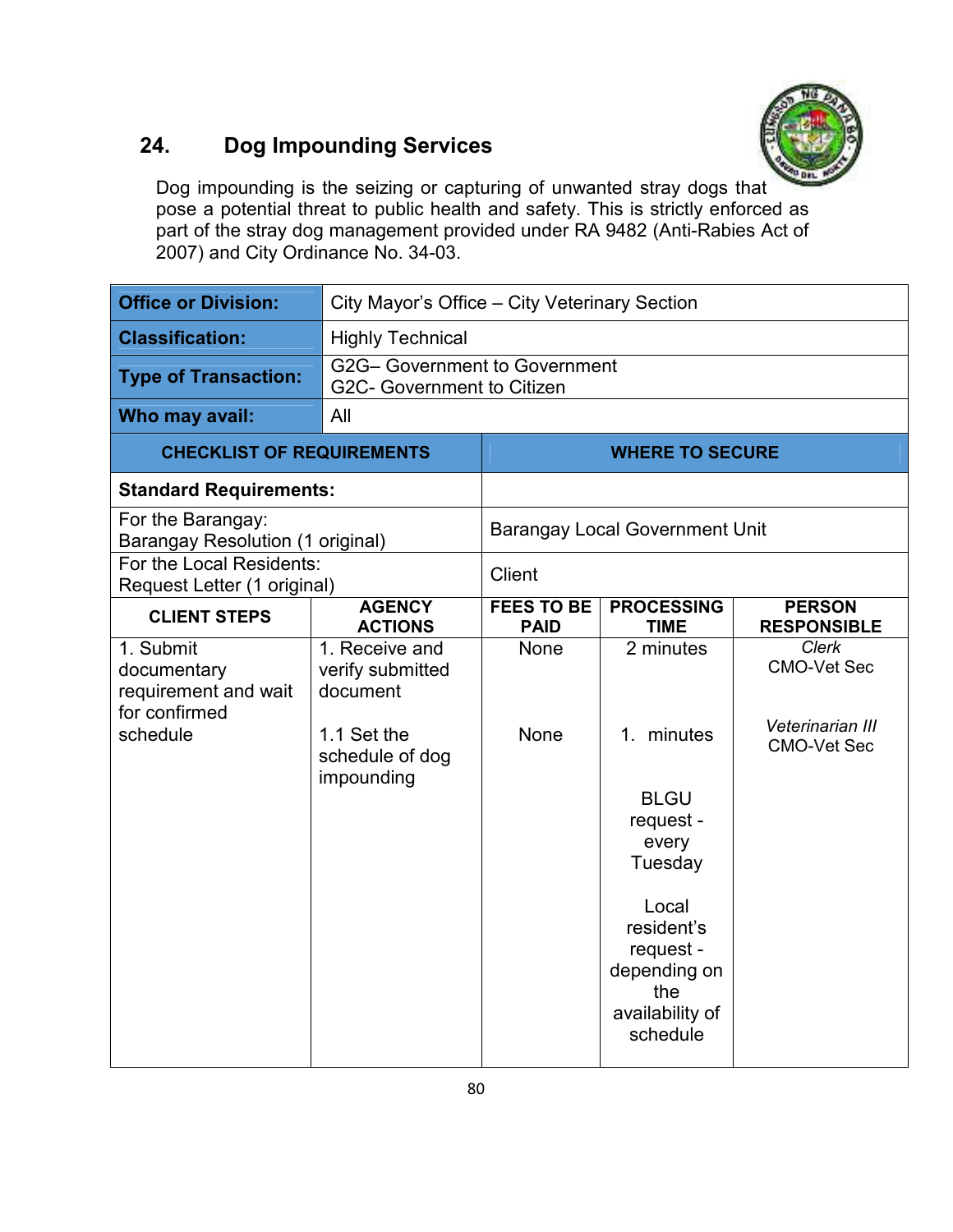

| 2. Coordinate with<br>impounding crew                     | 2. Conduct the<br>dog impounding<br>operation<br><b>Conditional</b><br>Steps: | None        | 3 hours                | <b>Impounding Crew</b><br><b>CMO-Vet Sec</b> |
|-----------------------------------------------------------|-------------------------------------------------------------------------------|-------------|------------------------|----------------------------------------------|
|                                                           | 2.1 BLGU,<br>prepare and<br>furnish copy of<br>impounding report              |             | 30 minutes             | <b>Clerk</b><br><b>CMO-Vet Sec</b>           |
|                                                           | 2.2 Local<br>residents, issue<br>citation<br>tickets to violator/s            |             | 3 minutes              | <b>Impounding Crew</b><br><b>CMO-Vet Sec</b> |
| 3. Receive the<br>Citation<br>Ticket/Impounding<br>Report | 3. Release<br>Citation Ticket/<br>Impounding<br>Report                        | None        | 2 minutes              | <b>Clerk</b><br><b>CMO-Vet Sec</b>           |
|                                                           | <b>TOTAL (BLGU</b><br>request):                                               | <b>None</b> | 3 hours, 37<br>minutes |                                              |
|                                                           | <b>TOTAL (Local</b><br>Residents):                                            | <b>None</b> | 3 hours, 10<br>minutes |                                              |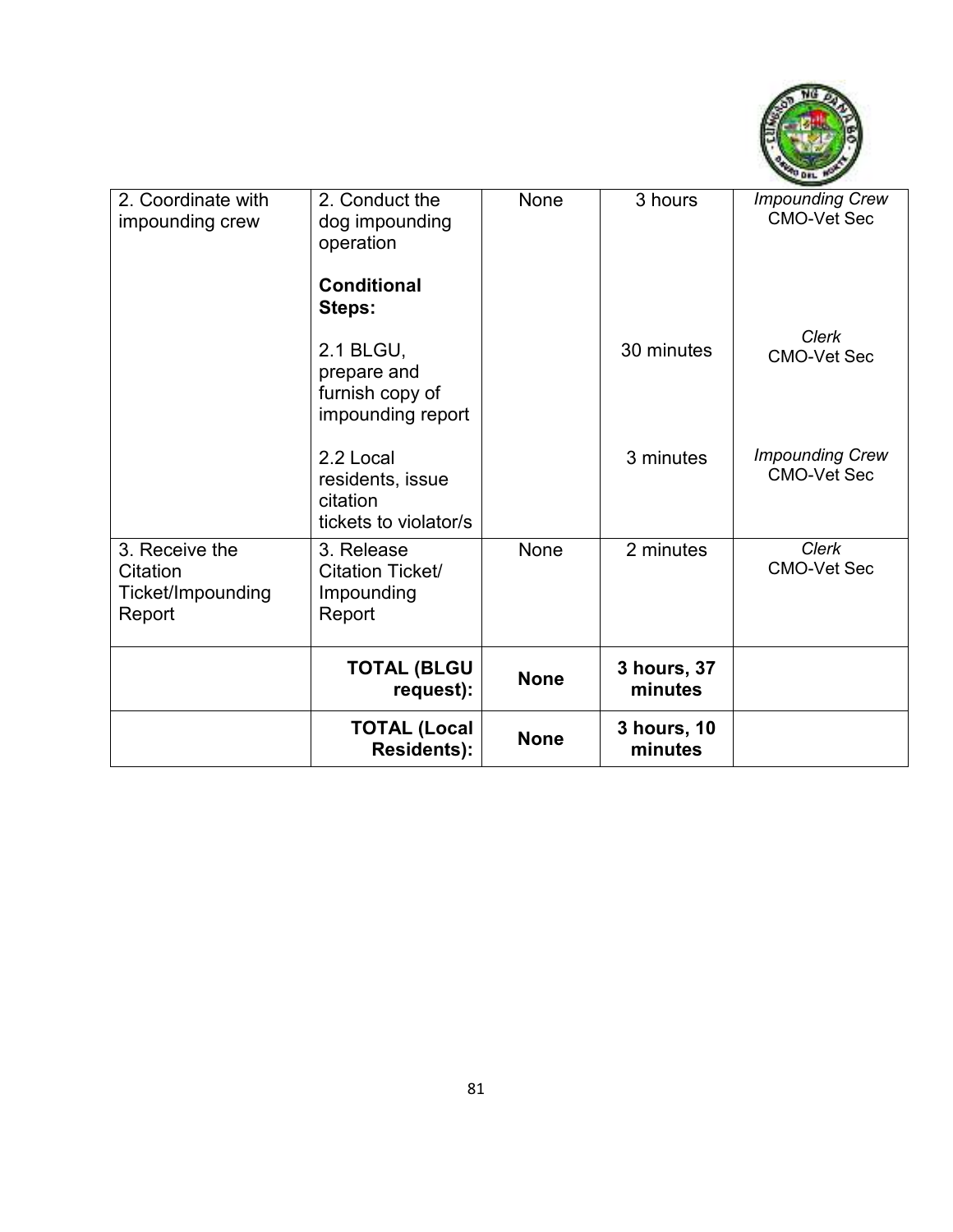#### **25. Redemption/Adoption of Impounded Dogs**



Redemption or claiming of impounded dogs shall be allowed within the allowable impounding period to reunite with pet owners. Meanwhile, those unclaimed dogs may be subject for adoption to qualified persons as provided under RA 9482 (Anti-Rabies Act of 2007) and City Ordinance No. 34-03.

| <b>Office or Division:</b>                                     |                                                                                                                                | City Mayor's Office - City Veterinary Section                                                            |                                  |                                     |  |
|----------------------------------------------------------------|--------------------------------------------------------------------------------------------------------------------------------|----------------------------------------------------------------------------------------------------------|----------------------------------|-------------------------------------|--|
| <b>Classification:</b>                                         | <b>Highly Technical</b>                                                                                                        |                                                                                                          |                                  |                                     |  |
| <b>Type of Transaction:</b>                                    | G2C - Government to Citizens                                                                                                   |                                                                                                          |                                  |                                     |  |
| Who may avail:                                                 |                                                                                                                                | All pet owners in Panabo City                                                                            |                                  |                                     |  |
| <b>CHECKLIST OF REQUIREMENTS</b>                               |                                                                                                                                |                                                                                                          | <b>WHERE TO SECURE</b>           |                                     |  |
| <b>Standard Requirements:</b>                                  |                                                                                                                                |                                                                                                          |                                  |                                     |  |
| Citation Ticket (1 original)                                   |                                                                                                                                | <b>Client</b>                                                                                            |                                  |                                     |  |
| Government/Private Issued Identification<br>Card (1 photocopy) |                                                                                                                                | SSS, GSIS, Driver's License, TIN Card, DFA,<br>PRC, PAG-IBIG, COMELEC, Post Office,<br><b>Company ID</b> |                                  |                                     |  |
| Dog Collar and Leash                                           |                                                                                                                                | Pet Supply Store                                                                                         |                                  |                                     |  |
| <b>CLIENT STEPS</b>                                            | <b>AGENCY</b><br><b>ACTIONS</b>                                                                                                | <b>FEES TO BE</b><br><b>PAID</b>                                                                         | <b>PROCESSING</b><br><b>TIME</b> | <b>PERSON</b><br><b>RESPONSIBLE</b> |  |
| 1. Submit<br>documentary<br>requirement                        | 1. Receive and<br>verify submitted<br>document                                                                                 | None                                                                                                     | 2 Minutes                        | <b>Clerk</b><br><b>CMO-Vet Sec</b>  |  |
|                                                                | 1.1 Conduct<br>assessment and<br>orientation of<br>claimant/adopter                                                            |                                                                                                          | 5 Minutes                        | <b>Clerk</b><br><b>CMO-Vet Sec</b>  |  |
|                                                                | *Impounded dogs<br>will be kept until 3<br>days<br>1.2 Prepare the<br>Memorandum of<br>Undertaking/<br>Adoption<br>Certificate |                                                                                                          | 3 Minutes                        | <b>Clerk</b><br><b>CMO-Vet Sec</b>  |  |
|                                                                | 1.3 Issue order of<br>Payment                                                                                                  |                                                                                                          | 2 Minutes                        | Clerk<br><b>CMO-Vet Sec</b>         |  |
|                                                                | 1.4 Direct client to                                                                                                           |                                                                                                          | 3 Minutes                        | <b>Clerk</b>                        |  |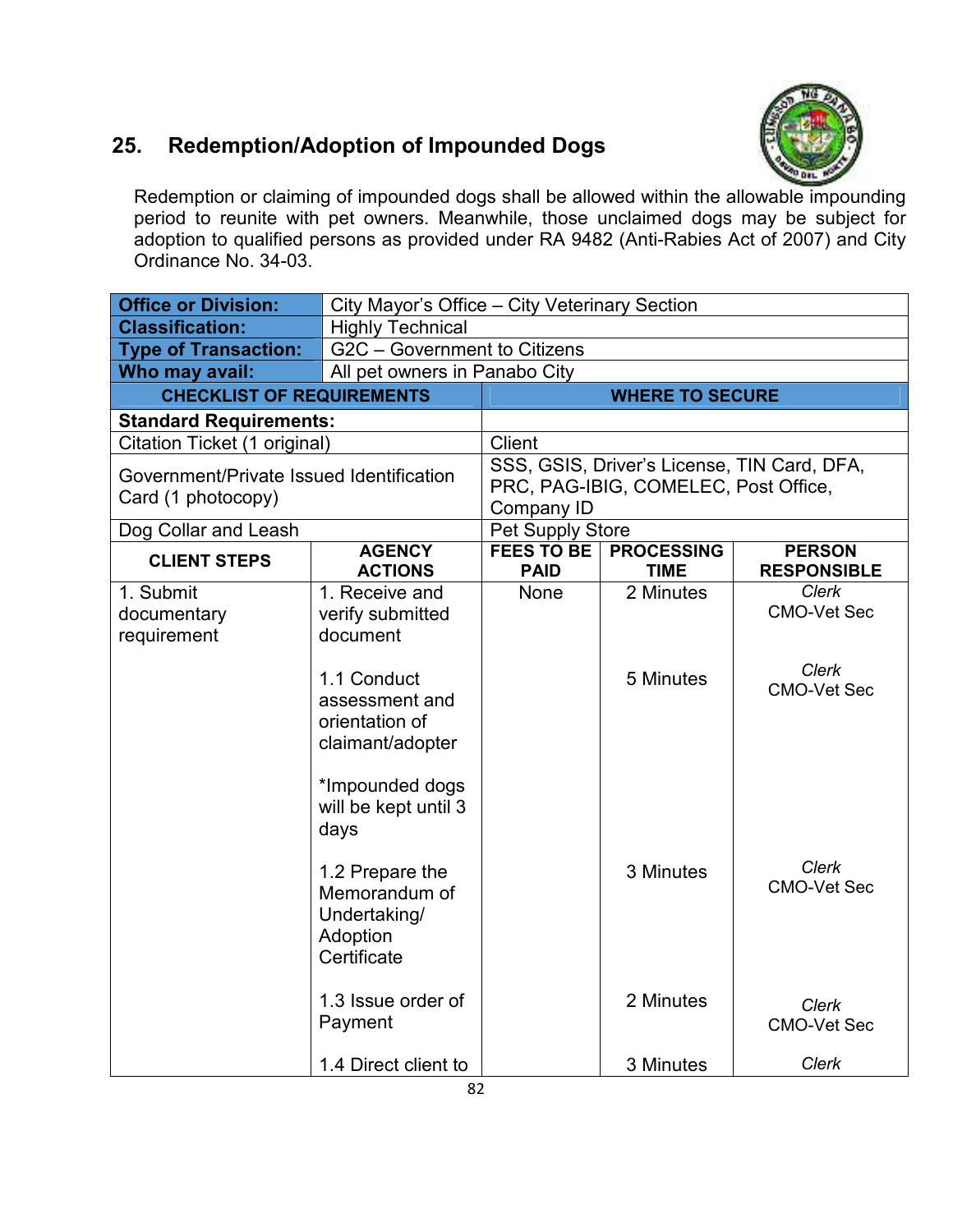

|                                                                                      | <b>City Treasurer's</b><br>Office for payment<br>1.5 Prepare the<br>Memorandum of<br>Undertaking/<br>Adoption<br>Certificate                                       |                                                                                                | 2 Minutes                            | <b>CMO-Vet Sec</b>                                                                 |
|--------------------------------------------------------------------------------------|--------------------------------------------------------------------------------------------------------------------------------------------------------------------|------------------------------------------------------------------------------------------------|--------------------------------------|------------------------------------------------------------------------------------|
|                                                                                      | 1.6 Issue order of<br>Payment                                                                                                                                      |                                                                                                | 2 Minutes                            |                                                                                    |
| 2. Pay the<br>corresponding<br>amount of fee<br>indicated in the order<br>of payment | 2. Provide priority<br>number from the<br>queuing machine<br>2.1 Accept<br>payment based on<br>the Order of<br>Payment<br>2.2 Issue the<br><b>Official Receipt</b> | Dog<br>Impounding<br>Fee-<br>PhP100.00<br>/day<br>Adoption<br>Fee-<br>PhP100.00                | 2 Hours                              | <b>Clerk</b><br><b>CTO</b><br><b>Revenue Collection</b><br>Clerk III<br><b>CTO</b> |
| 3. Return to the<br>CMO- City Vet and<br>present the Official<br>Receipt             | 3. Receive, verify<br>and record the<br>official receipt                                                                                                           | None                                                                                           | 3 Minutes                            | Clerk<br><b>CMO-Vet Section</b>                                                    |
| 3.1 Receive the<br>Memorandum of<br>Undertaking (MOU)<br>or Adoption<br>Certificate  | 3.1 Release the<br>MOU and the dog<br>for redemption or<br>adoption                                                                                                |                                                                                                | 2 Minutes                            | Veterinary<br>Personnel<br><b>CMO-Vet Section</b>                                  |
|                                                                                      | <b>TOTAL:</b>                                                                                                                                                      | <b>Dog</b><br>Impoundin<br>g Fee-<br>PhP100.00<br>/day<br><b>Adoption</b><br>Fee-<br>PhP100.00 | <b>2 Hours, 25</b><br><b>Minutes</b> |                                                                                    |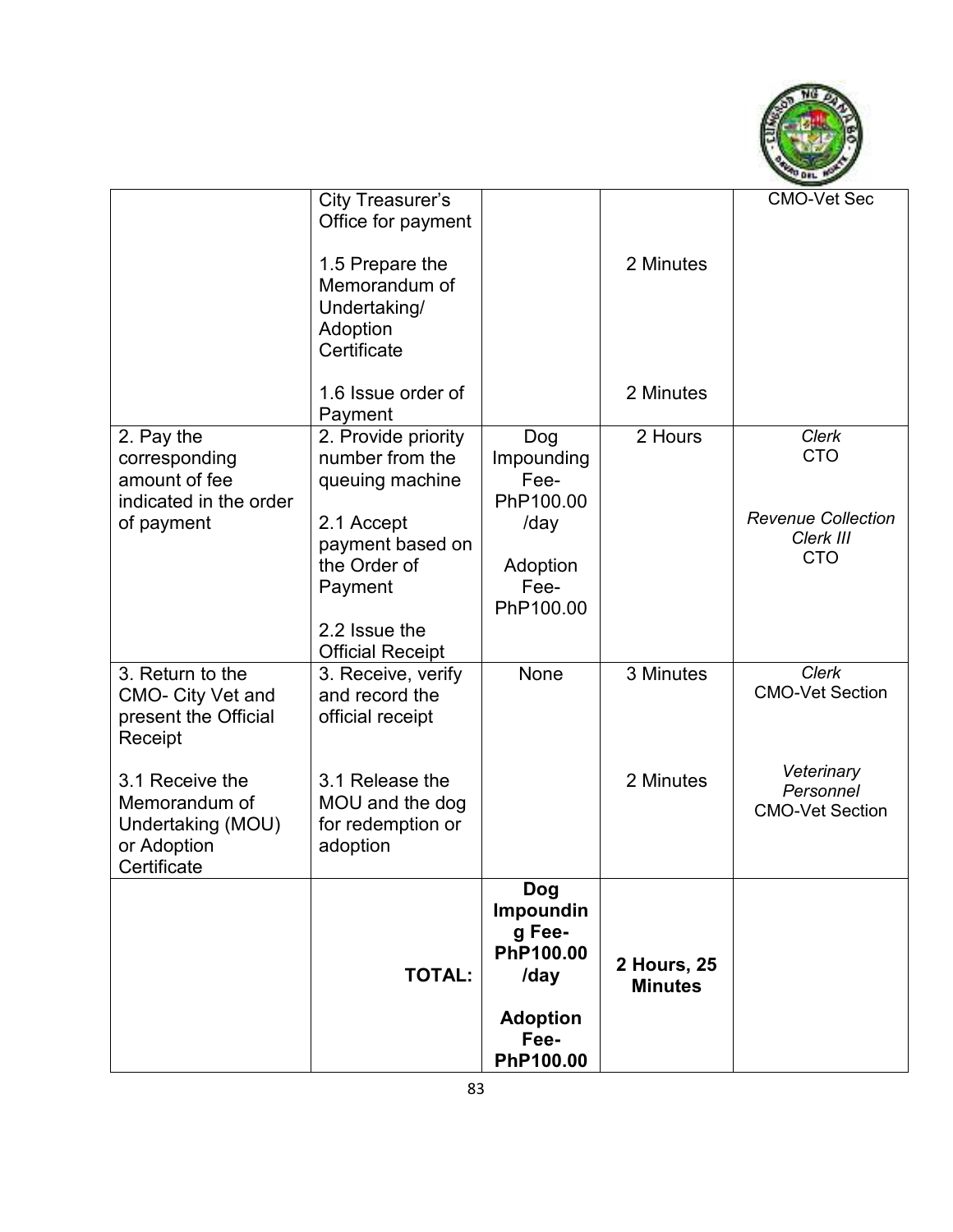

#### **26. Castration (Neutering) in Dogs and Cats**

Provide low-cost castration/neutering as an option to all dog/cat owners in order to prevent overpopulation and further control unwanted stray animals in Panabo City as provided under RA 9482, Section 10 and City Ordinance No. 34-03.

| <b>Office or Division:</b>                                             | City Mayor's Office - City Veterinary Section                              |                                              |                                  |                                                      |  |
|------------------------------------------------------------------------|----------------------------------------------------------------------------|----------------------------------------------|----------------------------------|------------------------------------------------------|--|
| <b>Classification:</b>                                                 | <b>Highly Technical</b>                                                    |                                              |                                  |                                                      |  |
| <b>Type of Transaction:</b>                                            | G2C - Government to Citizen                                                |                                              |                                  |                                                      |  |
| Who may avail:                                                         | All pet owners in Panabo City                                              |                                              |                                  |                                                      |  |
| <b>CHECKLIST OF REQUIREMENTS</b>                                       |                                                                            |                                              | <b>WHERE TO SECURE</b>           |                                                      |  |
| None                                                                   |                                                                            |                                              |                                  |                                                      |  |
| <b>CLIENT STEPS</b>                                                    | <b>AGENCY</b><br><b>ACTIONS</b>                                            | <b>FEES TO BE</b><br><b>PAID</b>             | <b>PROCESSING</b><br><b>TIME</b> | <b>PERSON</b><br><b>RESPONSIBLE</b>                  |  |
| 1. Present the animal<br>for surgical<br>sterilization                 | 1. Conduct an<br>assessment of the<br>animal                               | None                                         | 3 minutes                        | Veterinarian III<br><b>CMO-Vet Sec</b>               |  |
|                                                                        | 1.1 Issue order of<br>payment                                              |                                              | 2 minutes                        | Clerk<br><b>CMO-City Vet</b>                         |  |
|                                                                        | 1.2 Direct client to<br>the City<br>Treasurer's Office<br>for payment      |                                              | 3 minutes                        |                                                      |  |
| 2. Pay the<br>corresponding<br>amount of fee<br>indicated in the order | 2. Provide priority<br>number from the<br>queuing machine                  | Castration/<br>Neutering<br>Fee<br>PhP150.00 | 2 Hours                          | Clerk<br><b>CTO</b>                                  |  |
| of payment                                                             | 2.1 Accept<br>payment based on<br>the Order of<br>Payment<br>2.2 Issue the |                                              |                                  | <b>Revenue Collection</b><br>Clerk III<br><b>CTO</b> |  |
|                                                                        | <b>Official Receipt</b>                                                    |                                              |                                  |                                                      |  |
| 3. Return to the<br>CMO- City Vet and<br>present the Official          | 3. Receive, verify<br>and record the<br>official receipt                   | None                                         | 2 minutes                        | Clerk<br><b>CMO-City Vet</b>                         |  |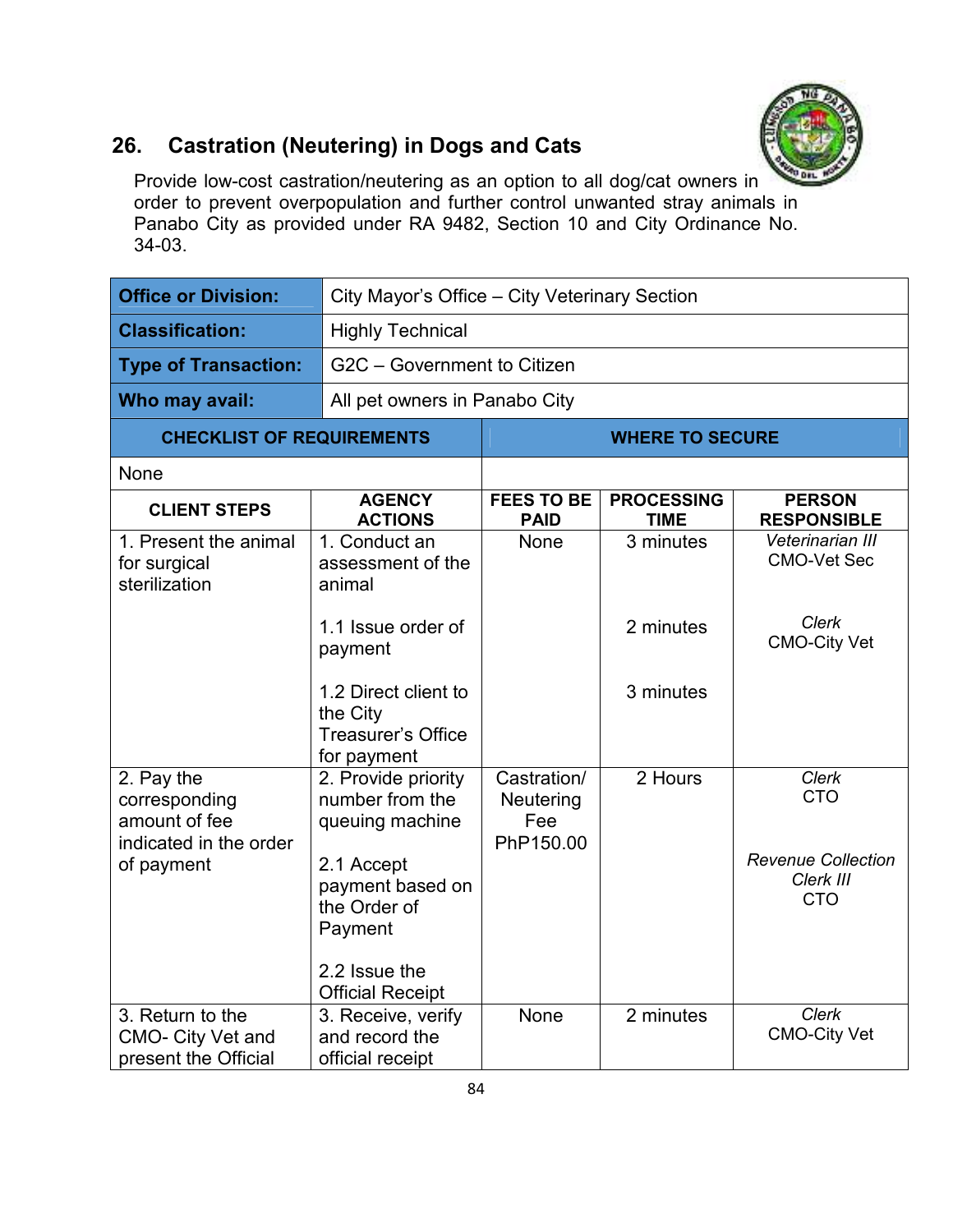

| Receipt                                                      | 3.1 Perform<br>induction of<br>anesthesia, pre-<br>operative<br>preparation and<br>actual surgery<br>(castration/<br>neutering) | <b>None</b>                                                | 20 minutes             | Veterinarian III<br><b>CMO-Vet Sec</b> |
|--------------------------------------------------------------|---------------------------------------------------------------------------------------------------------------------------------|------------------------------------------------------------|------------------------|----------------------------------------|
| 4. Receive the vet<br>prescription and<br>discharged patient | 4. Issue vet<br>prescription for<br>home medication<br>and discharge the<br>patient                                             | None                                                       | 5 minutes              | Veterinarian III<br><b>CMO-Vet Sec</b> |
|                                                              | <b>TOTAL:</b>                                                                                                                   | <b>Castration/</b><br><b>Neutering</b><br>Fee<br>PhP150.00 | 2 hours, 35<br>minutes |                                        |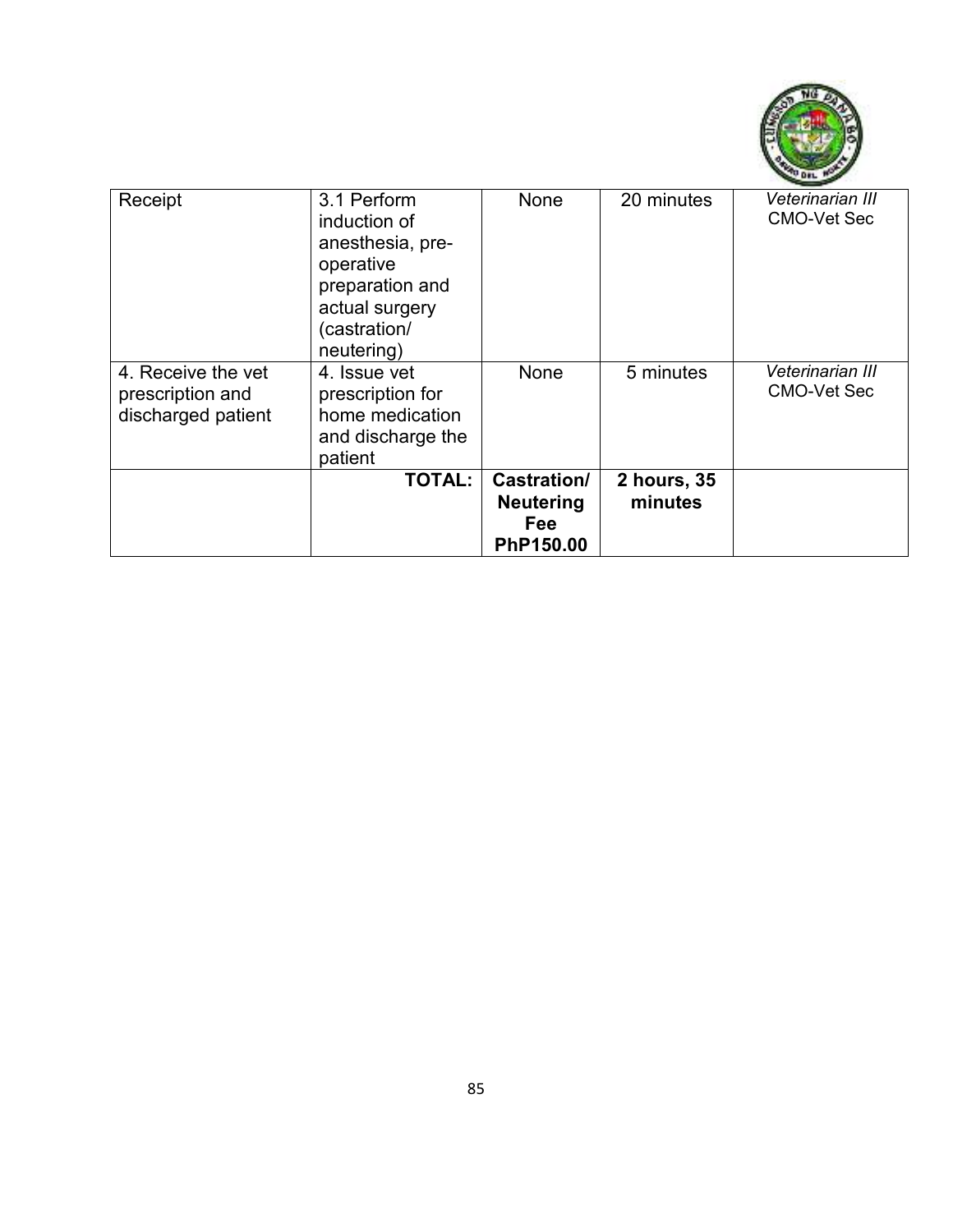

## **27. Issuance of Meat Inspection Certificate**

Safe and wholesome meat and meat products fit for human consumption and intended for sale or distribution within the locality should first undergo proper meat inspection and should be accompanied by a Meat Inspection Certificate (MIC) as stipulated under RA 9296 or also known as the Meat Inspection Code of the Philippines.

| <b>Office or Division:</b>                                                   | City Mayor's Office - City Veterinary Section                                                                                                                                                  |                                                                              |                                  |                                                                                                           |  |
|------------------------------------------------------------------------------|------------------------------------------------------------------------------------------------------------------------------------------------------------------------------------------------|------------------------------------------------------------------------------|----------------------------------|-----------------------------------------------------------------------------------------------------------|--|
| <b>Classification:</b>                                                       | <b>Highly Technical</b>                                                                                                                                                                        |                                                                              |                                  |                                                                                                           |  |
| <b>Type of Transaction:</b>                                                  | G2C - Government to Citizen                                                                                                                                                                    |                                                                              |                                  |                                                                                                           |  |
| Who may avail:                                                               |                                                                                                                                                                                                | All meat vendors and consumers in Panabo City                                |                                  |                                                                                                           |  |
| <b>CHECKLIST OF REQUIREMENTS</b>                                             |                                                                                                                                                                                                | <b>WHERE TO SECURE</b>                                                       |                                  |                                                                                                           |  |
| <b>Standard Requirements:</b>                                                |                                                                                                                                                                                                |                                                                              |                                  |                                                                                                           |  |
| <b>Veterinary Health Certificate</b><br>(1 Original)                         |                                                                                                                                                                                                | <b>City Vet Section, Private Farm</b>                                        |                                  |                                                                                                           |  |
| Livestock Credential (1 Original)                                            |                                                                                                                                                                                                |                                                                              | <b>City Treasurer's Office</b>   |                                                                                                           |  |
| <b>Situational Requirements:</b>                                             |                                                                                                                                                                                                |                                                                              |                                  |                                                                                                           |  |
| If Sourced Outside Davao Province:<br>Livestock Shipping Permit (1 Original) |                                                                                                                                                                                                | Bureau of Animal Industry - National Veterinary<br><b>Quarantine Service</b> |                                  |                                                                                                           |  |
| <b>CLIENT STEPS</b>                                                          | <b>AGENCY</b><br><b>ACTIONS</b>                                                                                                                                                                | <b>FEES TO BE</b><br><b>PAID</b>                                             | <b>PROCESSING</b><br><b>TIME</b> | <b>PERSON</b><br><b>RESPONSIBLE</b>                                                                       |  |
| 1. Present the animal<br>and submit the<br>documentary<br>requirements       | 1. Receive and<br>verify submitted<br>requirement<br>1.1 Conduct<br>physical<br>examination of the<br>livestock<br>*If female<br>cattle/carabao,<br>check the<br>Pregnancy<br>Diagnosis Report | <b>None</b><br><b>None</b>                                                   | 3 Minutes<br>5 Minutes           | Meat Inspector<br>CMO-Vet Sec/<br><b>CEEMDO</b><br><b>Meat Inspector</b><br>CMO-Vet Sec/<br><b>CEEMDO</b> |  |
|                                                                              | 1.2 Issue order of<br>payment                                                                                                                                                                  |                                                                              | 2 Minutes                        | Clerk                                                                                                     |  |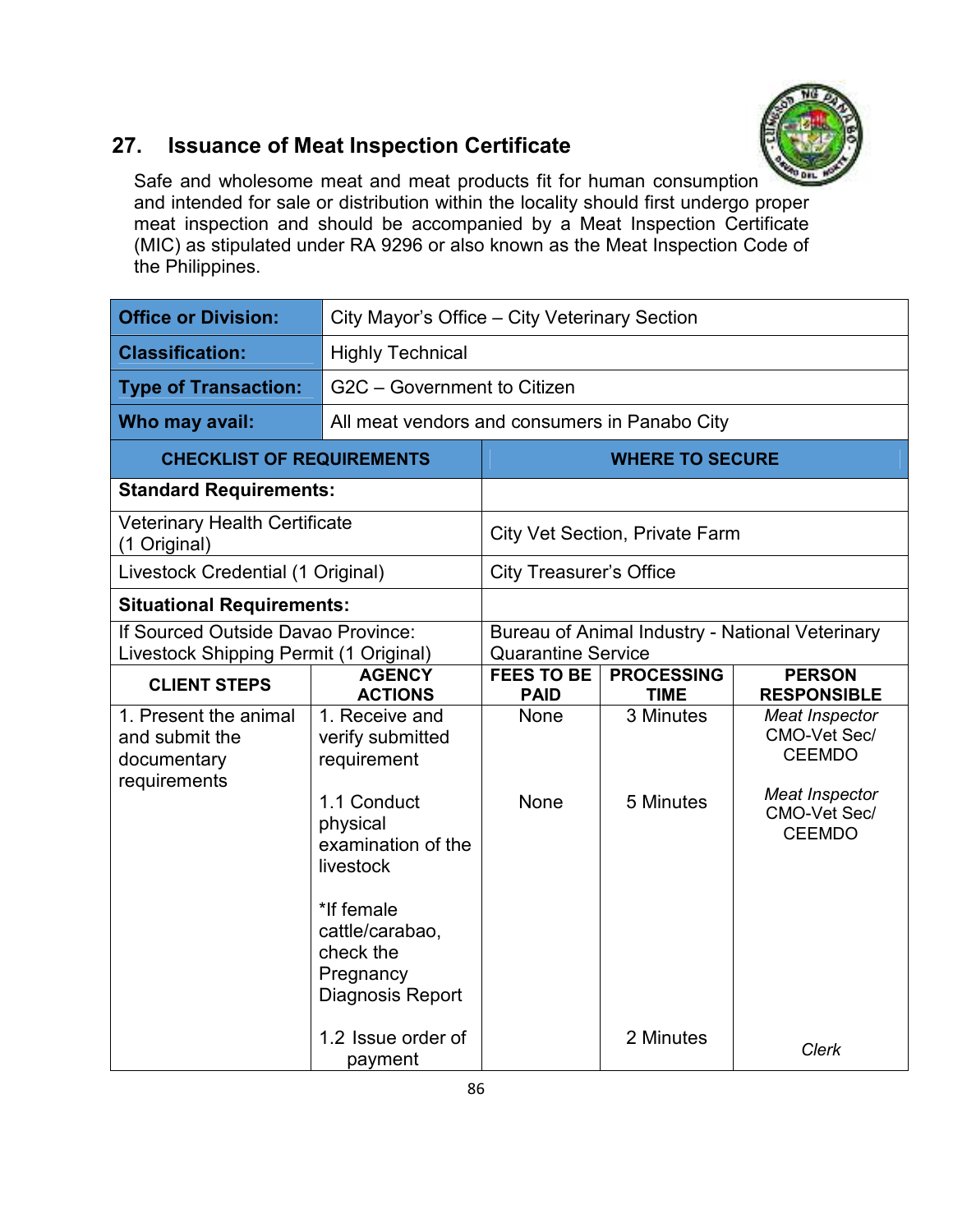

|                                                                                      | 1.3 Direct client to<br>the City<br>Treasurer's<br>Office for<br>payment                                                                                                                      |                                                                                                                                                                                                                | 3 Minutes | CMO-City Vet/<br><b>CEEMDO</b>                                                                                                                                                        |
|--------------------------------------------------------------------------------------|-----------------------------------------------------------------------------------------------------------------------------------------------------------------------------------------------|----------------------------------------------------------------------------------------------------------------------------------------------------------------------------------------------------------------|-----------|---------------------------------------------------------------------------------------------------------------------------------------------------------------------------------------|
| 2. Pay the<br>corresponding<br>amount of fee<br>indicated in the order<br>of payment | 2. Provide priority<br>number from the<br>queuing machine<br>2.1 Accept<br>payment based on<br>the Order of<br>Payment<br>2.2 Issue the<br><b>Official Receipt</b>                            | Ante-<br><b>Mortem</b><br>Fee:<br>Swine -<br>PhP5.00<br>/hd<br>Cattle /<br>Carabao<br>PhP10.00<br>/hd<br>Post-<br>Mortem<br><u>Fee:</u><br>Swine -<br>PhP20.00<br>/hd<br>Cattle/Cara<br>bao<br>PhP70.00<br>/hd | 2 Hours   | <b>Clerk</b><br><b>CTO</b><br><b>Revenue Collection</b><br>Clerk III<br><b>CTO</b>                                                                                                    |
| 3. Return to the<br><b>CMO- City Vet and</b><br>present the Official<br>Receipt      | 3. Receive, verify<br>and record the<br>official receipt<br>3.1 Conduct ante-<br>mortem inspection<br>3.2 Conduct post-<br>mortem inspection<br>of carcass and<br>offal<br>3.3 Issue the Meat | None                                                                                                                                                                                                           | 2 Hours   | Meat Inspector<br>CMO-Vet Sec/<br><b>CEEMDO</b><br>Meat Inspector<br>CMO-Vet Sec/<br><b>CEEMDO</b><br><b>Meat Inspector</b><br>CMO-Vet Sec/<br><b>CEEMDO</b><br><b>Meat Inspector</b> |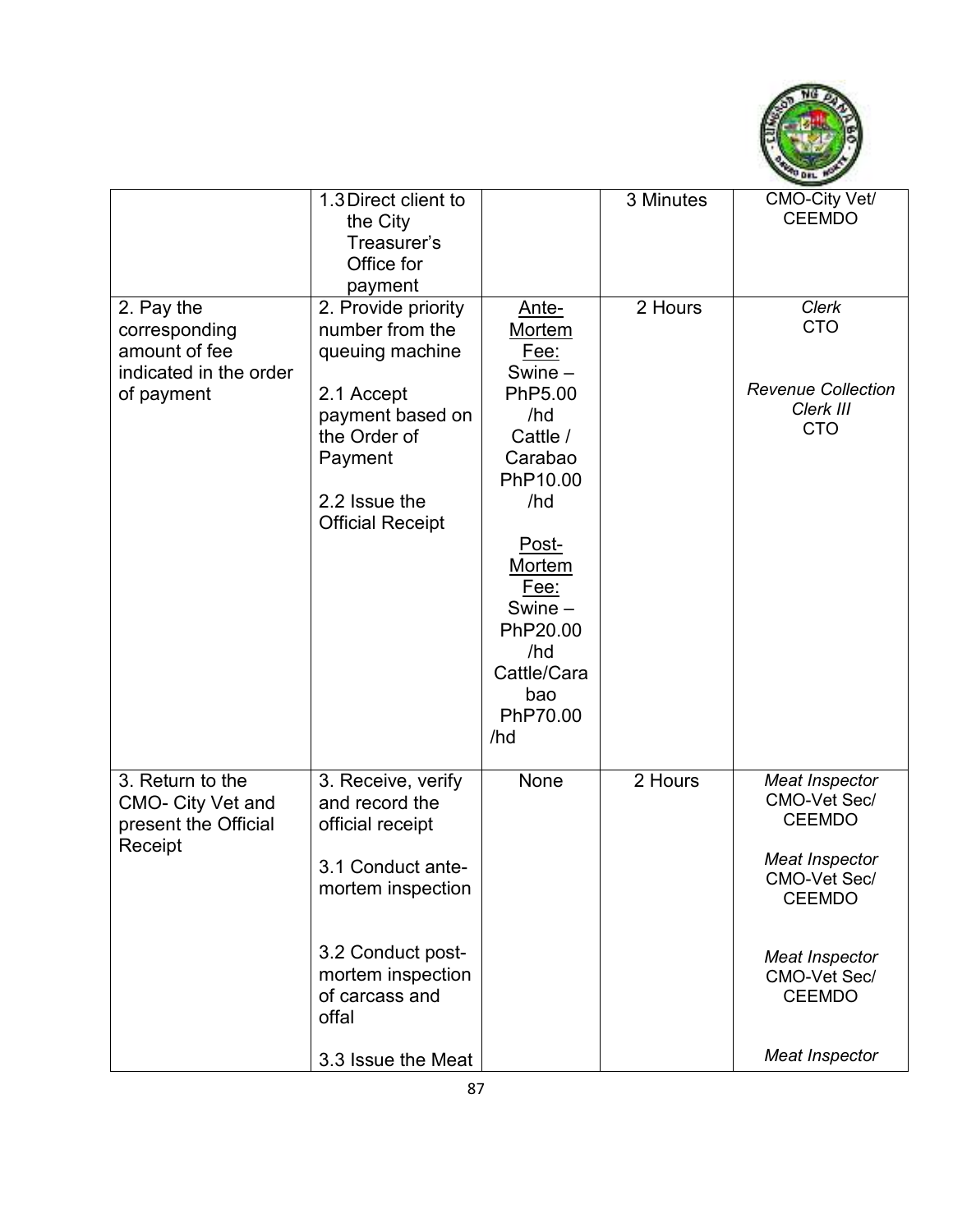

|                               | Inspection<br>Certificate |                   |                    | CMO-Vet Sec/<br><b>CEEMDO</b> |
|-------------------------------|---------------------------|-------------------|--------------------|-------------------------------|
| 4. Receive Meat               | 4. Release Meat           | None              | 2 Minutes          |                               |
| <b>Inspection Certificate</b> | Inspection<br>Certificate |                   |                    |                               |
|                               | <b>TOTAL:</b>             | Ante-             | <b>4 Hours, 15</b> |                               |
|                               |                           | <b>Mortem</b>     | <b>Minutes</b>     |                               |
|                               |                           | Fee:              |                    |                               |
|                               |                           | Swine-            |                    |                               |
|                               |                           | <b>PhP5.00/hd</b> |                    |                               |
|                               |                           | Cattle/           |                    |                               |
|                               |                           | Carabao-          |                    |                               |
|                               |                           | PhP10.00/         |                    |                               |
|                               |                           | hd                |                    |                               |
|                               |                           | Post-             |                    |                               |
|                               |                           | <b>Mortem</b>     |                    |                               |
|                               |                           | Fee:              |                    |                               |
|                               |                           | Swine-            |                    |                               |
|                               |                           | PhP20.00/         |                    |                               |
|                               |                           | hd                |                    |                               |
|                               |                           | Cattle/           |                    |                               |
|                               |                           | Carabao           |                    |                               |
|                               |                           | PhP70.00/         |                    |                               |
|                               |                           | hd                |                    |                               |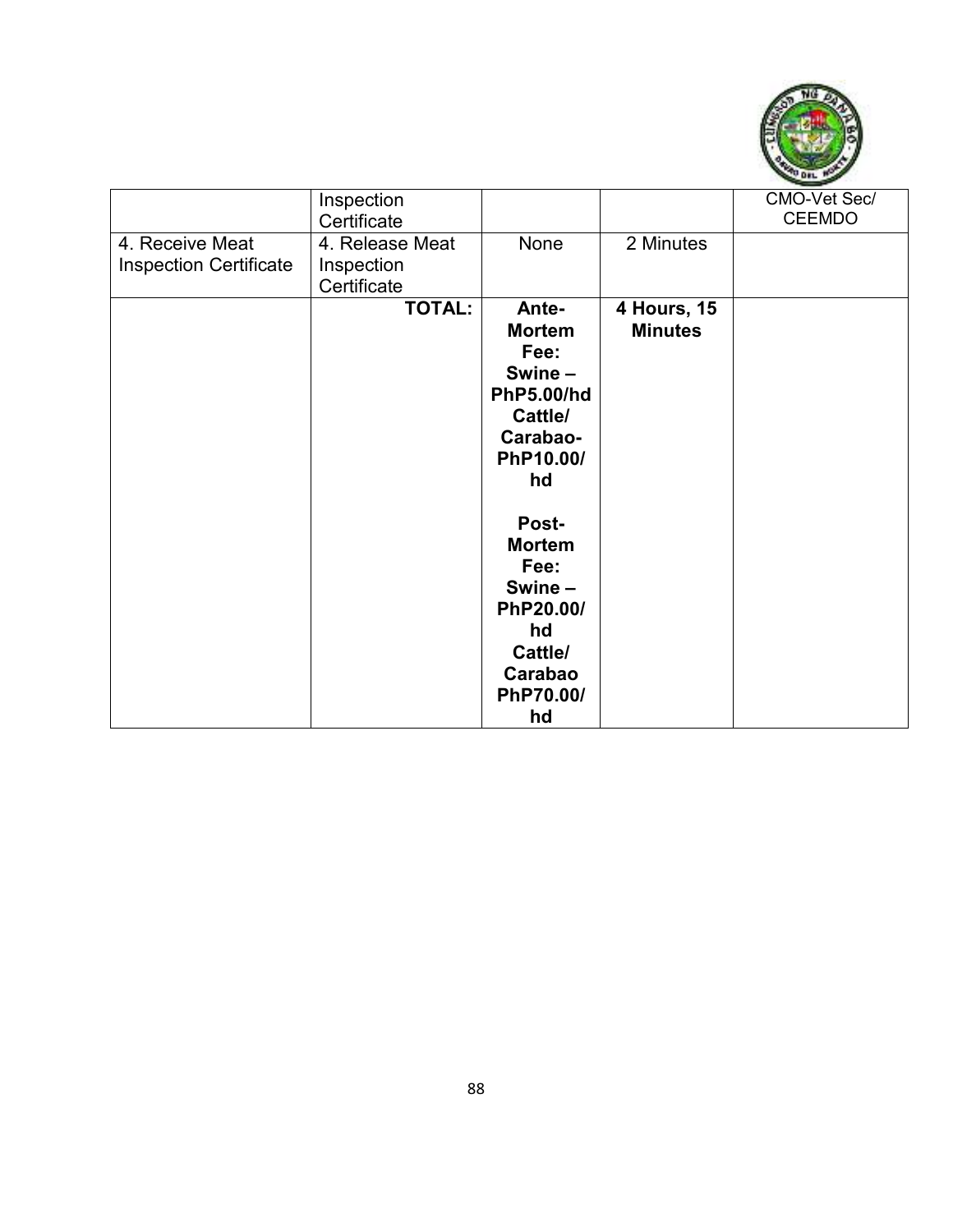## **28. Issuance of Review of Findings and Recommendations**



The issuance is required by the Office of the City Budget, thereby directing all Sangguniang Kabataan Chairperson to submit first their Comprehensive Barangay Youth Development Plan (CBYDP) and Annual Barangay Youth Investment Program (ABYIP) to the Office of Youth Development In-Charge for review in order to ensure that both plans are hereby anchored to the Philippine Youth Development Plan and as found compliant with the provisions of the RA 10742. Thus, a certificate of review and endorsement is hereby recommended.

| <b>Office or Division:</b>                                                                    | City Mayor's Office – City Youth Development Section                                                                                                                                                                                 |                                  |                                  |                                     |
|-----------------------------------------------------------------------------------------------|--------------------------------------------------------------------------------------------------------------------------------------------------------------------------------------------------------------------------------------|----------------------------------|----------------------------------|-------------------------------------|
| <b>Classification:</b>                                                                        | Simple                                                                                                                                                                                                                               |                                  |                                  |                                     |
| <b>Type of Transaction:</b>                                                                   | <b>Government to Government</b>                                                                                                                                                                                                      |                                  |                                  |                                     |
| Who may avail:                                                                                | Sangguniang Kabataan Chairperson                                                                                                                                                                                                     |                                  |                                  |                                     |
| <b>CHECKLIST OF REQUIREMENTS</b>                                                              |                                                                                                                                                                                                                                      | <b>WHERE TO SECURE</b>           |                                  |                                     |
| <b>Standard Requirements:</b>                                                                 |                                                                                                                                                                                                                                      |                                  |                                  |                                     |
| Comprehensive Barangay Youth<br>Development Plan (CBYDP)<br>(1 original)                      |                                                                                                                                                                                                                                      | Office of the SK Chairperson     |                                  |                                     |
| Annual Barangay Youth Investment<br>Program (ABYIP) (1 original)                              |                                                                                                                                                                                                                                      | Office of the SK Chairperson     |                                  |                                     |
| <b>CLIENT STEPS</b>                                                                           | <b>AGENCY</b><br><b>ACTIONS</b>                                                                                                                                                                                                      | <b>FEES TO BE</b><br><b>PAID</b> | <b>PROCESSING</b><br><b>TIME</b> | <b>PERSON</b><br><b>RESPONSIBLE</b> |
| 1. Present the<br>prescribed<br>documentary<br>requirements as<br>required under RA<br>10742. | 1. Receive and<br>verify the<br>submitted<br>complete<br>requirements if it's<br>anchored to<br><b>Philippine Youth</b><br>Development<br>Plan, Provincial<br>Youth<br><b>Development Plan</b><br>and City Youth<br>Development Plan | None                             | 30 minutes                       | <b>Clerk</b><br><b>CMO-CYDS</b>     |
|                                                                                               | 1.1 Review the                                                                                                                                                                                                                       |                                  | 3 days                           |                                     |